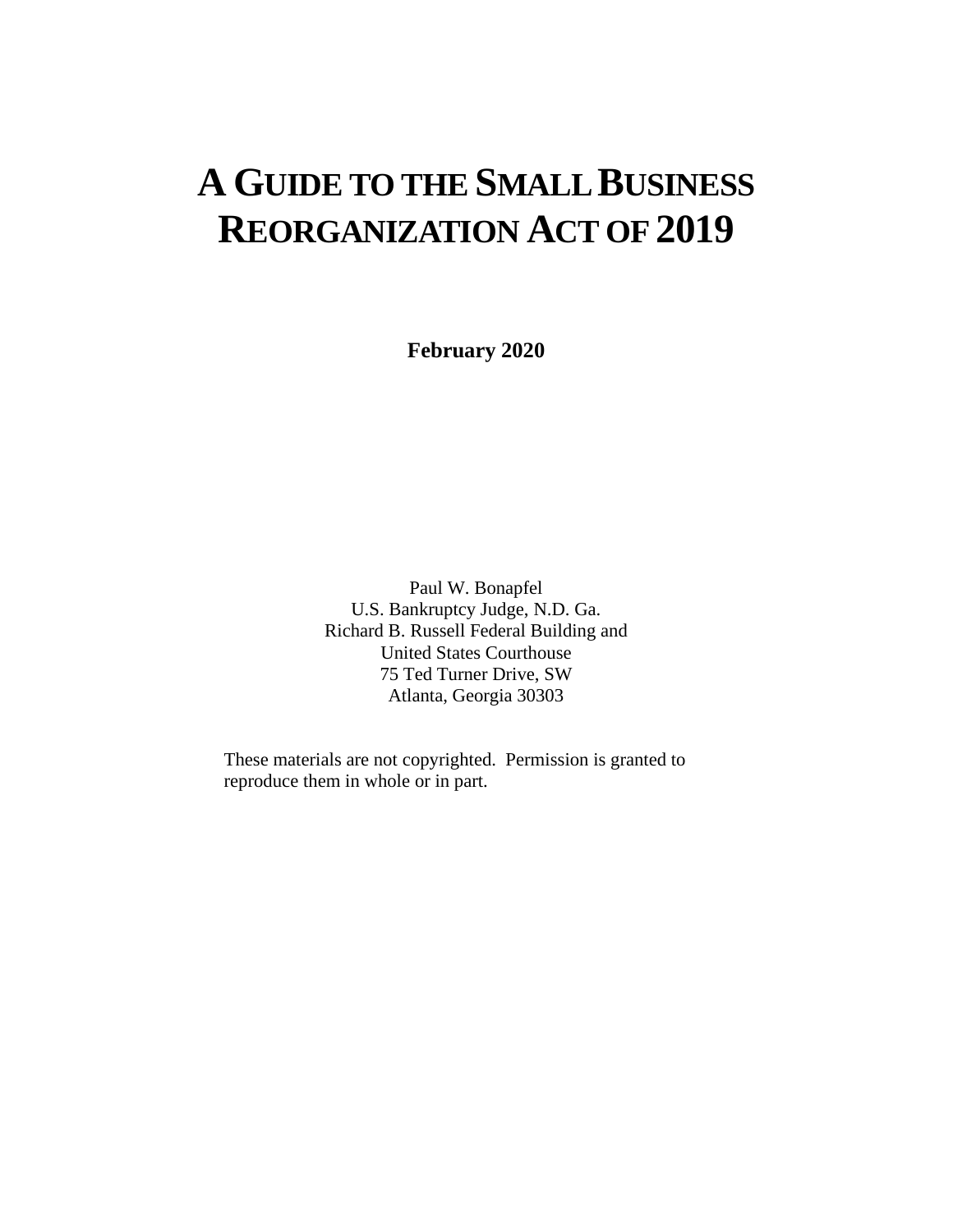### **Table of Contents**

| B. Revised Definitions of "Small Business Debtor" and "Small Business Case"  10         |  |
|-----------------------------------------------------------------------------------------|--|
|                                                                                         |  |
|                                                                                         |  |
|                                                                                         |  |
| 1. Trustee's duties to supervise and monitor the case and to facilitate confirmation of |  |
|                                                                                         |  |
| 3. Trustee's duties upon removal of debtor as debtor in possession  16                  |  |
|                                                                                         |  |
| 1. Disbursement of preconfirmation payments and funds received by the trustee  17       |  |
|                                                                                         |  |
|                                                                                         |  |
|                                                                                         |  |
|                                                                                         |  |
|                                                                                         |  |
|                                                                                         |  |
|                                                                                         |  |
| 3. Deferral of non-standing subchapter V trustee's compensation  24                     |  |
|                                                                                         |  |
|                                                                                         |  |
|                                                                                         |  |
|                                                                                         |  |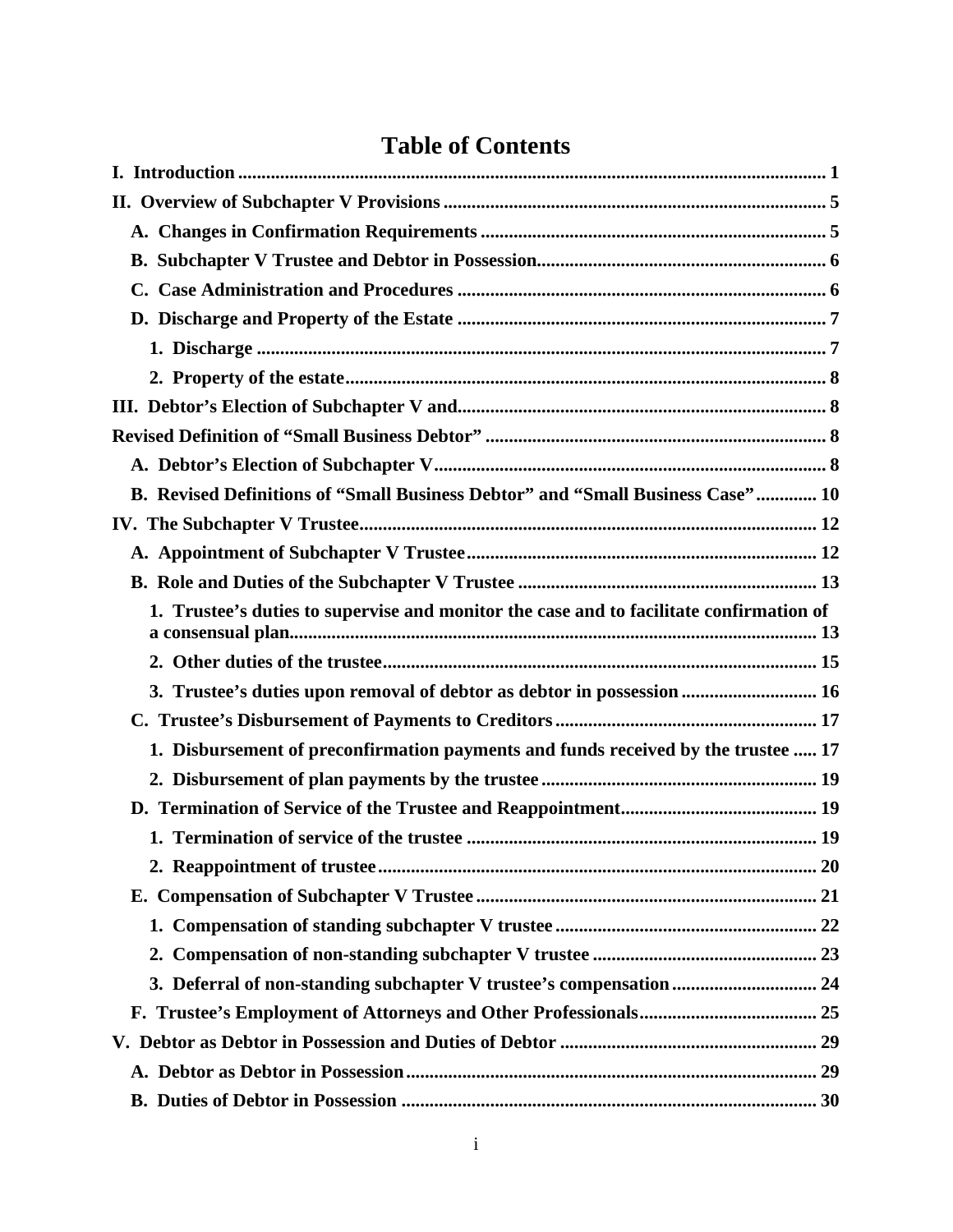| F. Modification of Disinterestedness Requirement for Debtor's Professionals  38                                                                                      |
|----------------------------------------------------------------------------------------------------------------------------------------------------------------------|
|                                                                                                                                                                      |
| H. Times For Voting on Plan, Determination of Record Date for Holders of Equity<br>Securities, Hearing on Confirmation, Transmission of Plan, and Related Notices 40 |
|                                                                                                                                                                      |
|                                                                                                                                                                      |
| B. Requirements of New § 1190 for Contents of Subchapter V Plan; Modification of                                                                                     |
|                                                                                                                                                                      |
|                                                                                                                                                                      |
|                                                                                                                                                                      |
|                                                                                                                                                                      |
| 1. Changes in the cramdown rules and the "fair and equitable" test  46                                                                                               |
|                                                                                                                                                                      |
| 3. Components of the "fair and equitable" requirement in subchapter V cases; no                                                                                      |
|                                                                                                                                                                      |
| 50                                                                                                                                                                   |
| ii. Determination of period for commitment of projected disposable income for                                                                                        |
|                                                                                                                                                                      |
| 6.                                                                                                                                                                   |
| C.                                                                                                                                                                   |
| 1. Postconfirmation modification of consensual plan confirmed under                                                                                                  |
| 2. Postconfirmation of cramdown plan confirmed under new § 1191(b)  57                                                                                               |
| IX. Payments Under Confirmed Plan; Role of Trustee After Confirmation  58                                                                                            |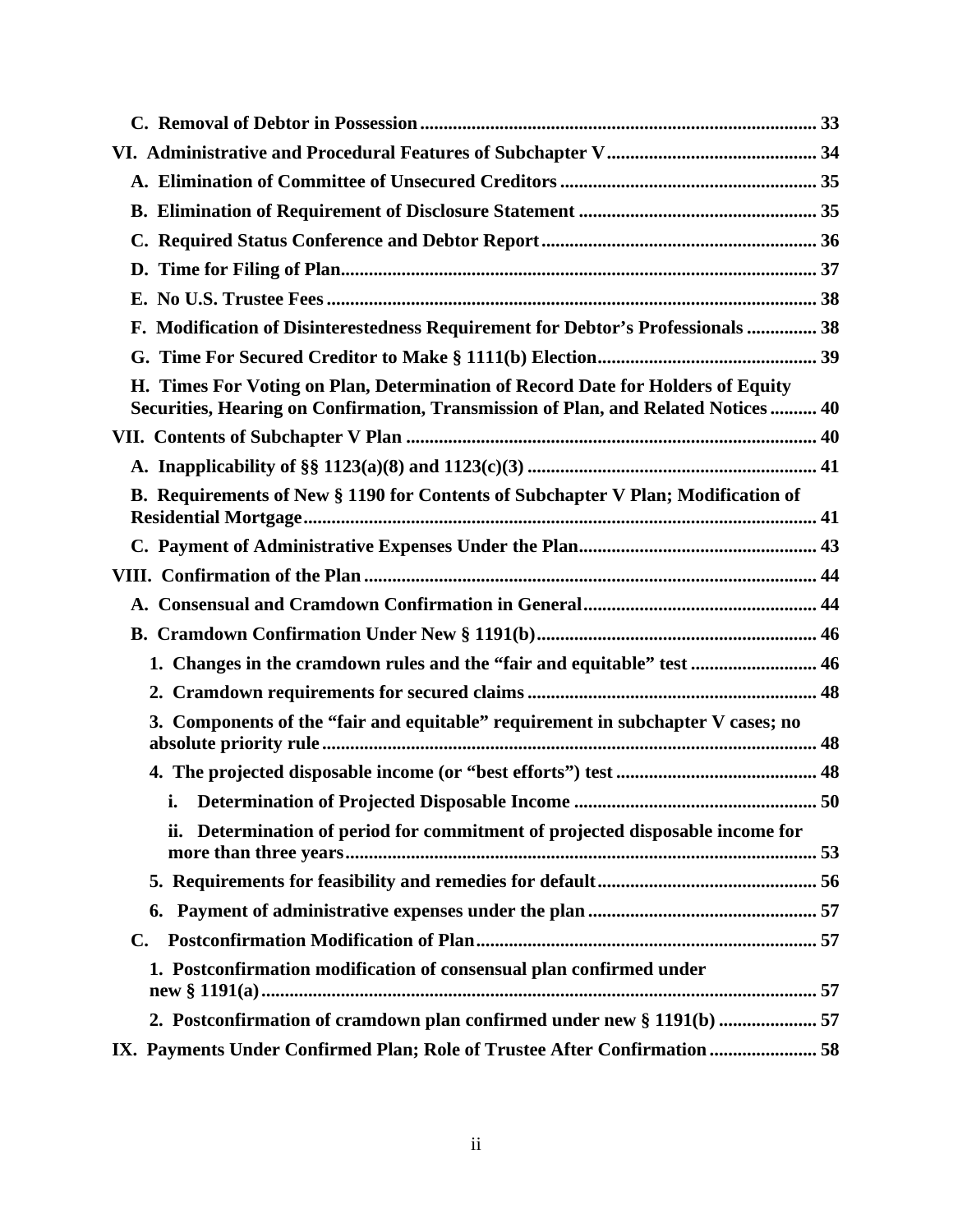| Debtor Makes Plan Payments and Trustee's Service Is Terminated Upon<br>Substantial Consummation When Confirmation of Consensual Plan Occurs Under |  |
|---------------------------------------------------------------------------------------------------------------------------------------------------|--|
| B. Trustee Makes Plan Payments and Continues to Serve After Confirmation of Plan                                                                  |  |
|                                                                                                                                                   |  |
| A.                                                                                                                                                |  |
| B. Discharge Upon Confirmation of a Cramdown Plan Under § 1191(b) 64                                                                              |  |
|                                                                                                                                                   |  |
| A. Property Acquired Postpetition and Earnings from Services Performed Postpetition                                                               |  |
|                                                                                                                                                   |  |
| 1.                                                                                                                                                |  |
| 2.                                                                                                                                                |  |
|                                                                                                                                                   |  |
| А.                                                                                                                                                |  |
| <b>B.</b>                                                                                                                                         |  |
| C.                                                                                                                                                |  |
| D.                                                                                                                                                |  |
| 1.                                                                                                                                                |  |
| 2.                                                                                                                                                |  |
|                                                                                                                                                   |  |
|                                                                                                                                                   |  |

| <b>APPENDIX A</b> | Lists of Sections of Bankruptcy Code and Title 28 Affected or<br><b>Amended By The Small Business Reorganization Act of 2019</b> |
|-------------------|----------------------------------------------------------------------------------------------------------------------------------|
| <b>APPENDIX B</b> | <b>Summary of SBRA Interim Amendments to The Federal</b><br><b>Rules of Bankruptcy Procedure To Implement SBRA</b>               |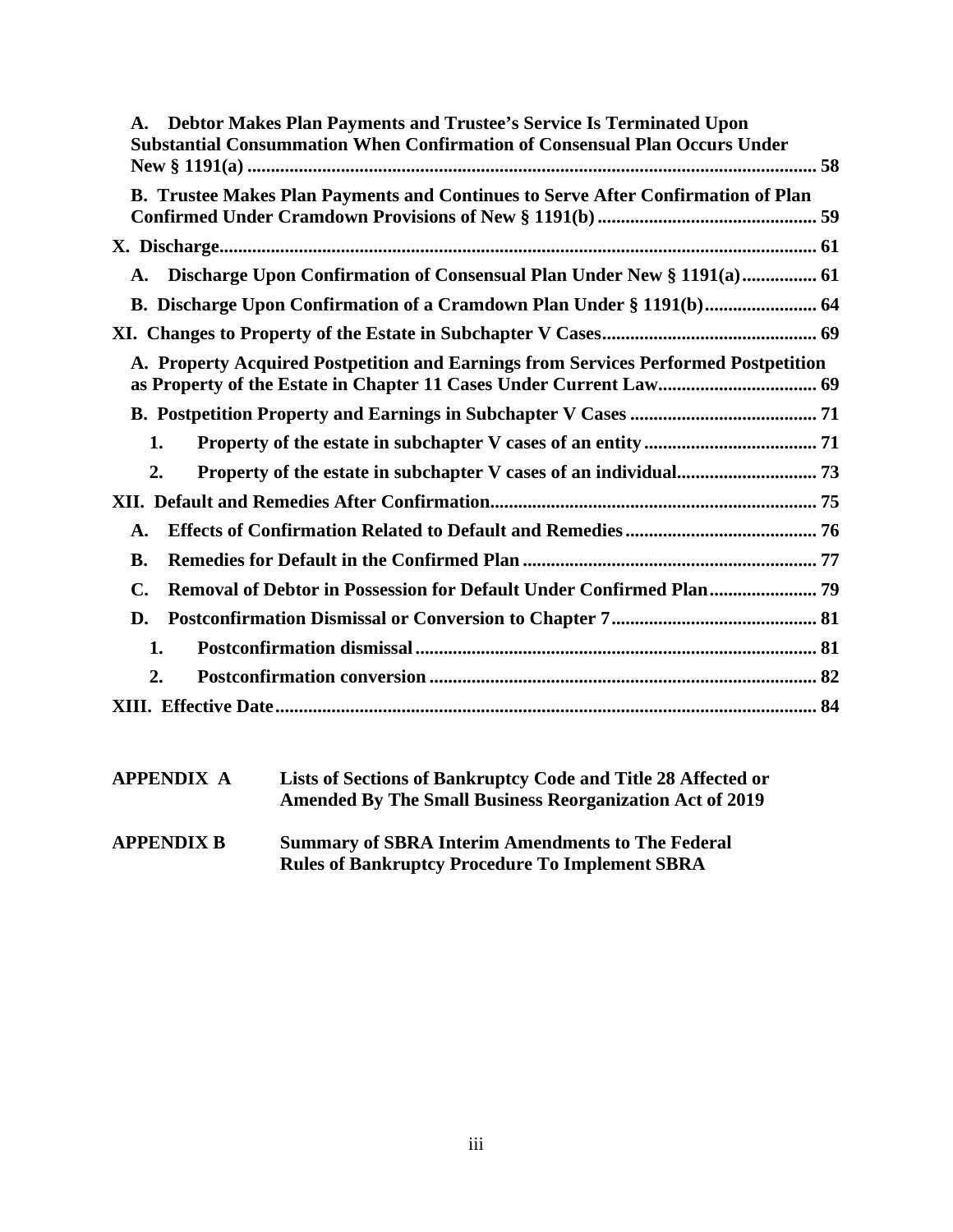## **A Guide to the Small Business Reorganization Act of 2019**

Paul W. Bonapfel U.S. Bankruptcy Judge, N.D. Ga.

#### **I. Introduction**

The Small Business Reorganization Act of 2019 (the "SBRA"), signed by the President on August 23, 2019, enacts a new subchapter V of chapter 11 of the Bankruptcy Code, codified as new 11 U.S.C. §§ 1181 – 1195, and makes conforming amendments to several sections of the Bankruptcy Code and to statutes dealing with appointment and compensation of trustees in title 28.<sup>1</sup> SBRA also revises the definitions of "small business case" and "small business debtor" in § 101(51C) and § 101(51D), respectively.<sup>2</sup> It takes effect on February 19, 2020, 180 days after its enactment. Appendix A is a chart that lists sections of the Bankruptcy Code that SBRA affects and summarizes the changes.

The purpose of SBRA is "to streamline the process by which small business debtors reorganize and rehabilitate their financial affairs."<sup>3</sup> A sponsor of the legislation stated that it

<sup>&</sup>lt;sup>1</sup> Section 3 of SBRA also enacts changes relating to prosecution of preference actions under 11 U.S.C. § 547 and to venue for certain proceedings brought by a trustee. These amendments apply in all bankruptcy cases.

SBRA § 3(a) amends § 547(b) to require that a trustee seeking to avoid a preferential transfer must exercise "reasonable due diligence in the circumstances of the case" and must take into account a party's "known or reasonably knowable" affirmative defenses under § 547(c).

SBRA § 3(b) amends 28 U.S.C. § 1409(b) to provide that a trustee may sue to recover a debt of less than \$ 25,000 only in the district where the defendant resides. Prior to the amendment, the amount (as adjusted under 11 U.S.C. § 104 as of April 1, 2019) was \$ 13,650.

 $2$  Unless otherwise noted, references to sections are to sections of the Bankruptcy Code, title 11 of the United States Code.

<sup>&</sup>lt;sup>3</sup> Report of Committee on the Judiciary, House of Representatives, Report 116-171, 116<sup>th</sup> Cong., 1<sup>st</sup> Sess., on Small Business Reorganization Act of 2019, at 1, *available at* https://www.govinfo.gov/content/pkg/CRPT-116hrpt171/pdf/CRPT-116hrpt171.pdf. [Footnote continues on next page.]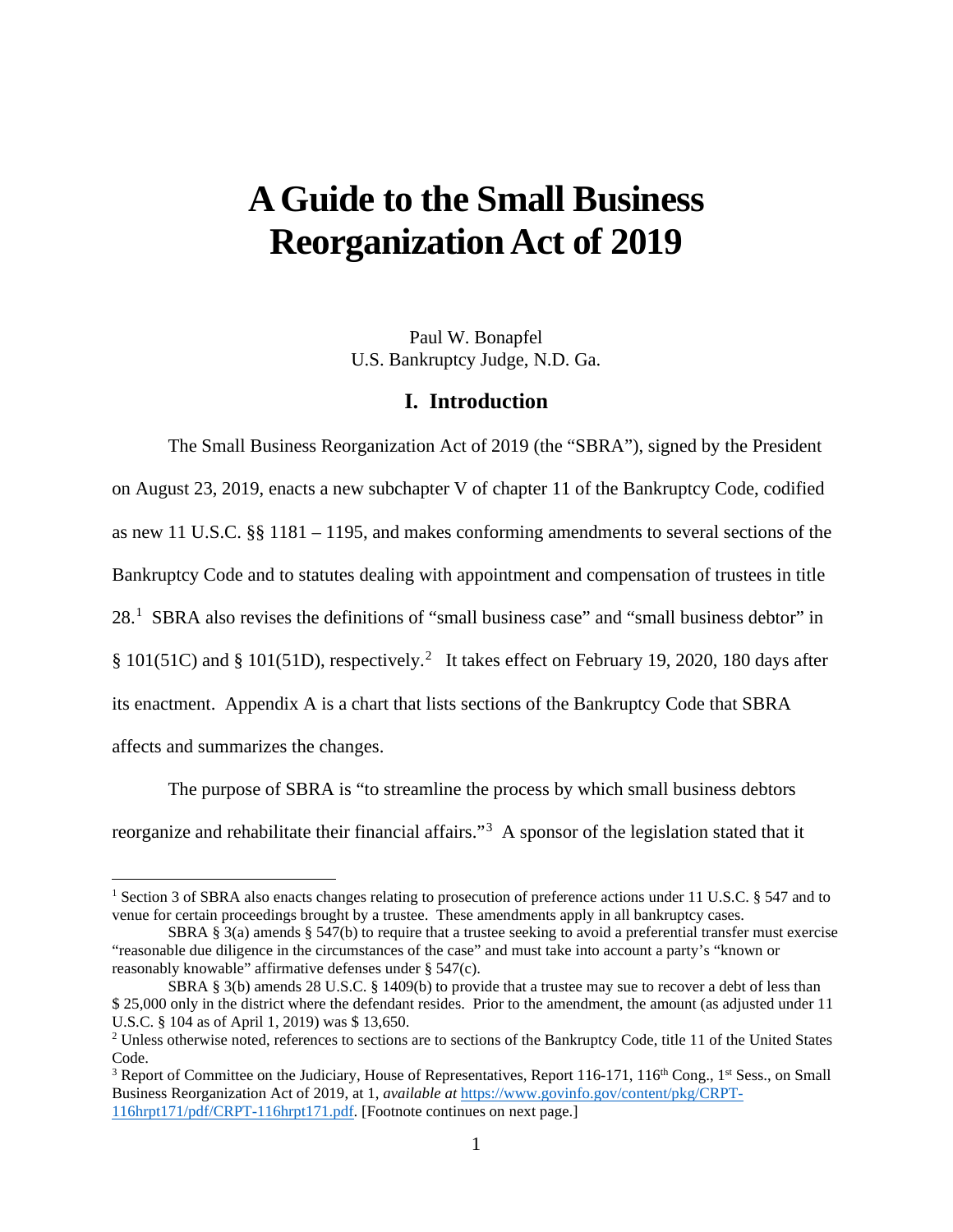allows small business debtors "to file bankruptcy in a timely, cost-effective manner, and hopefully allows them to remain in business" which "not only benefits the owners, but employees, suppliers, customers, and others who rely on that business."<sup>4</sup>

It is likely that SBRA will have a significant impact. A preliminary estimate is that approximately 40 percent of chapter 11 debtors in chapter 11 cases filed after October 1, 2007, would qualify as a small business debtor and that about 25 percent of individuals in chapter 11 cases would qualify as a small business.<sup>5</sup>

New subchapter V applies in cases in which a small business debtor elects its application. In the absence of an election, the existing provisions of chapter 11 that govern a small business debtor continue to apply with one change. SBRA amends  $\S 1102(a)(3)$  to provide that no committee of unsecured creditors is appointed in any case of a small business debtor unless the court orders otherwise.

Subchapter V resembles chapter 12 in some ways. It provides for a trustee in the case while leaving the debtor in possession of assets and control of the business. The trustee has oversight and monitoring duties and the right to be heard on certain matters. In some cases, the trustee may make disbursements to creditors.

But subchapter V differs from chapter 12 in significant ways. For example, whereas chapter 12 confirmation standards (§ 1225) are similar to those in chapter 13 (§ 1325),

For a summary of small business reorganizations under the Bankruptcy Code, see Ralph Brubaker, *The* 

<sup>&</sup>lt;sup>4</sup> Statement of Rep. Ben Cline, quoted in House Report 116-171, *supra* note 3 at 4.<br><sup>5</sup> Ralph Brubaker, *The Small Business Reorganization Act of 2019*, 39 No. 10 BANKRUPTCY LAW LETTER (October

<sup>2019)</sup> at 5-6, *discussing* Bob Lawless, *How Many New Small Business Chapter 11s?,* Credit Slips (Sept. 14, 2019), https://www.creditslips.org/creditslips/2019/09/how-many-new-small-business-chapter-11s.html. Professor Brubaker points out that the percentage may ultimately be higher because existing law provided incentives for a debtor to avoid qualification as a small business debtor and because debtors who might not have filed under current law because of its obstacles might now do so.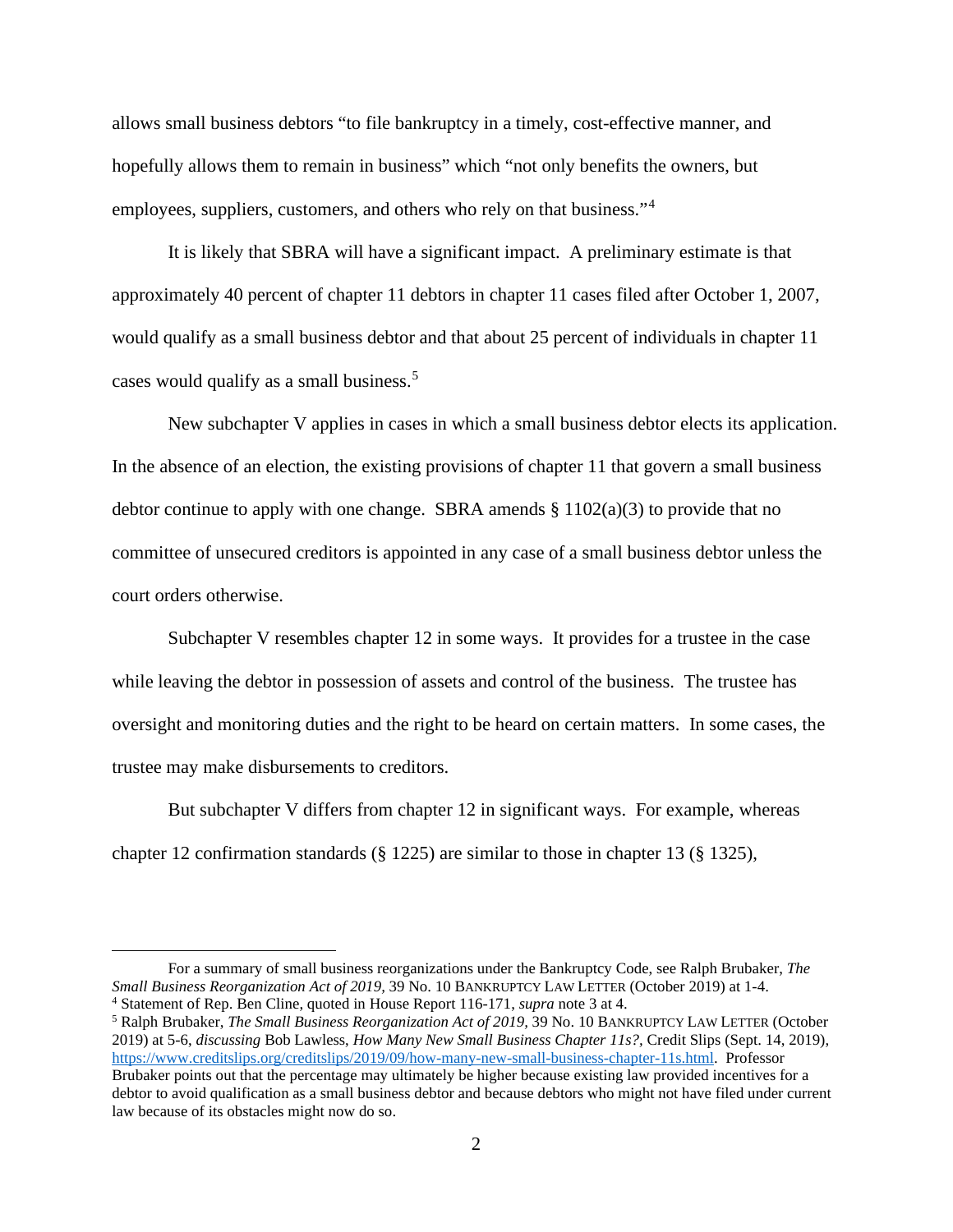subchapter V confirmation requirements incorporate most of the existing confirmation requirements in § 1129(a). Unlike chapter 12, subchapter V does not provide for a codebtor stay.

Enactment of SBRA requires revisions to the Federal Rules of Bankruptcy Procedure and the Official Forms. The Committee on Rules of Practice and Procedure of the Judicial Conference of the United States (the "Rules Committee") has authority to make changes in the Official Forms prior to the effective date of the SBRA. Changes to the Bankruptcy Rules, however, take three years or more under procedures that the Rules Enabling Act, 28 U.S.C. §§ 2071-77, require.

To take account of the new law, the Rules Committee has made changes to the Official Forms and has promulgated interim rules (the "Interim Rules") that amend the Federal Rules of Bankruptcy Procedure. <sup>6</sup> The changes to the Official Forms are effective as of the effective date of SBRA. The Rules Committee has recommended that each judicial district adopt the Interim Rules as local rules or by general order. Appendix B summarizes the changes that the Interim Rules make.

www.uscourts.gov/sites/default/files/december\_5\_2019\_bankruptcy\_rules\_advisory\_committee\_report.

 $6$  The proposed amendments were submitted for public comment on October 3, 2019. The public comment period expired on November 13, 2019. See the "Proposed Amendments for Public Comment" page of the Courts' public website at https://www.uscourts.gov/rules-policies/proposed-amendments-published-public-comment.

On December 5, 2019, the Advisory Committee on Bankruptcy Rules proposed Interim Amendments to the Federal Rules of Bankruptcy Procedure ("Interim Rules") to address provisions of SBRA for adoption in each judicial district by local rule or general order and the promulgation of new Official Forms. The proposed Interim Rules and Official Forms reflected changes in response to comments received. *Report of the Advisory Committee on Bankruptcy Rules* (Dec. 5, 2019), *available at* 

On December 19, 2019, the Committee on Rules of Practice and Procedure approved the Interim Rules, recommended their local adoption, and approved the new Official Forms. The Executive Committee of the Judicial Conference, acting on an expedited basis on behalf of the Judicial Conference, approved the Interim Rules for distribution to the courts.

The Interim Rules are located on the pending rules page of the courts' public website (uscourts.gov) until February 19, 2020 (the SBRA's effective date), when they are relocated to the current rules page. The new Official Forms are posted on the pending forms page of the website until February 19, 2020, when they are relocated to the table of Official Bankruptcy Forms.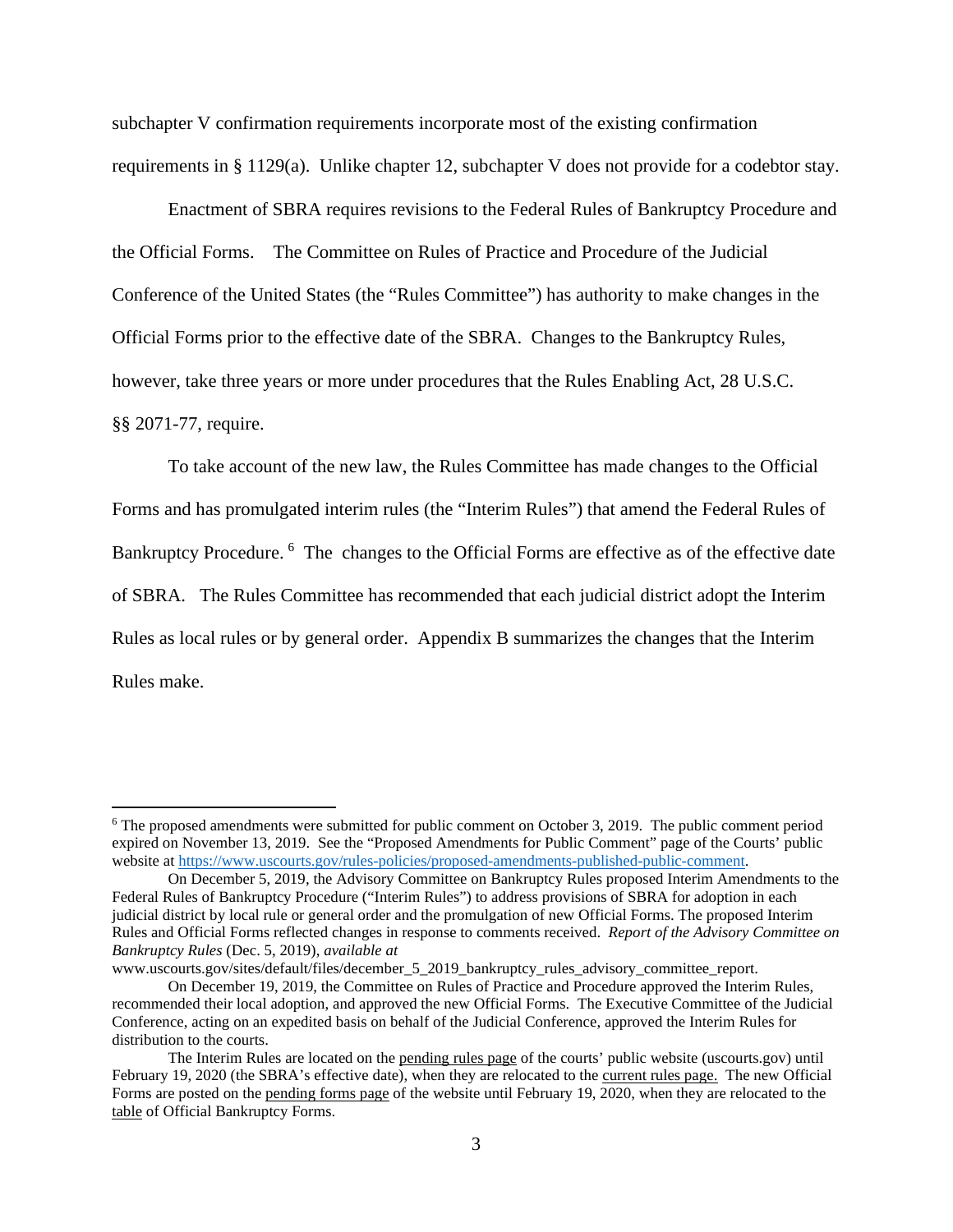SBRA does not repeal existing provisions that govern small business debtors in chapter 11 cases, and those provisions continue to apply to small business debtors who do not elect to proceed under subchapter V. The existence of two sets of provisions in chapter 11 for small business debtors requires terminology to distinguish them. The Rules Committee proposes to call cases under the existing provisions "small business cases" and to call cases of electing debtors "cases under subchapter V of chapter 11."

This terminology is technically accurate. Under the SBRA amendments, a "small business debtor" is not necessarily a debtor in a "small business case." Rather, a "small business case" is only a case under chapter 11 in which a small business debtor has not elected application of subchapter V. In other words, a small business debtor that has elected application of subchapter V is *not* in a small business case.

The technical distinction is important for at least one reason. Section 362(n) makes the automatic stay inapplicable in certain circumstances when the debtor in the current case is or was a debtor in a pending or previous small business *case*. Because a subchapter V debtor is not in a small business *case*, § 362(n) will not apply in a later case of the subchapter V debtor.

Bankruptcy judges and lawyers will inevitably adopt shorthand expressions to distinguish the three types of cases that are now possible under chapter 11: a non-small business case; a subchapter V case for a small business debtor who elects it; and a non-subchapter V small business case – a "small business case" – for one who does not. These materials refer to a nonsmall business case as a "standard" chapter 11 case; to the case of an electing small business debtor as a "sub V case;" and to the case of a non-electing small business debtor as a "non-sub V case." And, of course, debtors are either "standard," "sub V" or "non-sub V."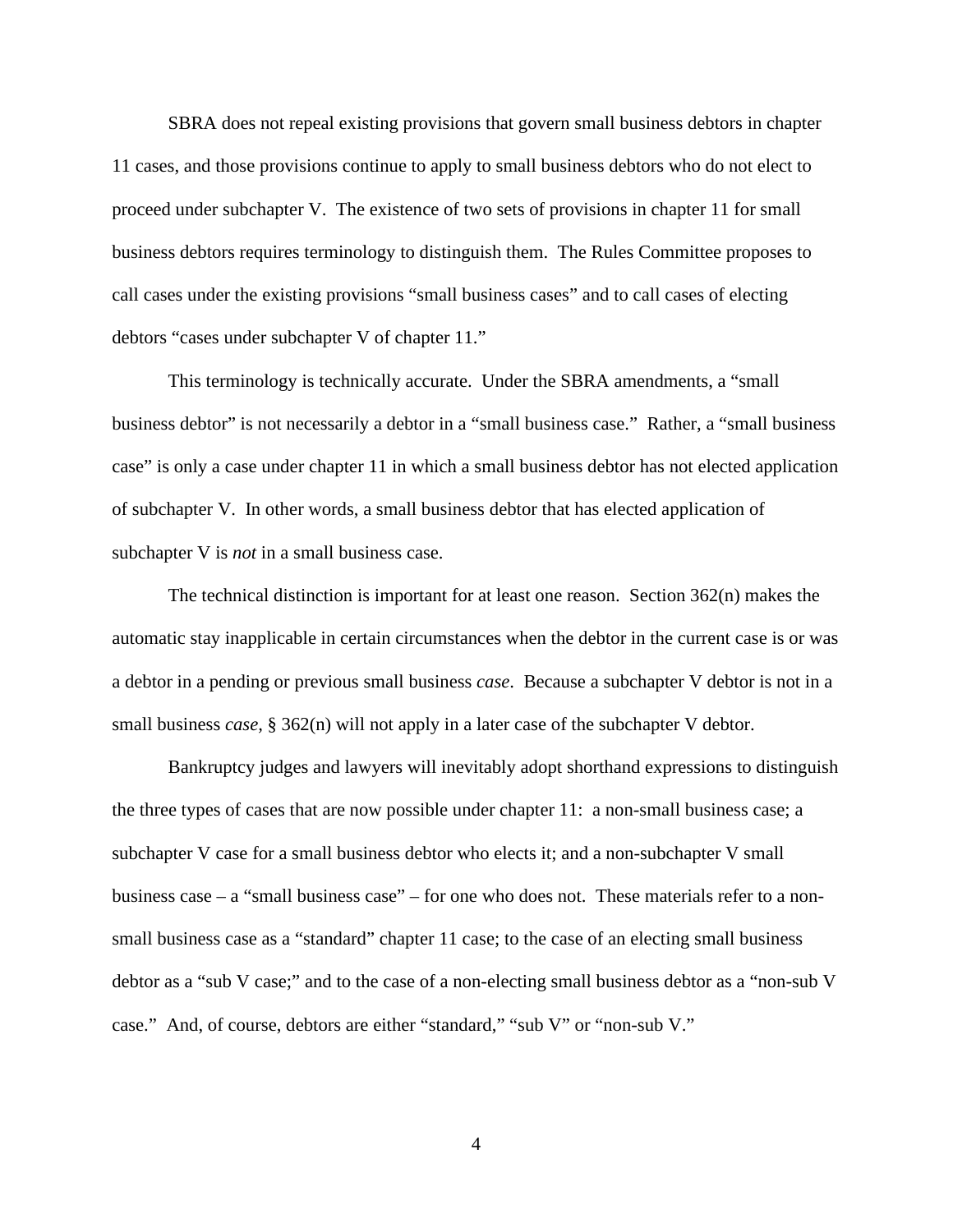#### **II. Overview of Subchapter V Provisions**

For electing small business debtors, subchapter V has these important features: (1) it modifies confirmation requirements; (2) it provides for the participation of a trustee (the "sub V trustee") while the debtor remains in possession of assets and operates the business as a debtor in possession; (3) it changes several administrative and procedural rules; and (4) it alters the rules for the debtor's discharge and the definition of property of the estate with regard to property an individual debtor acquires postpetition and postpetition earnings (which has implications for operation of the automatic stay of  $\S$  362(a)).

This Part provides an overview of these provisions. Later Parts discuss these and other provisions in more detail.

#### **A. Changes in Confirmation Requirements**

Only the debtor may file a plan.

The court may confirm a plan even if all classes reject it. Moreover, the "fair and equitable" requirement for "cramdown" confirmation does not include the absolute priority rule. Instead, the plan must comply with a new projected disposable income requirement (applicable in cases of entities as well as those of individuals). The cramdown requirements for a secured claim are unchanged. (Part VIII).

A plan may modify a claim secured only by a security interest in the debtor's principal residence if the new value received in connection with the granting of the security interest was not used primarily to acquire the property and was used primarily in connection with the small business of the debtor. Such modification is not permitted in standard or non-sub V chapter 11 cases or in chapter12 or 13 cases. (Section VII(B)).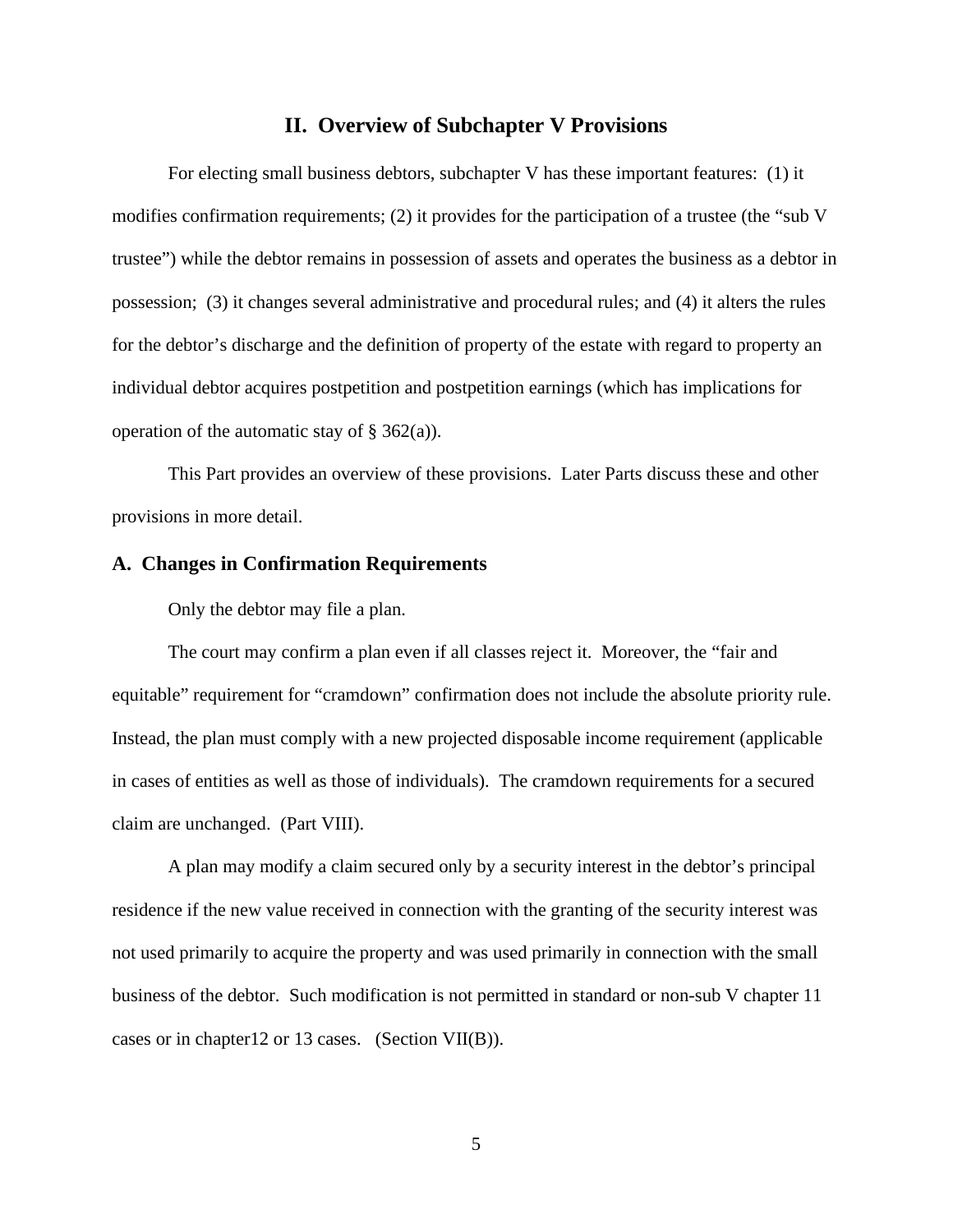#### **B. Subchapter V Trustee and Debtor in Possession**

Subchapter V provides for the debtor to remain in possession of assets and operate the business with the rights and powers of a trustee, unless the court removes the debtor as debtor in possession. (Part V).

The United States Trustee appoints the trustee. The role of the trustee is to oversee and monitor the case, to appear and be heard on specified matters, to facilitate a consensual plan, and to make distributions under a nonconsensual plan confirmed under the cramdown provisions. (Part IV).

#### **C. Case Administration and Procedures**

Subchapter V modifies the usual procedures in chapter 11 cases in several respects.

*No committee of unsecured creditors.* A committee of unsecured creditors is not appointed unless the court orders otherwise. (SBRA also makes this the rule in a non-sub V case.) (Section VI(A)).

*Required status conference and report from debtor.* The court must hold a status conference within 60 days of the filing "to further the expeditious and economical resolution" of the case. Not later than 14 days before the status conference, the debtor must file a report that details the efforts the debtor has undertaken and will undertake to achieve a consensual plan of reorganization. (Section VI(C)).

*Time for filing of plan.* The debtor must file a plan within 90 days of the date of entry of the order for relief, unless the court extends the time based on circumstances for which the debtor should not justly be held accountable. The existing requirements in a small business case that a plan be filed within 300 days of the filing date (§ 1121(e)) and that confirmation occur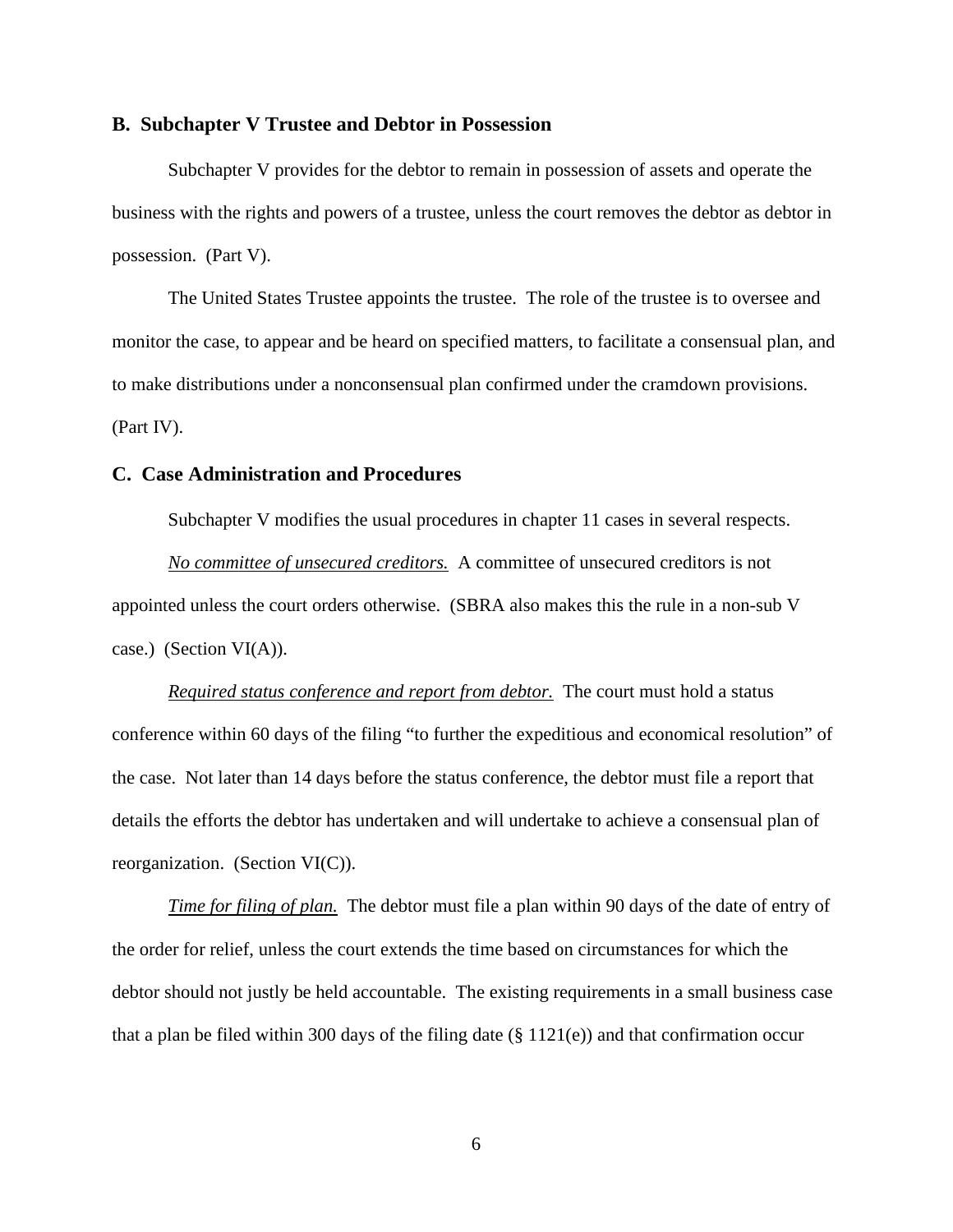within 45 days of the filing of the plan  $(\S 1129(e))$  do not apply in a sub V case. (Section  $VI(D)$ ).

*No disclosure statement.* Section 1125, which states the requirements for a disclosure statement in connection with a plan and regulates the solicitation of acceptances of a plan, does not apply in a sub V case, unless the court orders otherwise. Although no disclosure statement is required, the plan must include: (1) a brief history of the business operations of the debtor; (2) a liquidation analysis; and (3) projections with respect to the ability of the debtor to make payments under the proposed plan. (Sections VI(B), VII(B)).

*No U.S. Trustee fees.* A sub V debtor does not pay U.S. Trustee fees. (Section VI(E)).

#### **D. Discharge and Property of the Estate**

#### **1. Discharge**

If the court confirms a consensual plan, a sub V debtor (including an individual debtor) receives a discharge under § 1141(d)(1)(A) upon confirmation. The provision in § 1141(d)(5) for delay of discharge in individual cases until completion of payments does not apply in a sub V case. In the case of an individual, the  $\S 1141(d)(1)(A)$  discharge does not discharge debts excepted under  $\S 523(a)$ .  $\S 1141(d)(2)$ . One effect of the grant of the discharge is that the automatic stay terminates under § 362(c)(2)(C). (Section  $X(A)$ ).

If the court confirms a cramdown plan, § 1141(d) does not apply, and confirmation does not result in a discharge. Instead, new § 1192 provides for a discharge, which does not occur until the debtor completes plan payments for a period of at least three years or such longer time not to exceed five years as the court fixes. (Section  $X(B)$ ).

Under new § 1192, the discharge in a cramdown case discharges the debtor from all debts specified in § 1141(d)(1)(A) and all other debts allowed under § 503 (administrative expenses),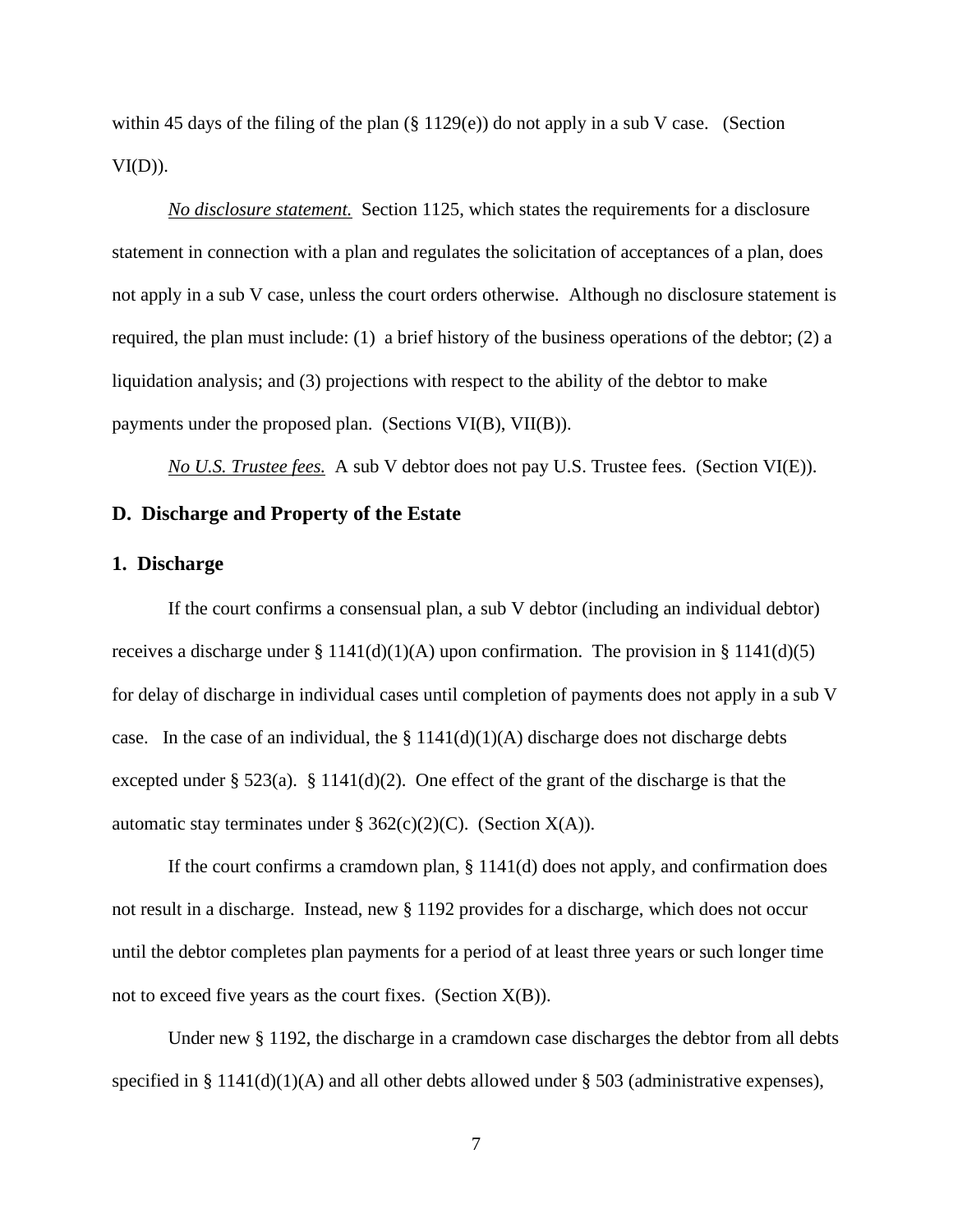with the exception of: (1) debts on which the last payment is due after the first three years of the plan or such other time not exceeding five years as the court shall fix; and (2) debts excepted under § 523(a). (Section  $X(B)$ ).

Under  $\S$  362(c)(2), the automatic stay remains in effect after confirmation of a cramdown plan until the case is closed or dismissed, or the debtor receives a discharge.

#### **2. Property of the estate**

Section 1115 provides that, in an individual chapter 11 case, property of the estate includes assets that the debtor acquires postpetition and earnings from postpetition services. Section 1115 does not apply in a subchapter V case. New § 1181(a).

If the court confirms a plan under the cramdown provisions of new § 1191(b), however, property of the estate includes (in cases of both individuals and entities) postpetition assets and earnings. New  $\S 1186(a)$ . (Part XI(B)).

#### **III. Debtor's Election of Subchapter V and Revised Definition of "Small Business Debtor"**

#### **A. Debtor's Election of Subchapter V**

Subchapter V applies in cases in which a small business debtor elects them. If a small business debtor does not make the election, the current provisions of Chapter 11 governing small business cases apply.

The operative statutory provision is new §  $103(i)$ .<sup>7</sup> New §  $103(i)$  provides:

Subchapter V of chapter 11 of this title applies only in a case under chapter 11 in

which a small business debtor elects that subchapter V of title 11 shall apply.

<sup>&</sup>lt;sup>7</sup> SBRA inserted new subsection (*i*) in § 103 and renumbered existing subsections (*i*) through (*k*) as (*j*) through (*l*). SBRA § 4(a)(2).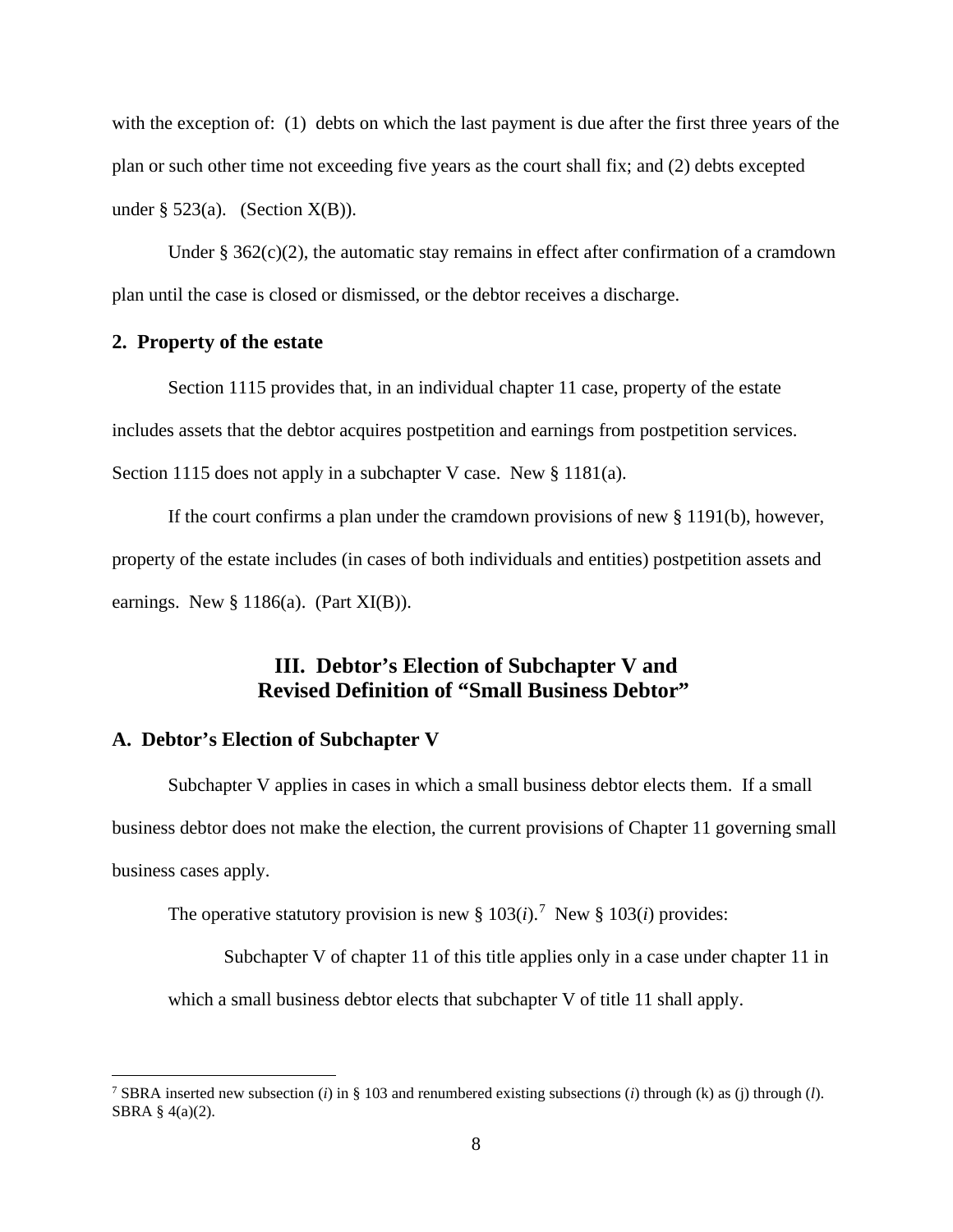The statute does not state when or how the debtor makes the election. Bankruptcy Rule 1020(a) currently requires a debtor to state in the petition whether it is a small business debtor. In an involuntary case, the Rule requires the debtor to file the statement within 14 days after the order for relief. The case proceeds in accordance with the debtor's statement unless and until the court enters an order finding that the statement is incorrect.

Interim Rule 1020(a) adds the requirement that the debtor state in the petition whether the debtor elects application of subchapter V and provides that the case proceed in accordance with the election unless the court determines that it is incorrect.

In an involuntary case, the debtor must state whether it is a small business debtor and make the election within 14 days after the order for relief. Interim Rule 1020.

Revisions to the Official Forms for voluntary chapter 11 cases require the debtor to state whether it is a small business debtor and whether it does or does not make the election.<sup>8</sup> Revised Official Forms also provide for creditors to receive notice of the debtor's statement that it is a small business and of the election that the debtor makes.<sup>9</sup>

Bankruptcy Rule 1020(b) requires an objection to a debtor's statement as to whether it is a small business debtor within 30 days after the later of the conclusion of the § 341(a) meeting or amendment of the statement. Interim Rule 1020(b) makes the same requirement applicable to the statement regarding the election.

<sup>8</sup> Official Form 101 ¶ 13 (Voluntary Petition for Individuals Filing for Bankruptcy); Official Form 102 ¶ 8 (Voluntary Petition for Non-Individuals Filing for Bankruptcy).

 $9$  Official Form 309E2 is the form for individuals or joint debtors under subchapter V, and Official Form 309F2 is the form for corporations or partnerships under subchapter V. Existing Official Forms 309E (individuals or joint debtors) and 309F (corporations or partnerships) are renumbered as 309E1 and 309F1. Both new forms contain the same information as the existing notices but provide additional information applicable in subchapter V cases.

The new forms require inclusion of the trustee and the trustee's phone number and email address. The new notices state that the debtor will generally remain in possession of property and may continue to operate the business and advise that, in some cases, debts will not be discharged until all or a substantial portion of payments under the plan are made.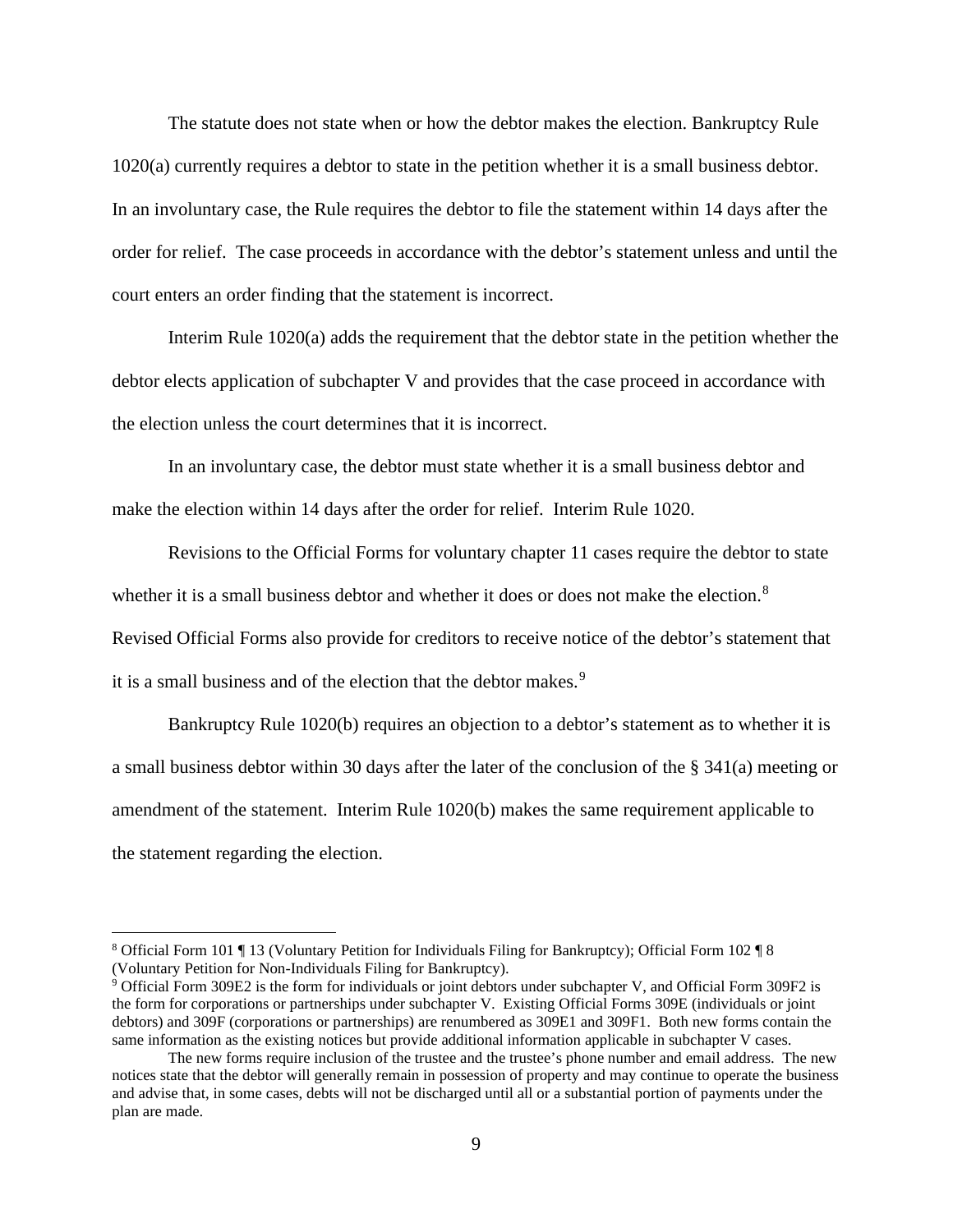Bankruptcy Rule 1009(a) gives a debtor the general right to amend a voluntary petition, list, schedule, or statement "as a matter of course at any time before the case is closed." A question is whether a debtor may amend the small business designation or the subchapter V election that the voluntary petition includes.

Current Bankruptcy Rule 1020 does not address whether a debtor can amend the small business designation, and Interim Rule 1020 likewise does not address the issue of whether a delayed election should be allowed and, if so, under what circumstances.<sup>10</sup>

One problem with permitting a debtor to change the election is that deadlines for conducting a status conference<sup>11</sup> and for filing a plan<sup>12</sup> run from the date of the order for relief. The Advisory Committee in its Report observed, "Should a court exercise authority to allow a delayed election, it is likely that one of the court's prime considerations in ruling on a request to make a delayed election would be the time restriction imposed by subchapter V...."<sup>13</sup>

#### **B. Revised Definitions of "Small Business Debtor" and "Small Business Case"**

Under current law, paragraph  $(A)$  of  $\S 101(51D)$  defines a "small business debtor" as a person (1) engaged in commercial or business activities, (2) excluding a debtor whose principal activity is the business of owning or operating real property, (3) that has aggregate noncontingent liquidated secured and unsecured debts<sup>14</sup> as of the date of the filing of the petition or the date of the order for relief in an amount not more than  $$ 2,725,625,^{15}$  (4) in a case in which the U.S. Trustee has not appointed a committee of unsecured creditors or the court has determined that

<sup>&</sup>lt;sup>10</sup> The Advisory Committee Note to Interim Rule 1020 states, "The rule does not address whether the court, on a case-by-case basis, may allow a debtor to make an election to proceed under subchapter V after the times specified in subdivision (a) or, if it can, under what conditions."

 $11$  See section VI(C).

 $12$  See section VI(D).

<sup>&</sup>lt;sup>13</sup> *Report of the Advisory Committee on Bankruptcy Rules* at 3 (Dec. 5, 2019), *supra* note 6.<br><sup>14</sup> Debts owed to one or more affiliates or insiders are excluded from the debt limit.

<sup>&</sup>lt;sup>15</sup> The amount is revised every three years. § 104. The current amount became effective to cases filed on or after April 1, 2019.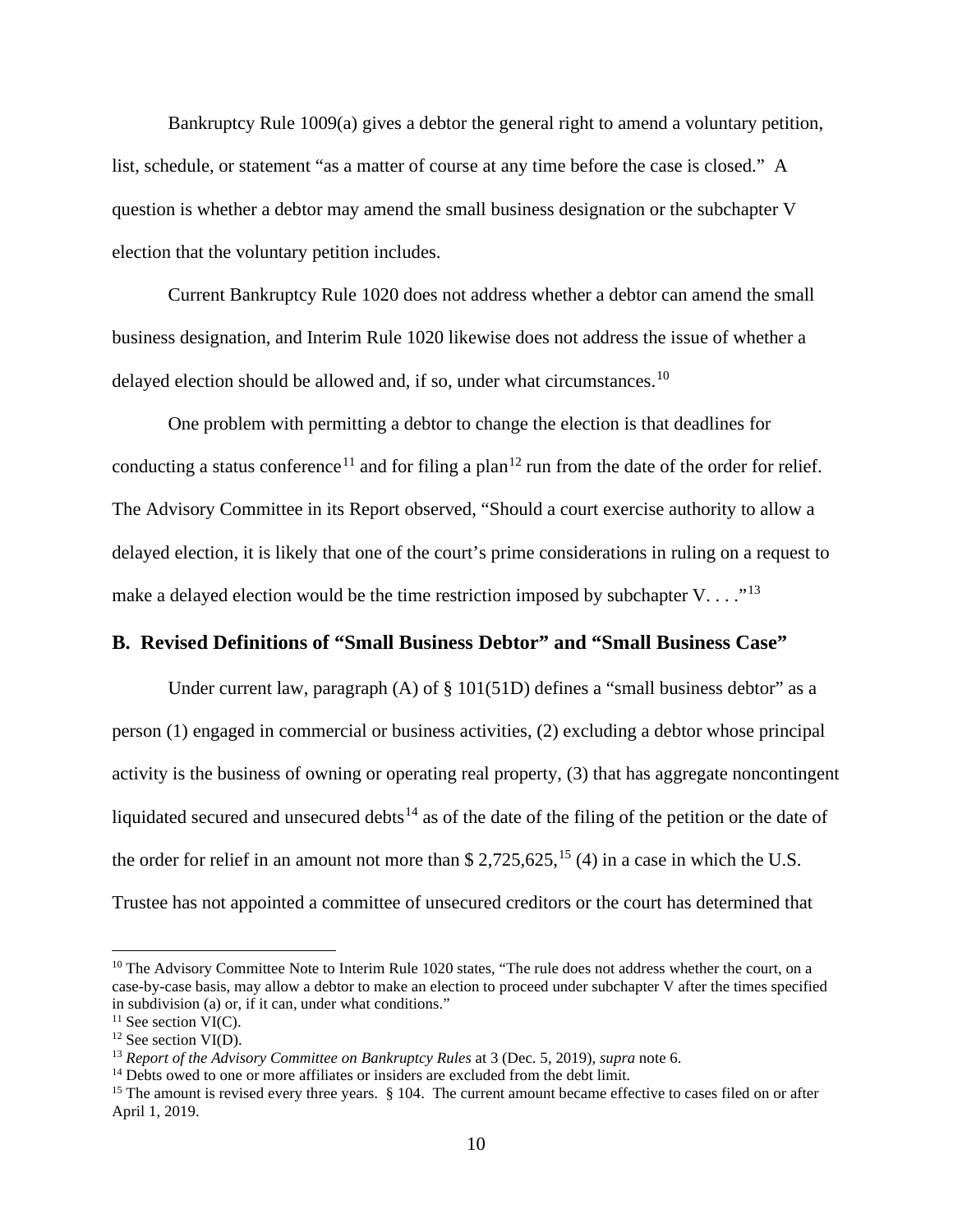the committee is not sufficiently active and representative to provide effective oversight of the debtor.

Paragraph (B) of current § 101(51D) excludes any member of a group of affiliated debtors that has aggregate debts in excess of the debt limit (excluding debts to affiliates and insiders).

SBRA does not change the requirement that the debtor be engaged in "commercial or business activities" or the aggregate debt limit, but it modifies each of the other requirements. SBRA § 4(a)(1).

First, revised paragraph (A) of § 101(51D) requires that 50 percent or more of the debt must arise from the commercial or business activities of the debtor.<sup>16</sup>

Second, amended § 101(51D)(A) excludes a debtor engaged in owning or operating real property from being a small business debtor only if the debtor owns or operates single asset real estate  $17$ 

Third, the requirement that no committee exist (or that it not provide effective oversight) is eliminated. (Recall that SBRA provides that no committee will be appointed in the case of a small business debtor unless the court orders otherwise.)

Finally, the amendment adds two additional types of debtors to those that paragraph (B) excludes from being a small business debtor. One exclusion is for a corporate debtor subject to the reporting requirements under § 13 or 15(d) of the Securities Exchange Act of 1934. New

<sup>&</sup>lt;sup>16</sup> For a family farmer, 50 percent of the debts must arise from a farming operation.  $\S$  101(18)(A). In addition, 50 percent of the debtor's income must be received from the farming operation. *Id.* The same percentages apply in the definition of a family fisherman who is an individual. § 101(19A)(A). For a family fisherman that is a corporation or partnership, the debt relating to the fishing operation must be 80 percent, and more than 80 percent of the value of its assets must be related to the fishing operation.  $\S$  101(19A)(B).<br><sup>17</sup> 11 U.S.C.  $\S$  101(51B) defines "single asset real estate" as "real property constituting a single property of project,

other than residential real property with fewer than 4 residential units, which generates substantially all of the gross income of a debtor who is not a family farmer and on which no substantial business is being conducted by a debtor other than the business of operating the real property and activities incidental thereto."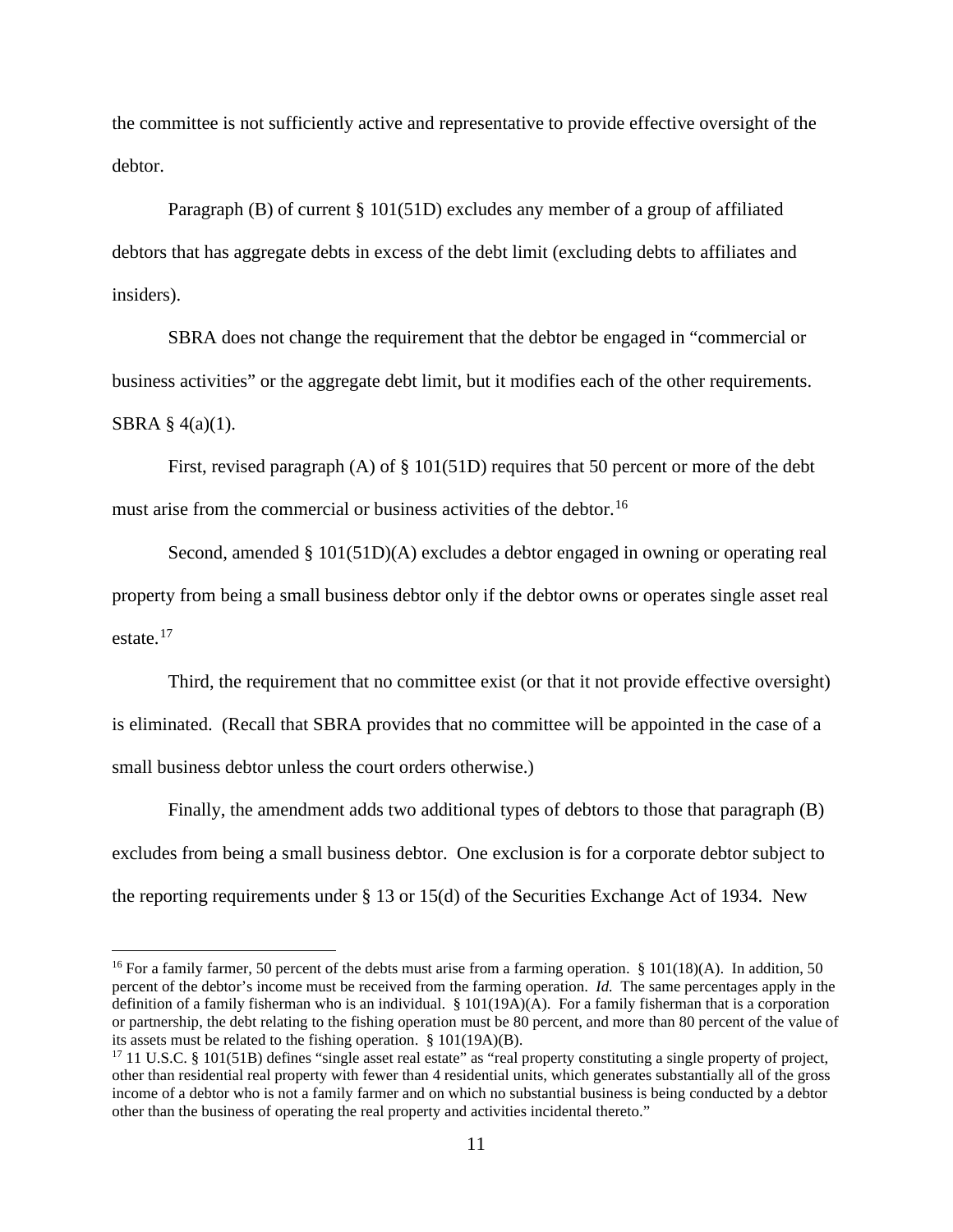§ 101(51D)(B)(ii). The other is for a corporate debtor subject to the reporting requirements of those sections that is an affiliate of a debtor. New  $\S 101(51D)(B)(iii)$ .<sup>18</sup>

SBRA amends the definition of "small business case" in § 101(51C) to exclude a subchapter V debtor. Thus, a "small business case" is a case in which a small business debtor has *not* elected application of subchapter V. In other words, the case of a sub V debtor is *not* a "small business case," even though a sub V debtor necessarily is a "small business debtor."

#### **IV. The Subchapter V Trustee**

#### **A. Appointment of Subchapter V Trustee**

Subchapter V provides for a trustee in all cases. New  $\S 1183(a)$ .<sup>19</sup> The trustee is a

standing trustee, if the U.S. Trustee has appointed one, or a disinterested person that the U.S.

Trustee appoints. SBRA § 4(b) amends 28 U.S.C. § 586 to make its provisions for the

appointment of standing chapter 12 and 13 trustees applicable to the appointment of standing sub

V trustees. The court has no role in the appointment of the trustee.<sup>20</sup>

The United States Trustee Program is selecting a pool of persons who may be appointed

on a case-by-case basis in sub V cases rather than appointing standing trustees.<sup>21</sup>

<sup>&</sup>lt;sup>18</sup> Issues exist with regard to the effect of the language in the amendment relating to the exclusion of public corporations. See Ralph Brubaker, *The Small Business Reorganization Act of 2019,* 39 No. 10 BANKRUPTCY LAW LETTER (October 2019) at 7. Because the issue is of limited or no interest to most practitioners and judges, the issue is beyond the scope of these materials. The author will address the issues if they arise and readers must do likewise. <sup>19</sup> SBRA § 4(a)(3) amends § 322(a) to provide for a sub V trustee to qualify by filing a bond in the same manner as other trustees.

 $20$  Section 1104, which governs the appointment of a trustee in a non-sub V case, does not apply in sub V cases. New § 1181(a). In a sub V case, therefore, the U.S. Trustee's appointment of the trustee is not subject to the court's approval as it is under § 1104(d).

<sup>&</sup>lt;sup>21</sup> See Adam D. Herring and Walter Theus, *New Laws, New Duties; USTP's Implementation of the HAVEN Act and the SBRA,* 38 AMER. BANKR. INST. J. (October 2019) at 12.

The appointment of a sub V trustee in each case instead of a standing trustee appears to be contrary to the expectations of proponents of the SBRA. In his testimony in support of the legislation on behalf of the National Bankruptcy Conference, retired bankruptcy judge A. Thomas Small stated, "There will be a standing trustee in every subchapter V case who will perform duties similar to those performed by a chapter 12 or chapter 13 trustee." Revised Testimony of A. Thomas Small on Behalf of the National Bankruptcy Conference at 2, *available at* https://www.fjc.gov/publications/small-business-reorganization-act.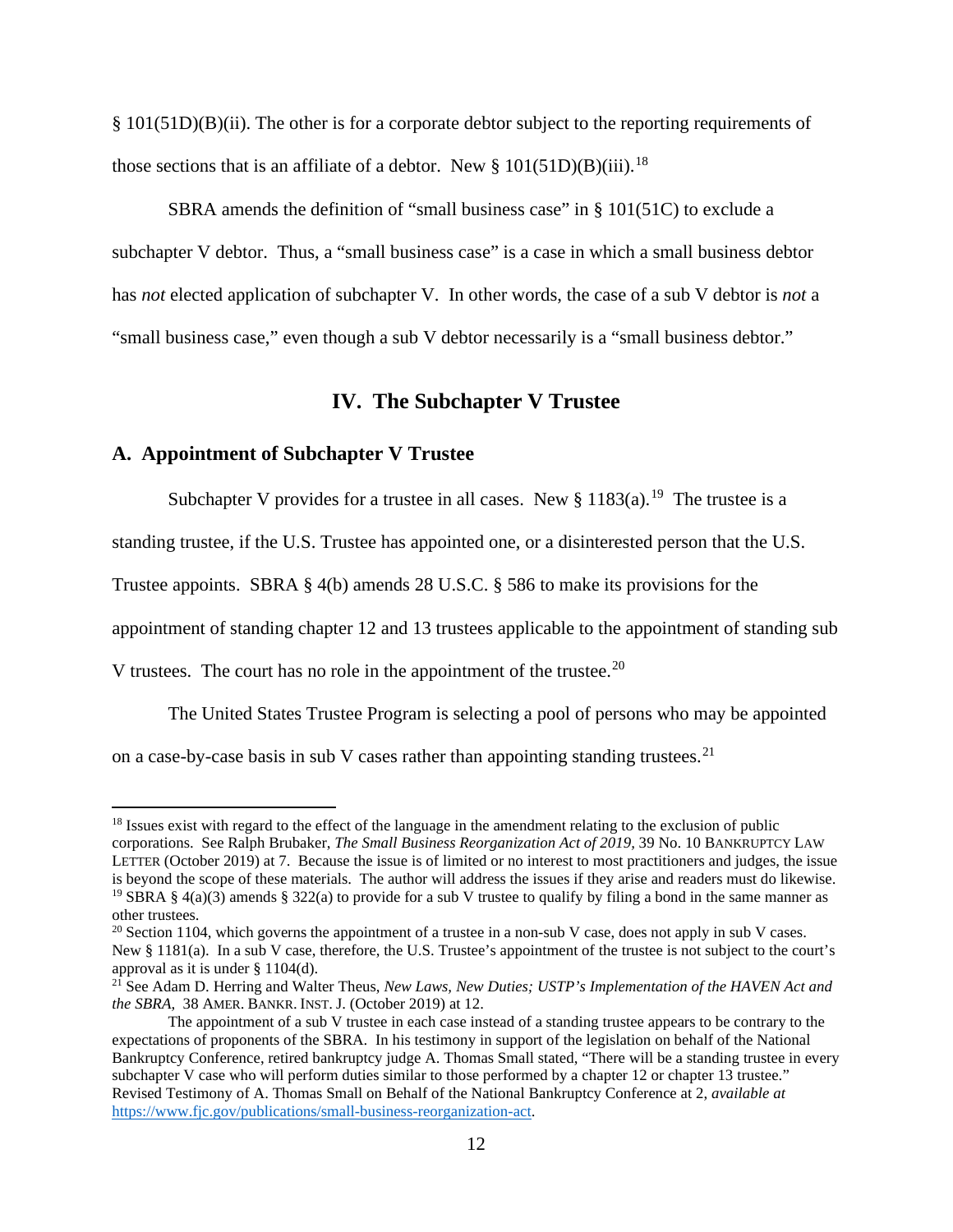#### **B. Role and Duties of the Subchapter V Trustee**

The role of the sub V trustee is similar to that of the trustee in a chapter 12 or 13 case. New § 1183 enumerates the trustee's duties. Section 1106, which specifies the duties of the trustee in a standard chapter 11 case, does not apply in sub V cases. New § 1181(a). New § 1183, however, makes many of its provisions applicable in some circumstances.

As in chapter 12 and 13 cases, the debtor remains in possession of assets and operates the business. If the court removes the debtor as debtor in possession under new § 1185(a), the trustee operates the business of the debtor. New § 1183(b)(5).

#### **1. Trustee's duties to supervise and monitor the case and to facilitate confirmation of a consensual plan**

In general, the role of the trustee is to supervise and monitor the case and to participate in the development and confirmation of a plan. This role arises from several provisions that are the same as those in chapter 12 cases, with some significant additions.

First, the sub V trustee has the duty to "facilitate the development of a consensual plan of reorganization." New § 1183(b)(7). No other trustee has this duty, although a chapter 13 trustee has the duty to "advise, other than on legal matters, and assist the debtor in performance under the plan."  $\S$  1302(b)(4). One practitioner has suggested that the sub V trustee should be a "financial wizard" who can work with all parties on cash flows, interest rates, payment requirements, and "all the numbers puzzles that comprise a plan," and that the statutory goal of a consensual plan suggests that the trustee also fill a mediation role.<sup>22</sup>

Second, the trustee must appear and be heard at the status conference that new § 1188(a) requires. New § 1183(b)(3). Although § 105(d) (which does not apply in a sub V case, new

<sup>22</sup> Donald L. Swanson, *SBRA: Frequently Asked Questions and Some Answers,* 38 AMER. BANKR. INST. J. (Nov. 2019) at 8.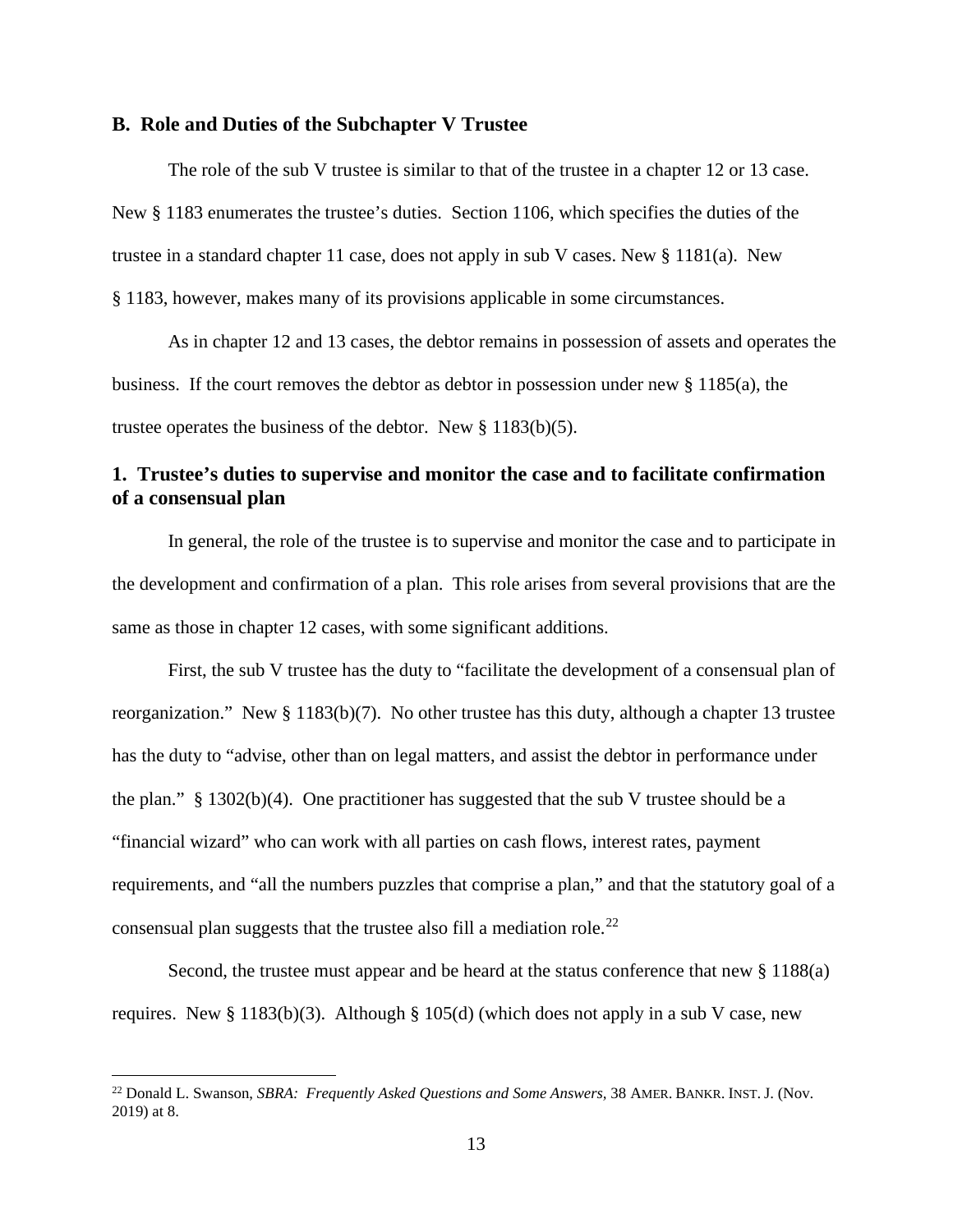§ 1181(a)) provides for a status conference in any case on the court's own motion or on the request of a party in interest, it does not require one. Thus, a status conference is not required in any other type of case. Section VI(C) discusses the status conference.

Finally, the trustee must appear and be heard at any hearing concerning: (1) the value of property subject to a lien; (2) confirmation of the plan; (3) modification of the plan after confirmation; and (4) the sale of property of the estate. New  $\S 1183(b)(3)$ . A chapter 12 trustee has the same responsibilities. § 1202(b)(3). A chapter 13 trustee must appear and be heard on all of them except the sale of property of the estate. § 1302(b)(2).

Although the responsibility of the sub V trustee to participate in the plan process and to be heard on plan and other matters implies a right to obtain information about the debtor's property, business, and financial condition, a sub V trustee, like a chapter 12 trustee, does not have the duty to investigate the financial affairs of the debtor. Section 704(a)(4) imposes such a duty on a chapter 7 trustee, and it is a duty of a chapter 13 trustee under  $\S$  1302(b)(1). A trustee in a standard chapter 11 or a non-sub V case has a broad duty of investigation under § 1106(a)(3), unless the court orders otherwise.

The court may, however, impose the investigative duties that  $\S 1106(a)(3)$  specifies on the sub V trustee. Under new  $\S 1183(b)(2)$ , the court (for cause and on request of a party in interest, the sub V trustee, or the U.S. Trustee) may order that the sub V trustee perform certain duties of a chapter 11 trustee under § 1106(a). The specified duties are: (1) to investigate the acts, conduct, assets, liabilities, and financial condition of the debtor, the operation of the debtor's business, the desirability of its continuance, and any other matter relevant to the case of formulation of a plan  $(\S 1106(a)(3))$ ; (2) to file a statement of the investigation, including any fact ascertained pertaining to fraud, dishonesty, incompetence, misconduct, mismanagement, or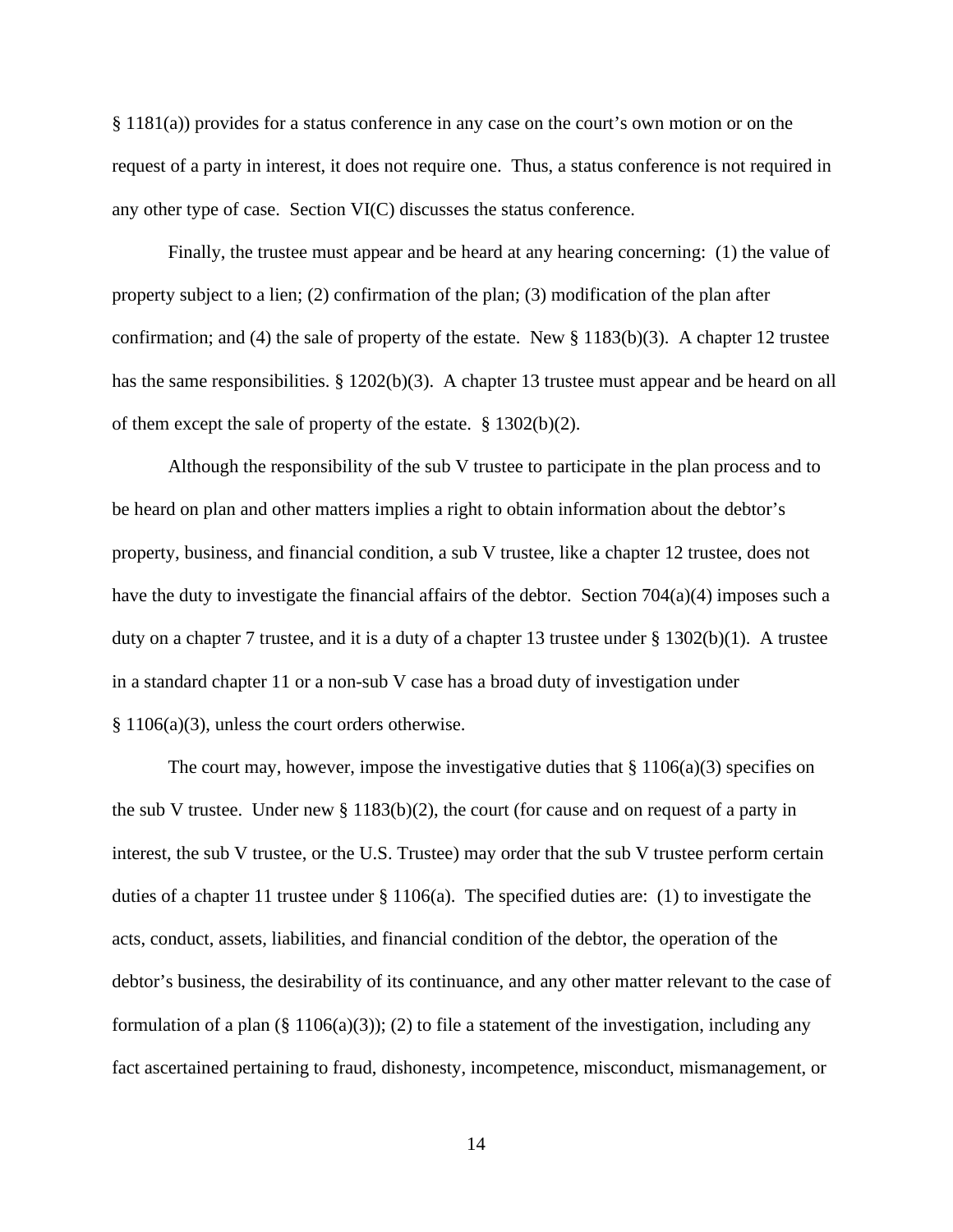irregularity in the management of the affairs of the debtor or to a cause of action available to the estate, and to transmit a copy or summary of it to entities that the court directs (§ 1106(a)(4)<sup>23</sup>); and (3) to file postconfirmation reports as the court directs ( $\S$  1106(a)(7)).

The same procedures apply to a chapter 12 trustee's duty to investigate under  $§ 1202(b)(2).$ 

#### **2. Other duties of the trustee**

New § 1183(b) imposes other duties that chapter 12 and 13 trustees have in their cases.

Like chapter 12 and 13 trustees under  $\S$ § 1201(b)(1) and 1302(b)(1), <sup>24</sup> a sub V trustee under new § 1183(b)(1) has the duties of a trustee under § 704(a): (1) to be accountable for all property received  $(\S 704(a)(2))$ ; (2) to examine proofs of claim and object to allowance of any claim that is improper, if a purpose would be served  $(\S 704(a)(5))$ ; (3) to oppose the discharge of the debtor, if advisable  $(\frac{8}{9}704(a)(6))$ ; (4) to furnish information concerning the estate and the estate's administration that a party in interest requests, unless the court orders otherwise  $(\S 704(a)(7))$ ; and (5) to make a final report and to file it  $(\S 704(a)(9))$ .

Under new  $\S 1183(b)(4)$ , the sub V trustee also has the same duty as chapter 12 and 13 trustees to ensure that the debtor commences timely payments under a confirmed plan  $(\frac{8}{9} \cdot 1202(b)(4), 1302(b)(5)).$ 

<sup>&</sup>lt;sup>23</sup> Section 1106(a)(4)(B) directs a chapter 11 trustee to transmit the copy or summary to any creditors' committee, equity security holders' committee, and indenture trustee. Committees do not exist in a small business case unless the court orders otherwise under  $\S 1102(a)(3)$  as amended, and a small business debtor is unlikely to have an indenture trustee as a creditor.

<sup>&</sup>lt;sup>24</sup> Chapter 12 (§ 1202(b)(1)) and chapter 13 (§ 1302(b)(1)) trustees also have the duty of a chapter 7 trustee under § 704(a)(3) to ensure that the debtor performs the debtor's intentions under § 521(a)(2)(B) to surrender, redeem, or reaffirm debts secured by property of the estate. The imposition of this duty in chapter 12 and 13 cases is curious in that  $\S 521(b)(2)(B)$  applies only in chapter 7 cases. SBRA does not impose this anomalous duty on the sub V trustee.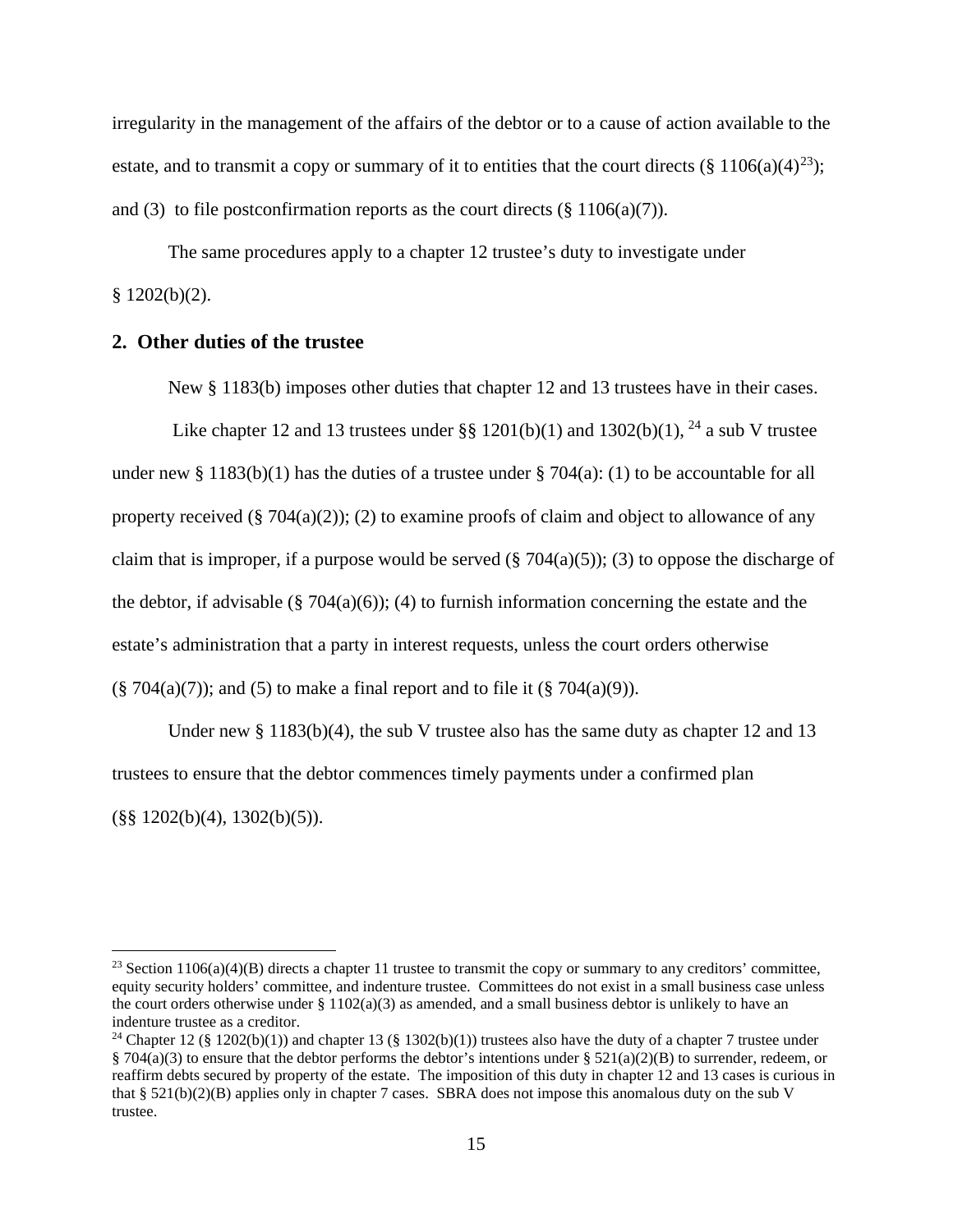The U.S. Trustee has the duty to monitor and supervise subchapter V cases and trustees, 28 U.S.C. § 586(a)(3).<sup>25</sup> The U.S. Trustee Program expects to develop uniform procedures for reporting by sub V trustees to enable U.S. Trustees to evaluate and monitor them.<sup>26</sup>

#### **3. Trustee's duties upon removal of debtor as debtor in possession**

Under new  $\S 1185(a)$ , the court may remove the debtor as debtor in possession, as it may in chapter 12 cases ( $\S$  1204). If the court does so, the sub V trustee has the duties of a trustee specified in paragraphs (1), (2), and (6) of  $\S 1106$ . New  $\S 1183(b)(5)$ .<sup>27</sup> A chapter 12 trustee has the same duties under § 1202(b)(5).<sup>28</sup> New § 1183(b)(5) specifically directs the sub V trustee to operate the debtor's business when the debtor is not in possession.

Under paragraph  $(1)$  of  $\S$  1106(a), the trustee must perform the duties of a trustee under paragraphs  $(2)$ ,  $(5)$ ,  $(7)$ ,  $(8)$ ,  $(9)$ ,  $(10)$ ,  $(11)$  and  $(12)$  of § 704(a). These duties are: (1) to be accountable for all property received  $(\S 704(a)(2))$ ; (2) to examine and object to proofs of claim if a purpose would be served  $(\S 704(a)(5))$ ; (3) to furnish information concerning the estate and its administration as requested by a party in interest, unless the court orders otherwise  $(\S$  704(a)(7)); (4) to file reports  $(\S$  704(a)(8)); (5) to make a report and file a final account of the administration of the estate with the court and the U.S. Trustee  $(\S 704(a)(9))$ ; (6) to provide required notices with regard to domestic support obligations  $(\frac{8}{3} 704(a)(10))$ ; (7) to perform any obligations as the administrator of an employee benefit plan  $(\S 704(a)(11))$ ; and (8) to use

<sup>&</sup>lt;sup>25</sup> SBRA § 4(b)(1)(A) amended 28 U.S.C. § 586(a)(3) to include sub V cases within the types of cases that the U.S. Trustee supervises.

<sup>26</sup> See Adam D. Herring and Walter Theus, *New Laws, New Duties; USTP's Implementation of the HAVEN Act and the SBRA,* 38 AMER. BANKR. INST. J. (October 2019) at 12.

<sup>&</sup>lt;sup>27</sup> New § 1183(b)(5) also requires the sub V to perform duties specified in § 704(a)(8). The specification of the duty is duplicative because the § 704(a)(8) duty is one of the duties listed in § 1106(a)(1) that the sub V trustee must perform.

<sup>&</sup>lt;sup>28</sup> A chapter 12 trustee in this situation also has the trustee's duty under § 1106(a)(7) to file postconfirmation reports. The court may impose this duty on a sub V trustee under  $\S 1183(b)(2)$ , as earlier text discusses.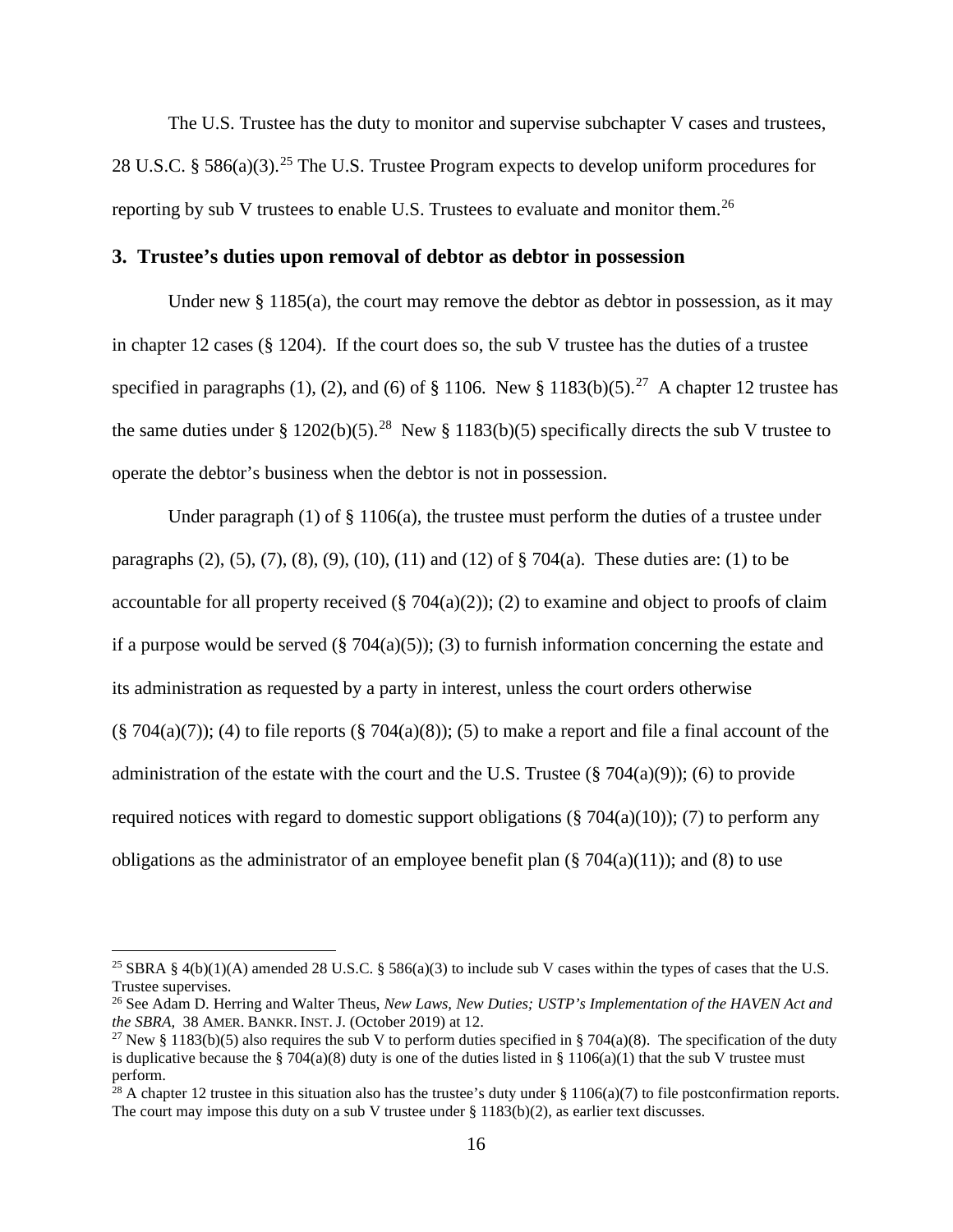reasonable and best efforts to transfer patients from a health care business that is being closed  $(\S$  704(a)(12)).

Paragraph (2) of § 1106(a) requires the trustee to file any list, schedule, or statement that  $§ 521(a)(1)$  requires if the debtor has not done so. Paragraph (6) requires the trustee to file tax returns for any year for which the debtor has not filed a tax return.

#### **C. Trustee's Disbursement of Payments to Creditors**

#### **1. Disbursement of preconfirmation payments and funds received by the trustee**

Paragraphs (a) and (c) of new § 1194 contain provisions dealing with the trustee's disbursement of money prior to confirmation. It is not clear, however, how they can have any operative effect because nothing in subchapter V requires preconfirmation payments to the trustee or authorizes the court to require them.

New § 1194(a) states that the trustee shall retain any "payments and funds" received by the trustee until confirmation or denial of a plan. Although the statute by its terms is not limited to preconfirmation payments and funds, the paragraph's direction for their disbursement based on whether the court confirms a plan or denies confirmation indicates that it deals only with money the trustee receives prior to confirmation.

If a plan is confirmed, new  $\S 1194(a)$  directs the trustee to disburse the funds in accordance with the plan. If a plan is not confirmed, the trustee must return the payments to the debtor after deducting administrative expenses allowed under § 503(b), any adequate protection payments, and any fee owing to the trustee. The provision is effectively the same as the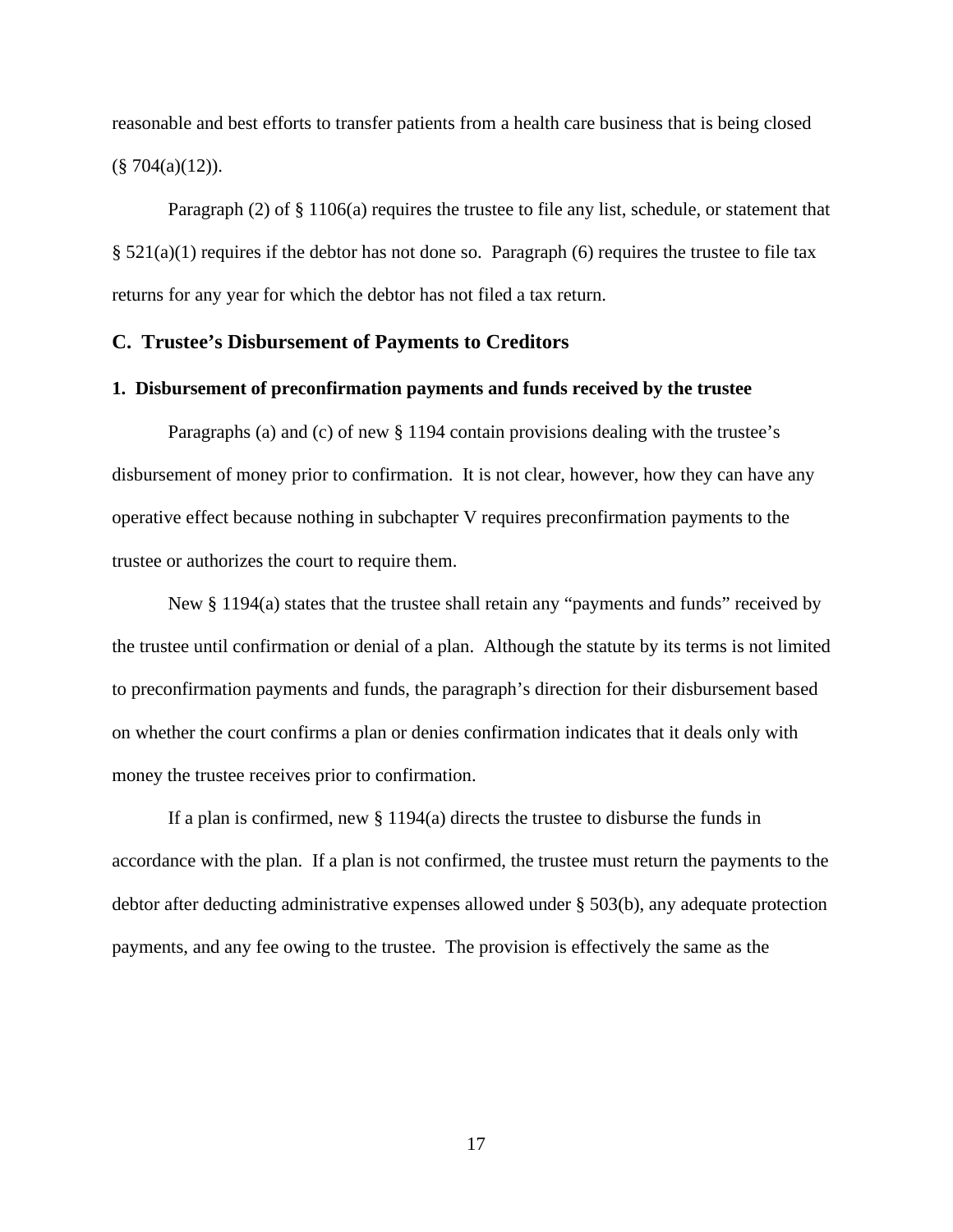provisions that govern disbursement of preconfirmation payments in chapter 12 and 13 cases.  $\S$ § 1226(a), 1326(a)(2).<sup>29</sup>

Provisions for a trustee's disbursement of preconfirmation funds make sense in a chapter 13 case because a chapter 13 debtor must begin making preconfirmation payments to the trustee, adequate protection payments to creditors with a purchase-money security interest in personal property, and postpetition rent to lessors of personal property within 30 days of the filing of the chapter 13 case. § 1326(a). If the court denies confirmation in a chapter 13 case, therefore, it is possible that the chapter 13 trustee will be holding money that the debtor paid.

No such provisions for preconfirmation payments exist in a sub V case.<sup>30</sup> Subchapter V contains no requirement for the debtor to make preconfirmation payments to the trustee, secured creditors, or lessors, and nothing in subchapter V authorizes the court to require the debtor to make preconfirmation payments to the trustee.

Nevertheless, paragraph (c) of new § 1194 authorizes the court, prior to confirmation and after notice and a hearing, to authorize the trustee to make payments to provide adequate protection payments to a holder of a secured claim. But a court can hardly require a sub V trustee to make adequate protection payments as new  $\S 1194(c)$  contemplates if the trustee has no money to make them.

<sup>&</sup>lt;sup>29</sup> The chapter 12 provision, § 1226(a), does not specifically provide for fees of a trustee who is not a standing trustee and does not permit a deduction for adequate protection payments. The fees of a non-standing chapter 12 trustee, however, are allowable as an administrative expense and as such are within the scope of the deduction.

The chapter 13 provision, § 1326(b)(2), does not specifically provide for fees of the chapter 13 trustee. It does provide for the trustee to deduct adequate protection payments.

A standing chapter 13 trustee collects a percentage fee as the debtor makes payments. 28 U.S.C. § 586(e)(2); *see* W. Homer Drake, Jr., Paul W. Bonapfel, and Adam M. Goodman, CHAPTER 13 PRACTICE AND PROCEDURE § 17:5 (2019 ed.). Thus, the funds a standing chapter 13 trustee has upon denial of confirmation are net of the trustee's fee that has already been paid. A non-standing chapter 13 trustee's fee is included in the deduction because it is an administrative expense.

<sup>&</sup>lt;sup>30</sup> Chapter 12 also does not contain provisions for preconfirmation payments to the trustee.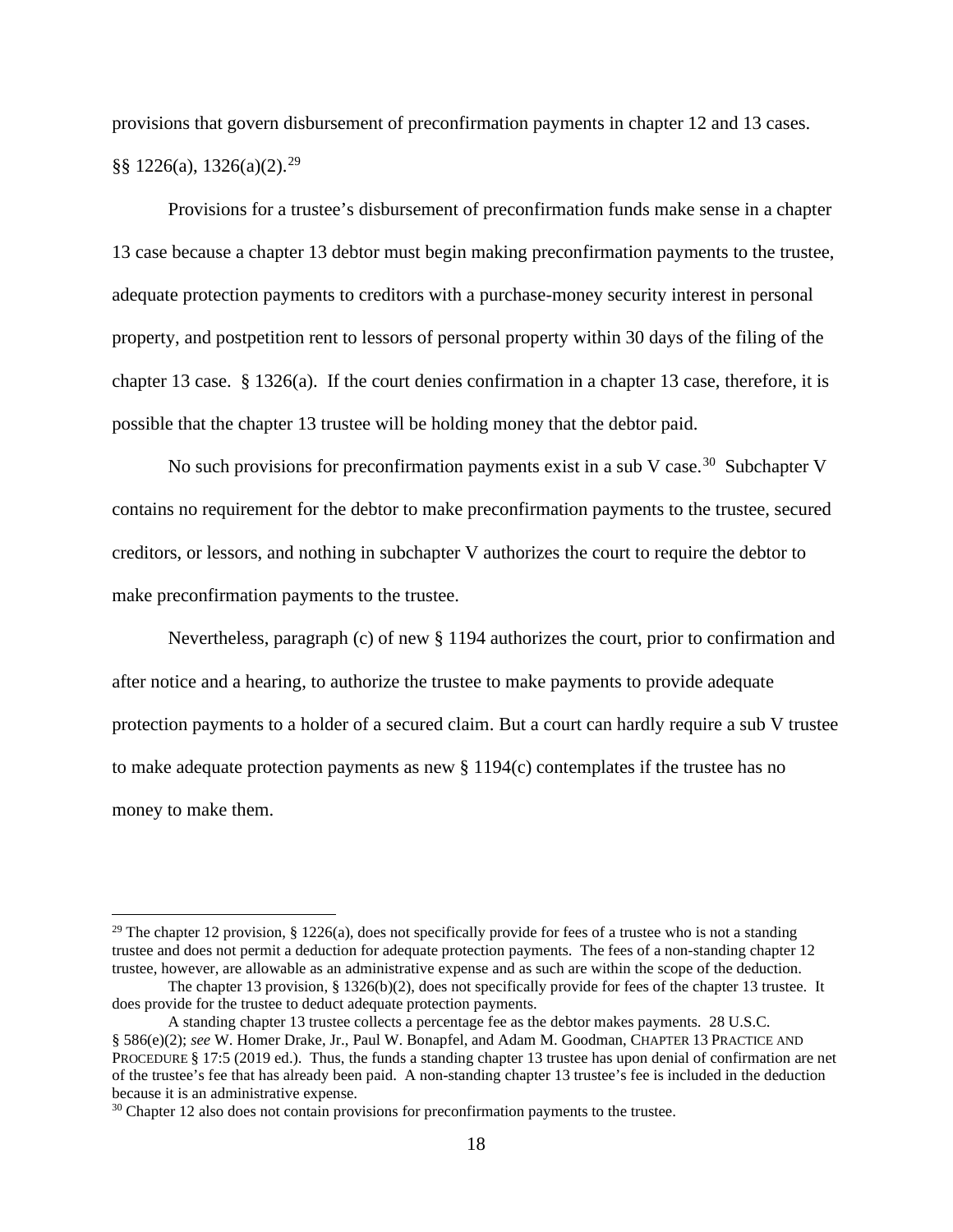Perhaps it is arguable that the new § 1194(a) and (c) provisions impliedly authorize the court to require a debtor to make preconfirmation payments to the trustee, particularly if the court orders the trustee to make adequate protection payments. But the concept of the sub V debtor remaining in possession of its assets and operating its business properly includes the debtor retaining control of its funds. It is, therefore, more appropriate (and simpler) for a court to require the debtor, not the trustee, to make whatever adequate protection or other payments the court orders.

#### **2. Disbursement of plan payments by the trustee**

Whether the sub V trustee makes disbursements to creditors under a confirmed plan depends on the type of confirmation that occurs. Under new § 1194(b), the trustee makes payments under a plan that is confirmed under the cramdown provisions of new § 1191(b), unless the plan or confirmation order provides otherwise. If a consensual plan is confirmed under new  $\S 1191(a)$ , however, the trustee's services terminate under new  $\S 1183(c)$  upon "substantial consummation," and the debtor makes plan payments. Part IX discusses payments under the plan.

#### **D. Termination of Service of the Trustee and Reappointment**

#### **1. Termination of service of the trustee**

When termination of the trustee's service occurs depends on whether the court confirms a consensual plan under new §1191(a) or confirms a plan that one or more impaired classes of creditors have not accepted under the cramdown provisions of new § 1191(b).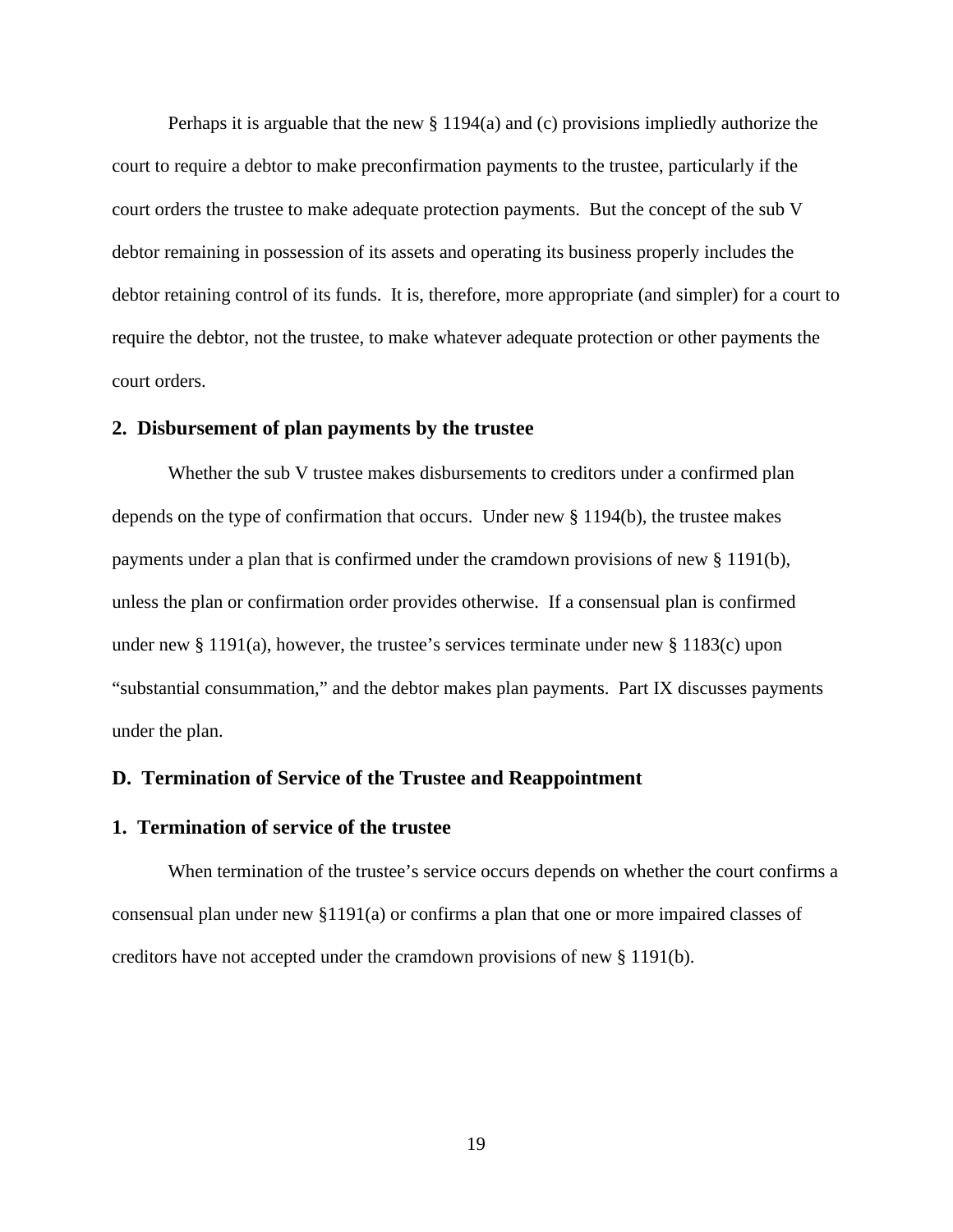When the court confirms a consensual plan under new  $\S 1191(a)$ , the trustee's service terminates upon substantial consummation, $31$  which ordinarily occurs when distribution commences. New § 1183(c).

Confirmation of a plan under the cramdown provisions of new  $\S 1191(b)$ , however, does not terminate the trustee's service. As just discussed, the trustee continues to serve and makes payments under the plan as new § 1194 requires.

Part IX further discusses these provisions.

Termination of the service of the sub V trustee also occurs, of course, upon dismissal of the case or its conversion to another chapter.<sup>32</sup>

#### **2. Reappointment of trustee**

New  $\S 1183(c)(1)$  provides for the reappointment of a trustee after termination of the trustee's service in two circumstances. It applies only when the court has confirmed a consensual plan under new § 1191(a) and the trustee's service has been terminated upon substantial consummation because, if cramdown confirmation has occurred under new § 1191(b), the trustee continues to serve and no reappointment is ever necessary.

First, new  $\S 1183(c)(1)$  permits reappointment of the trustee if necessary to permit the trustee to perform the trustee's duty under new  $\S 1183(b)(3)(C)$  to appear and be heard at a hearing on modification of a plan after confirmation.

The reason for this provision is unclear. Reappointment is only necessary when the court has confirmed a consensual plan under § 1191(a) and the trustee's service has terminated upon

 $31$  Section IX(A) discusses substantial consummation in the context of payments under a consensual plan.

 $32$  Section 701(a) directs the U.S. trustee to appoint an interim trustee promptly after entry of an order for relief under chapter 7. In a converted case, the U.S. Trustee may appoint the trustee serving in the case immediately before entry of the order for relief.

Sections 1202 and 1302 provide for a standing trustee to serve in cases under those chapters, if one has been appointed, or for the U.S. Trustee to appoint a disinterested person to serve as trustee.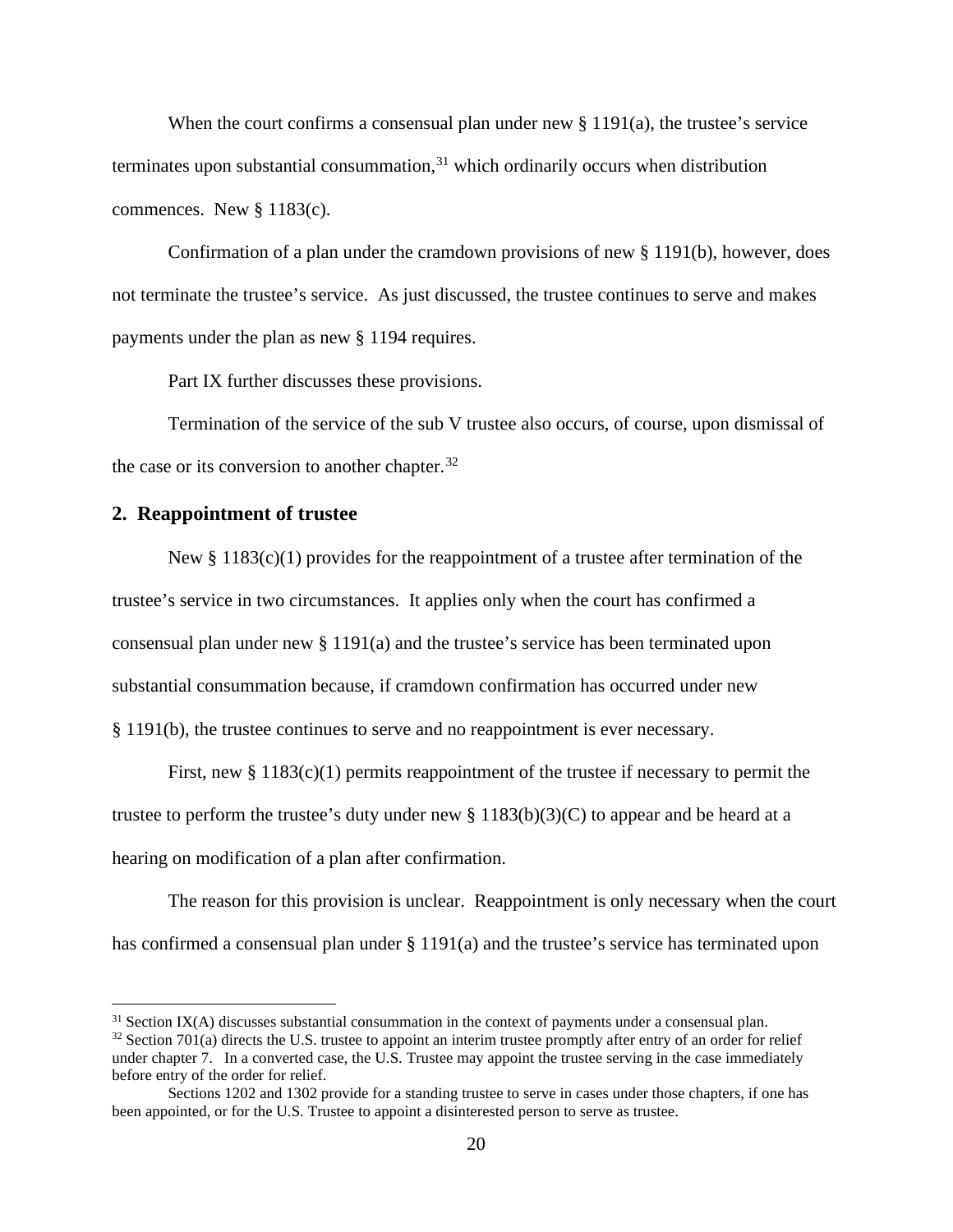substantial consummation. After substantial consummation of a consensual plan, § 1193(b) provides that the debtor cannot modify it. Perhaps the purpose of the reappointment provision is to make sure that someone appears at the hearing to point this out to the court if a debtor attempts to modify a confirmed consensual plan after its substantial.

Second, new § 1183(c) permits reappointment of the trustee if necessary to perform the trustee's duties under new § 1185(a). New § 1185(a) provides for the removal of the debtor in possession, among other things, for "failure to perform the obligations of the debtor under a plan confirmed under this chapter." Because new § 1185(a) contemplates the postconfirmation removal of the debtor in possession, a trustee must be available to take charge of the assets and the business. Section XII(C) further discusses the postconfirmation removal of the debtor in possession.

#### **E. Compensation of Subchapter V Trustee**

If the trustee in a sub V case is a standing trustee, the trustee's fees are a percentage of payments the trustee makes to creditors under the same provisions that govern compensation of standing chapter 12 and chapter 13 trustees.

If the sub V trustee is not a standing trustee, the trustee is entitled to fees and reimbursement of expenses under the provisions of § 330(a), without regard to the limitation in § 326(a) on compensation of a chapter 11 trustee based on money the trustee disburses in the case. As section  $IV(E)(2)$  discusses, some observers expect that technical amendments will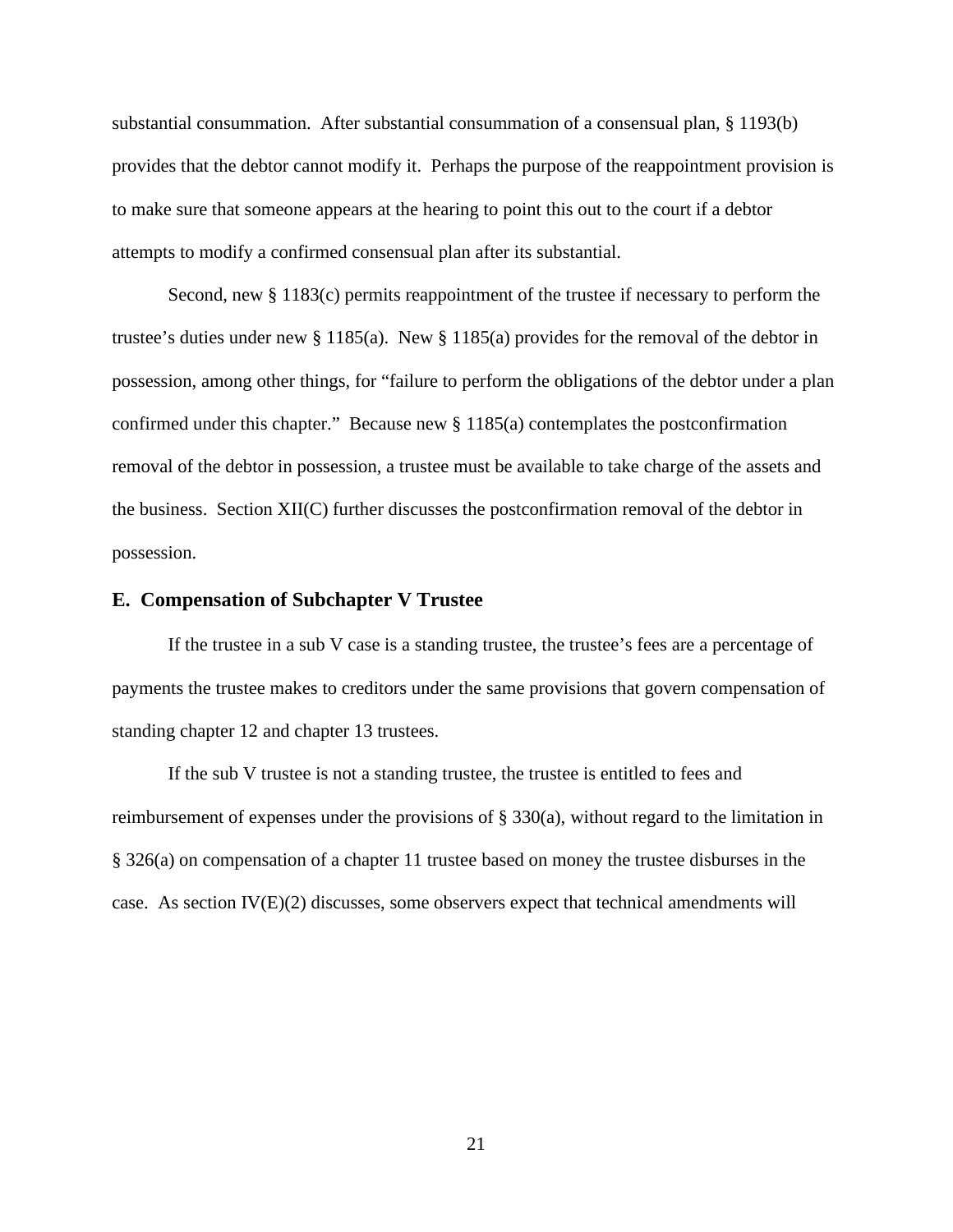impose a limit on compensation of five percent of payments under the plan, which is the rule for a non-standing chapter 12 or 13 trustee.

#### **1. Compensation of standing subchapter V trustee**

For a standing trustee, amendments to § 326 require compensation under 28 U.S.C. § 586. SBRA §4(a)(4). As amended, § 326(a) excludes a subchapter V trustee from its provisions governing compensation of a chapter 11 trustee, and § 326(b) provides that the court may not allow compensation of a standing trustee in a subchapter V case under § 330.

Under SBRA's amendments to 28 U.S.C.  $\S$  586(e), SBRA  $\S$  4(b)(1)(D), the U.S. Trustee Program establishes the compensation for a standing trustee under subchapter V in the same manner it does for standing chapter 12 and 13 trustees. Existing provisions of 28 U.S.C. § 586(e) that apply in chapter 12 and 13 cases are extended to cover subchapter V standing trustees. Thus, the standing subchapter V trustee receives a percentage fee (as fixed by the U.S. Trustee Program) from all payments the trustee disburses under the plan.

If the service of a standing trustee is terminated by dismissal or conversion of the case or upon substantial consummation of a consensual plan under new  $\S 1181(a)$  (as section IX(A) discusses, the trustee does not make payments under a consensual plan), new 28 U.S.C. § 586(e)(5) provides that the court "shall award compensation to the trustee consistent with the services performed by the trustee and the limits on the compensation of the trustee established pursuant to  $[28 \text{ U.S.C. } § 586(e)(1)]$ ." The limits require reference to the standing trustee's maximum annual compensation, 28 U.S.C. § 586(e)(1)(A), and to the maximum percentage fee, 28 U.S.C. § 586(e)(1)(B).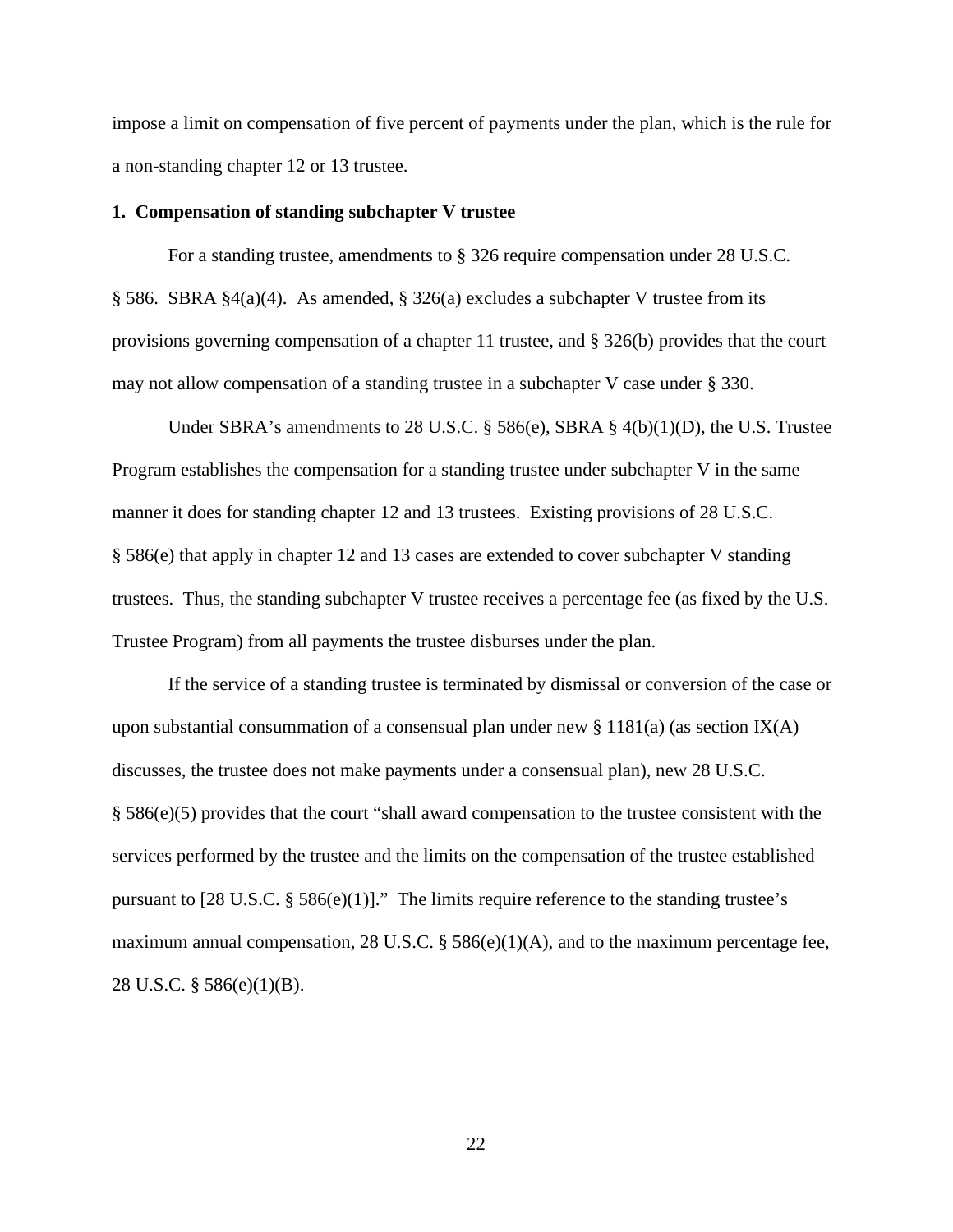#### **2. Compensation of non-standing subchapter V trustee**

Questions have arisen concerning the provisions of the new statute for compensation of a subchapter V trustee who is not a standing trustee.

Section 330(a) permits the court to award compensation to trustees. Sections 326(a) and (b) impose limits on compensation of trustees. SBRA does not amend  $\S$  330(a), but it does amend §§ 326(a) and (b).

Under a "plain meaning" interpretation of these provisions as amended, a non-standing sub V trustee is entitled to "reasonable compensation for actual, necessary services rendered" and "reimbursement for actual, necessary expenses" under § 330(a), and §§ 326(a) and (b) do not impose any limits on compensation.

Some bankruptcy experts who participated in the drafting of SBRA and the legislative process leading to its enactment attribute this result to a drafting error. The drafters of subchapter V intended that provisions for compensation of non-standing sub V trustees be the same as those for non-standing chapter 12 and 13 trustees.

Specifically, § 326(b) limits compensation of a non-standing chapter 12 or chapter 13 trustee to "five percent upon all payments under the plan." Although the drafters intended this limitation to apply to compensation of sub V trustees, the language of the SBRA amendments to § 326(b) do not make this limitation applicable to a non-standing sub V trustee.<sup>33</sup> Observers

<sup>&</sup>lt;sup>33</sup> A full understanding of the issue requires further elaboration.

Section 330(a) provides for the allowance of compensation to "trustees," subject to § 326 (and other sections). SBRA does not amend § 330(a).

Under current law,  $\S 326(a)$  limits the compensation of a chapter 11 (and chapter 7) trustee to a percentage of moneys disbursed or turned over in the case by the trustee to parties in interest, excluding the debtor.

Current § 326(b) deals with compensation of trustees in chapter 12 and 13 cases in two ways. First, it provides that a standing chapter 12 or 13 trustee is not entitled to compensation under  $\S$  330(a); instead, a standing chapter 12 or 13 trustee receives compensation, and collects percentage fees, under 28 U.S.C. § 586(e). Second, § 326(b) limits the compensation of a non-standing chapter 12 or 13 trustee to "five percent upon all payments under the plan." The exact language of  $\S 326(b)$  is that the limitation applies to a "trustee appointed under section 1202(a) or 1302(a) of this title." [Footnote continues on next page.]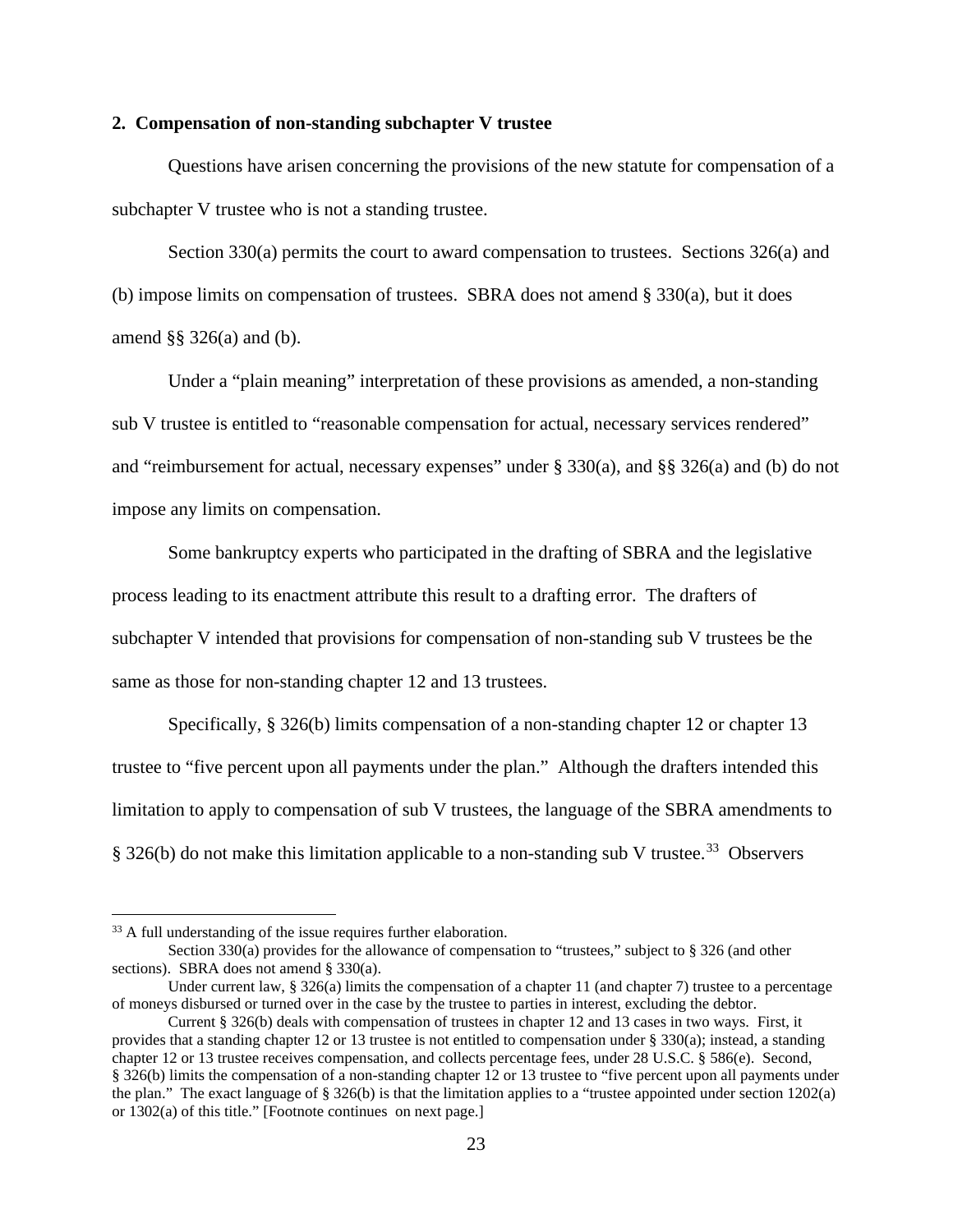close to the legislative process expect a prompt technical amendment to resolve this issue by making the five percent limitation also applicable to sub V trustees.<sup>34</sup>

#### **3. Deferral of non-standing subchapter V trustee's compensation**

A standing sub V trustee receives compensation as a percentage of payments the trustee makes from funds paid by the debtor under a plan. The percentage fees of a standing trustee, therefore, are necessarily deferred until payments are made.

A non-standing trustee's compensation is allowable as an administrative expense, which has priority under § 507(a)(2) subject only to claims for domestic support obligations. Under § 1129(a)(9)(A), a plan must provide for payment of administrative expenses in full on or before the effective date of the plan. This requirement applies in subchapter cases to confirmation of a consensual plan under new § 1191(a).

New § 1191(e), however, permits payment of administrative expense claims through the plan if the court confirms it under the cramdown provisions of new § 1191(b). Accordingly, a non-standing sub V trustee faces deferral of payment of compensation for services in the case.

Generally, then, § 326(a) deals with chapter 7 and 11 cases and § 326(b) deals with chapter 12 and 13 trustees. Without an amendment, a sub V trustee would be a chapter 11 trustee, and § 326(a) would apply. Similarly, unamended §326(b) would not apply because it is for chapter 12 and 13 cases.

SBRA §  $4(a)(4)(A)$  amended § 326(a) by excluding sub V trustees from its application. SBRA §  $4(a)(4)(B)$ amended § 326(b) to prohibit a standing sub V trustee from receiving compensation under § 330. SBRA's amendments to 28 U.S.C. § 586(e) provide for compensation of a standing sub V trustee under its provisions, so the same provisions that govern compensation of chapter 12 and 13 standing trustees apply. SBRA § 4(b)(1).

What the SBRA amendments did not do was add "§ 1183" (the new subchapter V section that calls for the appointment of a sub V trustee) before "§ 1202(a) and 1302(a)" (the sections under which chapter 12 and 13 trustees are appointed) in the language quoted above. Without this insertion, amended § 526(b) does not limit the compensation of a non-standing sub V trustee. As the next footnote discusses, one reading of amended § 526(b) is that nothing authorizes compensation of a non-standing sub-V trustee.<br><sup>34</sup> Such an amendment would also clarify that a non-standing trustee is entitled to compensation. As amended,

<sup>§</sup> 326(b) applies to cases under subchapter V, chapter 12, and chapter 13. Before and after the amendment, § 326(b) states that the court "may allow reasonable compensation under section 330 of this title to a trustee appointed under section 1202(a) or 1302(a) of this title," but it does not state that the court may allow compensation under § 330 of a trustee appointed under new § 1383. Because § 330(a) is subject to § 326, and § 326(b) does not provide for compensation of a non-standing sub V trustee, some observers have argued that a sub V trustee is not entitled to compensation.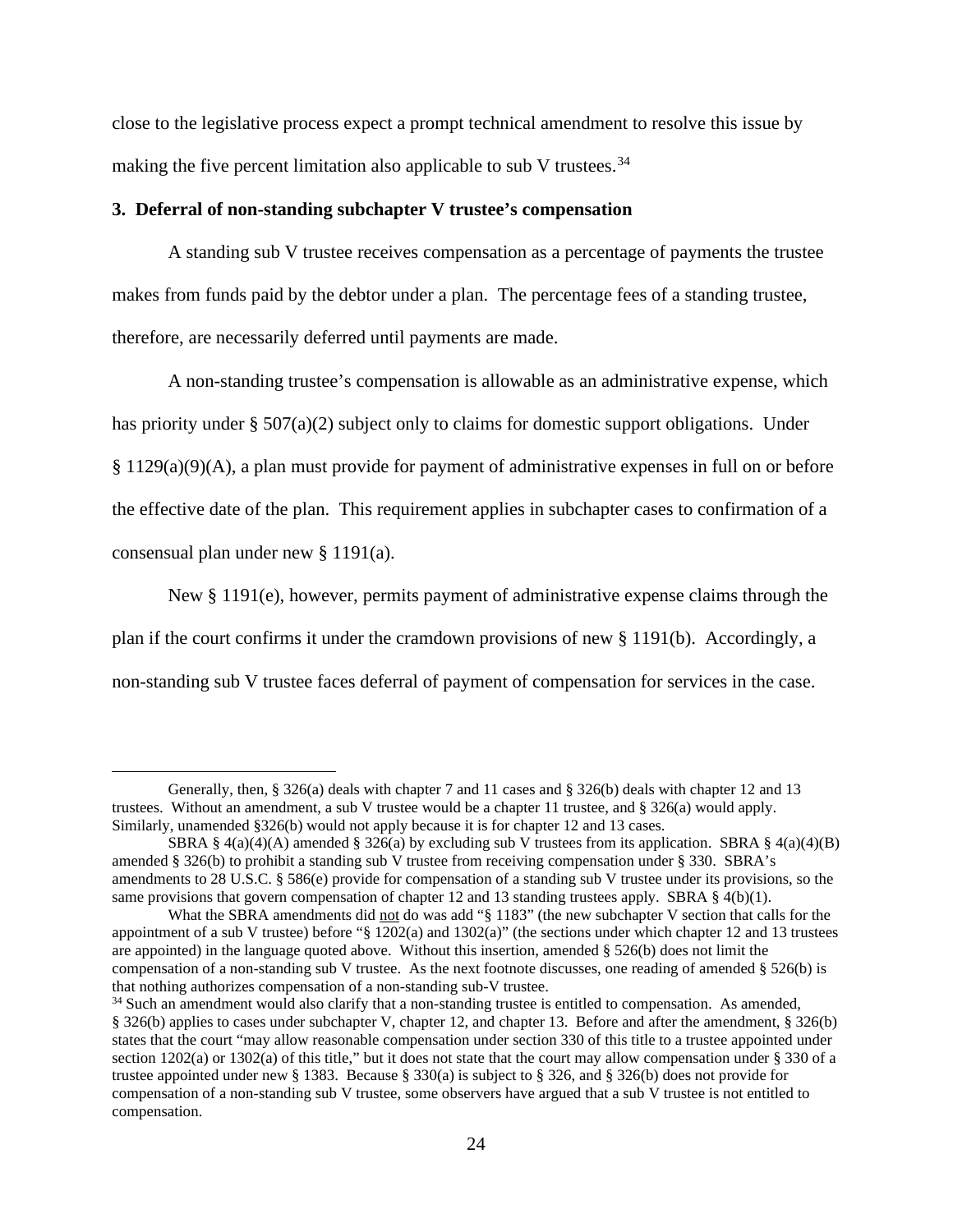As section IV(E)(2) discusses, some observers expect a technical amendment to  $\S 326(b)$ that will impose a limitation on a non-standing trustee's compensation to five percent of payments under the plan. If this occurs, a non-standing trustee's compensation may arguably be limited to five percent of payments as they are made.

#### **F. Trustee's Employment of Attorneys and Other Professionals**

Section 327(a) permits a bankruptcy trustee to employ attorneys and other professionals "to represent or assist the trustee in carrying out the trustee's duties."

SBRA does not modify this provision for subchapter V cases. If a standing sub V trustee is appointed, the standing trustee presumably would follow the practice of standing trustees in chapter 12 and 13 cases and not retain counsel or other professionals except in exceptional circumstances.

A non-standing sub V trustee's employment of attorneys or other professionals has the potential to substantially increase the administrative expenses of the case. In view of the intent of SBRA to streamline and simplify chapter 11 cases for small business debtors and to reduce administrative expenses, courts may be reluctant to permit a sub V trustee to retain attorneys or other professionals except in unusual circumstances. In this regard, a person serving as a sub V trustee might be presumed to have a sufficient understanding of applicable legal principles to perform the trustee's monitoring and supervisory duties, and to appear and be heard on specified issues, without the necessity of separate legal advice.

A question exists, however, as to whether a trustee who is not an attorney may appear and be heard in a bankruptcy case. Section 1654 of title 28 provides as follows: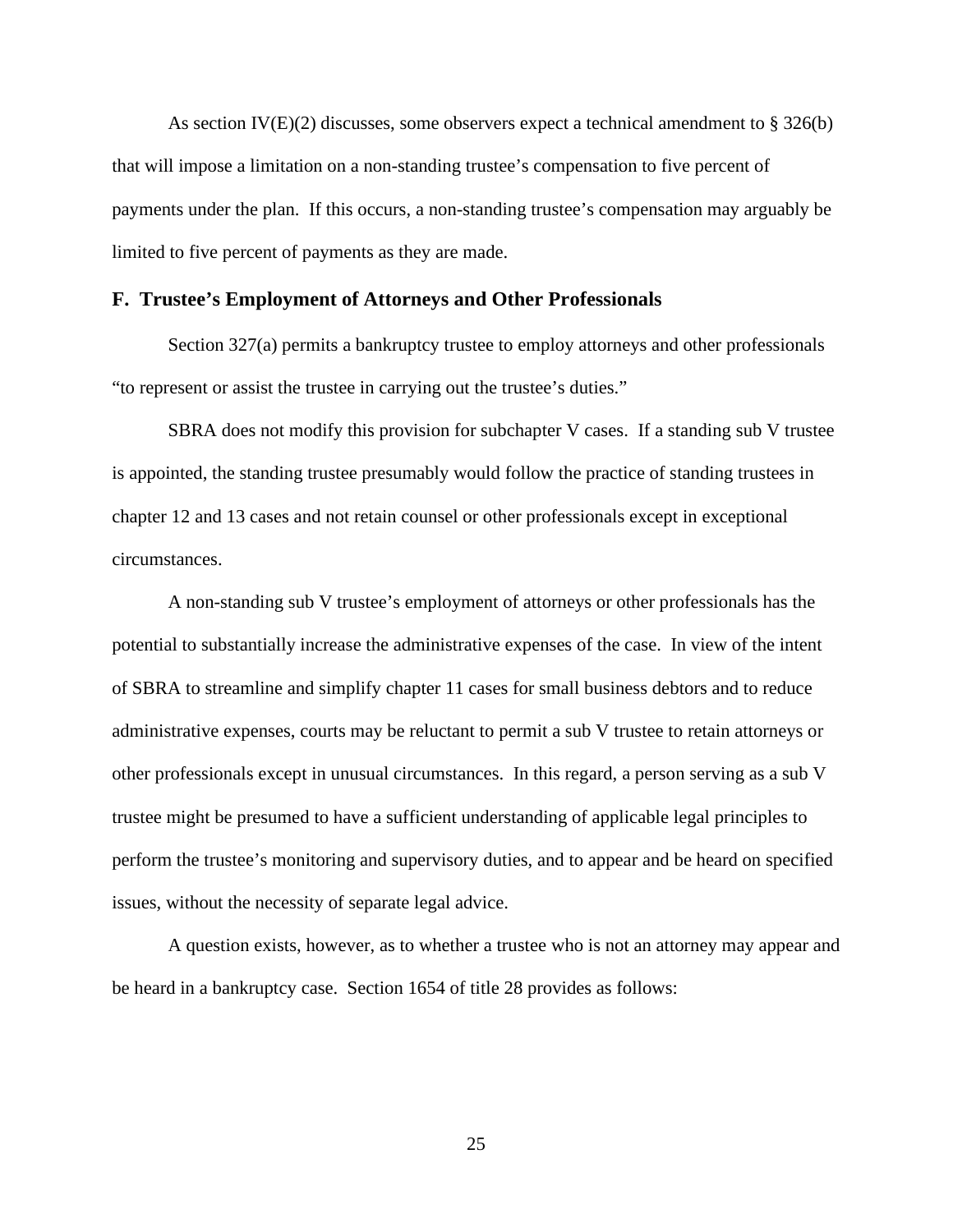In all courts of the United States the parties may plead and conduct their own cases personally or by counsel as, by the rules of such courts, respectively, are permitted to manage and conduct causes therein.

The statute applies only to natural persons; it does not permit a corporation or other entity to appear in federal court except through licensed counsel. *E.g., Rowland v. California Men's Colony,* 506 U.S. 194, 202, 113 S. Ct. 716, 721 (1993) ("[T]he lower courts have uniformly held that 28 U.S.C. § 1654, providing that 'parties may plead and conduct their own cases personally or by counsel,' does not allow corporations, partnerships, or associations to appear in federal court otherwise than through a licensed attorney.").

Courts have applied the rule to prohibit an individual who serves as the trustee for a trust or as the personal representative of an estate from representing the trust or estate unless the trust or estate has no creditors and the individual is the sole beneficiary.<sup>35</sup> Because a bankruptcy trustee acts as the representative of the estate, § 323(a), and creditors have an interest in the estate, the same rule would appear to require a trustee who is not an attorney to retain a lawyer to appear and be heard in a bankruptcy court.

The nature of reorganization proceedings in a bankruptcy court and, specifically, the facilitative, advisory, and monitoring role that subchapter V contemplates for the trustee, however, suggest that the rule applicable in a federal lawsuit between discrete parties should not be extended to apply to a nonlawyer subchapter V trustee unless the trustee is a party to a discrete controversy in an adversary proceeding or contested matter.

In this regard, 28 U.S.C. § 1654 and the case law establishing the rule have their roots in 18<sup>th</sup> and 19<sup>th</sup> century practice in federal courts when the availability of bankruptcy relief was

<sup>35</sup> *E.g., Guest v. Hansen,* 603 F.3d 15 (2d Cir. 2009) (estate); *Knoefler v. United Bank of Bismarck,* 20 F.3d 347 (8th Cir. 1994) (trust); *C.E. Pope Equity Trust v. United States*, 818 F.2d 696 (9<sup>th</sup> Cir. 1987) (trust).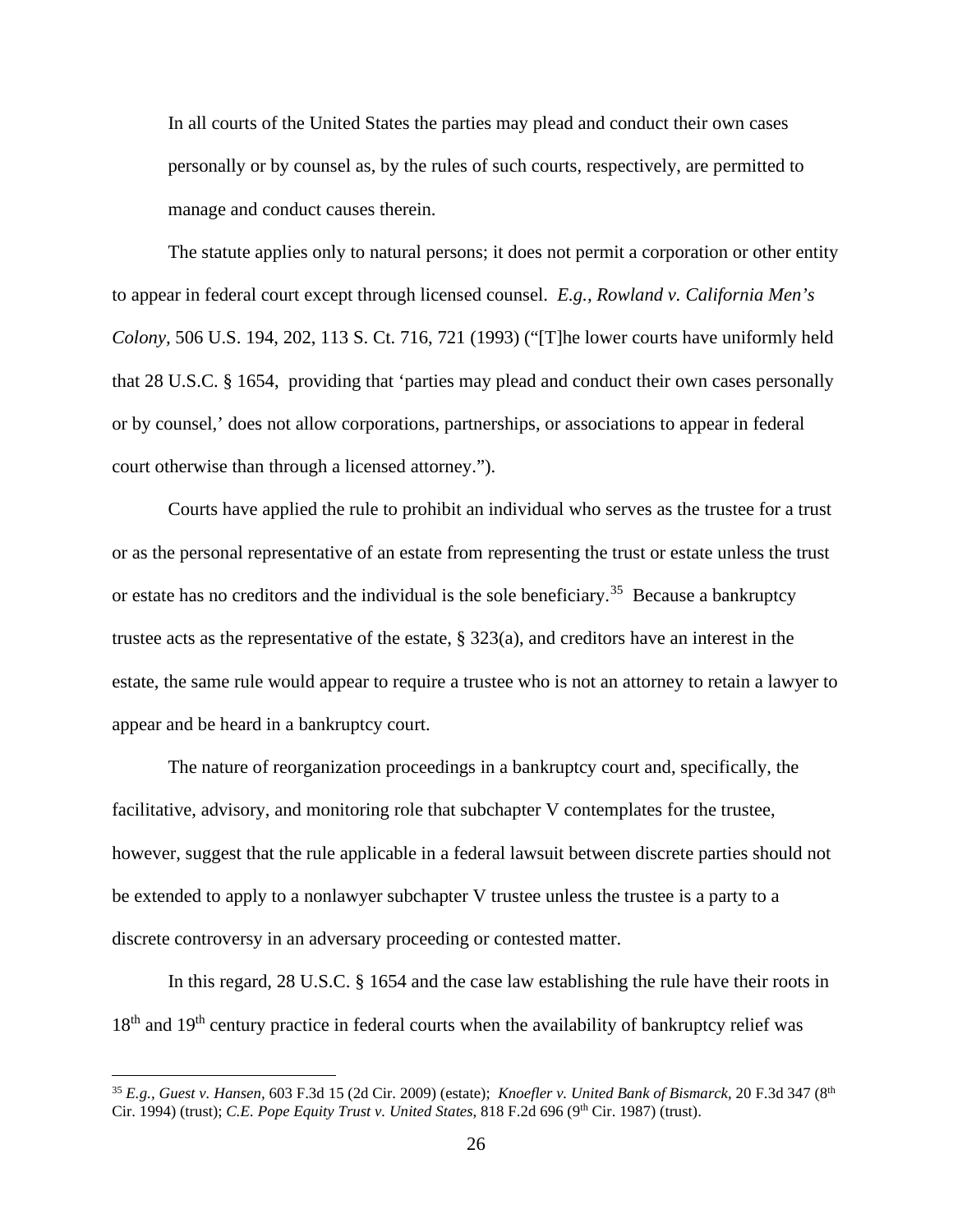either nonexistent or short-lived. The statute could not have contemplated a reorganization case involving many parties and many inter-related moving parts that involve business issues and often require negotiations and compromise to achieve a successful outcome for all the parties. In other words, a bankruptcy reorganization is quite different from a lawsuit that involves discrete parties asserting claims and defenses to establish their rights and obligations.

This distinction is particularly important in a subchapter V case. Specific duties of the sub V trustee are to facilitate the development of a consensual plan of reorganization, new § 1183(b)(7), and to appear and be heard on confirmation and other significant issues that relate to confirmation, new  $\S 1183(b)(3)$ . The statute makes it clear that the trustee's primary role is to work with the parties and then to *report* to the court, not to engage in litigation with them.

A nonlawyer trustee does not need an attorney to work with the parties on business issues, to investigate and obtain information about the debtor and its business, to facilitate confirmation, and to report to the court. When the time comes to report to the court, the trustee should be permitted to perform the reporting function without a lawyer.

Assuming that the nonlawyer trustee is knowledgeable about reorganization law and practice (and a sub V trustee who is not knowledgeable should not be a sub V trustee), neither the debtor, creditors, nor the court need a lawyer to present the trustee's reports and views to the court.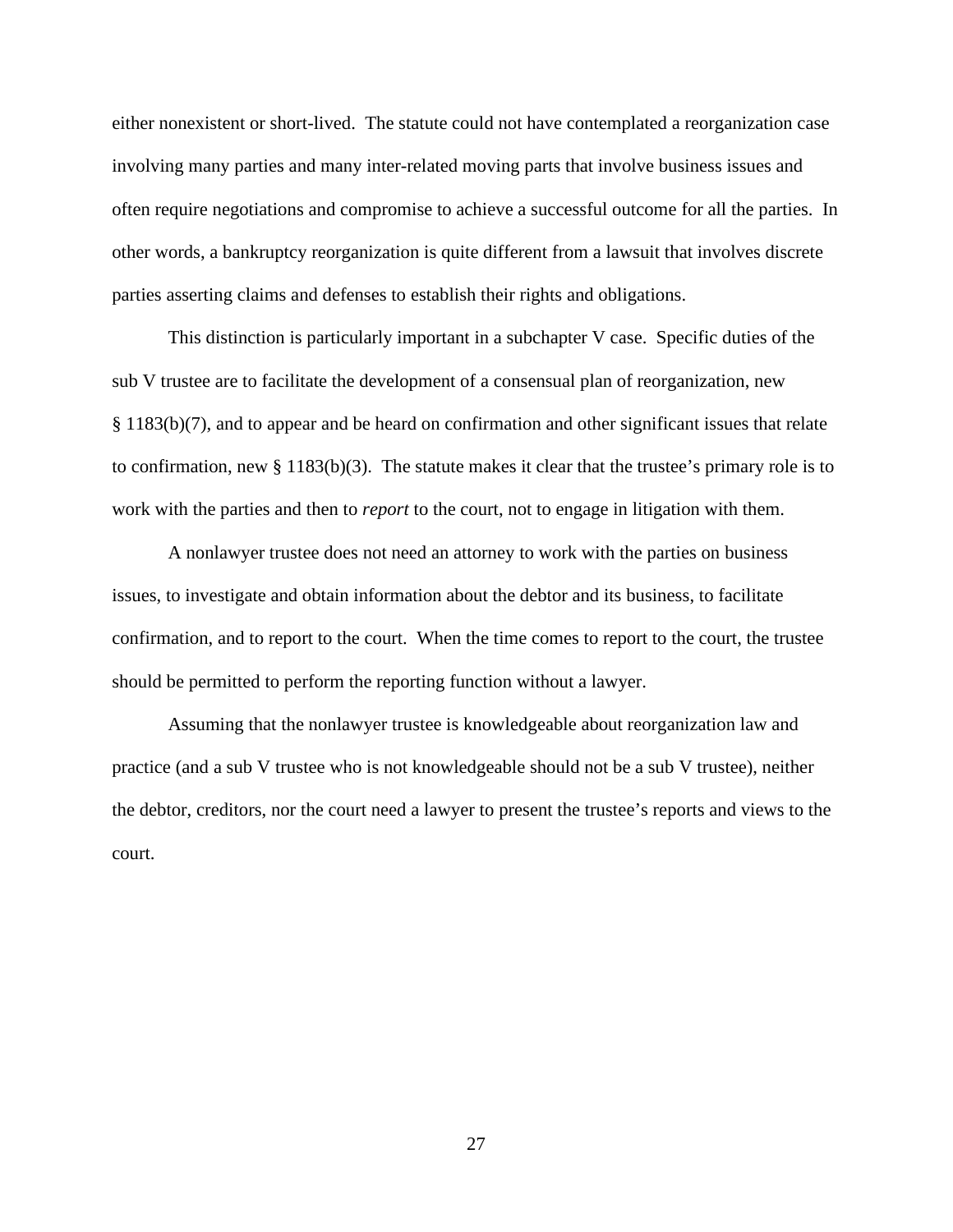In short, unless a sub V trustee needs to *litigate* something, <sup>36</sup> the trustee does not need counsel. The statute and case law governing federal *litigation* should not be extended to the trustee's appearance in court to *report*.

The subchapter V trustee's primary role is analogous to the role of an examiner in a standard chapter 11 case, § 1106(b),  $37$  or an expert witness that a court appoints, Fed. R. Evid. 706. Such parties provide information to the court and the parties and may do so without counsel. A sub V trustee with similar advisory duties should similarly be permitted to provide information to the court without the necessity of having to do so through a lawyer.<sup>38</sup>

Finally, the trustee is an officer of the court. The court need not insist that its officer hire a lawyer to hear what the officer has to say.

If a nonlawyer is the sub V trustee, the trustee's ability to appear in court without a lawyer is critical to accomplishment of the objective of subchapter V of providing debtors – and creditors – with the opportunity to accomplish an expeditious and economic reorganization, hopefully on a consensual basis. A requirement for employment of counsel adds an additional layer of expense that should not ordinarily be necessary and that threatens accomplishment of subchapter V's primary objective.<sup>39</sup> Moreover, if a nonlawyer trustee must have a lawyer, the additional expense may as a practical matter preclude the appointment of a nonlawyer trustee.

 $37$  Although bankruptcy courts often authorize an examiner to employ counsel or other professionals, § 327(a) does not provide authority for an examiner to employ a professional person. *See generally* 5 *Norton Bankruptcy Law and Practice* § 99:29 (3d ed.). *See also In re W.R. Grace & Co.,* 285 B.R. 148, 156 (Bankr. D. Del. 2002) ("[T]he basic job of an examiner is to examine, not to act as a protagonist in the proceedings. The Bankruptcy Code does not authorize the retention by an examiner of attorneys or other professionals." (citation omitted)).<br><sup>38</sup> In some jurisdictions, some chapter 7 panel trustees are not lawyers. Informal discussions with some judges

<sup>&</sup>lt;sup>36</sup> For example, a nonlawyer trustee might be required to employ counsel to perform the duties to object to proofs of claim, if a purpose would be served, and to oppose the discharge of the debtor, if advisable. New  $\S 1183(b)(1)$ (making these duties of a chapter 7 trustee under  $\S 704(a)(5)$  and (6) applicable to a sub V trustee).

indicate that in some courts nonlawyer trustees appear without counsel when the matter does not require actual litigation.

<sup>&</sup>lt;sup>39</sup> This consideration suggests that a court may invoke  $\S$  105(a) to permit a nonlawyer to appear without counsel as being "necessary or appropriate" to carry out the provisions of the Bankruptcy Code.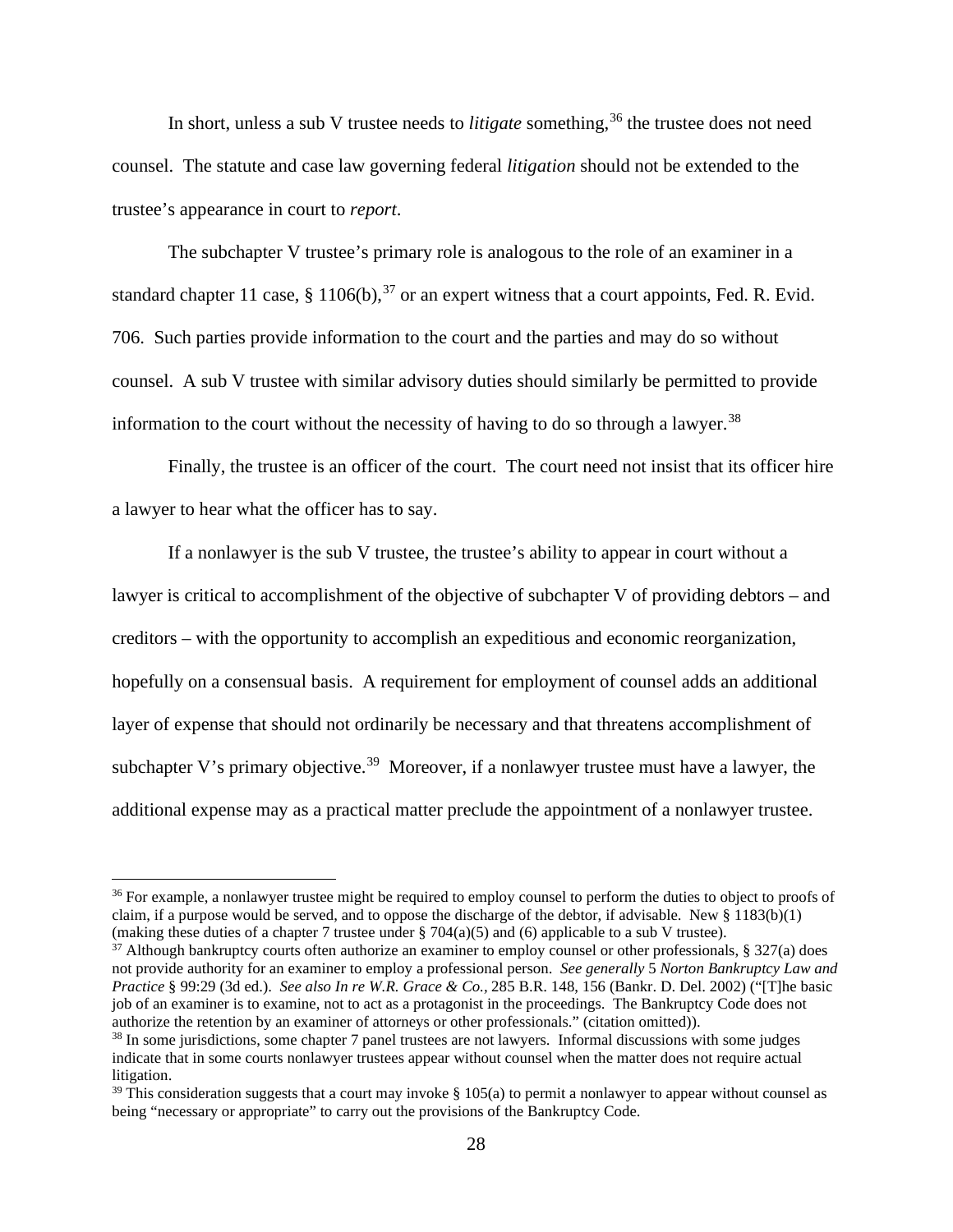If a court determines that the rule prohibiting a nonlawyer trustee from appearing in federal court requires the trustee to retain counsel in order to be heard, considerations of economic administration may lead the court to limit the services that will be compensated to those for which a lawyer is legally required. Non-compensable services might include, for example, work in connection with the investigation of the debtor and its business or negotiations or development of business information to facilitate a consensual plan. And because it is the trustee, not the lawyer, who is to be heard, any written report concerning confirmation and other matters would seem to be the responsibility of the trustee, not the lawyer.

#### **V. Debtor as Debtor in Possession and Duties of Debtor**

#### **A. Debtor as Debtor in Possession**

The debtor, as debtor in possession, remains in possession of assets of the estate. New § 1186(b). A sub V debtor in possession has the rights, powers, and duties of a trustee that a standard chapter 11 debtor in possession has, including the operation of the debtor's business. New § 1184.<sup>40</sup>

The court may remove the debtor as debtor in possession under new § 1185(a), as section V(C) discusses. The court may reinstate the debtor in possession. New § 1185(b).

If the court terminates the debtor as debtor in possession, the trustee's duties are expanded to include, among other things, operation of the debtor's business, as section IV(B)(3) discusses. The trustee cannot, however, file a plan because only the debtor may do so. New § 1189(a).

 $40$  Section 1107(a), which provides for the debtor to remain in possession with the rights, powers, and duties of a trustee, is inapplicable in a sub V case. New  $\S 1181(a)$ . New  $\S 1184$  replaces  $\S 1107(a)$  in sub V cases.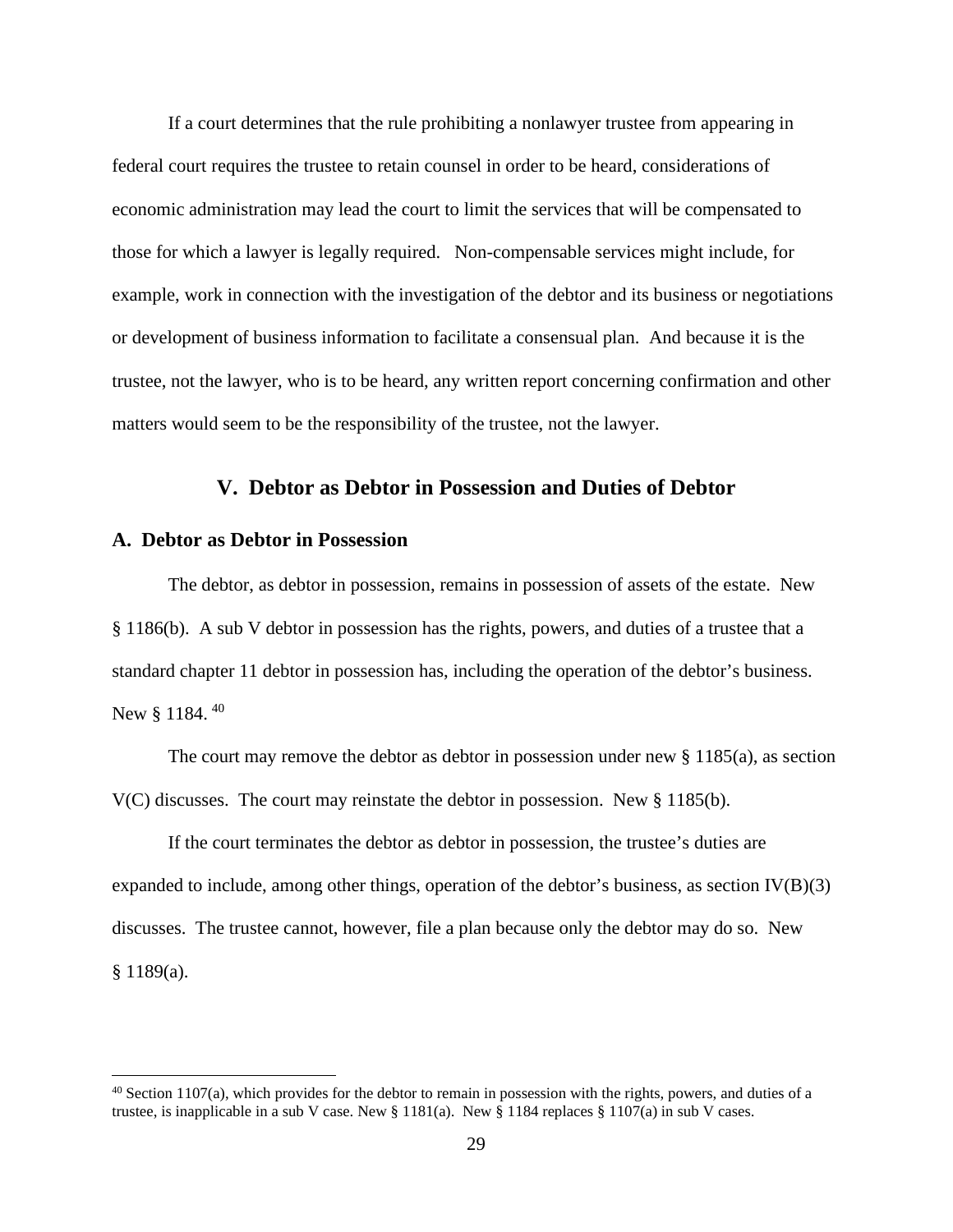#### **B. Duties of Debtor in Possession**

Upon the filing of a voluntary case, a small business debtor must file documents required of a small business debtor under §§ 1116(1)(A) and (B). Although § 1116 does not apply in a subchapter V case under new § 1181(a),<sup>41</sup> new § 1187(a) requires the sub V debtor to comply with §§ 1116(a)(A) and (B) upon electing to be a sub V debtor.

The timing of the election does not change the time for the debtor to file the required documents from the date of the filing of the petition. If the debtor makes the election in the petition (as Interim Rule 1020(a) requires), the debtor must file the documents at that time. If the debtor does not make the election in the petition (an election arguably might occur later by amendment), § 1116(1) is applicable and requires the debtor to append the documents to the petition.

In an involuntary case, the debtor must file the documents within seven days after the order for relief.42

The documents that  $\S 1116(1)$  requires are: the debtor's most recent balance sheet, statement of operations, cash-flow statement, and federal income tax return, or a statement under penalty of perjury that no balance sheet, statement of operations or cash-flow statement has been prepared and no federal tax return has been filed.

<sup>&</sup>lt;sup>41</sup> Section 1116 does not apply in a sub V case, § 1181(a), but § 1187 incorporates all its requirements. In view of this, it is unclear why § 1116 does not apply in subchapter V cases. Perhaps it is because § 1116 also applies to a trustee.

 $42$  Section 1116(1) requires a small business debtor in an involuntary case to file the required documents within seven days after the order for relief. Interim Rule 1020(a) permits a debtor to make the subchapter V election within 14 days after entry of the order for relief in an involuntary case. As the text discusses, new § 1187(a) requires compliance with the requirements of  $\S 1116(1)$  upon the debtor's election to be a subchapter V debtor.

Unless and until the debtor makes the election, however, § 1116 applies. Accordingly, the debtor must comply with § 1116(1) and file the required documents within seven days after the order for relief, regardless of when the debtor makes the election.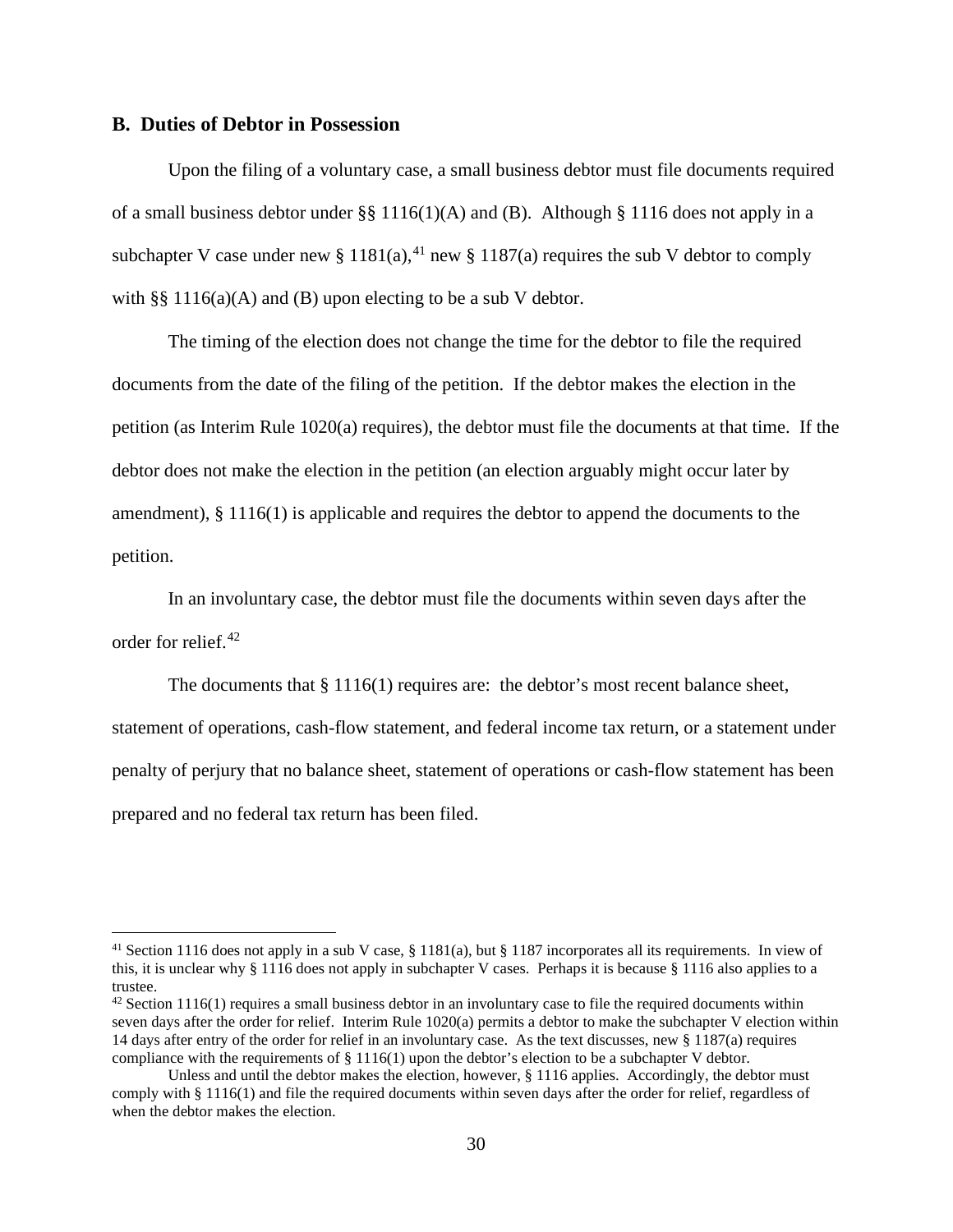SBRA does not change a small business debtor's duty under § 308 to file periodic

reports. New § 1187(b). Under § 308(b), the periodic reports must contain information including: (1) the debtor's profitability; (2) reasonable approximations of the debtor's projected case receipts and cash disbursements; (3) comparisons of actual case receipts and disbursements with projections in earlier reports; (4) whether the debtor is in compliance with postpetition requirements of the Bankruptcy Code and the Bankruptcy Rules and whether the debtor is timely filing tax returns and paying taxes and administrative expenses when due; and (5) if the debtor has not complied with the foregoing duties, how, when, and at what cost the debtor intends to remedy any failures.

The debtor must also comply with the duties of a debtor in possession in small business cases specified in § 1116(2) – (7). New § 1187(b). Thus, the debtor's senior management personnel and counsel must: (1) attend meetings scheduled by the court or the U.S. Trustee (including initial debtor interviews, scheduling conferences, and § 341 meetings, unless waived for extraordinary and compelling circumstances); (2) timely file all schedules and statements of financial affairs (unless the court after notice and a hearing grants an extension not to exceed 30 days after the order for relief, absent extraordinary and compelling circumstances); (3) file all postpetition financial and other reports required by the Bankruptcy Rules or local rule of the district court;<sup>43</sup> (4) maintain customary and appropriate insurance; (5) timely file required tax returns and other government filings and pay all taxes entitled to administrative expense priority; and (6) allow the U.S. trustee to inspect the debtor's business premises, books, and records.

<sup>&</sup>lt;sup>43</sup> That is not a typo. The statute specifies local rule of the district court.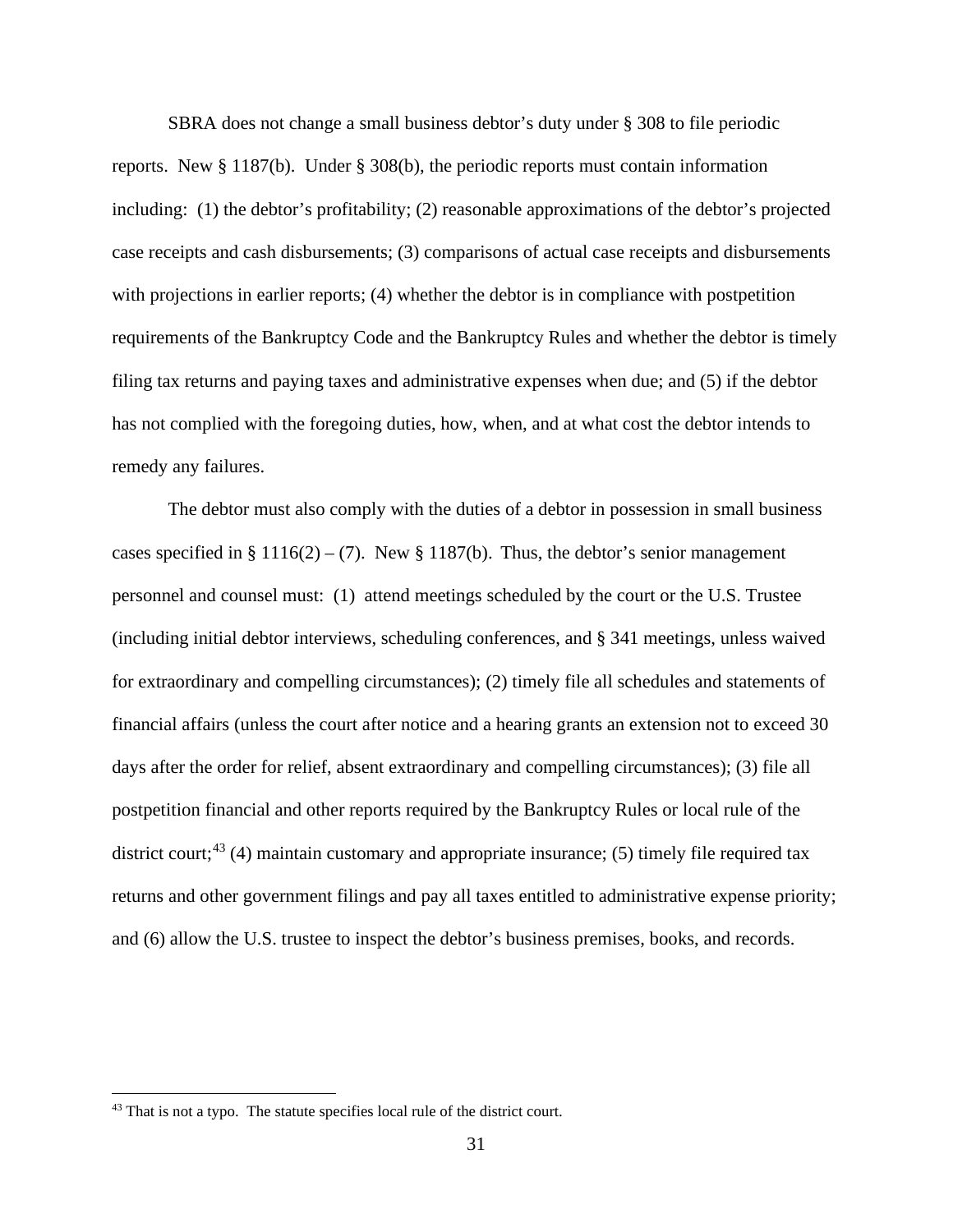A debtor in possession under new § 1184 has the duties of a trustee under § 1106(a), except those specified in paragraphs  $(a)(2)$  (file required lists, schedules, and statements),  $(a)(3)$ (conduct investigations), and (a)(4) (report on investigations).

The duties under § 1106(a)(1) include the duties of a trustee under paragraphs (2), (5),  $(7)$ ,  $(8)$ ,  $(9)$ ,  $(10)$ ,  $(11)$  and  $(12)$  of  $\S$  704 $(a)$ . These provisions include duties: to be accountable for all property received; to examine and object to proofs of claim if a purpose would be served; to furnish information concerning the estate and its administration as requested by a party in interest, unless the court orders otherwise; to file reports; to make a report and file a final account of the administration of the estate with the court and the U.S. Trustee; to provide required notices with regard to domestic support obligations; to perform any obligations as the administrator of an employee benefit plan; and to use reasonable and best efforts to transfer patients from a health care business that is being closed.

Other § 1106(a) duties applicable to the debtor under new § 1184 are the duties: to file a plan, § 1106(a)(5); <sup>44</sup> to file tax returns for any year for which the debtor has not filed a tax return, (a)(6); to file postconfirmation reports as are necessary or as the court orders, (a)(7); and to provide required notices with regard to any domestic support obligations,  $(a)(8)$ .

<sup>&</sup>lt;sup>44</sup> The duty under § 1106(a)(5), applicable to the sub V debtor under new § 1184, is to "as soon as practicable, file a plan under section 1121 of this title, file a report of why the trustee will not file a plan, or recommend conversion of the case to a case under chapter 7, 12, or 13 of this title or dismissal of the case."

The  $\S$  1106(a)(5) language is somewhat problematical in a sub V case. First,  $\S$  1121 (dealing with who may file a plan) does not apply in a sub V case because only the debtor may file a plan. Second, the statutory deadline of 90 days for the debtor to file a plan, new § 1189(b), is inconsistent with the "as soon as practicable" direction in §  $1106(a)(5)$ .

Nevertheless, the clear import of the statutory scheme is that the sub V debtor has a duty to file a plan.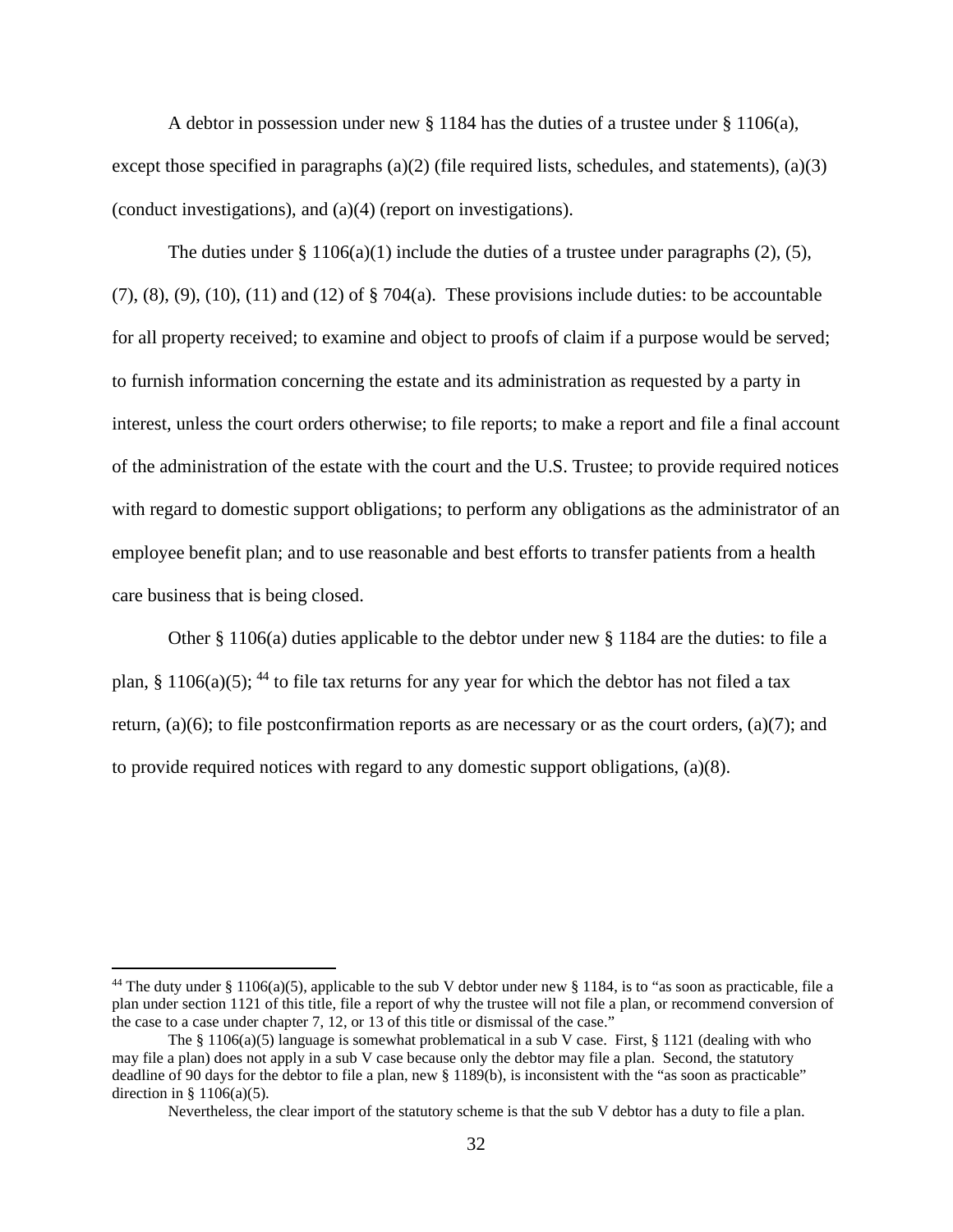#### **C. Removal of Debtor in Possession**

New § 1185(a) provides for removal of a debtor in possession, for cause, on request of a party in interest and after notice and hearing. 45 "Cause" includes "fraud, dishonesty, incompetence, or gross mismanagement of the affairs of the debtor, either before or after the date of commencement of the case." This language is identical to  $\S 1104(a)$ , <sup>46</sup> which provides for appointment of a trustee in a standard or non-sub V chapter 11 case, and to  $\S$  1204(a), which provides for removal of the debtor in possession in a chapter 12 case.

New § 1185(a) also provides for removal of the debtor in possession "for failure to perform the obligations of the debtor" under a confirmed plan, as sections  $V(C)$  and  $XII(C)$ discuss. Sections 1104(a) and 1204(a) do not contain this ground for removal of a debtor in possession.

If the court removes the debtor in possession, the trustee has the duty to operate the business of the debtor, new § 1183(b)(5), and other duties that Section IV(B)(3) discusses. The trustee cannot, however, file a plan because only the debtor may do so. New § 1189(a).

New § 1185(b) permits the court to reinstate the debtor in possession on request of a party in interest and after notice and a hearing. Section 1202(b) contains identical language in chapter 12 cases, and § 1105 similarly permits the court to terminate the appointment of a

<sup>&</sup>lt;sup>45</sup> Sections 1104 and 1105, which deal with appointment of a trustee and termination of the trustee's appointment, are inapplicable in a sub V case. New § 1181(a).

Section 1104 also permits appointment of a trustee if it is "in the interests of creditors, any equity security holders, and other interests of the estate." New § 1185(a) does not include this reason as "cause" for removing a debtor in possession.

Section 1104 also permits the appointment of an examiner. Subchapter V has no provision for appointment of an examiner. As section  $IV(B)(1)$  notes, the court may authorize a trustee to investigate for cause shown under new § 1183(b)(2).<br><sup>46</sup> Section 1104 does not apply in a sub V case. New § 1181(a).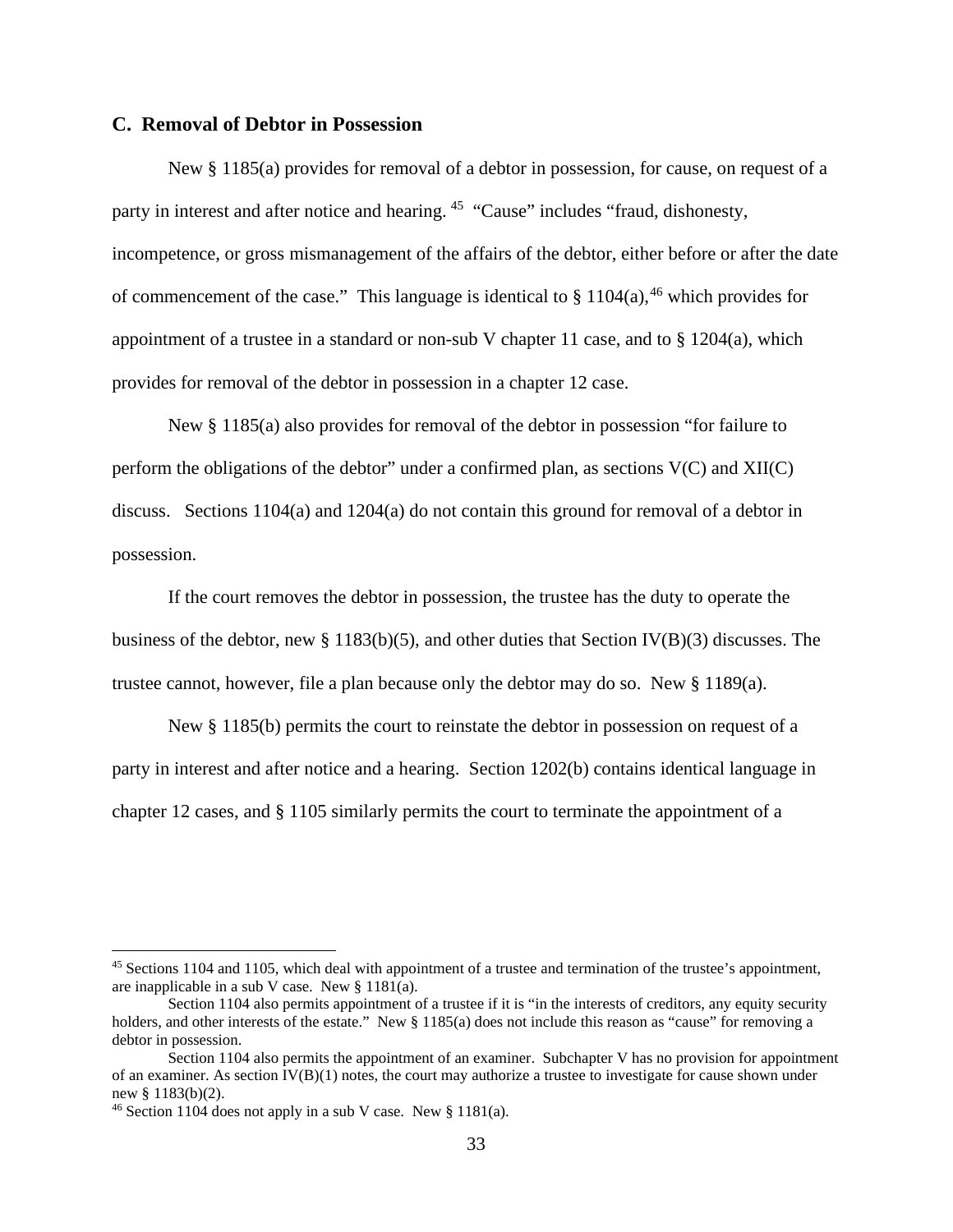chapter 11 trustee and restore the debtor to possession and management of the estate and operation of the debtor's business.47

Like §§ 1104(a) and 1204(a), new § 1185(a) states that the court *shall* remove the debtor in possession if a specified ground exists. A potential issue is whether removal of the debtor for failure to perform under a confirmed plan is mandatory if the failure is not material or if the debtor has cured or can cure defaults. If a debtor establishes that reinstatement is appropriate at the same time that removal is sought, a court might find sufficient reason not to remove the debtor.

Section XII(C) further discusses postconfirmation removal of the debtor in possession.

### **VI. Administrative and Procedural Features of Subchapter V**

Subchapter V includes several features designed to facilitate the efficient and economical administration of the case and the prompt confirmation of a plan. These features include elimination of the committee of unsecured creditors and the requirement of a separate disclosure statement unless the court orders otherwise; the requirement of a status conference; an expedited timetable for the filing of a plan; elimination of U.S. Trustee fees; and a modification of the disinterestedness requirement applicable to the retention of professionals by the debtor under  $§$  327(a).

<sup>&</sup>lt;sup>47</sup> If the debtor is removed from possession, a question arises whether the attorney (and other professionals employed by the debtor) is entitled to compensation for services rendered to the debtor after the removal.

The Supreme Court in *Lamie v. United States Trustee,* 540 U.S. 526, 124 S. Ct. 1023 (2010), ruled that an attorney for a former chapter 11 debtor in possession who provides services after conversion to chapter 7 is not entitled to compensation under § 330(a) for postconversion services because § 330(a) does not authorize compensation for a debtor's attorney. The same principle applies when a trustee is appointed in a chapter 11 case, thus removing the debtor as debtor in possession.

Subchapter V does not address this issue. If the *Lamie* ruling precludes compensation of a sub V debtor's attorney after removal and the debtor cannot find an attorney to provide counsel without compensation, the debtor will not have a realistic chance of obtaining reinstatement or filing a plan.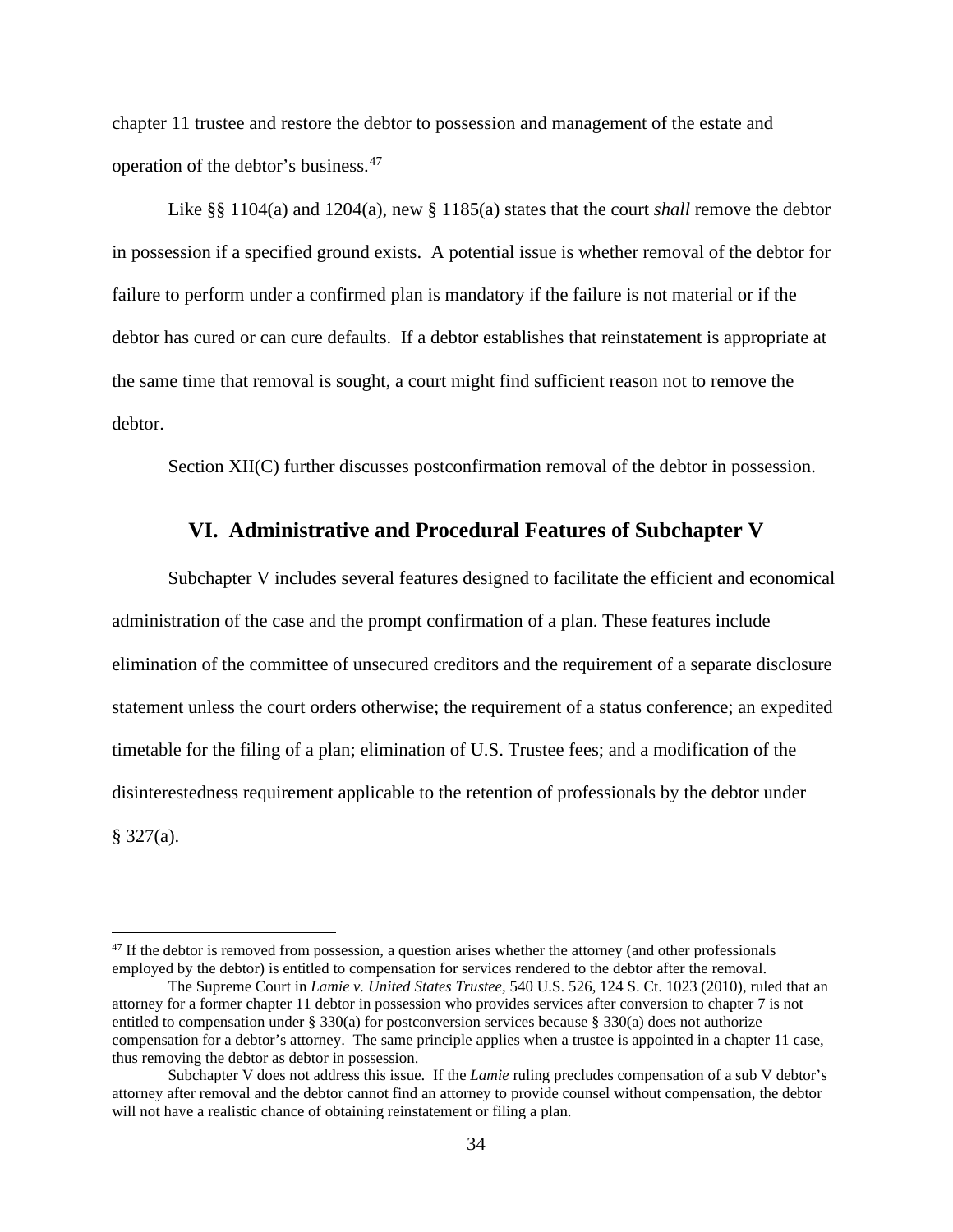### **A. Elimination of Committee of Unsecured Creditors**

SBRA amends  $\S 1102(a)(3)$  to provide that a committee of unsecured creditors will not be appointed in the case of a small business debtor unless the court for cause orders otherwise. SBRA § 4(a)(11). Prior to the amendment, §  $1102(a)(3)$  permitted the U.S. Trustee to appoint a committee unless the court, for cause, ordered that a committee not be appointed.

The other provisions of  $\S 1102^{48}$  (dealing with appointment of committees) and  $\S 1103$ (dealing with powers and duties of committees) do not apply in a sub V case unless the court orders otherwise. New § 1181(b).

### **B. Elimination of Requirement of Disclosure Statement**

Section 1125 regulates postpetition solicitation of acceptances or rejections of a plan. It requires that creditors receive "adequate information"<sup>49</sup> about the debtor and the plan before solicitation occurs in the form of a written disclosure statement that the court approves. § 1125(b). The court must hold a hearing on approval of the disclosure statement after at least 28 days' notice before solicitation of votes on the plan may occur. Bankruptcy Rule 3017(a).

In a small business case,  $\S 1125(f)(3)$  permits the court to conditionally approve a disclosure statement, subject to objection after notice and hearing, § 1125(f)(3)(A), so that solicitation may occur without prior notice and hearing on the disclosure statement,  $§ 1125(f)(3)(B)$ . The hearing on approval of the disclosure statement may be combined with the hearing on confirmation.  $§ 1125(f)(3)(C)$ .

In addition, the court in a small business case may determine that the plan itself provides adequate information and that a separate disclosure statement is not necessary, § 1125(f)(1), and

<sup>&</sup>lt;sup>48</sup> The other provisions are paragraphs (1), (2), and (4) of  $\S$  1102(a) and  $\S$  1102(b).

 $49$  Section 1125(a)(1) defines "adequate information" as information that would enable "a hypothetical investor of the relevant class to make an informed judgment about the plan."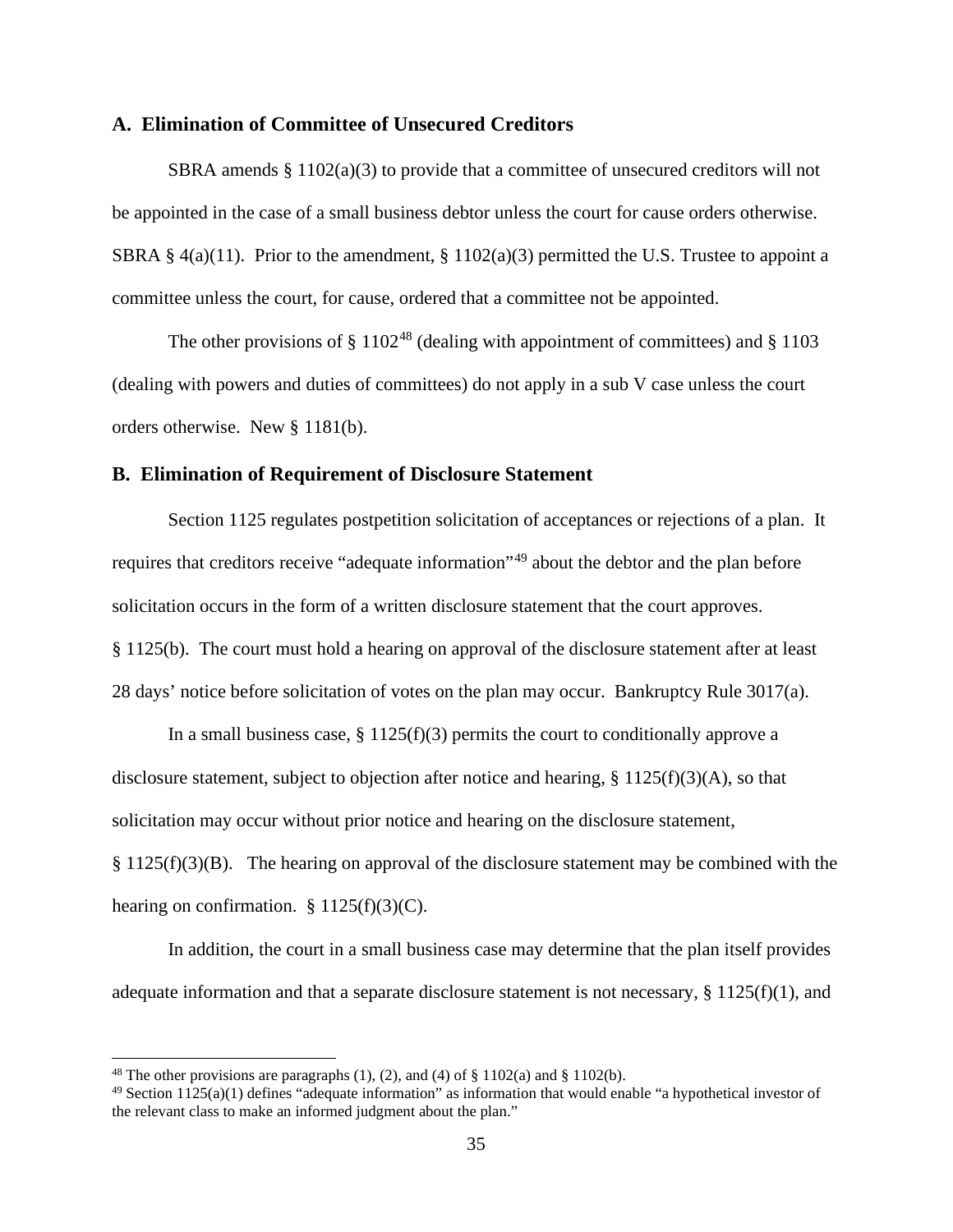may approve a disclosure statement submitted on a standard form approved by the court or on Official Form B425B, § 1125(f)(2).

In a sub V case,  $\S 1125$  is inapplicable unless the court orders otherwise. New  $\S 1181(b)$ . Thus, the debtor need not file a disclosure statement in connection with its plan unless the court requires it. If the court orders that § 1125 apply, the provisions of § 1125(f) just discussed apply.

A sub V debtor's plan must, however, contain certain information that a disclosure statement typically contains. New  $\S 1190(a)(1)$  requires that a plan include: (1) a brief history of the business operations of the debtor; (2) a liquidation analysis; and (3) projections with respect to the ability of the debtor to make payments under the proposed plan of reorganization.

Subchapter V does not require that the plan contain "adequate information", and it does not provide for any judicial review of the required information. Material or intentional errors or omissions might provide a basis for denial of confirmation for the debtor's lack of good faith in proposing the plan.  $§ 1129(a)(3).^{50}$ 

# **C. Required Status Conference and Debtor Report**

Section 105(d) permits, but does not require, the court to convene a status conference in a case under any chapter, on its own motion or on request of a party in interest. Section 105(d) does not apply in a sub V case. New § 1181(a).

Instead, new § 1188(a) makes a status conference mandatory and requires the court to hold it not later than 60 days after the entry of the order for relief in the case. The court may extend the time for holding the status conference if the need for an extension is "attributable to circumstances for which the debtor should not justly be held accountable." New § 1188(b).

<sup>50</sup> See Ralph Brubaker, *The Small Business Reorganization Act of 2019,* 39 No. 10 BANKRUPTCY LAW LETTER (October 2019) at 10.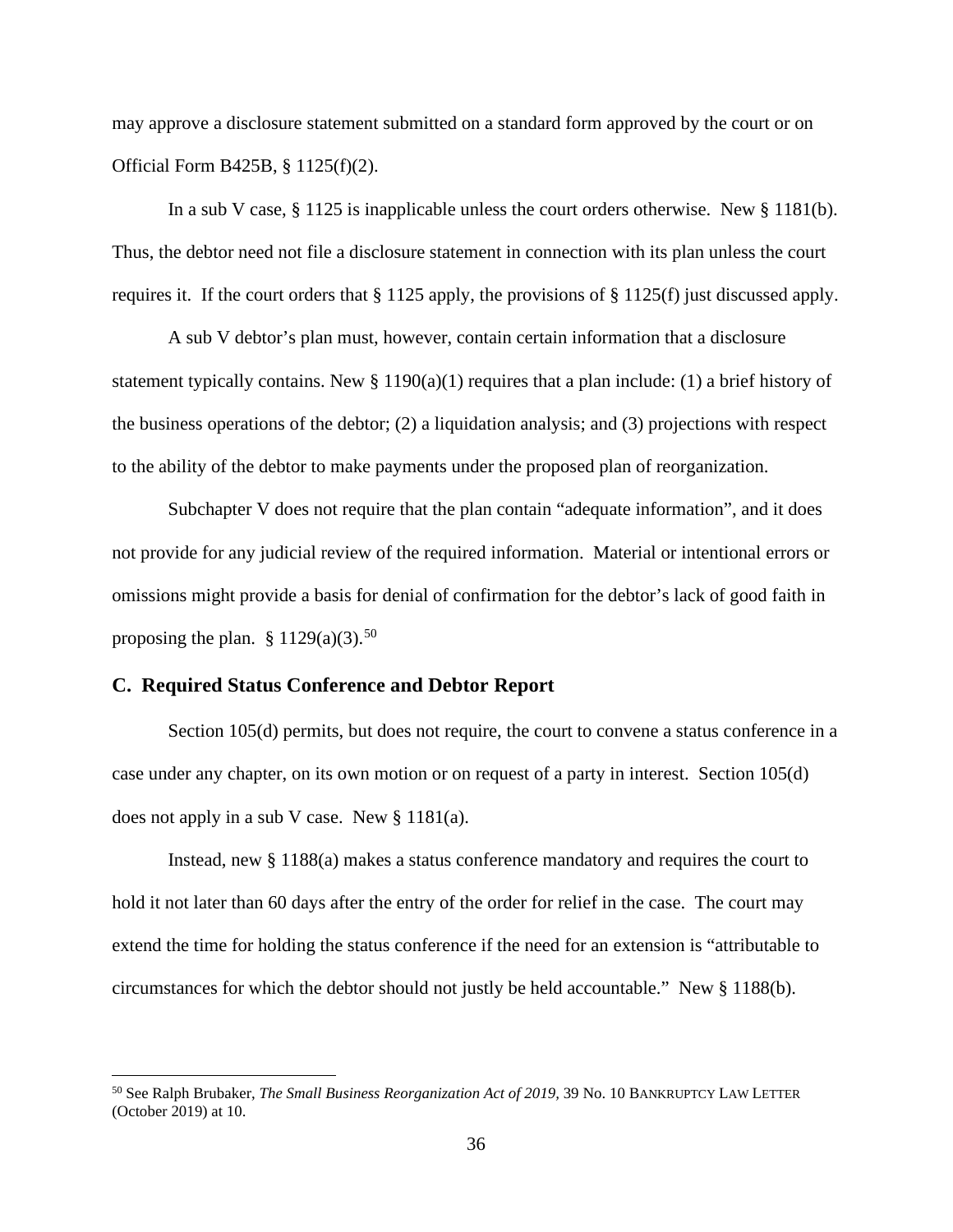The statutory purpose of the status conference is "to further the expeditious and economical resolution" of the case.

Not later than 14 days prior to the status conference, the debtor must file, and serve on the trustee and all parties in interest, a report that "details the efforts the debtor has undertaken and will undertake to attain a consensual plan of reorganization." New § 1188(c).

The trustee has the duty to appear and be heard at the status conference. § 1183(3). As section IV(B)(1) notes, one of the trustee's duties is to "facilitate the development of a consensual plan of reorganization." New § 1183(b)(7).

### **D. Time for Filing of Plan**

Only the debtor may file a plan. New  $\S 1189(a)$ . The debtor has a duty to do so.<sup>51</sup>

The deadline for the sub V debtor to file the plan is 90 days after the order for relief. New § 1189(b). The court may extend the deadline if the need for extension is attributable to circumstances for which the debtor should not justly be held accountable. *Id.* New § 1193(a) permits preconfirmation modification of a plan.

The timing requirements in a small business case under existing law are that a plan must be filed within 300 days of the filing date,  $\S 1121(e)$ , and that confirmation occur within 45 days of the filing of the plan, § 1129(e). These requirements do not apply in a subchapter V case. New § 1181(a). They continue to apply in the case of a small business debtor who does not elect subchapter V.

The schedule for the filing of the plan in a sub V case thus differs from the schedule in a non-sub V case in two ways. First, a sub V debtor must file a plan much more promptly than a

<sup>51</sup> See *supra* note 44.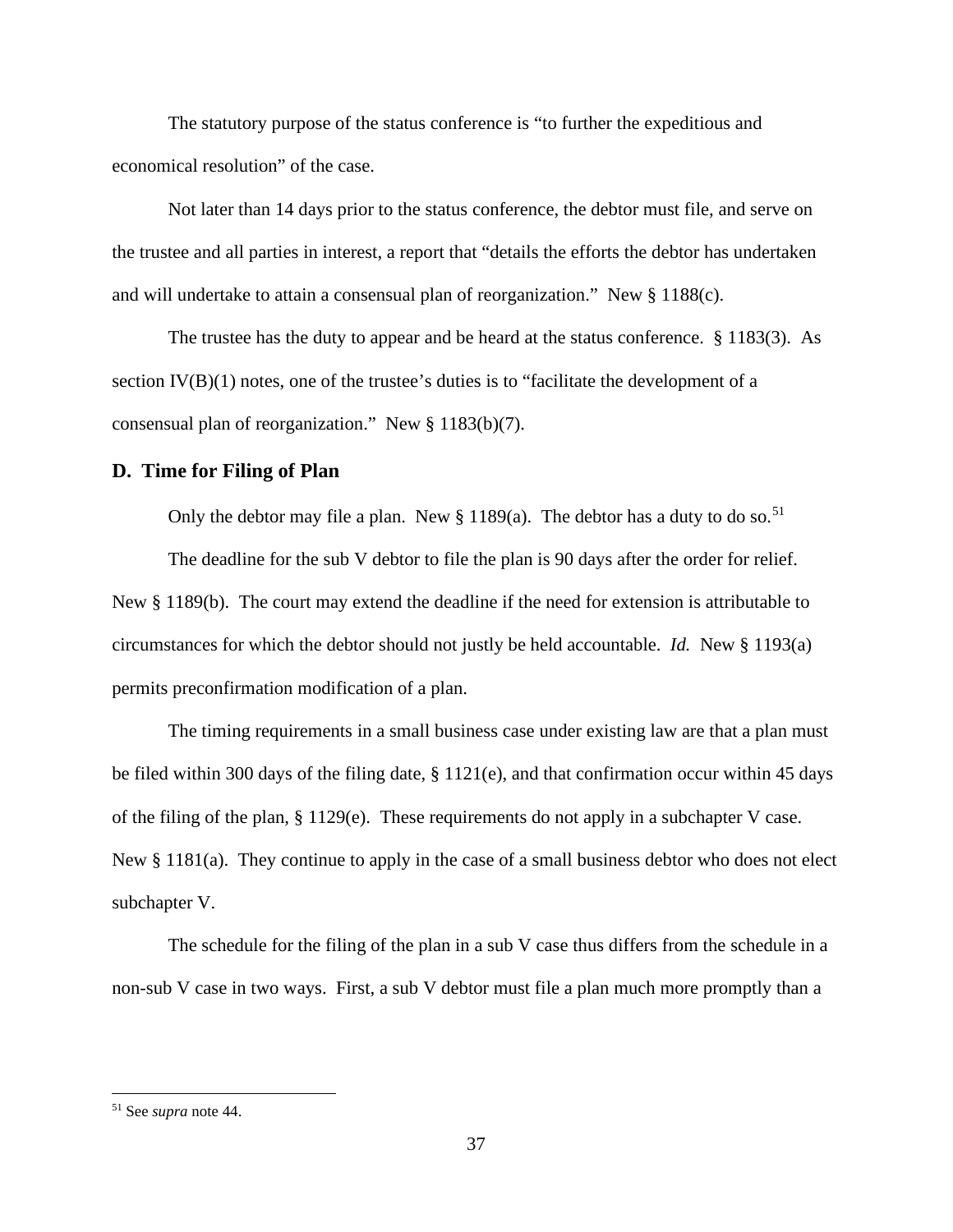non-sub V debtor – 90 days instead of 300.<sup>52</sup> Second, the sub V debtor faces no deadline for obtaining confirmation after the filing of the plan.

As section VI(B) explains, the debtor does not have to file a disclosure statement because § 1125 does not apply unless the court orders otherwise. New § 1181(b).

As in all chapter 11 cases, a debtor's failure to file a plan within the time the Bankruptcy Code requires (or the court orders) is cause for conversion or dismissal of the case.

§ 1112(c)(4)(J). Section 1112(b)(1) states that the court *shall* dismiss or convert a chapter 11 case for cause, whichever is in the best interest of creditors and the estate, unless the court determines that the appointment of a trustee or an examiner *under § 1104* is in the best interests of the estate. Because § 1104 does not apply in a sub V case, new § 1181(a), the court apparently has no alternative to conversion or dismissal.

# **E. No U.S. Trustee Fees**

28 U.S.C. § 1930(a)(6)(A) requires the quarterly payment of U.S. Trustee fees in chapter 11 cases based on disbursements in the case. The new law amends this subparagraph to except cases under subchapter V from this requirement. SBRA § 4(b)(3).

# **F. Modification of Disinterestedness Requirement for Debtor's Professionals**

Section 327(a) permits employment of professionals by a debtor in possession in a chapter 11 case only if, among other things, the professional is a "disinterested person." A person who holds a claim against the debtor is not a disinterested person under the term's definition in § 101(14)(A). A disinterested person cannot not have an interest "materially adverse to the interest of the estate."  $\S 101(14)(C)$ .

 $52$  Because of the short time to file a claim, counsel for a sub V debtor should promptly request the court to issue a bar order establishing a deadline for the filing of proofs of claim if the court by local rule or general order has not fixed a deadline for filing proofs of claim in sub V cases.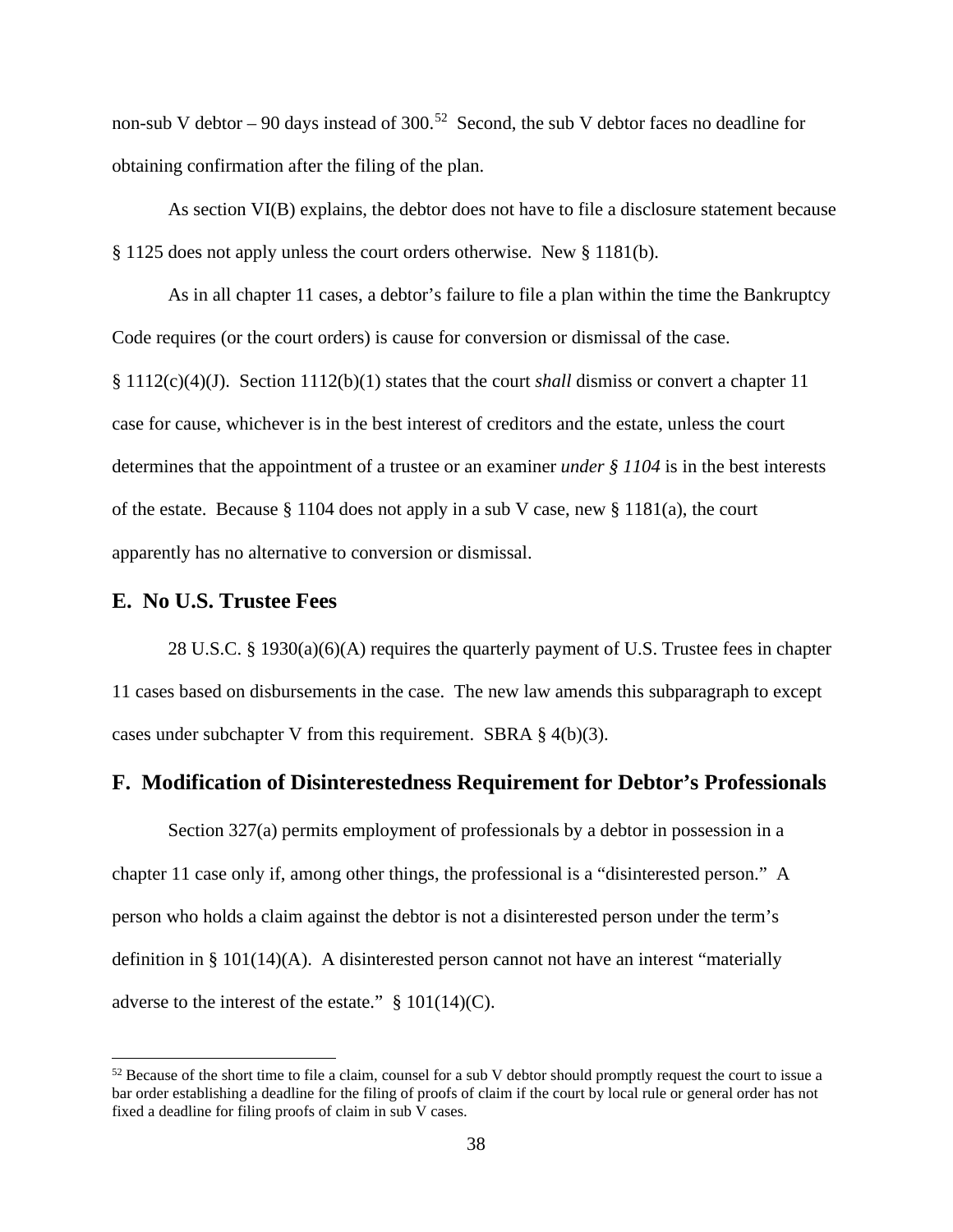The effect of these provisions is to disqualify an attorney or other professional to whom the debtor owes money at the time of filing because the professional is a creditor. Moreover, because payment of amounts owed to the professional prior to filing would in most instances be a voidable preference under § 547 and result in the professional having a material adverse interest to the estate in a preference action, the debtor's professionals must either waive any unpaid fees or forego representation of the debtor.

Section 1195 addresses this issue in part. It provides that a person is not disqualified from employment under  $\S 327(a)$  solely because the professional holds a prepetition claim of less than \$ 10,000.

### **G. Time For Secured Creditor to Make § 1111(b) Election**

Section 1111(b) permits a secured creditor to make an election under certain circumstances for allowance or disallowance of its claim the same as if it had recourse against the debtor on account of such claim, whether or not it has recourse. If the election is made, the claim is allowed as secured to the extent it is allowed. Bankruptcy Rule 3014 provides for the election to be made at any time prior to the conclusion of the hearing on the disclosure statement. Alternatively, if the disclosure statement is conditionally approved under Bankruptcy Rule 3017.1 and a final hearing on the disclosure statement is not held, the election must be made within the date fixed for objections to the disclosure statement under Bankruptcy Rule  $3017.1(a)(2)$  or another date fixed by the court.

Interim Rule 3017 takes account of the fact that subchapter V does not contain a requirement for a disclosure statement unless the court orders otherwise. It provides that, in a subchapter V case, the election may be made not later than a date the court may fix.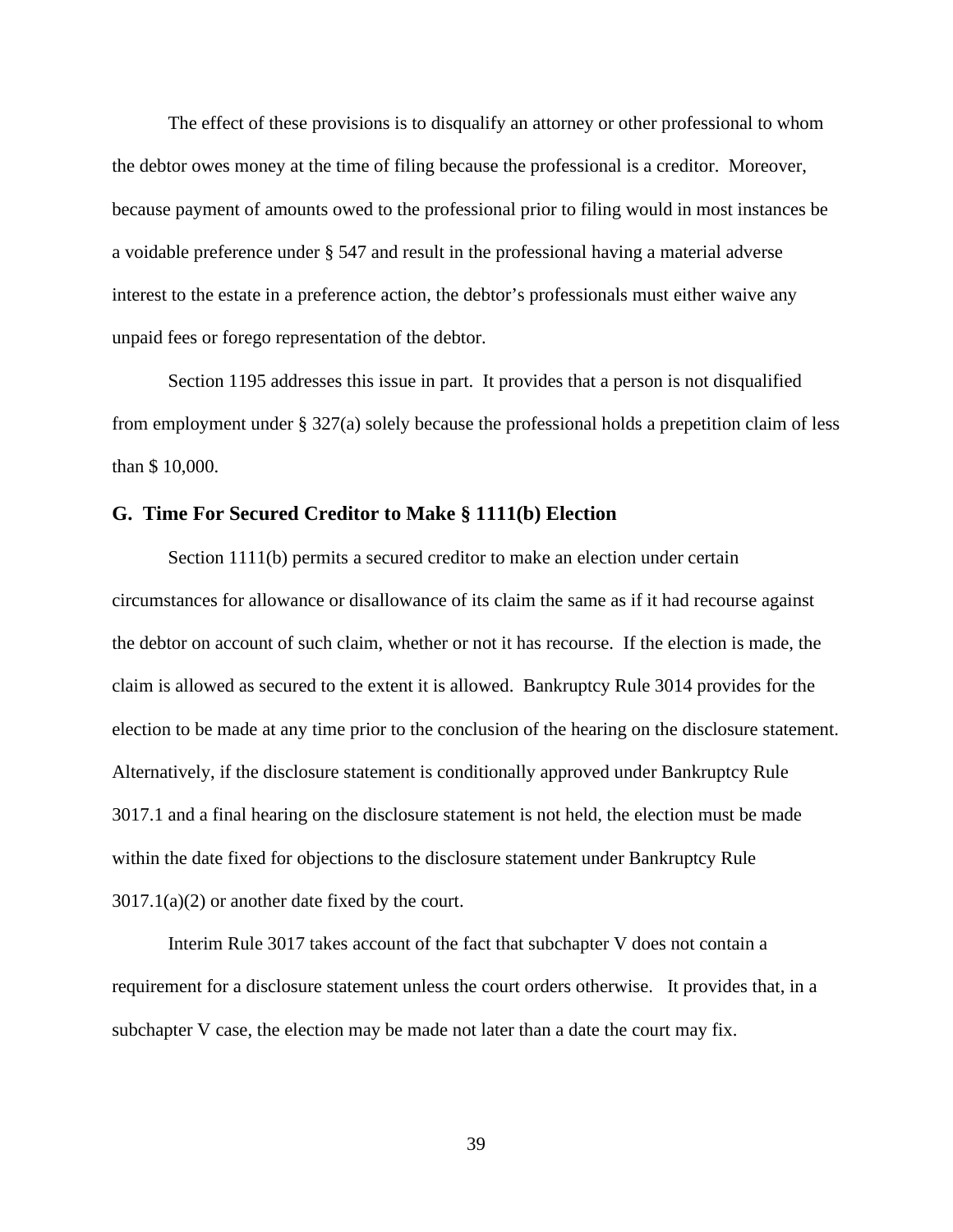# **H. Times For Voting on Plan, Determination of Record Date for Holders of Equity Securities, Hearing on Confirmation, Transmission of Plan, and Related Notices**

Bankruptcy Rule 3017: (1) requires the court to fix the time for holders of claims or interests to vote to accept or reject a plan on or before approval of the disclosure statement; (2) provides that the record date for creditors and holders of equity securities is the date that the order approving the disclosure statement is entered or another date fixed by the court; (3) permits the court to set the date for the hearing on confirmation in connection with approval of the disclosure statement; and (4) requires that, upon approval of the disclosure statement, the court must fix the date for transmission of the plan, notice of the time for filing acceptances or rejections, and notice of the hearing on confirmation.

New Interim Rule 3017.2 provides for the court to establish all these times in a subchapter V case in which the disclosure statement requirements of § 1125 do not apply.

# **VII. Contents of Subchapter V Plan**

The requirements for the contents of a sub V plan are contained in existing §§ 1122 and 1123 (with two exceptions) and in new § 1190. An important provision is that new § 1190(3) permits modification of a claim secured only by a security interest in real property that is the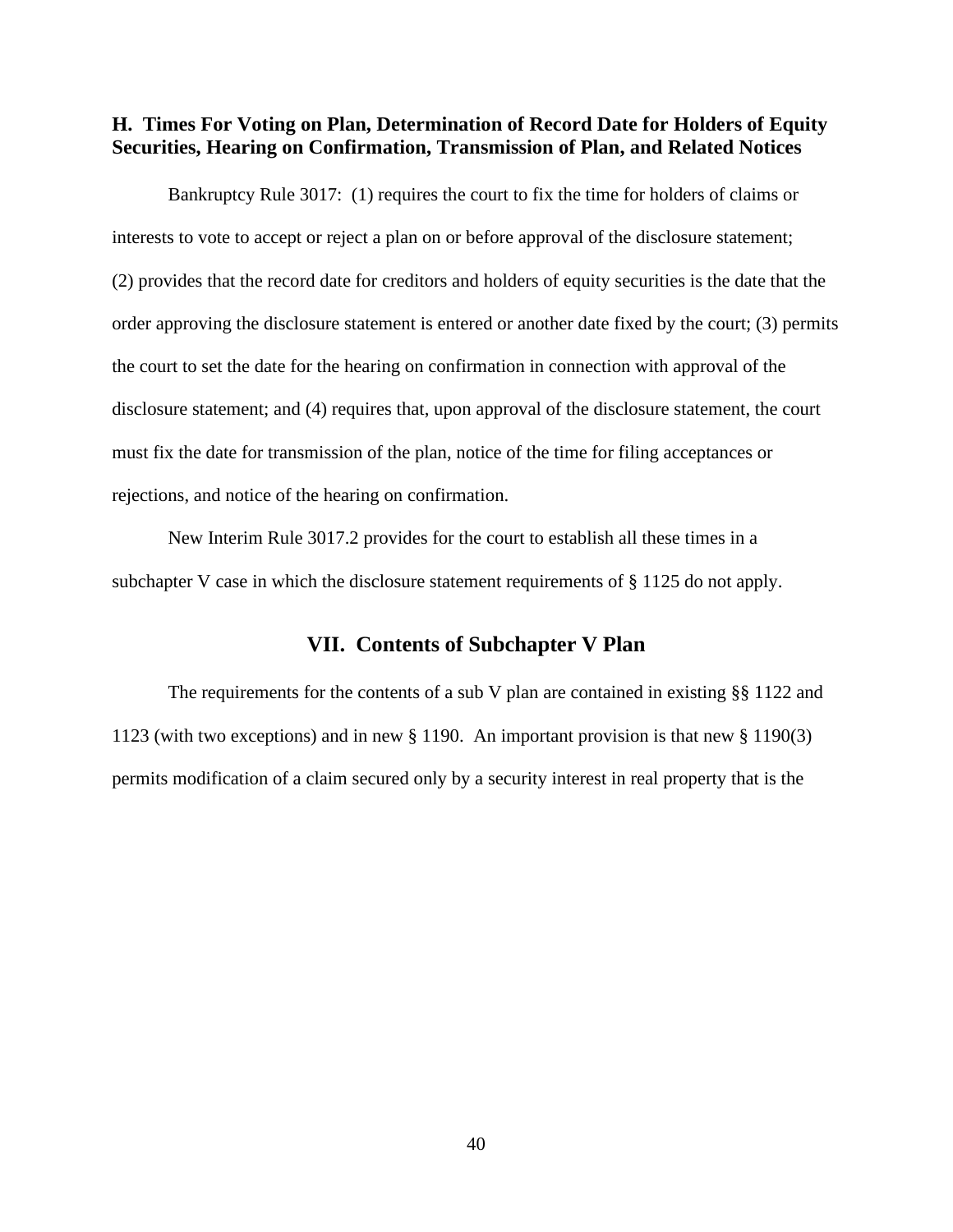principal residence of the debtor if the loan arises from new value provided to the debtor's business.

Section 1122 states rules for classification of claims in a chapter 11 plan, and § 1123 states what provisions a plan must and may have. Two provisions in § 1123 – (a)(8) and (c)(3) – are not applicable in sub V cases under new § 1181(a).

# **A. Inapplicability of §§ 1123(a)(8) and 1123(c)(3)**

Section 1123(a)(8) requires the plan for an individual debtor to provide for payment to creditors of all or such portion of earnings from postpetition services or other future income as is necessary for the execution of the plan. Section 1123(c) prohibits a plan filed by an entity other than the debtor from providing for the use, sale, or lease of exempt property, unless the debtor consents.

SBRA replaces  $\S 1123(a)(8)$  with a new provision in new  $\S 1190$ , discussed below, which contains additional provisions for the content of a plan. Section 1123(c) is superfluous in a subchapter V case because only the debtor can propose a plan. New § 1189(a).

# **B. Requirements of New § 1190 for Contents of Subchapter V Plan; Modification of Residential Mortgage**

New  $\S$  1190 states three provisions governing the content of the plan.

First, new  $\S 1190(1)^{53}$  requires the inclusion of some of the information that would otherwise be included in a disclosure statement. The plan must include: (1) a brief history of the operations of the debtor; (2) a liquidation analysis; and (3) projections regarding the ability of the debtor to make payments under the proposed plan.

<sup>&</sup>lt;sup>53</sup> No apparent reason exists for using numbers for the subsections of this section instead of the customary lowercase letters.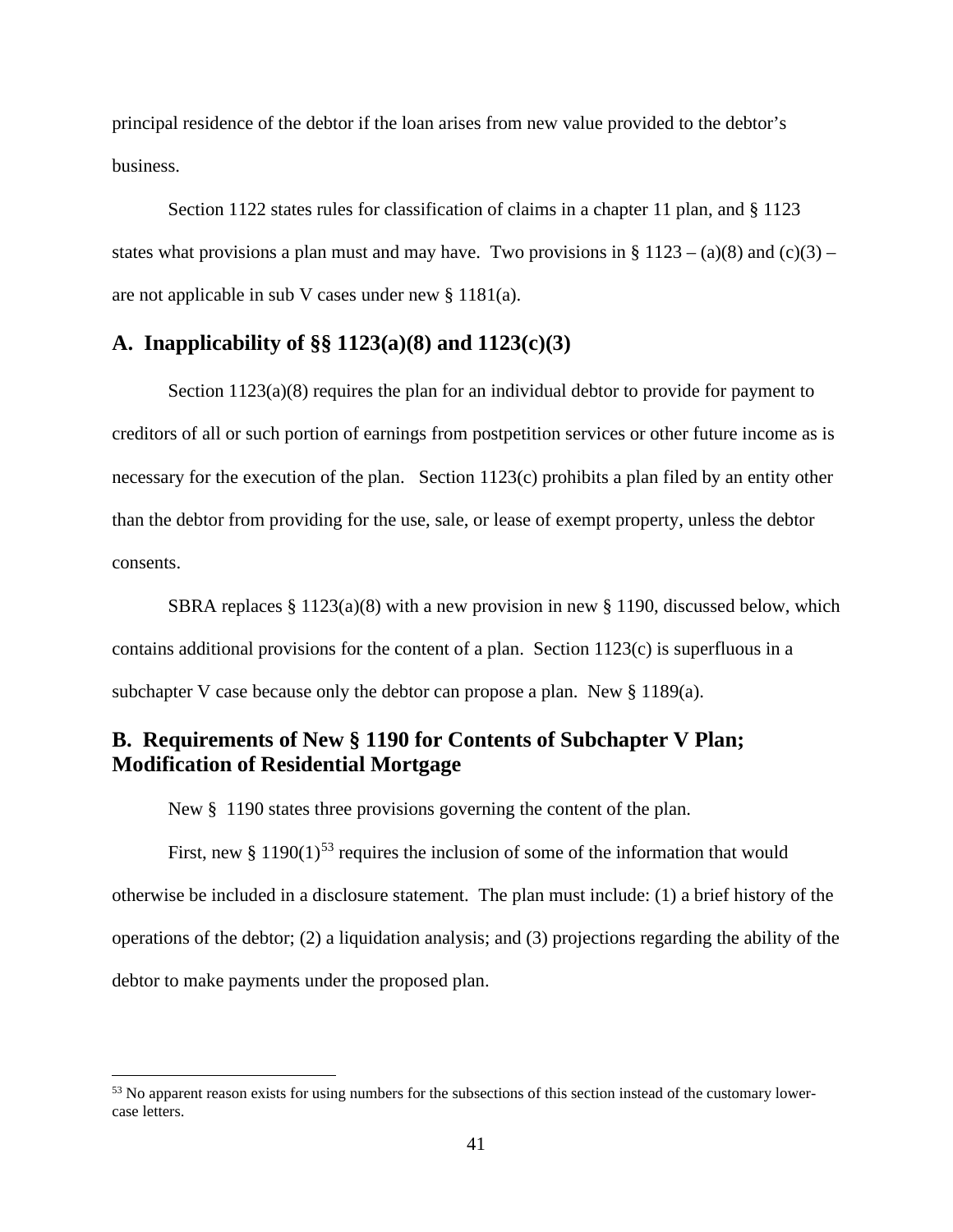Second, new § 1190(2) requires that the plan provide for the submission of "all or such portion of the future earnings or other future income of the debtor to the supervision and control of the trustee as is necessary for the execution of the plan." In an individual case, this provision replaces the similar rule in the inapplicable  $\S 1123(a)(8)$ . In non-individual cases, it imposes a new requirement.

Because a plan ordinarily must provide for payment of creditors from the debtor's income, the requirement for the submission to the trustee of income as necessary for the execution of the plan states nothing more than a feasibility requirement.

New § 1190(2) raises interpretive issues, however, regarding the requirement that future income be submitted to the "supervision and control" of the trustee.

If a plan is consensual such that confirmation occurs under new  $\S 1191(a)$ , new  $\S 1194$ does not contemplate that the trustee make the payments. Moreover, new  $\S 1183(c)(1)$  provides for termination of the trustee's service upon substantial consummation of a consensual plan under new § 1191(a). Under § 1101(2), "substantial consummation" occurs upon (among other things<sup>54</sup>) "commencement of distribution under the plan." § 1101(2)(C). An issue is whether a consensual plan must provide for submission of future income to the trustee's supervision and control when the trustee's service will terminate once the first plan payment is made.<sup>55</sup>

The third content provision in new § 1190(3) modifies the rule of § 1123(b)(5) that a plan may not modify the rights of a claim secured only by a security interest in real property that is the debtor's principal residence. (The same prohibition exists in chapter 13 cases, § 1322(b)(2), and in standard and non-sub V cases,  $\S 1123(b)(5)$ .

<sup>54</sup> Substantial consummation also requires transfer of all or substantially all of the property proposed by the plan to be transferred, § 1101(2)(A), and assumption by the debtor or by the successor to the debtor of the business or of the management of all or substantially all of the property dealt with by the plan,  $\S 1101(2)(B)$ .

<sup>&</sup>lt;sup>55</sup> See section IX(A).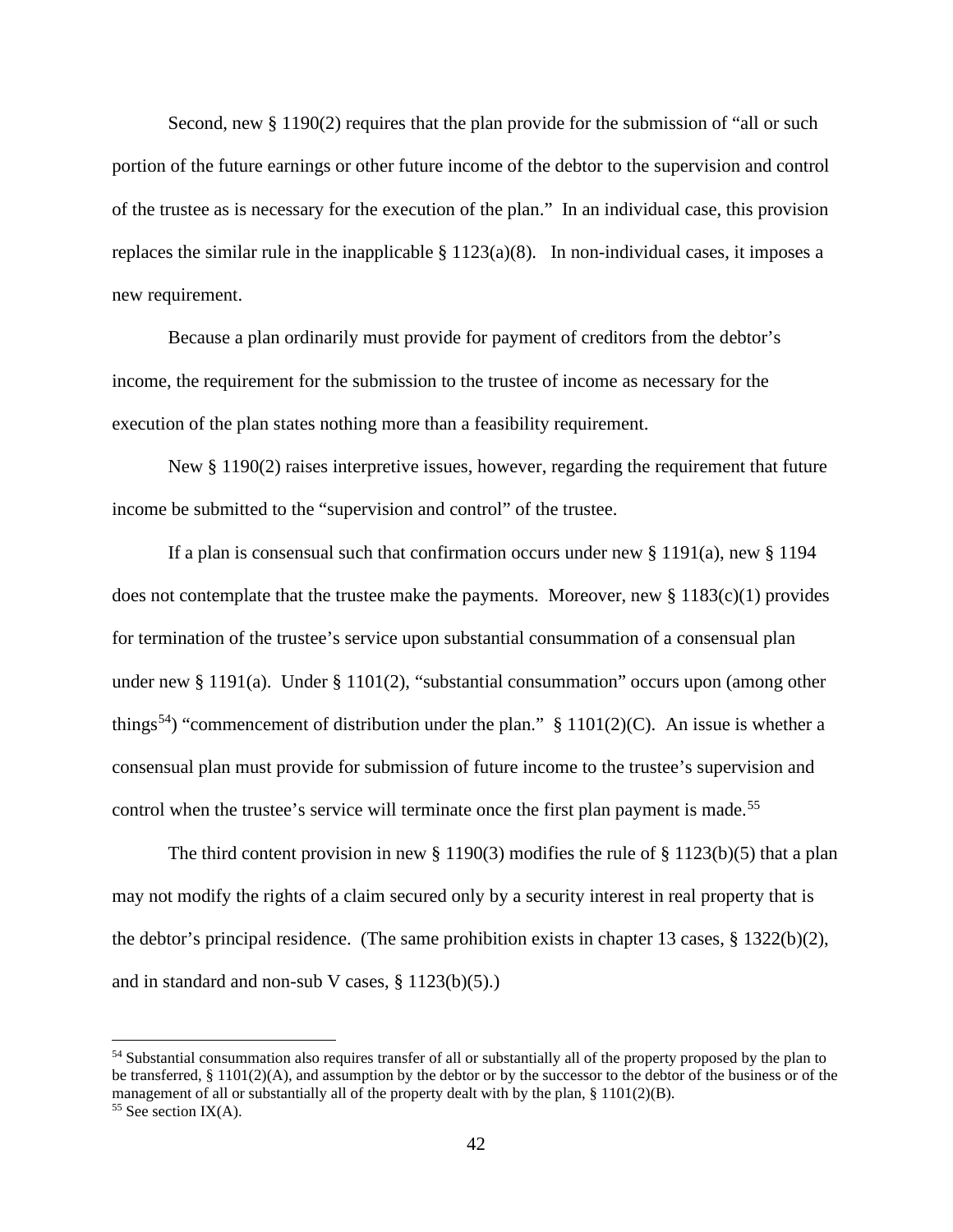New § 1190(3) permits modification of such a claim if the new value received in connection with the granting of the security interest was not used primarily to acquire the real property and was used primarily in connection with the small business of the debtor.<sup>56</sup> A potential issue is whether this new exception to the anti-modification rule applies when the debtor grants a security interest in the principal residence as additional collateral (perhaps in connection with a workout) but does not receive any new value.

### **C. Payment of Administrative Expenses Under the Plan**

If the court confirms a plan under the cramdown provisions of new  $\S 1191(b)$ , new § 1191(e) permits the plan to provide for the payment through the plan of claims specified in §§ 507(a)(2) and (3), notwithstanding the confirmation requirement in § 1129(a)(9) that such claims be paid in full on the plan's effective date. Section  $507(a)(2)$  includes administrative expense claims allowable under § 503(b), and § 507(a)(3) gives priority to involuntary gap claims allowable under § 503(f).

Administrative expenses include claims under  $\S 503(b)(2)$  for fees and expenses of professionals employed by the debtor and the trustee under  $\S 330(a)$  and claims under § 503(b)(9) for goods received by the debtor in the ordinary course of business within 20 days before the filing of the petition.<sup>57</sup>

<sup>&</sup>lt;sup>56</sup> New § 1190(3) states that its provisions apply "notwithstanding section  $1123(b)(5)$ ."

 $57$  The permission to pay these priority claims "through the plan" without requiring payment in full raises questions of whether a plan may provide for less than full payment and whether interest is required. Presumably, Congressional intent is to change the timing requirement for payment of the claims and not to permit partial payment. See Ralph Brubaker, *The Small Business Reorganization Act of 2019,* 39 No. 10 BANKRUPTCY LAW LETTER (October 2019) at 15-16.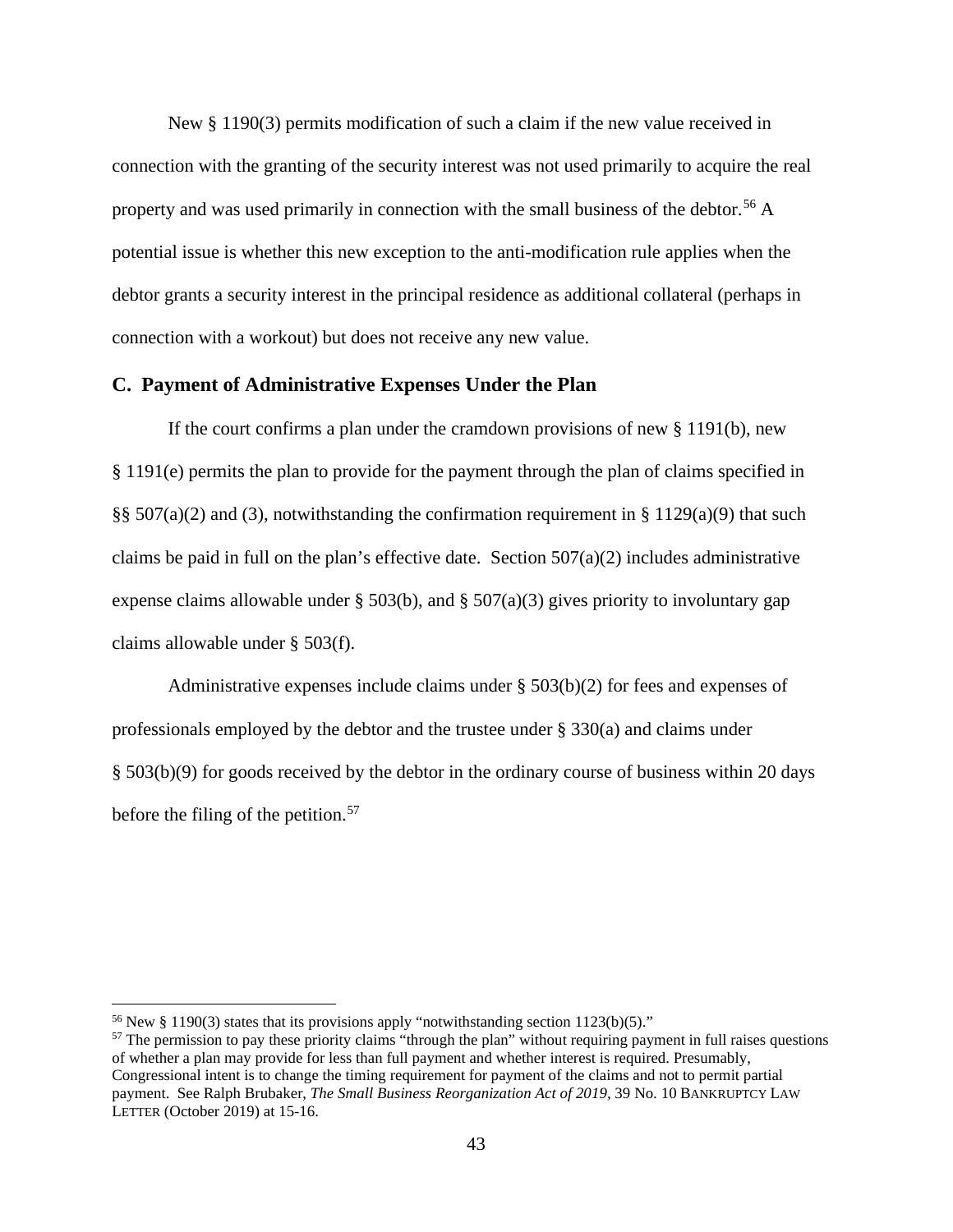## **VIII. Confirmation of the Plan**

#### **A. Consensual and Cramdown Confirmation in General**

Under current law, the court must confirm a chapter 11 plan if all the requirements of § 1129(a) are met.

When all of the requirements of § 1129(a) are met except the requirement in paragraph (a)(8) that all impaired classes accept the plan,  $\S 1129(b)(1)$  permits so-called "cramdown" confirmation "if the plan does not discriminate unfairly, and is fair and equitable" with regard to each impaired class that has not accepted it. Section 1129(b)(2) states the rules for the "fair and equitable" requirement for classes of secured claims  $(\S 1129(b)(2)(A))$ , unsecured claims  $(\S 1129(b)(2)(B))$ , and interests  $(\S 1129(b)(2)(C))$ . The effects of confirmation are the same regardless of whether cramdown confirmation occurs under § 1129(b).

New § 1191 states the rules for confirmation in a sub V case. Section 1129(a) remains applicable in a sub V case, except for paragraph  $(a)(15)$ , which imposes a projected disposable income requirement in the case of an individual if an unsecured creditor invokes it. New § 1181(a). Because § 1129(a)(15) no longer applies, Interim Rule 1007(b) makes the requirement that an individual debtor in a chapter 11 case file a statement of current monthly income inapplicable to an individual in a subchapter V case.

If all the applicable requirements in  $\S 1129(a)$  are met except for the projected disposable income rule of paragraph (a)(15), new  $\S$  1191(a) requires the court to confirm the plan. Because § 1129(a)(8) requires acceptance of the plan by all impaired classes, confirmation under § 1191(a) can occur only if all impaired classes have accepted it. Thus, these materials refer to it as a "consensual plan." (It is not a defined term.)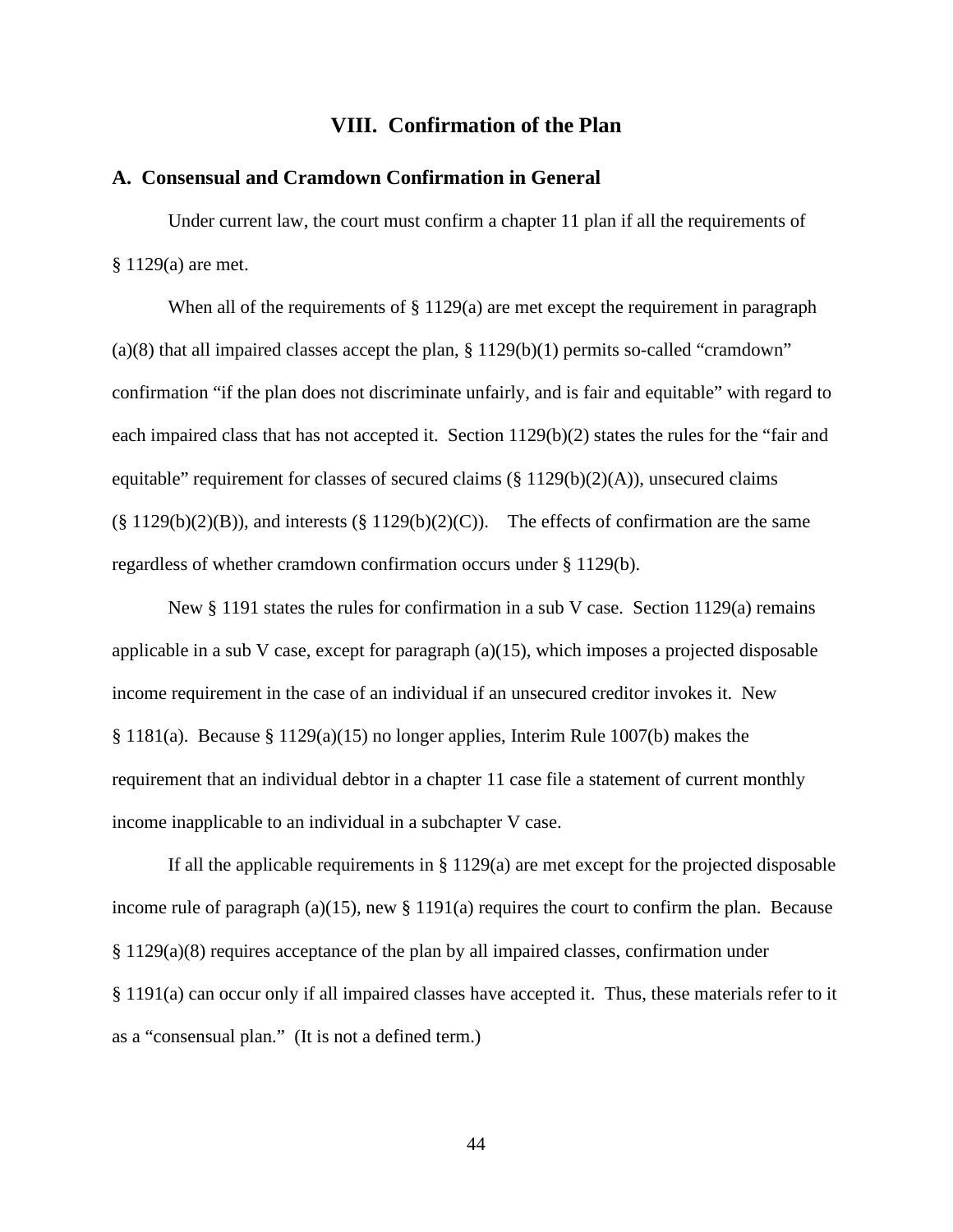New § 1191(b) states the rules for cramdown confirmation. It replaces the cramdown provisions of § 1129(b), which do not apply in a sub V case. New § 1181(a). (The requirements in §  $1129(b)(2)(A)$  for cramdown confirmation with regard to a class of secured claims, however, remain applicable in a sub V case under new  $\S 1191(c)(1)$ .

The next section explains the cramdown confirmation provisions of new § 1191(b). In general, new § 1191(b) permits confirmation even if the requirements of paragraphs (8), (10), and  $(15)$  of § 1129(a) are not met. Thus, cramdown confirmation does not require (1) that all impaired classes accept the plan  $(\S 1129(a)(8))$  or  $(2)$  that at least one impaired class of creditors accept it  $(\S 1129(a)(10))$ .

Cramdown confirmation under new § 1191(b) also does not require that the plan meet the projected disposable income requirement of § 1129(a)(15), applicable only in the case of an individual if any unsecured creditor invokes it. Cramdown confirmation does, however, impose a modified projected disposable income rule, expanded to include all debtors, not just individuals, as the next section discusses. For an individual, it is significant that the projected disposable income rule comes into play only if one or more *classes* does not accept the plan. Unless a class consists of only one creditor, therefore, a single creditor cannot invoke the projected disposable income requirement, which a single creditor can do in a standard or non-sub V case under § 1129(a)(15) even if all impaired classes accept the plan.

Importantly, the effects of confirmation differ depending on whether confirmation occurs under new § 1191(a) (where all classes have accepted it) or under new § 1191(b) (where one or more – or even all – classes have not accepted it). Other text explains the consequences of the type of confirmation relating to: payments under the plan by the trustee and termination of the service of the trustee (part IX); compensation of the trustee (section  $IV(E)$ ); postconfirmation

45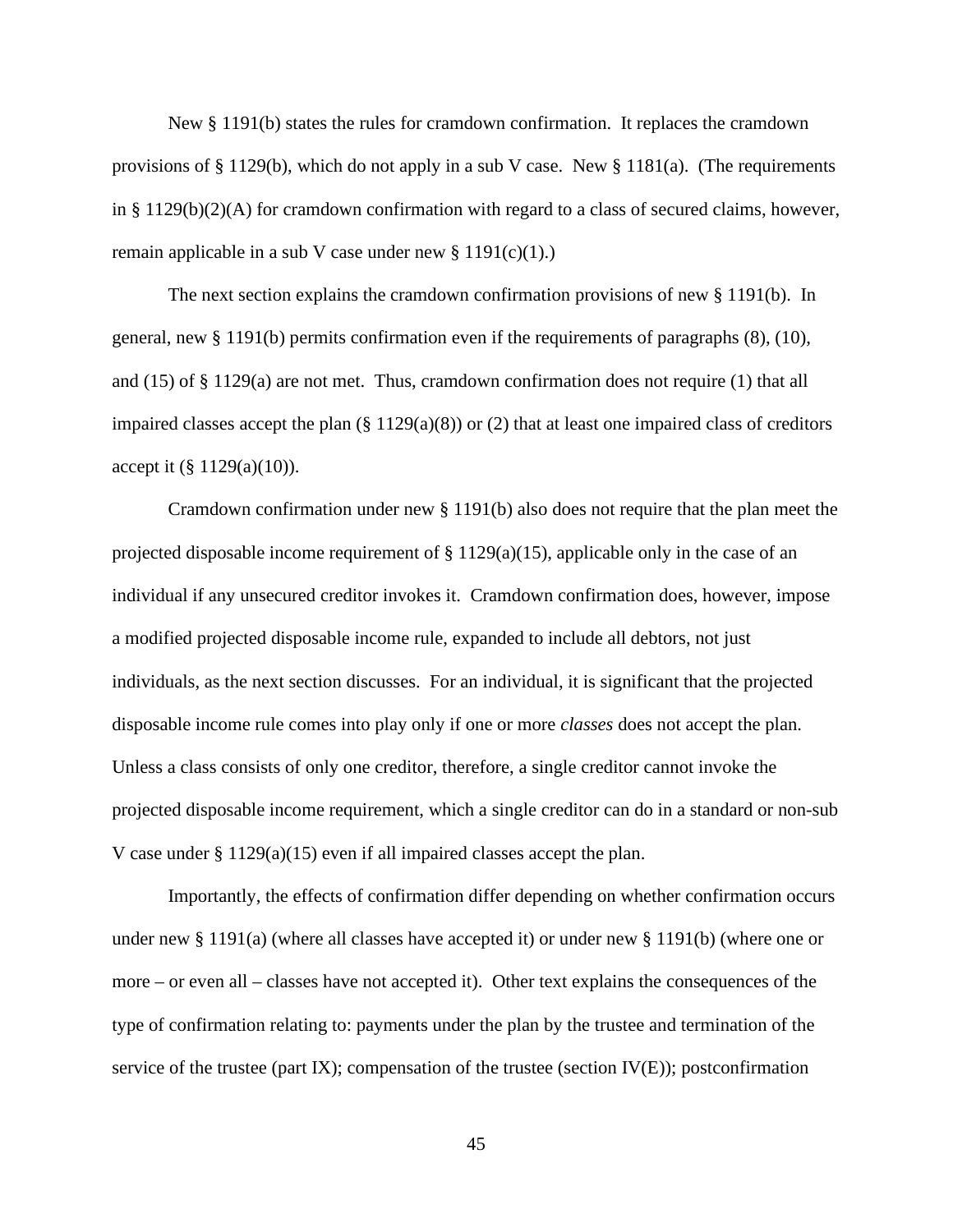modification of the plan (section VIII(C)); discharge (part X); contents of property of the estate (part XI); and postconfirmation default and remedies (part XII).

#### **B. Cramdown Confirmation Under New § 1191(b)**

#### **1. Changes in the cramdown rules and the "fair and equitable" test**

Discussion of the revised cramdown rules in a sub V case begins with a brief summary of the key provisions that govern cramdown confirmation under pre-SBRA law.

Section 1129(a) contains two important requirements for confirmation with regard to acceptances of a plan. First, paragraph  $(a)(8)$  requires that all impaired classes accept the plan. Second, paragraph (a)(10) requires that at least one class of impaired creditors accept the plan.

Section 1129(b) permits cramdown confirmation if all the requirements for confirmation in § 1129(a) are met except the requirement of paragraph  $(a)(8)$  that all impaired classes accept it. Section 1129(b), however, does not affect the confirmation requirement of § 1129(a)(1) that at least one impaired class of creditors accept the plan. Cramdown confirmation under § 1129(b) is not available, therefore, if no impaired class of creditors has accepted the plan.

In addition, if the nonaccepting class is the class of unsecured creditors, the absolute priority rule of  $\S 1129(b)(2)(B)$  prohibits holders of equity interests from retaining their interests unless unsecured creditors receive full payment (subject to the new value exception). In an individual case, many courts conclude that the absolute priority rule prohibits the debtor from retaining property without payment in full to unsecured creditors.

Subchapter V changes these rules. The starting point is that § 1129(b) does not apply. New § 1181(a). Instead, new § 1191(b) states revised cramdown rules that (1) permit cramdown confirmation even if all impaired classes do not accept the plan and (2) eliminate the absolute priority rule.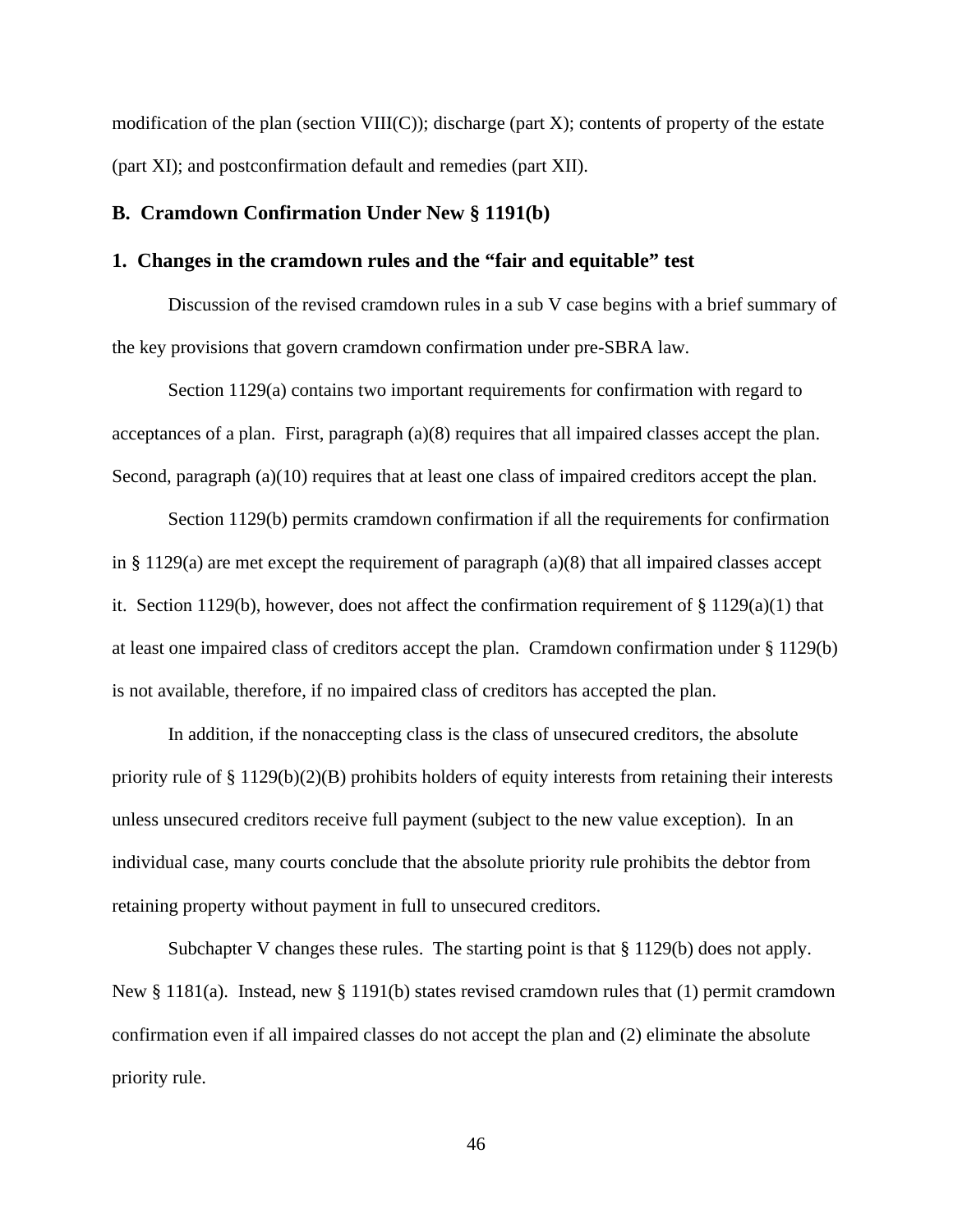New § 1191(c) states a new "rule of construction" for the requirement that a plan be "fair and equitable," as later text discusses. It thus replaces the "fair and equitable" requirements of §1129(b), which do not apply in a subchapter V case.

The debtor may invoke new  $\S 1191(b)$  when all confirmation requirements of  $\S 1129(a)$ are met except those in paragraphs  $(8)$ ,  $(10)$ , and  $(15)$ . Thus, in addition to eliminating the  $(a)(8)$ requirement that all impaired classes accept the plan, new § 1191(b) eliminates the requirement of  $\S 1129(a)(10)$  that at least one impaired class accept the plan. The projected disposable income test of  $\S 1129(a)(15)$ , applicable only in the case of an individual, is replaced by a revised projected disposable income text applicable to all debtors, as later text explains. New  $§ 1191(d).$ 

Under the cramdown rules in new § 1191(b), if all other confirmation standards are met, the court must confirm a plan, on request of the debtor, if, with respect to each impaired class that has not accepted it, the plan (1) does not discriminate unfairly and (2) is fair and equitable. These two general standards are the same as the ones that govern in a cramdown under § 1129(b).

It does not appear that the new statute effects any change in the unfair discrimination requirement. New § 1191(c) does, however, provide a new "rule of construction" in subchapter V cases for the condition that a plan be "fair and equitable," to replace the detailed definition of that term that § 1129(b) contains.

The following sections explain the requirements of the "fair and equitable" test in sub V cases.

47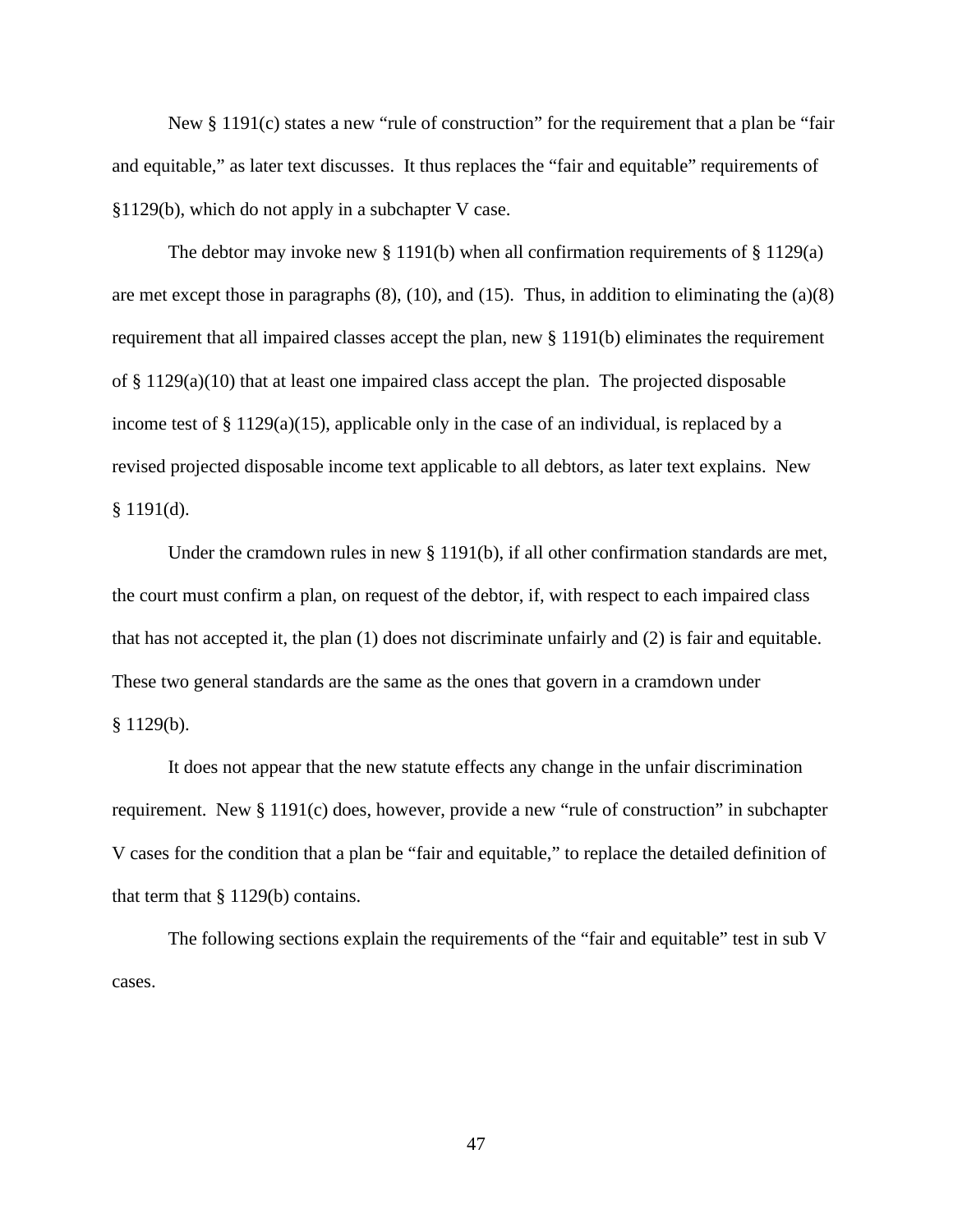#### **2. Cramdown requirements for secured claims**

With regard to a class of secured claims, a subchapter V plan is "fair and equitable" if it meets the existing rules for secured claims stated in  $\S 1129(b)(2)(A)$ . Subchapter V thus does not change existing law about permissible cramdown treatment of secured claims.

Subchapter V does, however, limit the issues a secured creditor with an unsecured deficiency claim can raise to block cramdown confirmation.

First, a secured creditor with a large deficiency claim often controls the vote of the unsecured class. If no other impaired class of creditors accepts the plan, cramdown confirmation is not possible in a standard or non-sub V case because of the absence of an accepting impaired class of claims, which  $\S 1129(a)(10)$  requires. This requirement is inapplicable for cramdown confirmation in a sub V case under new § 1191(b).

Second, the creditor cannot invoke the absolute priority rule with regard to the unsecured portion of its claim.

# **3. Components of the "fair and equitable" requirement in subchapter V cases; no absolute priority rule**

New § 1191(c) does not state a "fair and equitable" rule specifically with regard to unsecured claims. Instead, it imposes a projected disposable income requirement (sometimes called the "best efforts" test), requires a feasibility finding, and requires that the plan provide appropriate remedies if payments are not made. Notably absent is the absolute priority rule.

### **4. The projected disposable income (or "best efforts") test**

The projected disposable income (or "best efforts") requirement is in new  $\S 1191(c)(2)$ .<sup>58</sup>

<sup>58</sup> Compliance with the projected disposable income requirement is a mandatory condition for cramdown confirmation under new § 1191(b). In chapter 11, 12, and 13 cases, it applies only if a holder of an allowed unsecured claim or, in a chapter 12 or 13 case, the trustee, invokes it.  $\frac{12}{9}$  1129(a)(15), 1225(b), 1325(b).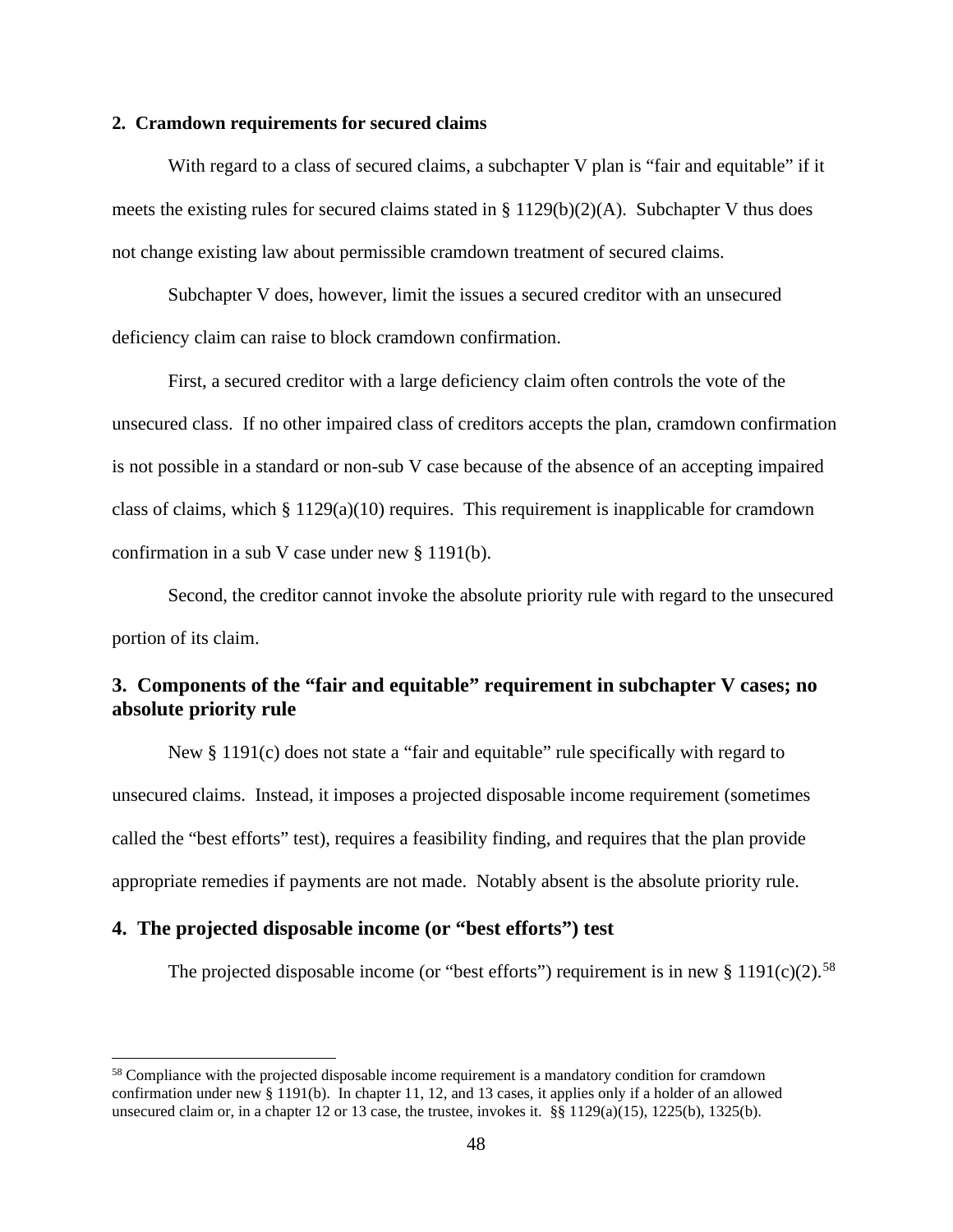The plan must provide that all of the projected disposable income of the debtor to be received in the three-year period after the first payment under the plan is due, or in such longer period not to exceed five years as the court may fix, will be applied to make payments under the plan. New § 1191(c)(2)(A).<sup>59</sup> Alternatively, the plan may provide that the value of property to be distributed under the plan within the three-year or longer period that the court fixes is not less than the projected disposable income of the debtor. $60$ 

The language is substantially the same as the language of the projected disposable

income test applicable in chapter 12 cases under  $\S 1225(b)$ .<sup>61</sup> Like the chapter 12 requirement

(and unlike chapter 11's), it applies to entities as well as individuals.

Key issues are: (1) How is projected disposable income determined? (2) How does the

court determine whether the required period should be longer than three years; and (3) If so, how

does the court determine how much longer the period must be?

<sup>&</sup>lt;sup>59</sup> The projected disposable income test in chapter 11 and 12 cases likewise requires the use of projected disposable income to make payments under the plan. §§  $1129(a)(15)$ ,  $1225(b)(1)$ . This was the chapter 13 rule until the enactment of BAPCPA in 2005, which amended § 1325(b)(1) to require the use of projected disposable income to make payments to unsecured creditors.

Presumably, the amended chapter 13 provision takes account of the fact that the "means test" standards that govern the reasonably necessary expenses that an above-median debtor may deduct from current monthly income in calculating disposable income permit deductions for payments on secured and priority claims. *See* W. Homer Drake, Jr., Paul W. Bonapfel, and Adam M. Goodman, CHAPTER 13 PRACTICE AND PROCEDURE (2019) §§ 8:29, 8:44, 8:60. Although the definition of disposable income does not specifically permit a below-median debtor to deduct payments on secured and priority claims in calculating disposable income, the statute of necessity must be interpreted to include them. *See id.* § 8:29.

The difference in how the debtor must use projected disposable income may affect the timing of payments to unsecured creditors but appears to have no material effect on the amount of money that must be paid under the plan or how much of it goes to unsecured creditors. *See id.* § 8:68.

 $60$  The projected disposable income tests in chapter 11 and 12 also contain this alternative, but the chapter 13 one does not.

 $<sup>61</sup> Section 1225(b)(1)(A) provides that the debtor need not commit projected disposal.$ </sup> for full payment. New  $\S 1191(c)(2)$  does not contain this provision, raising the possibility that a creditor could insist on commitment of disposable income to pay more than the allowed amount of the claim. See Ralph Brubaker, *The Small Business Reorganization Act of 2019,* 39 No. 10 BANKRUPTCY LAW LETTER (October 2019) at 13. It seems unlikely that Congress could have intended such a result that is inconsistent with the common-sense principle, even if unstated, that payment of the full amount of the claim (perhaps with interest) resolves it.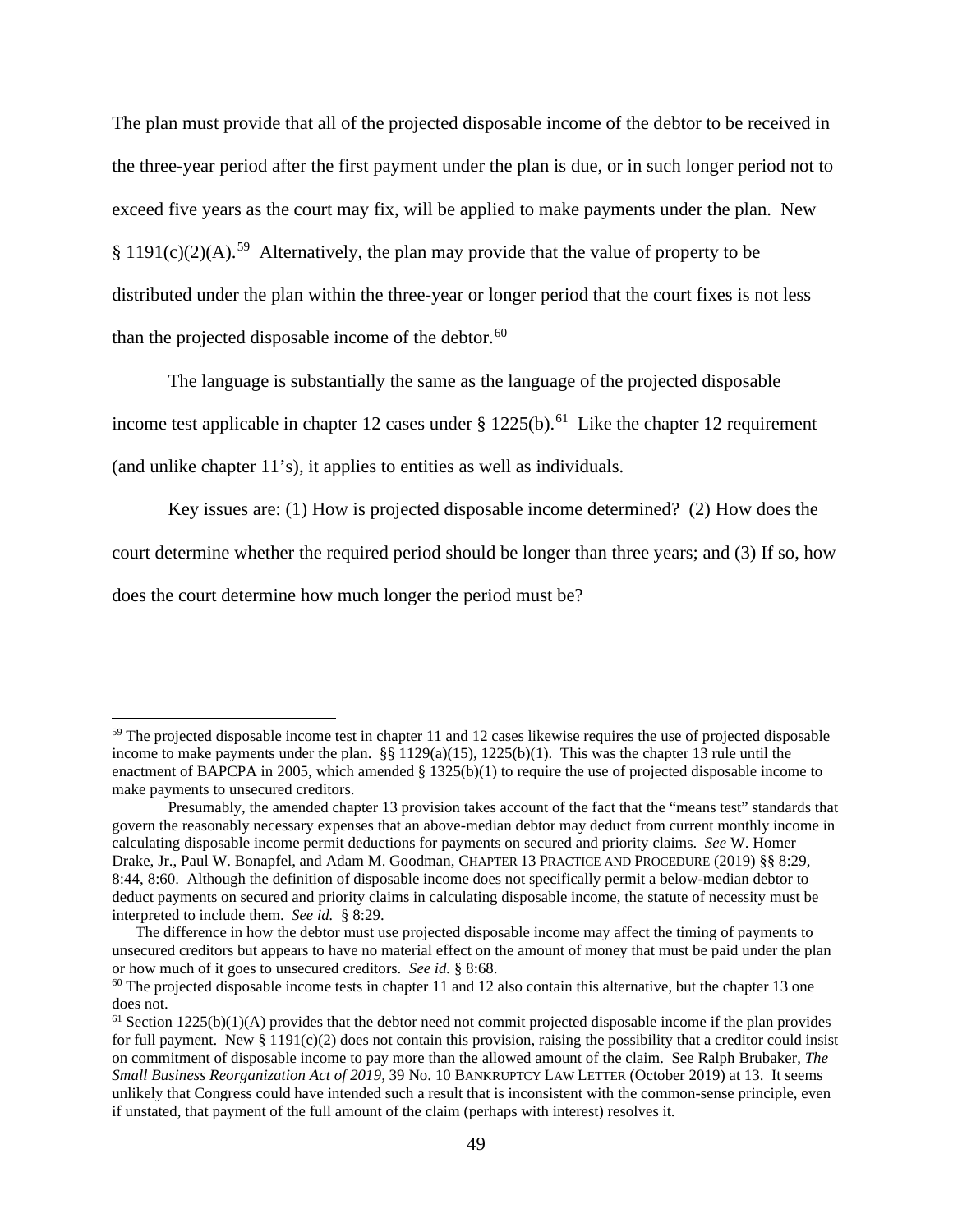#### **i. Determination of Projected Disposable Income**

The Bankruptcy Code does not define "projected disposable income," but it defines "disposable income" in chapters  $12 \times 1225(b)(2)$  and  $13 \times 1325(b)(2)$ ). In chapter 11 cases, § 1129(a)(15) incorporates the chapter 13 definition.

New § 1191(d) defines disposable income as income that is received by the debtor and that is not "reasonably necessary to be expended" for these specified purposes:

-- The maintenance or support of the debtor or a dependent of the debtor (new

 $§ 1191(d)(1)(A))$ ; or

-- a domestic support obligation that first becomes payable after the date of the filing of the petition (new  $\S 1191(d)(1)(B)$ ); or

-- payment of expenditures necessary for the continuation, preservation, or operation of the business of the debtor  $(\S 1191(d)(2))$ .

The definition of disposable income in new  $\S 1191(d)$  is substantially the same as the definition of disposable income in §  $1225(b)(2)$  that applies in chapter 12 cases. It is also substantially the same as the definition in §  $1325(b)(2)$  that applies in chapter 13 cases, except that the chapter 13 definition permits a deduction for charitable contributions. The chapter 11 provision, § 1129(a)(15), incorporates the chapter 13 definition.

The definition of disposable income in all cases is, therefore, substantially the same. But the manner of determining permissible deductions in calculating disposable income differs materially with regard to expenditures for the "maintenance or support" of the debtor and the debtor's dependents.

50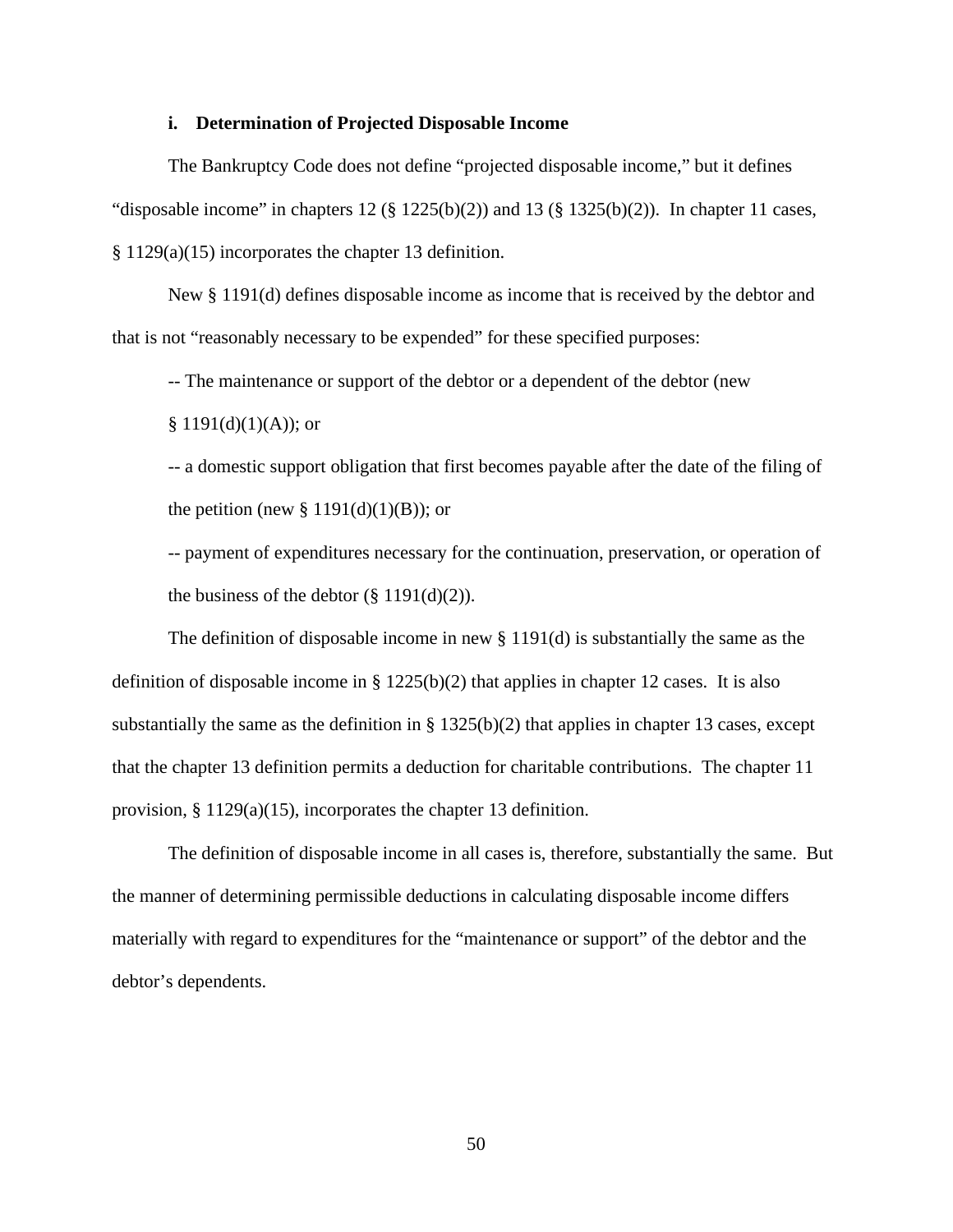In chapter 13 cases, the so-called "means test" standards govern the deductions that an "above-median"<sup>62</sup> debtor may take in calculating disposable income. § 1325(b)(3). It is not clear whether the means test applies in chapter 11 cases.  $63$ 

The means test rules do not apply in a chapter 12 case or in the case of a below-median chapter 13 debtor.

New § 1191(d) does not incorporate the means test in the calculation of disposable

income. The test for determining what maintenance and support expenditures are "reasonably

necessary to be expended" for "maintenance or support" in new  $\S 1191(d)(1)$  is the same in sub

V cases as it is in chapter 12 and below-median chapter 13 cases, and as it was in chapter 13

cases prior to the introduction of the means test standards in the Bankruptcy Abuse Prevention

and Consumer Protection Act of 2005 ("BAPCPA").<sup>64</sup> The case law on disposable income in

such cases should provide guidance in making such determinations.

 $62$  Generally, an "above-median" debtor is a debtor whose income is above the median income of the state in which the debtor resides, and a "below-median" debtor is one whose income is below the median. *See* W. Homer Drake, Jr., Paul W. Bonapfel, and Adam M. Goodman, CHAPTER 13 PRACTICE AND PROCEDURE (2019) § 8:12. The rules for determining the debtor's status are set forth in § 1322(d), which governs the permissible term of a plan; § 1325(b)(3), which requires an above-median debtor to use the "means test" rules for determination of disposable income; and § 1325(b)(4), which defines "applicable commitment period" for purposes of determining the period for which the debtor must commit disposable income to pay unsecured creditors. Generally, an "above-median" debtor must use the means test rules and pay projected disposable income for five years. A "below-median" debtor does not use the means test rules and must pay projected disposable income for only three years. A below-median debtor's plan cannot provide for payments longer than three years unless the court, for cause, approves a longer period not to exceed three years. *See id.* §§ 4:9, 8:12.<br><sup>63</sup> In chapter 11 cases, § 1129(a)(15) states that projected disposable income is "as defined in [§ 1325(b)(2)]."

Section 1325(b)(2) does not refer to the means test standards. Instead, they become applicable to an above-median debtor because § 1325(b)(3) states that they govern determination of "amounts reasonably necessary to be expended" under § 1325(b)(2) for an above-median debtor. The argument against application of the means test standards in a chapter 11 case is that § 1129(a)(15) incorporates only the definition in § 1325(b)(2) and does not incorporate § 1325(b)(3). The contrary argument is that determination of projected disposable income under § 1325(b)(2) necessarily includes reference to § 1325(b)(3) to calculate reasonably necessary expenses and that congressional intent in enacting § 1129(a)(15) was to make the chapter 13 rules applicable in chapter 11 case  $<sup>64</sup>$  Prior to the amendment of the projected disposable income test by BAPCPA in 2005, the standard in all chapter</sup> 13 cases was whether expenditures were reasonably necessary for the support of the debtor and the debtor's dependents. No distinction between above-median and below-median debtors existed under pre-BAPCPA law. Accordingly, the pre-BAPCPA case law deals with the same standard that new  $\S 1191(d)(1)$  states. For a discussion of application of the "reasonably necessary" standard for expenditures for maintenance and support in chapter 13 cases, see W. Homer Drake, Jr., Paul W. Bonapfel, and Adam M. Goodman, CHAPTER 13 PRACTICE AND PROCEDURE (2019) § 8:28.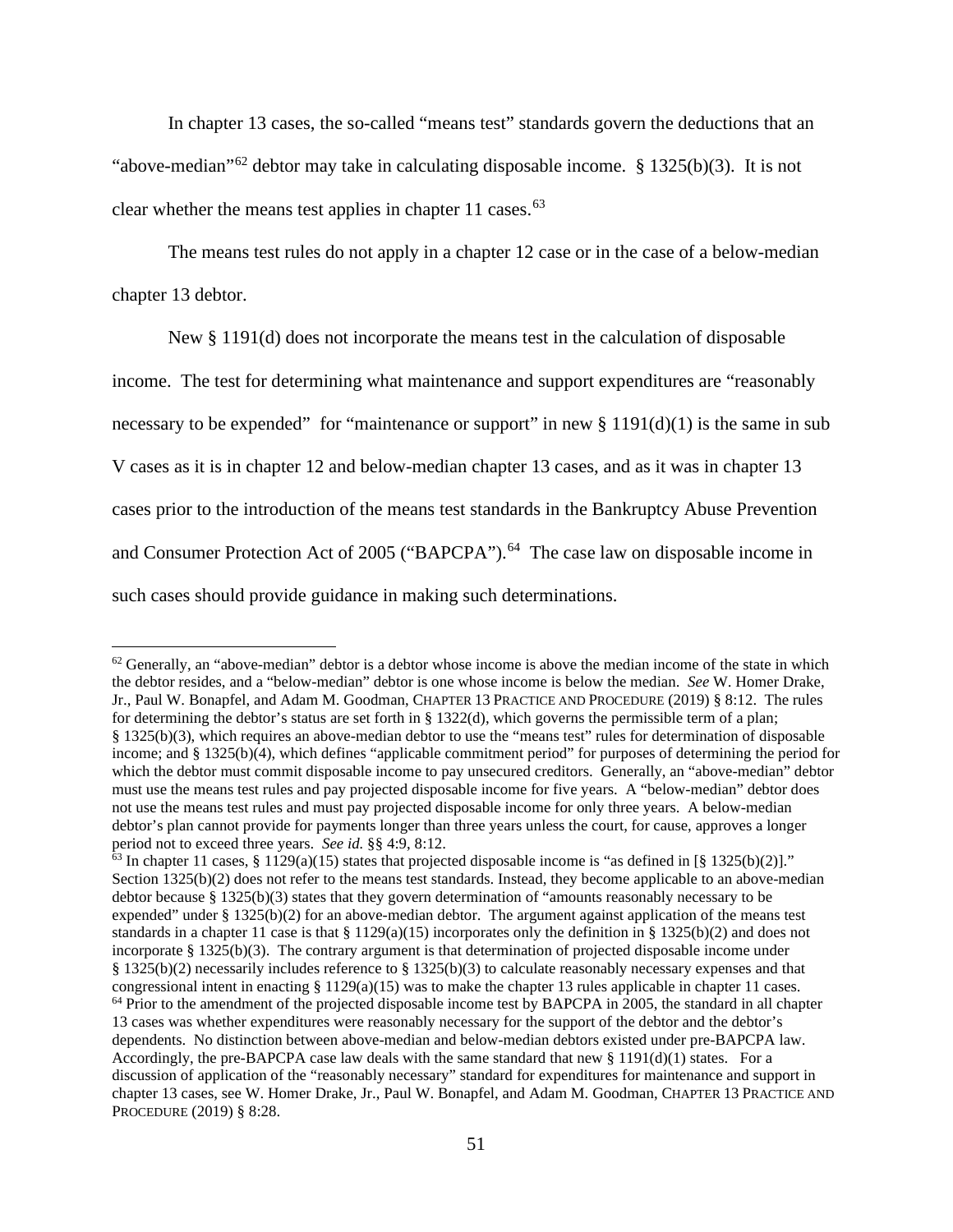With regard to expenditures for the business, income is not "disposable income" under new § 1191(d)(2) if it is "reasonably necessary to be expended" for expenditures "necessary for the continuation, preservation, or operation" of the business. The rule obviously contemplates the payment of items such as payroll, utilities, rent, insurance, taxes, acquisition of inventory or raw materials, and other expenses ordinarily incurred in the course of running the business.

Questions may arise when the debtor wants to establish a reserve for various purposes, such as capital expenditures that are anticipated (*e.g.,* the need to repair or replace existing equipment), or when the debtor needs to use income to grow the business (*e.g.,* increasing inventory levels, marketing expenses, or payroll) to improve its profitability. Creditors may reasonably argue that the disposable income they must receive should not be depleted when the debtor will gain the benefit of the investment of income in the business.

Chapter 12 cases have indicated that a reserve is permissible in appropriate circumstances.65 As later text discusses, an extension of the period that the debtor must make payments of projected disposable income may be appropriate if the court permits its reduction for a reserve or to grow the business.

Another question arises if a debtor is a "pass-through" entity for income tax purposes (*e.g*., a subchapter S corporation or an entity taxed as a partnership, including a limited liability company). Such a business does not pay tax on its income. Rather, its income is "passed through" to its owners, who must pay tax on it whether or not the income is distributed to them.

<sup>&</sup>lt;sup>65</sup> See, e.g., Hamrich v. Lovald (In re Hamrich), 98 F.3d 388 (8<sup>th</sup> Cir. 1996) (affirming confirmation of a plan including a reserve); *In re Schmidt,* 145 B.R. 893 (Bankr. D.S.D. 1991) (capital reserve permissible only if debtor demonstrates that obtaining financing is not feasible); *In re Kuhlman,* 118 B.R. 731 (Bankr. D.S.D. 1990) (debtor has burden of proving expenditures reasonably necessary for farming operation and living expenses); *In re Janssen Charolais Ranch, Inc.,* 73 B.R. Bankr. D. Mont. 1987) (dicta) (reserve is allowable). *But see Broken Bow Ranch, Inc. v. Farmers Home Admin. (In re Broken Bow Ranch, Inc.)*, 33 F.3d 1005 (8<sup>th</sup> Cir. 1994).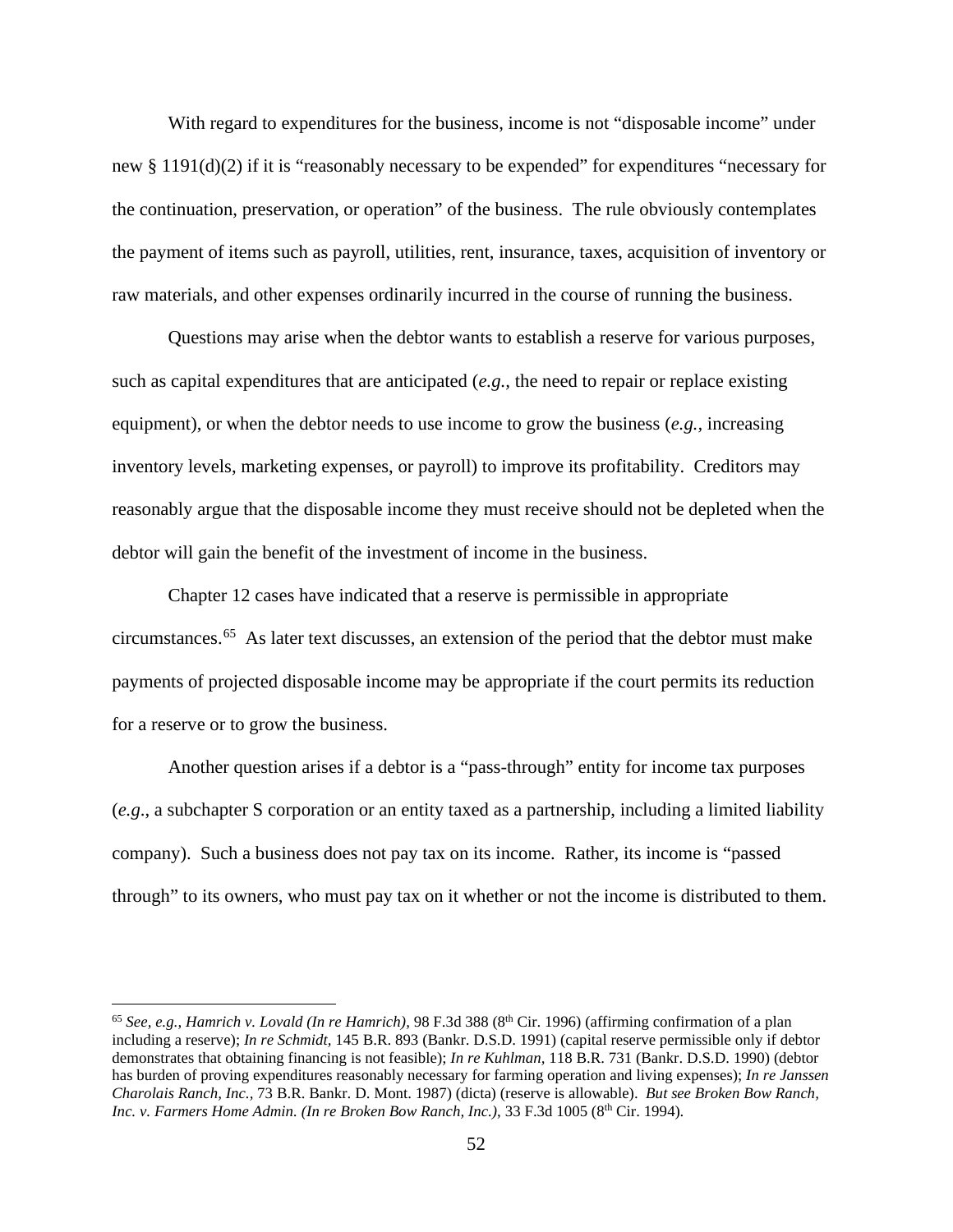Payment of profits to owners of a business does not easily fit within the concept of an expenditure reasonably necessary for its continuation, preservation, or operation.

If the debtor's disposable income cannot take account of distributions to owners for at least the amount of tax that they owe based on its income, the owners will owe a tax on the business income<sup>66</sup> but will receive no money to pay it. Because the generation of income by a business gives rise to taxation, it seems appropriate to determine disposable income on an aftertax basis, regardless of the tax status of the business. Moreover, in most cases the owners of the business are also its managers, and their financial difficulties arising from inability to meet tax obligations could adversely affect the business itself.

Courts will have to decide whether distributions to owners to pay taxes the owners incur are an appropriate expenditure that is "reasonably necessary for the continuation, preservation, or operation of the business" when the debtor itself is not obligated to pay the tax.

## **ii. Determination of period for commitment of projected disposable income for more than three years**

A projected disposable income test applies in cases under chapter 12 (§ 1225(b)) and 13  $(\S 1325(b))$  and in standard chapter 11 and non-sub V cases of individuals  $(\S 1129(a)(15))$ . Each one prescribes the period of time for which the debtor must commit projected disposable income to make payments under the plan.<sup>67</sup> The required time is colloquially referred to as the "commitment period," but only chapter 13 specifically uses the term by defining the "applicable commitment period" – the period for which the debtor must use projected disposable income to

<sup>&</sup>lt;sup>66</sup> Note that payments to creditors under the plan are not necessarily allowable as a deduction in determining taxable income. No deduction is permissible to the extent that the debtor is repaying principal on a loan. With regard to trade debt, no deduction will be allowed if the debtor calculates taxable income on an accrual basis (as the IRS requires for many businesses) and has already deducted the amount due as an expense.

<sup>67</sup> In chapter 13 cases, projected disposable income must be used specifically to pay unsecured creditors. See *supra* note 59.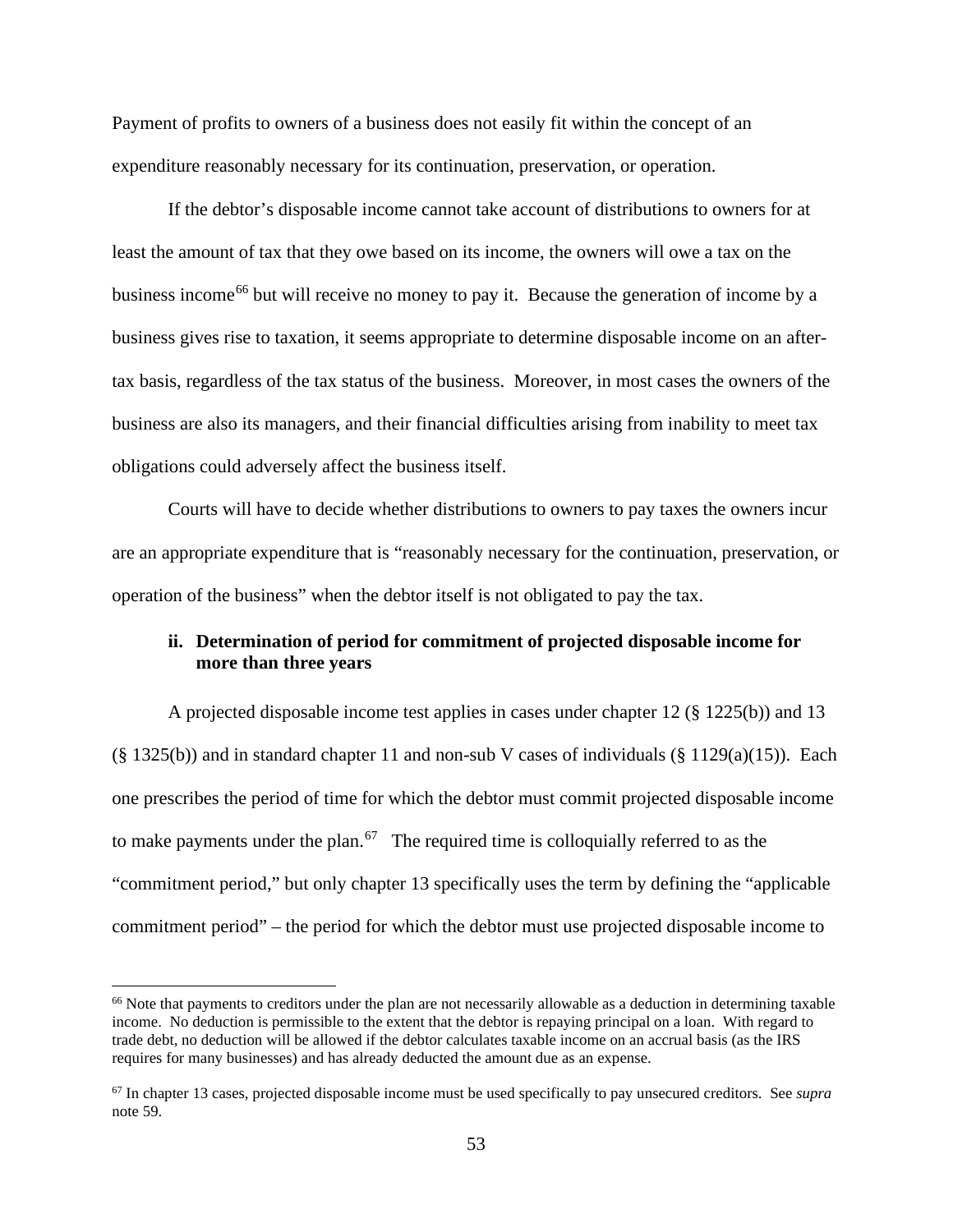pay unsecured creditors – as three years for "below-median" debtors and five years for "abovemedian" debtors. § 1125(b)(4).

For sub V cases, new  $\S 1191(c)(2)$  provides for a commitment period of three years or such longer time, not to exceed five years, that the court fixes. The five-year *maximum* commitment period in a sub V case is the same as the longest *minimum* commitment period under the other tests.<sup>68</sup>

New  $\S 1191(c)(2)$  contains no standards for fixing the commitment period. And because the involvement of the court in *choosing* the commitment period is unique to subchapter V, practice and precedent under the tests in other chapters may not provide appropriate guidance.

In chapters 12 and 13 and in non-sub V chapter 11 cases of individuals, the court has no role in determining the commitment period for the projected disposable income. The court in a chapter 12 case and in the case of a below-median chapter 13 debtor must *approve* the term of a plan in excess of three years if the debtor proposes it, but whether to approve a longer plan term that the debtor wants is a different question than whether to require the debtor to pay more than the debtor wants.<sup>69</sup> Case law dealing with the length of a plan under the other tests, therefore, does not deal with the issue that new  $\S 1191(c)(2)$  presents.<sup>70</sup>

<sup>&</sup>lt;sup>68</sup> The maximum commitment period in a chapter 12 case is five years. § 1225(b)(1)(B). Chapter 13 sets specific commitment periods of three years for below-median debtors,  $\S 1325(b)(4)(A)$  and five years for above-median debtors. § 1325(b)(4)(B). The commitment period in a chapter 11 case is the longer of five years or the period for which the plan provides for payments. § 1129(a)(15).

 $^{69}$  In a chapter 12 case, a plan may not provide for payments in excess of three years unless the court, for cause, *approves* a longer period, not to exceed five years. § 1222(c). Approval of a longer period in a chapter 12 case extends the commitment period for the period that the court approves,  $\S$  1225(b)(1)(B), but only the debtor may file a plan, § 1221, so it is the debtor who chooses the commitment period.

In chapter 13 cases, the court has no choice to make. The statute fixes the "applicable commitment period" as three years for a below-median debtor and five years for an above-median debtor. The only dispute for the court is whether the debtor is below-median or above-median.

In chapter 11 cases,  $§$  1129(a)(5) specifies the commitment period as the longer of five years or the period for payments under the plan. The court neither approves nor fixes the commitment period.

<sup>70</sup> As the text notes, the court in chapter 12 cases and in chapter 13 cases of below-median debtors must *approve* a plan that has a term exceeding three years, § 1222(c), 1322(d). [Footnote continues on next page.]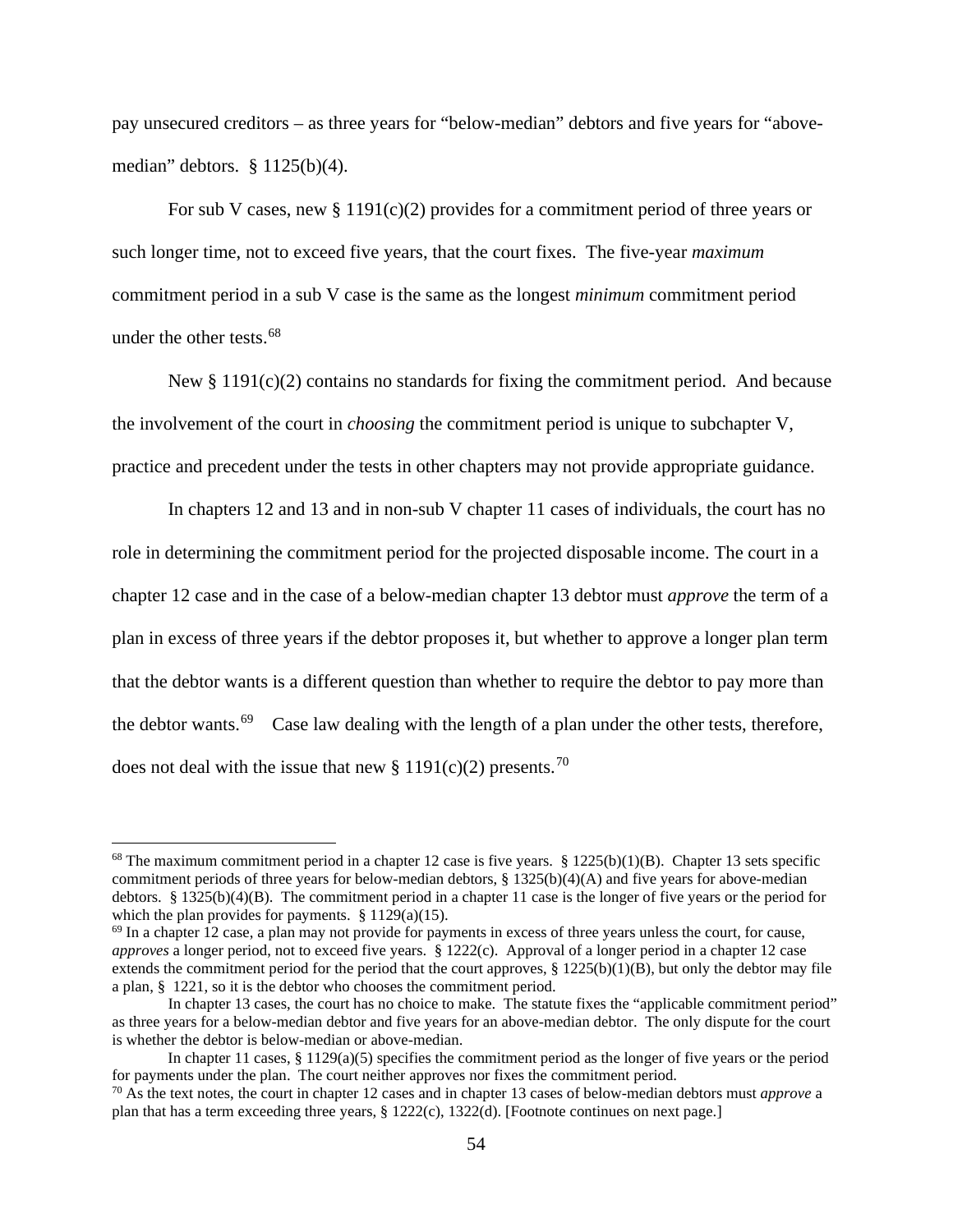Courts will, therefore, have to determine what facts and circumstances justify a longer commitment period and, if so, how much longer the period should be.

One reason to extend the period could be a debtor's deduction from projected disposable income of amounts required for anticipated capital needs or expenses to grow the business, as earlier text discusses. If the court permits such deductions, existing creditors are effectively funding the business for the future benefit of the debtor. An extension of the commitment period could be an appropriate way for creditors to share in the debtor's success that depends in part on their involuntary contributions in the form of reduced projected disposable income.<sup>71</sup>

(The pre-BAPCPA rules for chapter 12 cases were different, and BAPCPA did not change them. As in pre-BAPCPA chapter 13 cases (and as in cases of below-median chapter 13 debtors under current law), the maximum duration of a plan under  $\S 1222(c)$  is three years unless the court approves a longer period for cause. But unlike pre-BAPCPA chapter 13, the chapter 12 projected disposable income test in  $\S$  1225(b)(1) requires use of projected disposable income during any longer period that the court approves.)

In chapter 13 cases, the fact that the plan of a below-median debtor extends beyond three years does not affect the applicable commitment period or how much projected disposable income the debtor must pay.

In a non-sub V chapter 11 case,  $\S 1129(a)(15)$  sets the commitment period as the longer of five years or the period for which the plan provides payments. Thus, the terms of the plan, not a separate determination by the court, govern the length of time that the debtor must use projected disposable income to make payments.

Until enactment of BAPCPA in 2005, which increased the minimum commitment period in chapter 13 cases for above-median debtors to five years, a chapter 13 plan of any debtor could not provide for payments for more than three years unless the court, for cause, approved a longer period, up to five years. Pre-BAPCPA § 1322(c) (BAPCPA renumbered subsection (c) as subsection (d)). See W. Homer Drake, Jr., Paul W. Bonapfel, and Adam M. Goodman, CHAPTER 13 PRACTICE AND PROCEDURE (2019) § 4:9. And the pre-BAPCPA projected disposable income test required use of projected disposable income for only three years, regardless of the length of the plan. Pre-BAPCPA  $\S$  1325(b)(1)(B).

Some pre-BAPCPA case law concerning the maximum period for a chapter 13 plan suggests that the pre-BAPCPA limitation to three years absent a showing of cause was to protect the debtor from being bound for a lengthy period. Under this reasoning, a three-year limitation on the plan period for a below-median chapter 13 debtor is mandatory unless a longer period is in the interest of the *debtor.* See CHAPTER 13 PRACTICE AND PROCEDURE § 4:9 and cases cited.This conclusion is consistent with the facts that (1) only the debtor may file a chapter 13 plan (§ 1321) (although an unsecured creditor or trustee may request modification of a confirmed plan (§1329(a)); and (2) the court must *approve* a period longer than three years for cause (§ 1322(d)). The issue is moot for an above-median chapter 13 debtor because the BAPCPA amendment to the projected disposable income rule makes a five-year period mandatory if the trustee or an unsecured creditor invokes the projected disposable income rule (and someone always does).

Although the case law deals with the question of how long a plan should be, it does so in the context of a debtor's proposal of a longer period. The case law does not consider the different question of whether the court should require the debtor to make payments for a longer period than the plan proposes.

<sup>71</sup> *See* 8 COLLIER ON BANKRUPTCY ¶ 1225.04 (In a chapter 12 case, if reserves for capital or other discretionary expenditures are necessary, commitment period is properly extended).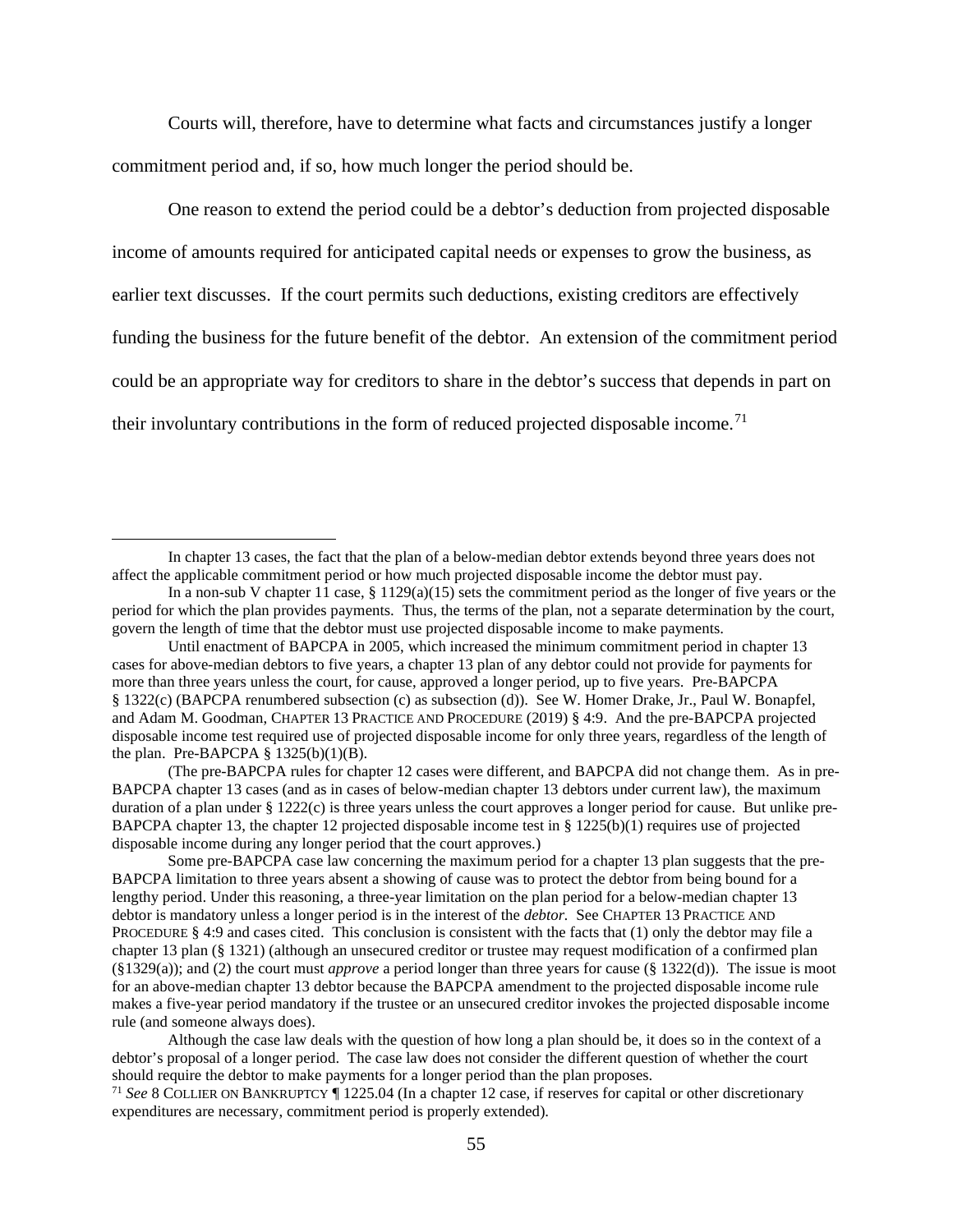Courts will also have to decide how to proceed when a creditor or trustee<sup>72</sup> asks it to fix the commitment period for a longer time than the debtor's plan specified. The authority of the court to fix the commitment period implies authority to order more payments than the debtor's plan proposes. The contrary position is that the court may only deny confirmation unless the debtor modifies the plan to conform with the court's determination. As a practical matter, it may make no difference to a debtor who wants a confirmed plan.

The court's authority to fix the commitment period also implies that the court may raise the issue *sua sponte.*

### **5. Requirements for feasibility and remedies for default**

New  $\S 1191(c)(3)$  adds two other factors to the "fair and equitable" analysis.

First, new  $\S 1191(c)(3)$ (A) requires that the debtor will be able to make all payments under the plan, new §  $1191(c)(3)(A)(i)$ , or that there is a reasonable likelihood that the debtor will be able to make all payments under the plan, new  $\S 1191(c)(3)(A)(ii)$ . The requirement strengthens the more relaxed feasibility test that the confirmation standard in  $\S 1129(a)(11)$ contains. Section 1129(a)(11) requires only that confirmation is not likely to be followed by liquidation or the need for further reorganization unless the plan proposes it.

Second, new  $\S 1191(c)(3)(B)$  requires that the plan provide appropriate remedies to protect the holders of claims or interests if the debtor does not make the required plan payments. Section XII(B) discusses remedies for default in the plan.

 $72$  Subchapter V does not expressly give the trustee standing to object to confirmation, but the trustee's duty to appear and be heard at the confirmation hearing, new  $\S 1183(b)(3)(B)$ , at a minimum contemplates that the trustee may express the trustee's views on any confirmation issue to the court.

If the trustee is not a lawyer, a trustee's "objection" may initiate a dispute that requires legal representation, whereas a trustee's report bringing potential issues to the attention of the court may not. See section IV(F). Unless the court concludes as a legal matter that it has no independent duty to determine compliance with confirmation requirements, it makes no practical difference, unless the trustee plans to appeal an adverse determination. Failure to object might be a waiver of it for appellate purposes.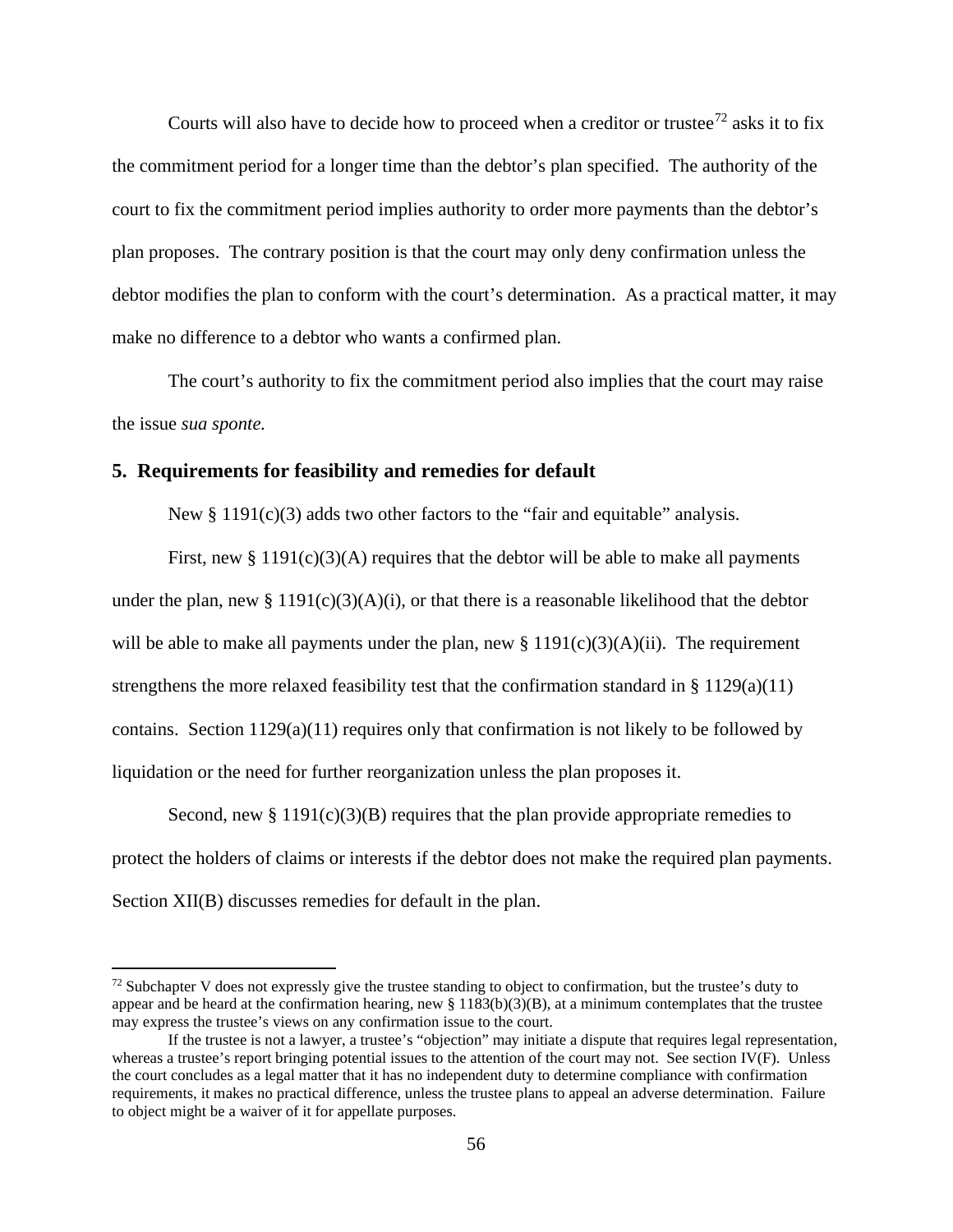#### **6. Payment of administrative expenses under the plan**

New § 1191(e) permits confirmation of a plan under new § 1191(b) that provides for payment through the plan of administrative expense claims and involuntary gap claims. Section VI(C) discusses this provision.

### **C. Postconfirmation Modification of Plan**

The rules for postconfirmation modification in new § 1193 differ depending on whether the court has confirmed a consensual plan under new  $\S 1191(a)$  or a cramdown plan under new § 1191(b). The provisions in § 1127 for modification of a plan do not apply in a sub V case. New § 1181(a).

#### **1. Postconfirmation modification of consensual plan confirmed under new § 1191(a)**

If the court has confirmed a consensual plan under new  $\S 1191(a)$ , new  $\S 1193(b)$  does not permit modification after substantial consummation. The modification must comply with applicable plan content requirements.

The modified plan becomes the plan only if circumstances warrant the modification and the court confirms it under new § 1191(a). The holder of any claim or interest who voted to accept or reject the confirmed plan is deemed to have voted the same way unless, within the time fixed by the court, the holder changes the vote. New § 1193(d).

These are the same rules that govern postconfirmation modifications in standard and nonsub V cases under § 1127(b).

#### **2. Postconfirmation modification of cramdown plan confirmed under new § 1191(b)**

If the plan has been confirmed under new  $\S 1191(b)$ , new  $\S 1193(c)$  permits the debtor to modify the plan at any time within three years, or such longer time not to exceed five years as the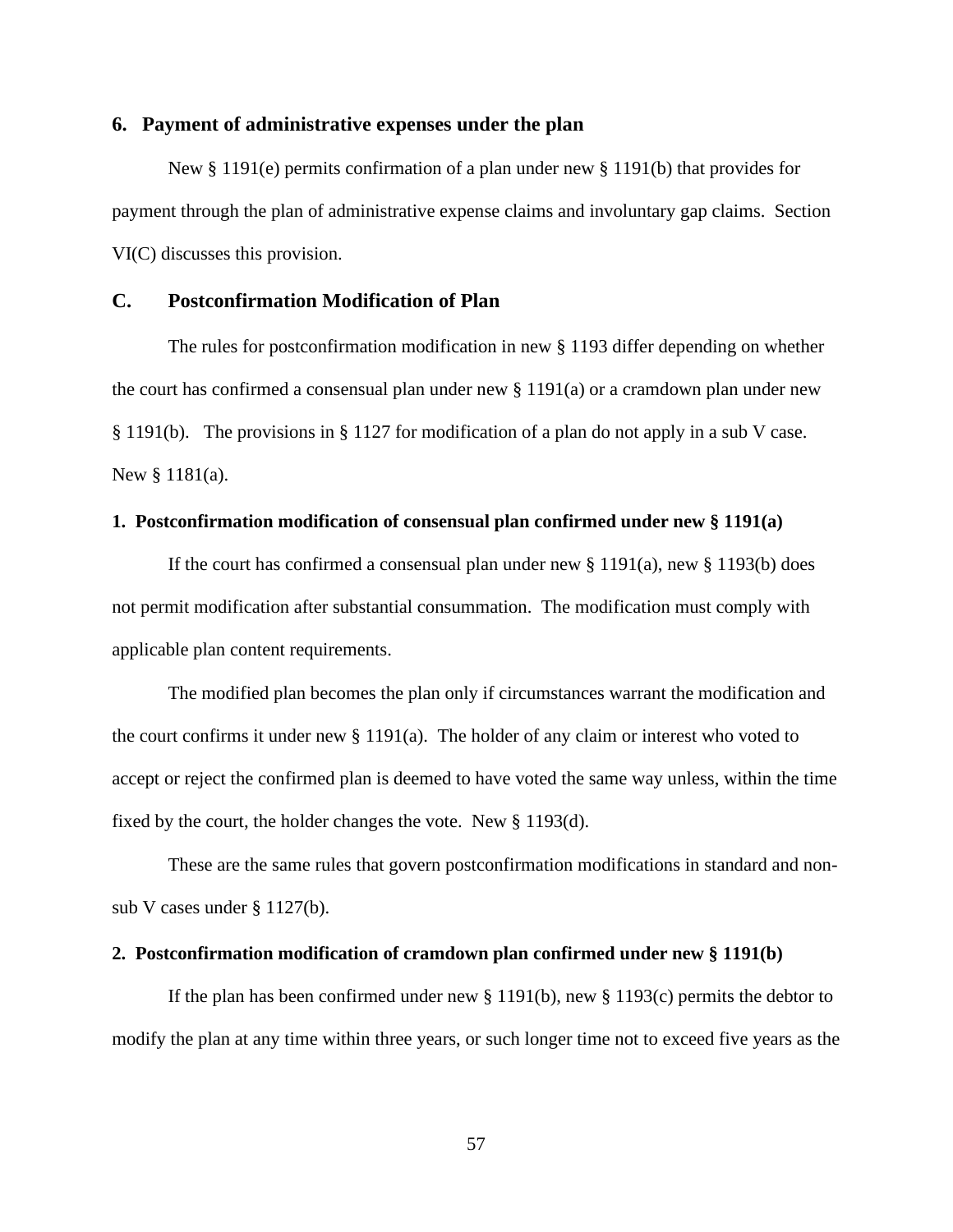court fixes. The modified plan becomes the plan only if circumstances warrant the modification and the court confirms it under the requirements of new  $\S 1191(b)$ .<sup>73</sup>

The postconfirmation modification rules for a cramdown plan are similar to the postconfirmation modification provisions in chapters 12 and 13. They permit postconfirmation modification at any time prior to the completion of payments under the plan and require that the modified plan meet the usual confirmation requirements. §§ 1229, 1329. The chapter 12 and 13 provisions, however, contain specific standards for what a modification may do. Unlike the provisions in the other chapters, however, new § 1193(c) does not permit modification at the request of creditors or the trustee.

# **IX. Payments Under Confirmed Plan; Role of Trustee After Confirmation**

Subchapter V has different provisions for the disbursement of payments to creditors and the role of the trustee depending on whether the court confirms a consensual plan under new § 1191(a) or a cramdown plan under new § 1191(b).

# **A. Debtor Makes Plan Payments and Trustee's Service Is Terminated Upon Substantial Consummation When Confirmation of Consensual Plan Occurs Under New § 1191(a)**

If all impaired classes accept the plan and it meets the confirmation requirements of

§ 1129(a) other § 1129(a)(15),<sup>74</sup> the court must confirm it under new § 1191(a). New

§ 1183(c)(1) provides that confirmation of a consensual plan under new § 1191(a) leads to the

termination of the trustee's service when the plan has been "substantially consummated." The

<sup>&</sup>lt;sup>73</sup> The provisions of new § 1192(d) with regard to acceptances or rejections of the original plan do not apply to postconfirmation modification of a cramdown plan, presumably because such a plan is confirmed without regard to acceptances.

 $74$  Section 1129(a)(15) states chapter 11's projected disposable income requirement that applies only in the case of an individual. See section  $VIII(B)(4)$ .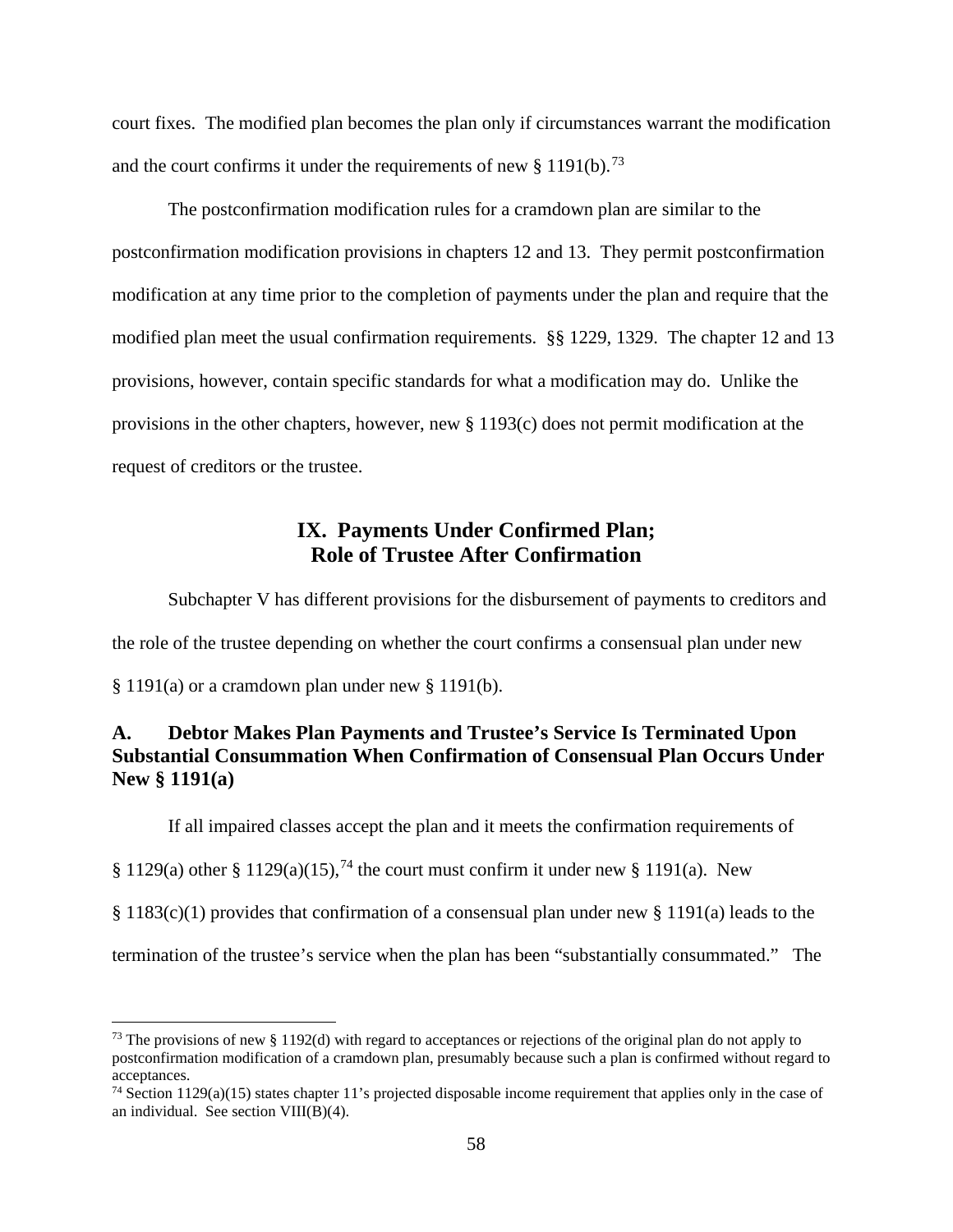debtor must file a notice of substantial consummation within 14 days after it occurs and serve it on the sub V trustee, the U.S. trustee, and all parties in interest. New  $\S 1183(c)(2)$ .

Under § 1101(2), "substantial consummation" generally occurs upon "commencement of distribution under the plan."<sup>75</sup> Unless the plan implicates other requirements for substantial consummation,<sup>76</sup> therefore, the sub V trustee's service terminates when the first payment under the plan occurs.

Arguably, a sub V trustee could make the first payment under the plan, although the statute does not appear to require this. But it is clear that, at least after the first payment, the sub V trustee no longer exists and, therefore, cannot make payments.

# **B. Trustee Makes Plan Payments and Continues to Serve After Confirmation of Plan Confirmed Under Cramdown Provisions of New § 1191(b)**

When the court confirms a cramdown plan under new § 1191(b), new § 1194(b)<sup>77</sup> provides for the sub V trustee to make payments to creditors under the plan unless the plan or the order confirming it provides otherwise. Chapters 12 and 13 contain identical provisions for the trustee to make plan payments. 11 U.S.C.  $\S$  1226(c), 1326(c).

Because the trustee must make payments under a cramdown plan, the trustee's service does not terminate upon its substantial consummation. New  $\S 1183(c)$  provides for termination of the trustee's service upon substantial consummation of a plan only if it is a consensual one confirmed under new § 1191(a).

<sup>&</sup>lt;sup>75</sup> § 1101(2)(C).<br><sup>76</sup> "Substantial consummation under § 1101(2) also requires: (1) transfer of all or substantially all of the property proposed to be transferred, 11 U.S.C. § 1101(2)(A) and (2) assumption by the debtor or the successor to the debtor under the plan of the business or of the management of all or substantially all of the property dealt with by the plan,  $$1101(2)(B).$ 

<sup>&</sup>lt;sup>77</sup> Curiously, paragraph (b) of new § 1194 is titled "Other Plans," even though it applies exclusively to plans confirmed under the cramdown provisions of new § 1191(b) and no other provisions of new § 1194 deal specifically with payments under a consensual plan confirmed under new  $\frac{8}{9}$  1191(a).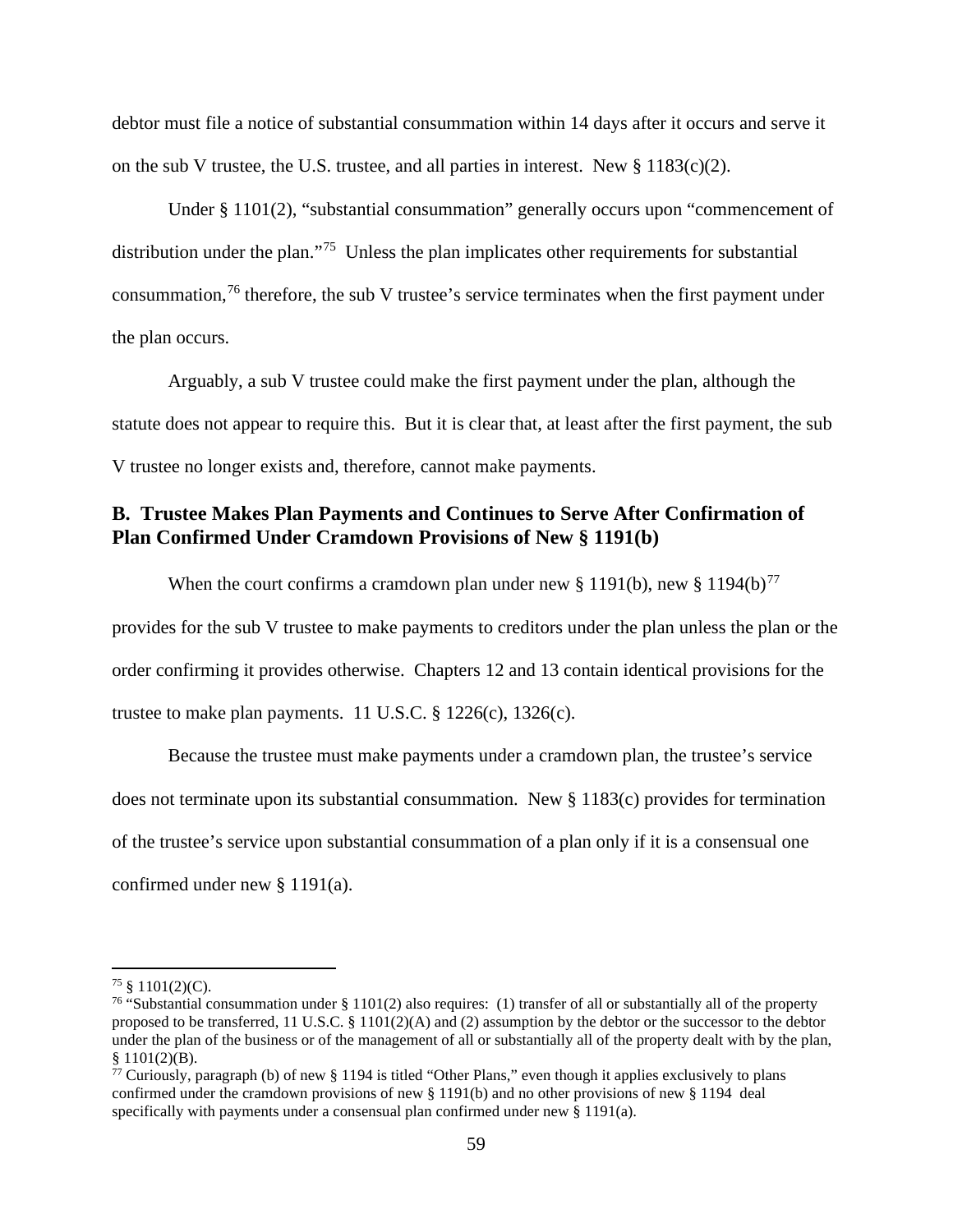The trustee's service continues, therefore, at least until the trustee has made the required disbursements. Subchapter V does not specify when the trustee's service is terminated when cramdown confirmation occurs. If the trustee makes all payments that the trustee is to make under the plan, the debtor is entitled to receive a discharge, as section  $X(B)$  discusses. That time seems to be the appropriate time for the trustee or the debtor to request that the court enter an order terminating the trustee's service and discharging the trustee from any further obligations in the case.

As noted above, new § 1194 provides for the trustee to make payments under the plan unless the plan or the order confirming the plan provides otherwise. The statute contains no standards, however, for the court to determine under what circumstances a plan or confirmation order may provide that the trustee will not make payments. For example, may a nonconsensual plan provide for the debtor to make postpetition installment payments on a mortgage or other long-term debt that is being cured and reinstated, or regular payments on an unexpired lease of real or personal property that is being assumed?

Because new § 1194(b) is identical to the chapter 12 and 13 provisions for disbursements to creditors, courts may look to the case law and practice in chapter 12 and 13 cases for guidance in determining the extent to which a plan may provide for the debtor to make payments instead of the trustee.

In chapter 13 cases, courts universally require a plan to provide for the trustee to make disbursements to priority and unsecured creditors and to holders of secured claims that the plan modifies.78 Courts vary, however, with regard to whether the debtor may make direct payments to other types of creditors.

<sup>78</sup> W. Homer Drake, Jr., Paul W. Bonapfel, and Adam M. Goodman, CHAPTER 13 PRACTICE AND PROCEDURE § 4:10 (2019 ed.).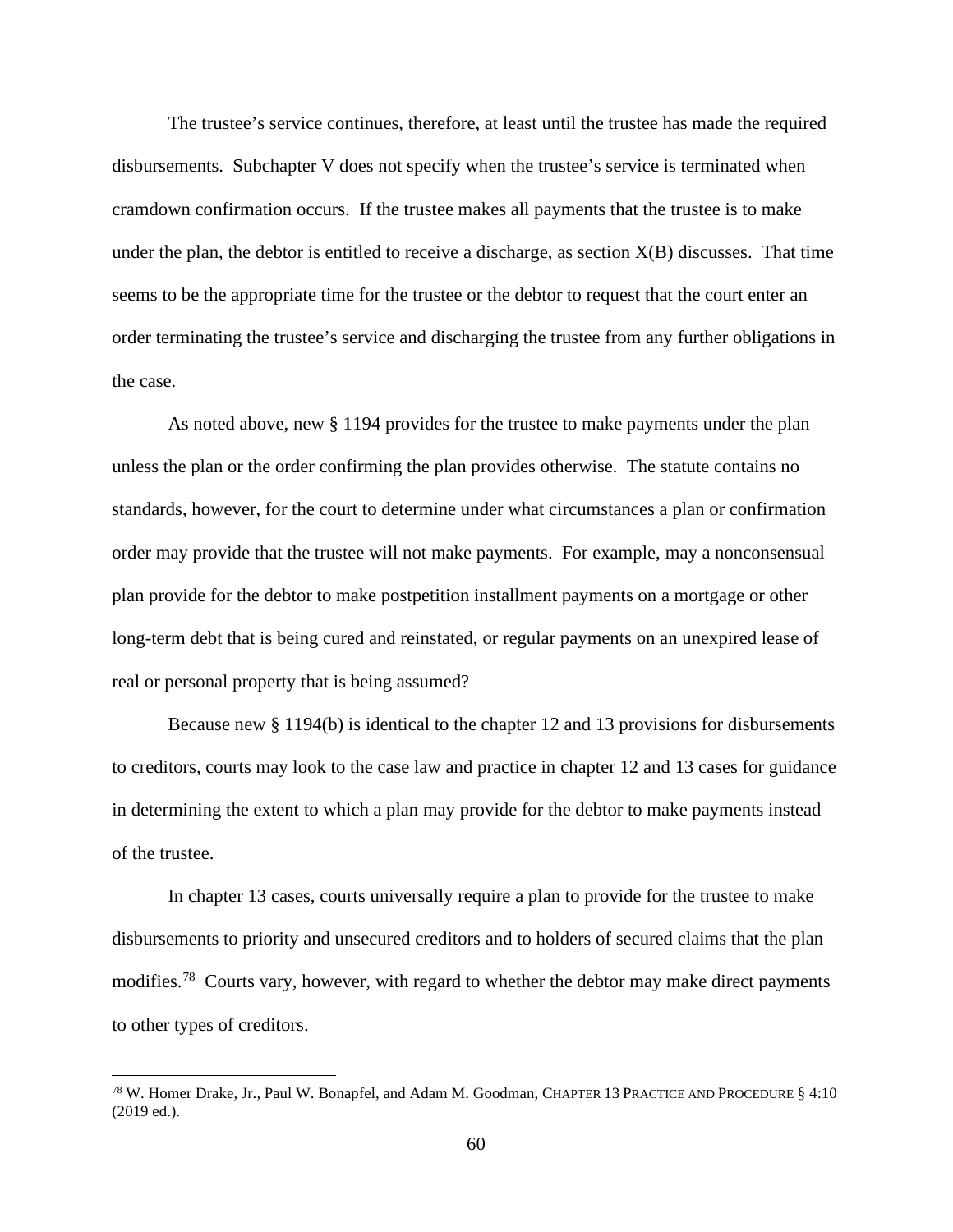Typical exceptions to payments by the trustee in chapter 13 cases are for postpetition installment payments on real estate or other long-term debts that are being cured and reinstated and postpetition payments due on leases or executory contracts that are being assumed. In such instances, the trustee usually disburses amounts required to cure prepetition defaults. Courts have also permitted a debtor to make direct payments on a secured claim that the debtor does not seek to modify.<sup>79</sup>

Some courts, however, require that all postpetition payments, including postpetition payments on a mortgage or other long-term debt or an assumed lease or other executory contract, be made by the trustee during the term of the plan.<sup>80</sup> In a sub V case, the trustee under this approach would make those payments during the three- to five-year period during which the debtor must commit projected disposable income to the plan, as section VIII(B)(4) discusses.

### **X. Discharge**

The discharge that a debtor receives in a sub V case and its timing depend on whether consensual confirmation occurs under new § 1191(a) or cramdown confirmation occurs under new § 1191(b).

#### **A. Discharge Upon Confirmation of Consensual Plan Under New § 1191(a)**

Section 1141(d) governs discharge in a chapter 11 case. Except for paragraph (d)(5), all of it remains applicable in a sub V case when the court confirms a consensual plan under new § 1191(a). As the next section discusses, it does not apply when the court confirms a cramdown plan under new § 1191(b). § 1181(c).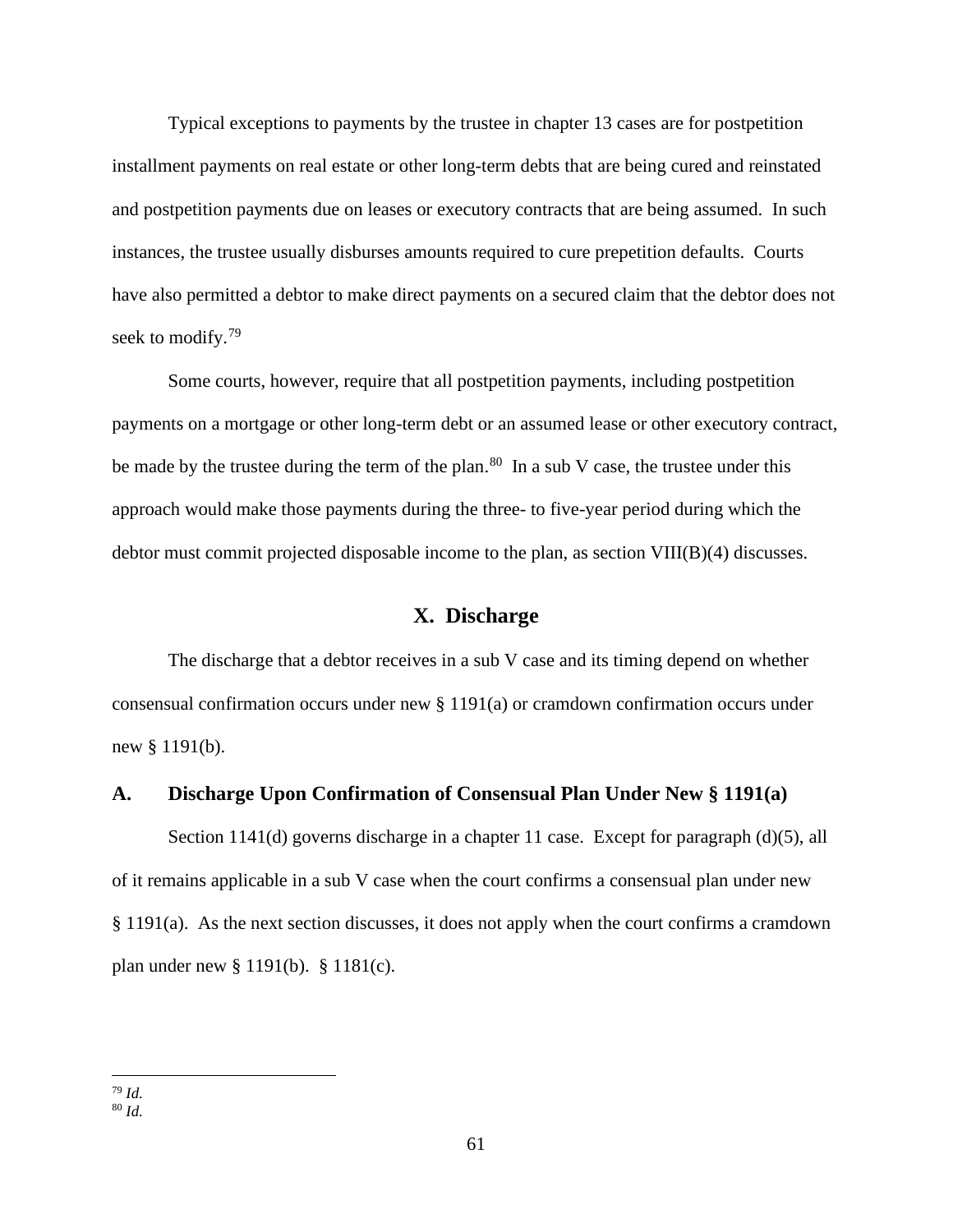Section  $1141(d)(5)$  does not apply in a sub V case. New §  $1181(a)$ . The omission is material only in an individual case because (d)(5) applies only in a chapter 11 case in which the debtor is an individual.

Section 1141(d)(5) has two primary effects in an individual case. <sup>81</sup> First, it prohibits entry of a discharge order until the debtor has completed payments under the plan unless the court orders otherwise for cause.  $§ 1141(d)(5)(A)$ . Second, it permits discharge without completion of payments if creditors have received what they would have gotten in a chapter 7 case and modification of the plan is not practicable.  $\S 1141(d)(5)(B)$ .

Because  $\S 1141(d)(5)$  does not apply in a sub V case, an individual debtor receives a

discharge immediately upon confirmation of a consensual plan under new  $\S 1191(a)$ .<sup>82</sup> Because

the debtor receives an immediate discharge, there is no need for a provision permitting discharge

if the debtor does not complete payments.

<sup>&</sup>lt;sup>81</sup> Subparagraph (A) of § 1141(d)(5) defers entry of the discharge in an individual case until the debtor has completed all payments under the plan unless the court orders otherwise for cause. Alternatively, subparagraph (B) of  $\S$  1141(d)(5) permits a discharge if the debtor has not completed payments if (1) creditors have received payments under the plan with a value of the amount they would have received if the debtor's estate had been liquidated on the effective date; and (2) modification of the plan under § 1127 is not practicable. (The subparagraph  $(\overline{B})$  provision is similar to the so-called "hardship" discharge that exists in chapter 12 and 13 cases, §§ 1228(b), 1328(b), except that a chapter 12 or 13 debtor must also establish that the failure to complete payments is due to circumstances for which the debtor should not justly be held accountable.)

Subparagraph C of  $\S 1141(d)(5)$  provides the court may not grant a discharge under either subparagraph (A) or (B) if the court finds that  $\S 522(q)(1)$  is applicable, certain criminal proceedings are pending, or the debtor is liable for a debt described in §  $522(q)(1)$ . The same grounds for discharge are in § 727(a)(12).

Section  $522(q)(1)$  denies a debtor an exemption of assets in excess of an aggregate amount of \$170,350 (as of April 1, 2019; it is subject to adjustment every three years) under circumstances described in subparagraphs (A) or (B) of §  $522(q)(1)$  unless the court finds under §  $522(q)(2)$  that certain exempt property is reasonably necessary for the support of the debtor or any dependent.

Subparagraph (A) denies the exemption if the debtor has been convicted of a felony that under the circumstances demonstrates that the filing of the case was an abuse of the Bankruptcy Code. Subparagraph (B) denies the exemption if the debtor owes a debt arising from (1) violation of state or federal securities laws; (2) fraud, deceit, or manipulation in a fiduciary capacity or in connection with the purchase or sale of any security registered under the federal securities laws; (3) any civil remedy under 18 U.S.C. § 1964; or (4) any criminal act, intentional tort, or willful or reckless misconduct that caused serious physical injury or death to another individual in the preceding five years.<br><sup>82</sup> The individual debtor also does not have to deal with the § 522(q) issues discussed in the previous footnote,

although they rarely arise.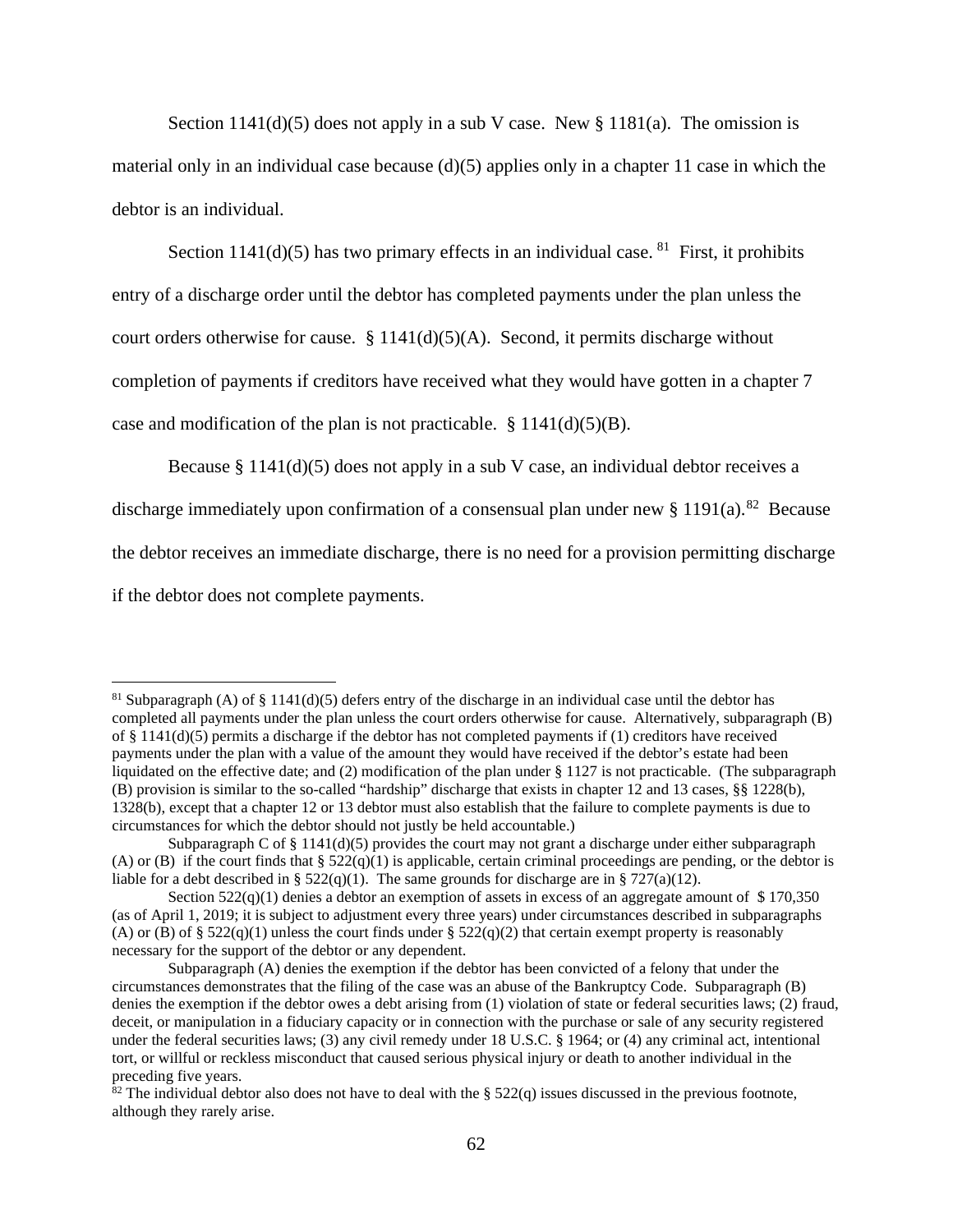Under §  $1141(d)(1)(A)$ , confirmation of a plan results in the discharge, with some exceptions, of any debt that arose before the date of confirmation and any debt specified in § 502(g) (claims from the rejection of an executory contract or unexpired lease lease), § 502(h) (claims arising from the exercise of avoidance powers), and § 502(i) (claims for taxes arising after the commencement of the case entitled to priority under  $\S 507(a)(8)$ . The discharge applies whether or not a proof of claim was filed or deemed filed, the claim is allowed, or its holder has accepted the plan.  $\S 1141(d)(1)(A)$ .

A debtor does not receive a  $\S 1141(d)(1)(A)$  discharge, however, if the plan provides for the liquidation of all or substantially all of the property of the estate, the debtor does not engage in business after consummation of the plan, and the debtor would be denied a discharge under § 727(a) if the case were a chapter 7 case. § 1141(d)(3). Only an individual is entitled to a discharge in a chapter 7 case.  $\S 727(a)(1)$ . An individual debtor is entitled to a chapter 7 discharge unless one of the reasons for its denial in §  $727(a)(2) - (12)$  exists.

The §  $1141(d)(1)(A)$  discharge is effective except as otherwise provided in § 1141(d), the plan, or the confirmation order.

Section 1141(d) has two exceptions applicable in a sub V case.

First, in the case of an individual debtor, a  $\S 1141(d)(1)(A)$  discharge does not discharge the individual from any debt that is excepted under  $\S$  523(a). No such exceptions to the  $§ 1141(d)(1)(A)$  discharge exist for a debtor that is not an individual.

Second, a  $\S 1141(d)(1)(A)$  discharge does not discharge any debtor from any debt (1) specified in §  $523(a)(2)(A)$  or (B) that is owed to a governmental unit or to a person as the result of an action filed under subchapter III of chapter 37 of title 31 of the United States Code;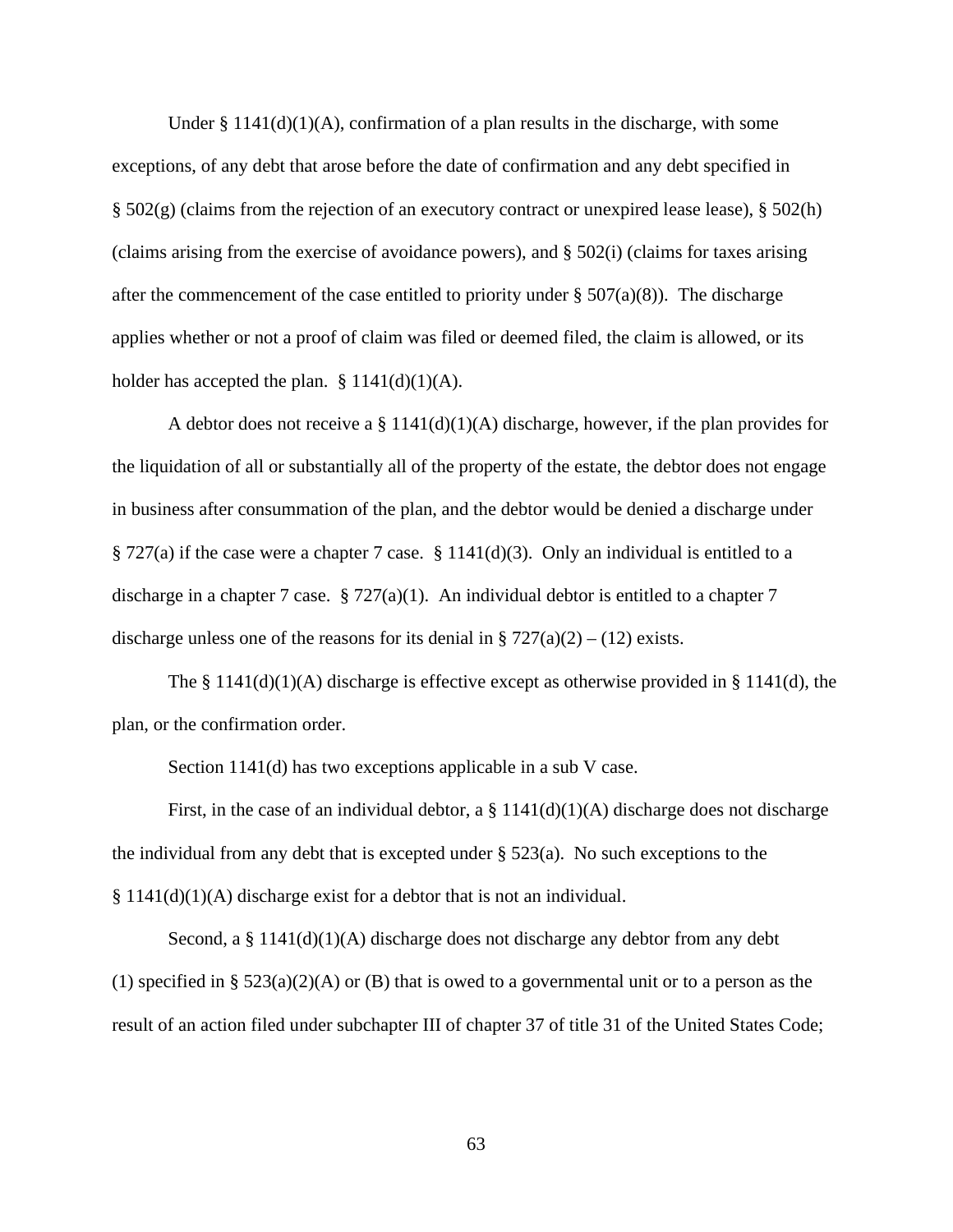and (2) that is for a tax or customs duty with respect to which the debtor made a fraudulent return or willfully attempted to evade or avoid. § 1141(d)(6).

# **B. Discharge Upon Confirmation of a Cramdown Plan Under § 1191(b)**

When the court confirms a cramdown plan under new § 1191(b), § 1141(d) does not apply, except as provided in new § 1192. New § 1181(c). The debtor, therefore, does not get a discharge under § 1141(d)(1)(A). Instead, new § 1192 governs discharge in the cramdown situation.

New § 1192 provides for discharge to occur "as soon as practicable" after the debtor completes all payments due within the first three years of the plan, "or such longer period not to exceed five years as the court may fix."<sup>83</sup> Presumably, any longer period will be the same length as the court fixes for the commitment of projected disposable income in connection with cramdown confirmation under new § 1191(b), but the statute does not expressly so state. Section VIII(B)(4)(ii) discusses determination of the commitment period.

The new § 1192 cramdown discharge discharges the debtor from all debts discharged under  $\S 1141(d)(1)(A)$ , with certain exceptions discussed below. As noted in the previous section  $X(A)$ , the § 1141(d)(1)(A) discharge applies unless § 1141(d), the plan, or the confirmation order provides otherwise.

The new § 1192 discharge also applies to "all other debts allowed under [§ 503] and provided for in the plan." Section 503 provides for the allowance of administrative expenses, including postpetition operating expenses, § 503(b)(1); compensation of the trustee and professionals employed by the trustee and the debtor, § 503(b)(2); and § 503(b)(9) claims for

<sup>&</sup>lt;sup>83</sup> Section 1141(d)(5)(A), which defers the discharge of an individual in a chapter 11 plan until the debtor completes payments, permits the court to order otherwise, for cause, after notice and a hearing. New § 1192 contains no provision for an earlier discharge.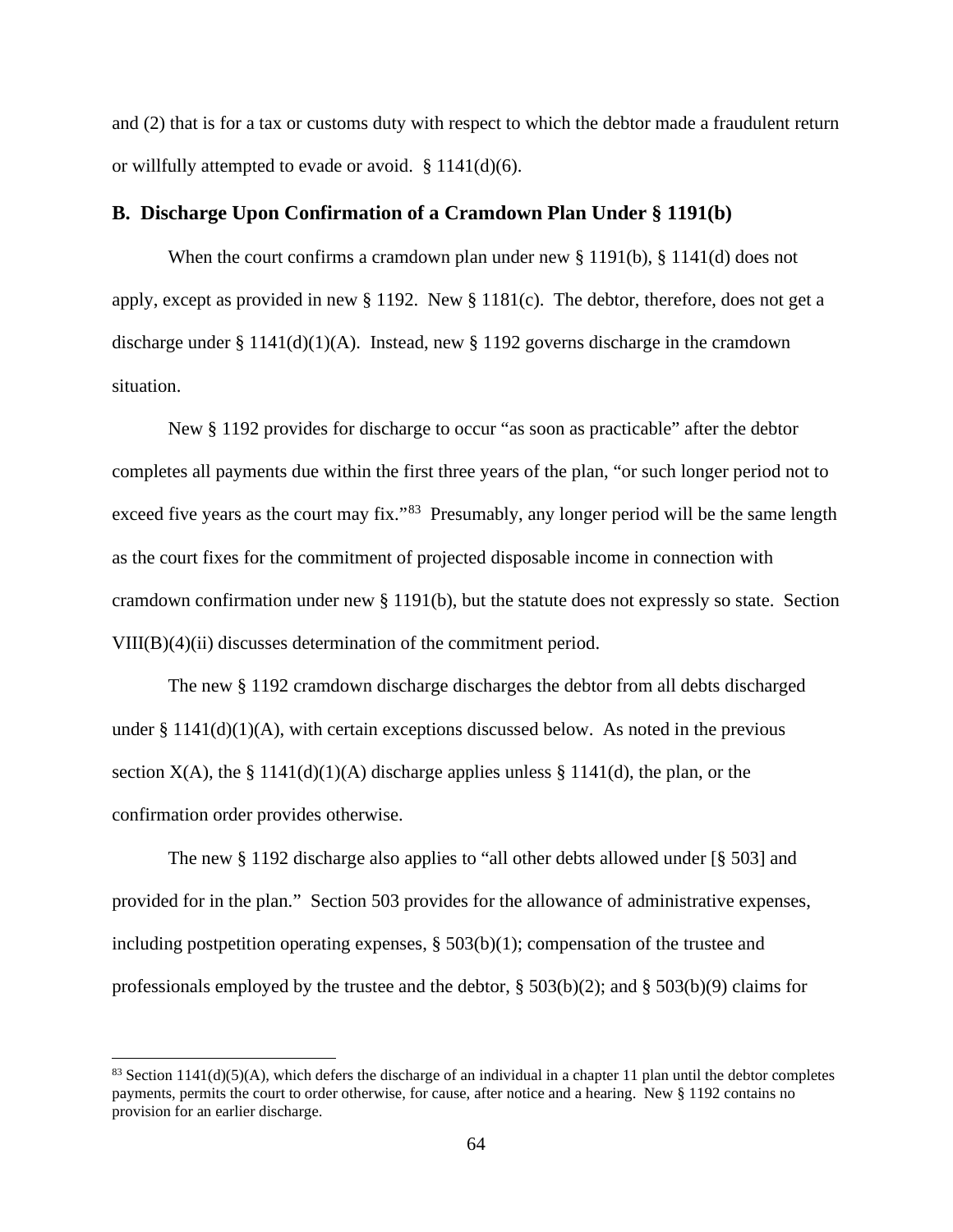goods the debtor received within 20 days of the filing. The discharge provision thus recognizes that a plan confirmed under new § 1191(b) may provide for the payment of administrative expenses through the plan.  $§$  1191(e).<sup>84</sup>

New § 1192 excepts certain debts from discharge.

First, new § 1192 does not discharge any debt on which the last payment is due after the first three years of the plan, or such other time not to exceed five years fixed by the court.

§ 1192(1). Again, any longer period fixed by the court will presumably be the same period that the court fixes for the commitment of projected disposable income in connection with cramdown confirmation.

Second, new  $\S 1192(2)$  excepts any debt "of the kind specified in [ $\S 523(a)$ ]." The same exceptions apply to the § 1141(d)(1)(A) discharge of an individual under § 1141(d)(2).

It is not clear whether the  $\S$  523(a) exceptions apply when a debtor that is not an individual receives a discharge under § 1192.

In the case of a non-individual, the  $\S 1141(d)$  discharge is not subject to the exceptions in § 523(a). Section 1141(d)(2) makes the § 523(a) exceptions applicable, but expressly limits application of § 523(a) to a debtor who is an individual.

New § 1192(2), in contrast, states, without qualification, that debts "of the kind specified" in  $\S$  523(a) are excepted from discharge. Because  $\S$  523(a) specifies various debts, the conclusion is that a debt listed in § 523(a) is excepted from the § 1192 discharge.<sup>85</sup>

<sup>&</sup>lt;sup>84</sup> Administrative expenses allowed under § 503(b) are entitled to priority under § 507(a)(2). New § 1191(e) permits the payment of a claim specified under §  $507(a)(2)$  through a plan confirmed under new § 1191(b). See section VI(C).

New § 1191(e) also permits payment of claims specified in § 507(a)(3) through the plan. Section 507(a)(3) provides a priority for "involuntary gap claims" allowed under § 502(f).

<sup>85</sup> Without discussing this issue, some commentators have stated this conclusion. 5 *Norton Bankr. L. & Prac.* 3d § 107:17 (January 2020 update); James B. Bailey and Andrew J. Shaver, *The Small Business Reorganization Act of 2019,* 2019 No. 10 *Norton Bankr. L. Adviser* (October 2019), Part IX.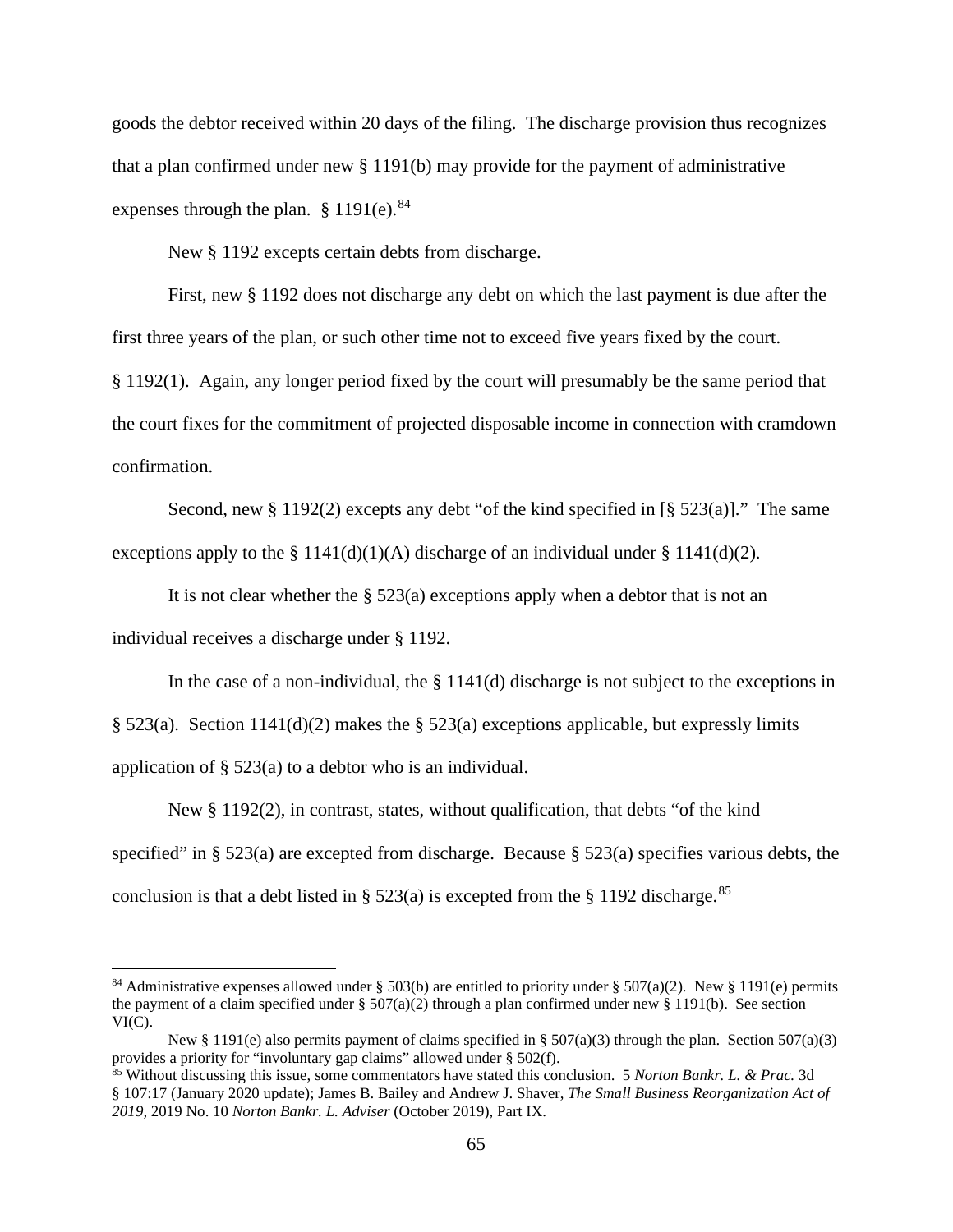The language of § 523(a), however, permits a different conclusion. As amended, § 523(a) begins as follows (language inserted by amendment in italics):

A discharge under section 727, 1141, *1192,* 1128(a), 1228(b), 1328(a), 1328(b) of this title does not discharge an individual debtor from any debt – [defined in paragraphs (1) through (19) of § 523(a)].

(The other listed sections are sections under which a discharge is granted in chapter 7, 11, 12, and 13 cases.)

As amended, therefore, § 523(a) states that a § 1192 discharge does not discharge an *individual* debtor from the listed types of debts. This amendment would be superfluous if Congress did not intend to limit the § 523(a) exceptions to individuals. Without the amendment to § 523(a), new § 1192 alone would except the types of debts listed from any § 1192 discharge, regardless of whether the debtor is an individual.

In other words, although new § 1192 states discharge rules for all debtors without regard to whether they are individuals or not, its reference to  $\S$  523(a) in the case of a non-individual has no operative effect because § 523(a), as amended, applies only to individuals by its own terms.

Legislative history supports the conclusion that Congress did not intend to make the § 523(a) exceptions applicable to a new § 1192 discharge of a non-individual. The Report of the Judiciary Committee of the House of Representatives states that the new § 1192 discharge excepts debts on which the last payment is due after the commitment period under the plan and "any debt that is otherwise nondischargeable."<sup>86</sup> The use of the words "otherwise" nondischargeable" must refer to § 523(a), which applies only to individuals.

<sup>&</sup>lt;sup>86</sup> Report of Judiciary Committee of House of Representatives, Rep. No. 116-171, 116<sup>th</sup> Cong., 1<sup>st</sup> Sess. (July 23, 2018) at 8, *available at* https://www.govinfo.gov/content/pkg/CRPT-116hrpt171/pdf/CRPT-116hrpt171.pdf.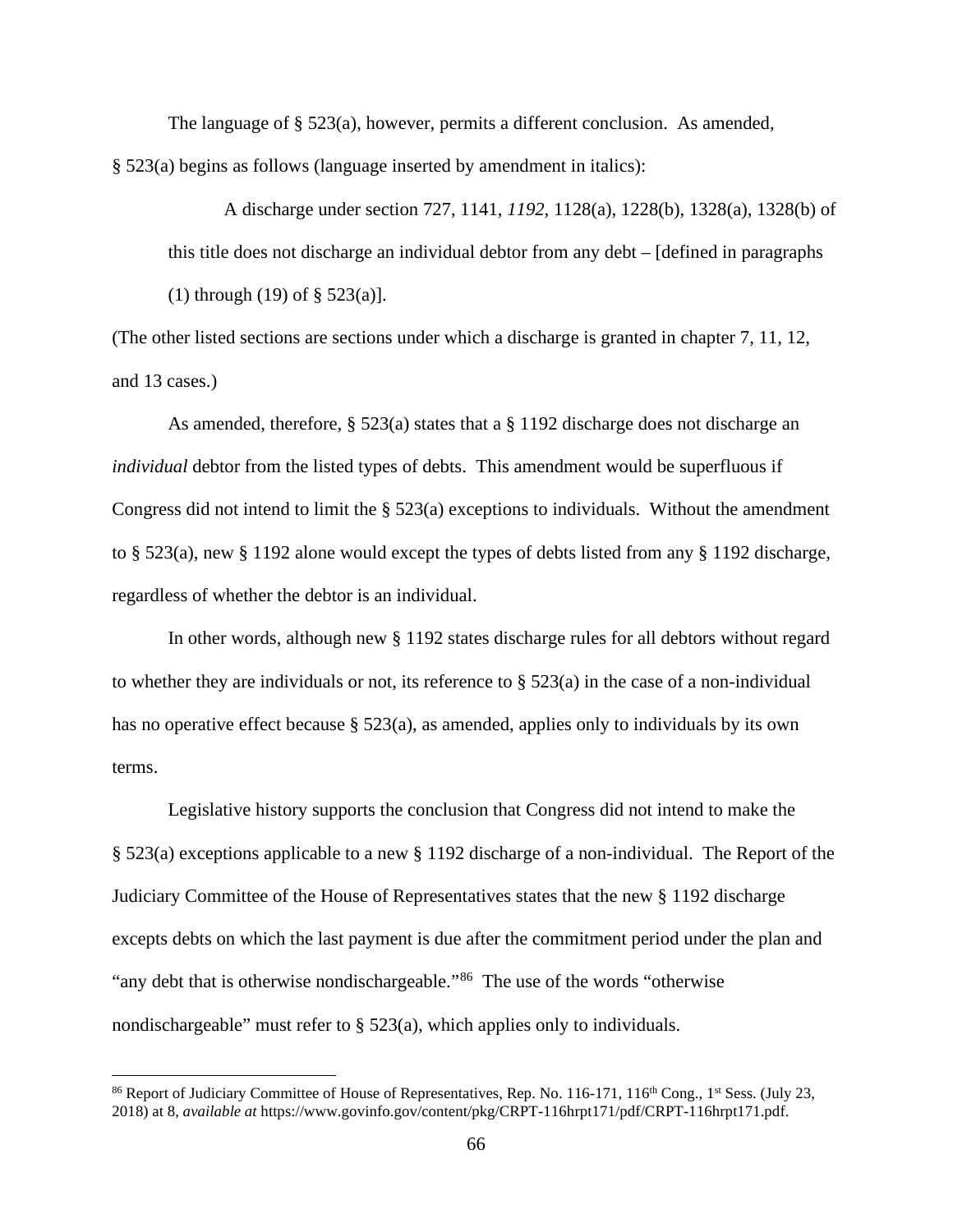Moreover, if the drafters had intended to expand  $\S$  523(a) to permit exceptions to the discharge of non-individuals – a significant change in existing chapter 11 law – one would expect the House Judiciary Committee Report to point that out. It does not.<sup>87</sup> To the contrary, the Report's explanation that the exceptions are for "any debt that is otherwise nondischargeable" demonstrates an intent to apply existing exceptions to discharge in chapter 11 cases in subchapter V, not to expand them.

Case law under chapter 12, however, leads to the conclusion that the  $\S$  523(a) exceptions apply to a new § 1192 discharge of a non-individual debtor. The chapter 12 discharge provision,  $\S 1228(a)(2)$ ,<sup>88</sup> has the same language as new  $\S 1192$ , and the prefatory language of  $\S 523(a)$  as amended refers to § 1228 and new § 1192 in the same way.

In two corporate chapter 12 cases, the corporate debtors contended that the  $\S$  523(a) exceptions to the chapter 12 discharge did not apply to them because  $\S$  523(a) states that it only excepts debts of an individual.<sup>89</sup> Both courts ruled that the  $\S$  523(a) exceptions applied to the chapter 12 discharge of a corporation.

In *In re JRB Consolidated, Inc.,* 188 B.R. 373 (Bankr. W.D. Tex. 1995), the court reasoned that the operative language in § 1228(a)(2) ("debts of the kind" specified in § 523(a)) "does not naturally lend itself to also incorporate the meaning 'for debtors of the kind' referenced in § 523(a)." *Id.* at 374. Instead, the court concluded, "debts of the kind" is limited to the types of debts that the subparagraphs of § 523(a) identify. *Id.* Moreover, the court

<sup>87</sup> Retired Bankruptcy Judge A. Thomas Small, Jr. submitted testimony in support of the legislation. Judge Small's explanation of the new § 1192 discharge similarly made no reference to the applicability of the § 523(a) exceptions to the discharges of non-individuals.

<sup>&</sup>lt;sup>88</sup> The chapter 12 discharge provision, § 1228(a)(2), excepts from discharge any debt "of a kind specified" in § 523(a). The language also appears in § 1228(c)(2), which governs the so-called "hardship" discharge that a debtor who cannot complete plan payments may receive under § 1228(b).

<sup>89</sup> *In re Breezy Ridge Farms, Inc.,* 2009 WL 1514671 (Bankr. M.D. Ga. 2009); *In re JRB Consolidated, Inc.,* 188 B.R. 373 (Bankr. W.D. Tex. 1995).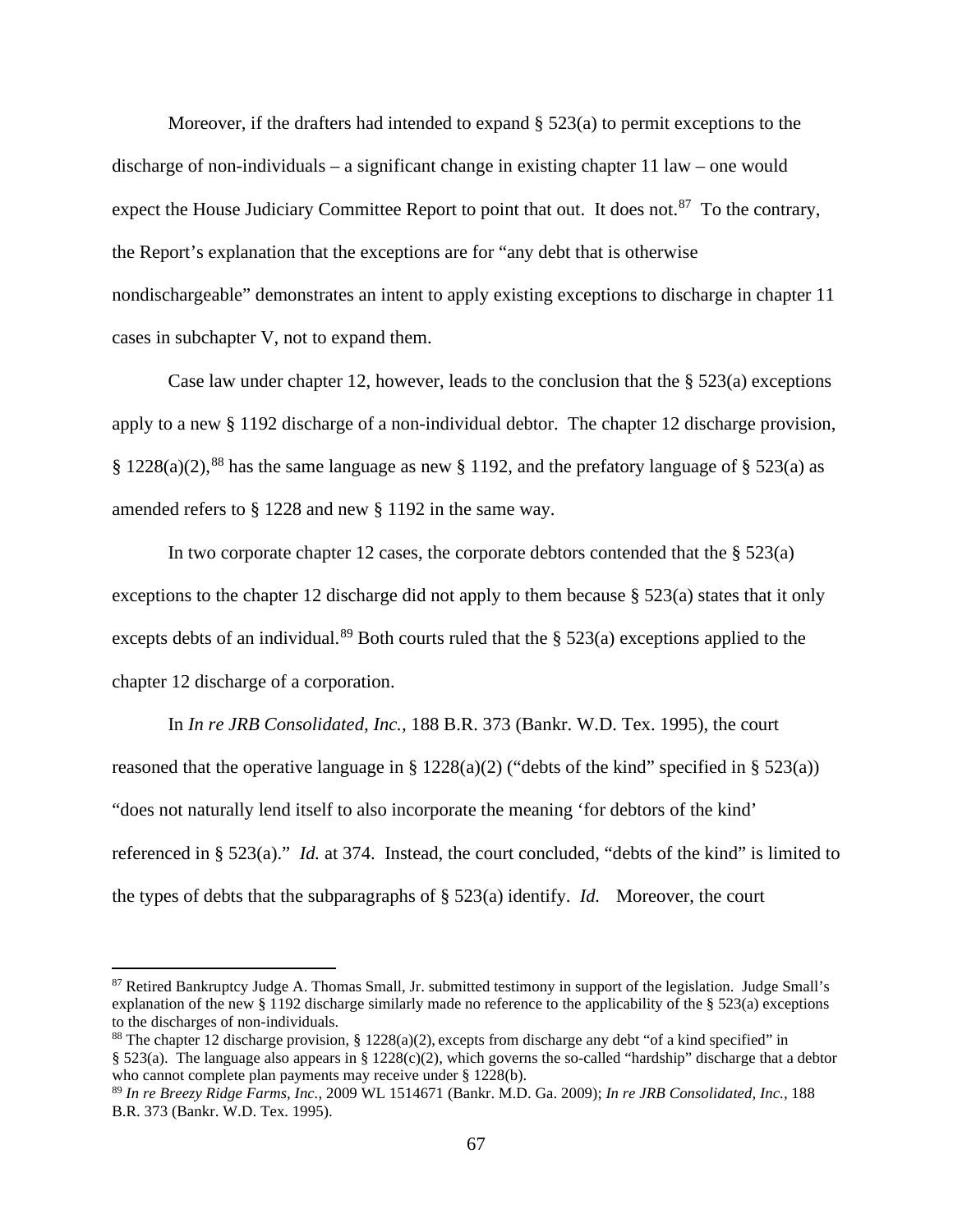explained, § 1228(a), unlike § 1141(d), does not expressly provide a broader discharge for corporations than for individuals. *Id.*

The court in *In re Breezy Ridge Farms, Inc.,* 2009 WL 1514671 (Bankr. M.D. Ga. 2009), adopted the same reasoning. In addition, the court noted that the exceptions to discharge for a corporation in § 1141(d)(6)<sup>90</sup> apply to debts "of a kind specified in paragraph (2)(A) or (2)(B) of section 523(a)" that meet certain other requirements even though corporate debtors are excluded from § 523(a) by its terms. *Id.* at \*2.

The *Breezy Ridge Farms* court also explained that its interpretation harmonized the provisions of § 1228 and § 523(a), *id.* at \* 2:

Although § 523(a) applies only to individuals, Congress has used it as shorthand to define the scope of a Chapter 12 discharge for corporations as well as individuals. Thus, it is appropriate to rely on  $\S$  523(a) to determine whether a debt is included in the discharge, even when the debtor is a corporation. Even if the two provisions could not be harmonized, § 1228 would control because it is more specific, applicable only in Chapter 12, than § 523(a), which applies regardless of chapter.

Under  $\S 523(c)(1)$ , a debtor is discharged from a debt excepted from discharge subparagraphs (2), (4), or (6) of  $\S$  523(a) unless, upon request of the creditor, the court determines that the debt is excepted. Bankruptcy Rule 4007(c) requires the filing of a complaint to determine the dischargeability of such a debt no later than 60 days after the date first set for the § 341(a) meeting. If the debtor does not list the creditor, however, § 523(a)(3) provides for such a debt to be excepted if the creditor did not have enough notice to permit the timely filing of

<sup>&</sup>lt;sup>90</sup> Section 1141(d)(6) states an exception to the § 1141(d)(1)(A) discharge. See section X(A).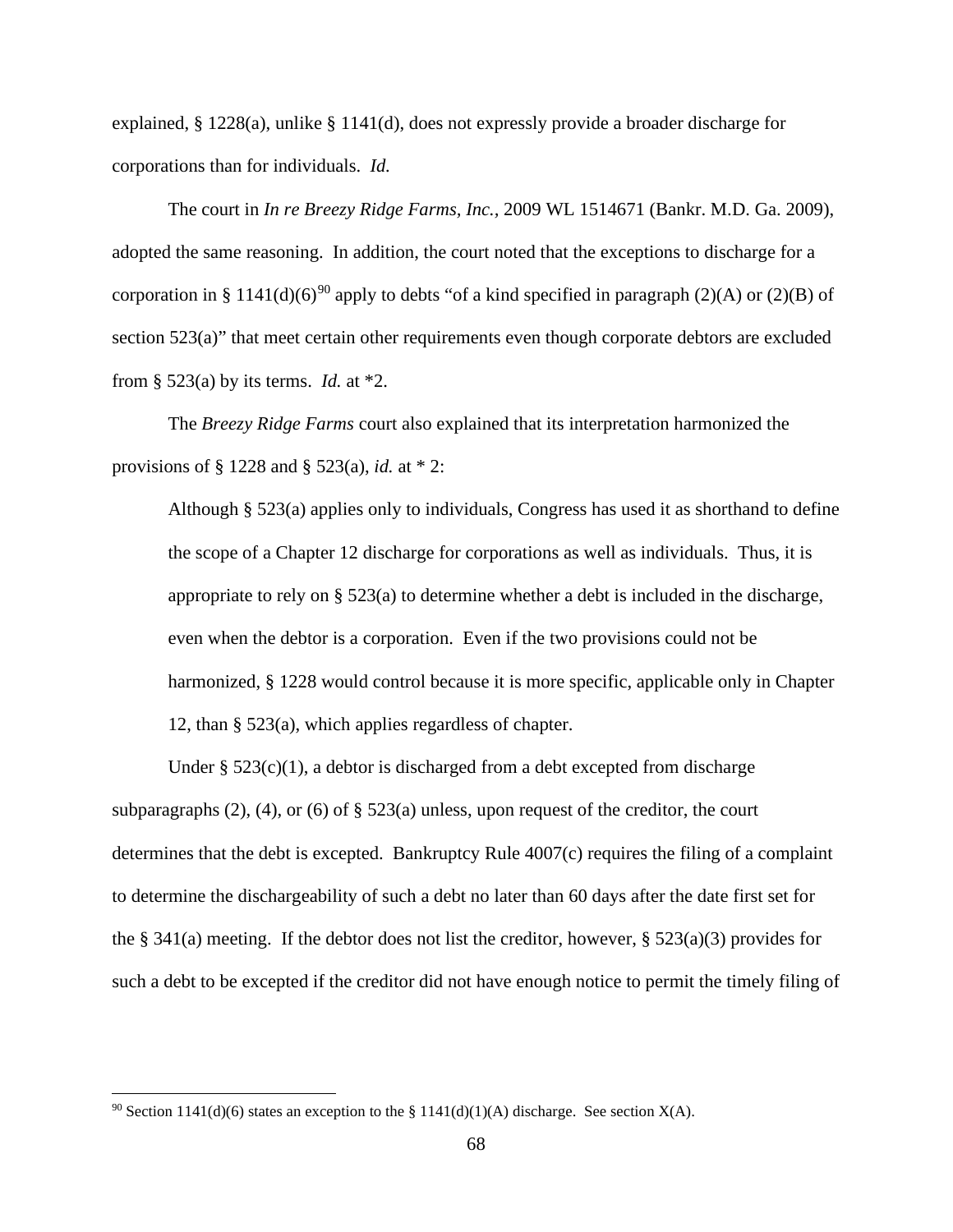a proof of claim and a timely request for the determination, unless the creditor had actual notice of the deadlines in time to do so.

The clerk's office must give at least 30 days' notice of the deadline. The new Official Forms for the notice of the filing of a sub V case (Form 309E2 for cases of individuals and Form 309F2 for cases of corporations or partnerships) provide a space for the clerk to state the deadline.

# **XI. Changes to Property of the Estate in Subchapter V Cases**

SBRA makes two changes with regard to property that a debtor acquires postpetition and earnings from postpetition services.

First, SBRA makes § 1115(a) inapplicable in a sub V case. New § 1181(a). Section 1115(a), applicable only in the case of an individual, includes postpetition property and earnings as property of the estate.

Second, new § 1186 provides that, if the court confirms a plan under the cramdown provisions of new § 1191(b), property of the estate consists of property of the estate under § 541(a) and postpetition property and earnings until the case is closed, dismissed, or converted to another chapter. New § 1186 applies to debtors that are entities as well as individuals.

Discussion of the effects of these changes begins with a summary of postpetition property and earnings under current law.

# **A. Property Acquired Postpetition and Earnings from Services Performed Postpetition as Property of the Estate in Chapter 11 Cases Under Current Law**

Property of the estate in a chapter 11 case (including the case of any small business debtor) consists of the same property that is property of the estate under § 541. Under § 541, property of the estate includes, among other things, all legal or equitable interests in property that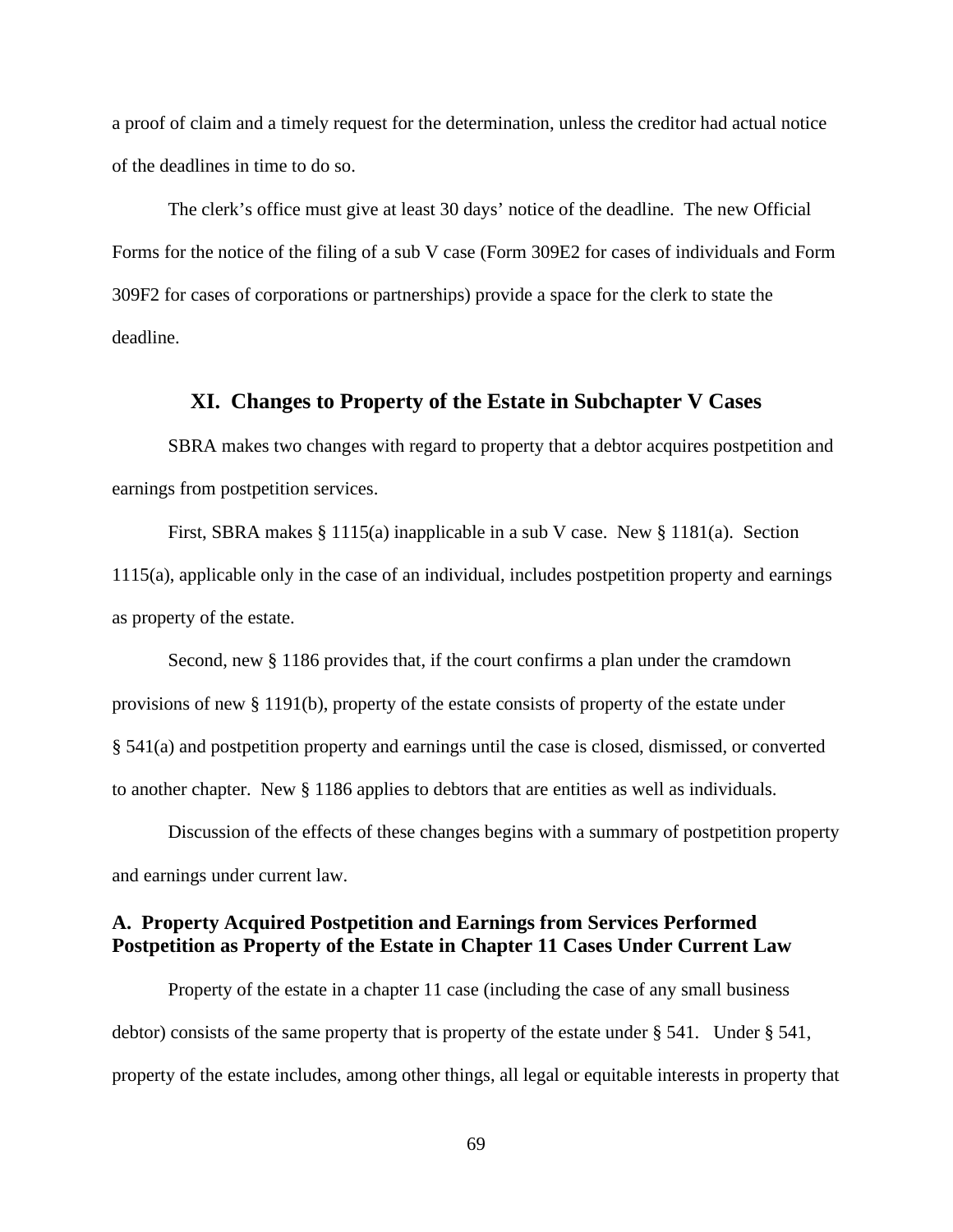the debtor has in property as of the commencement of the case,  $\S$  541(a)(1), subject to certain exceptions stated in § 541(b).

Section 541(a)(7) provides that any interest in property that the *estate* acquires after the commencement of the case is property of the estate.

In the case of an entity, the debtor in possession (or trustee) controls the entity and all its property and acts on behalf of the estate. Bankruptcy does not recognize any distinction between the property interests of an entity debtor and those of the estate. Any interest in property that an entity acquires after the commencement of the case (including any postpetition earnings) must, therefore, be property that the estate acquires and is property of the estate under  $\S$  541(a)(7).

In the case of an individual, however, a distinction exists under § 541 between property of the debtor and property of the estate. In general, any property that a debtor acquires postpetition belongs to the debtor, with limited exceptions,  $91$  unless the postpetition property represents proceeds, product, offspring, rents, or property of or from property of the estate (for example, rental income or interest or dividends on an investment).  $\S 541(a)(6)$ . Moreover, an individual's estate does not include earnings from postpetition services.  $\S$  541(a)(6).

The rules just stated for an individual apply in chapter 7 cases. In cases under chapters 12 and 13, however, property of the estate includes postpetition property and earnings. §§ 1207(a), 1306(a).

The rules in chapter 11 cases of individuals were the same as in chapter 7 cases before enactment of the Bankruptcy Abuse and Consumer Protection Act of 2005 ("BAPCPA"). Thus, property that an individual chapter 11 debtor acquired after the filing of the case and earnings

<sup>&</sup>lt;sup>91</sup> Under § 541(a)(5), property that a debtor acquires, or becomes entitled to acquire, within 180 days after the petition date is property of the estate if the debtor acquires or becomes entitled to acquire it either: (A) by bequest, devise, or inheritance; (B) as the result of a property settlement agreement or divorce decree; or (C) as a beneficiary of a life insurance policy or death benefit plan.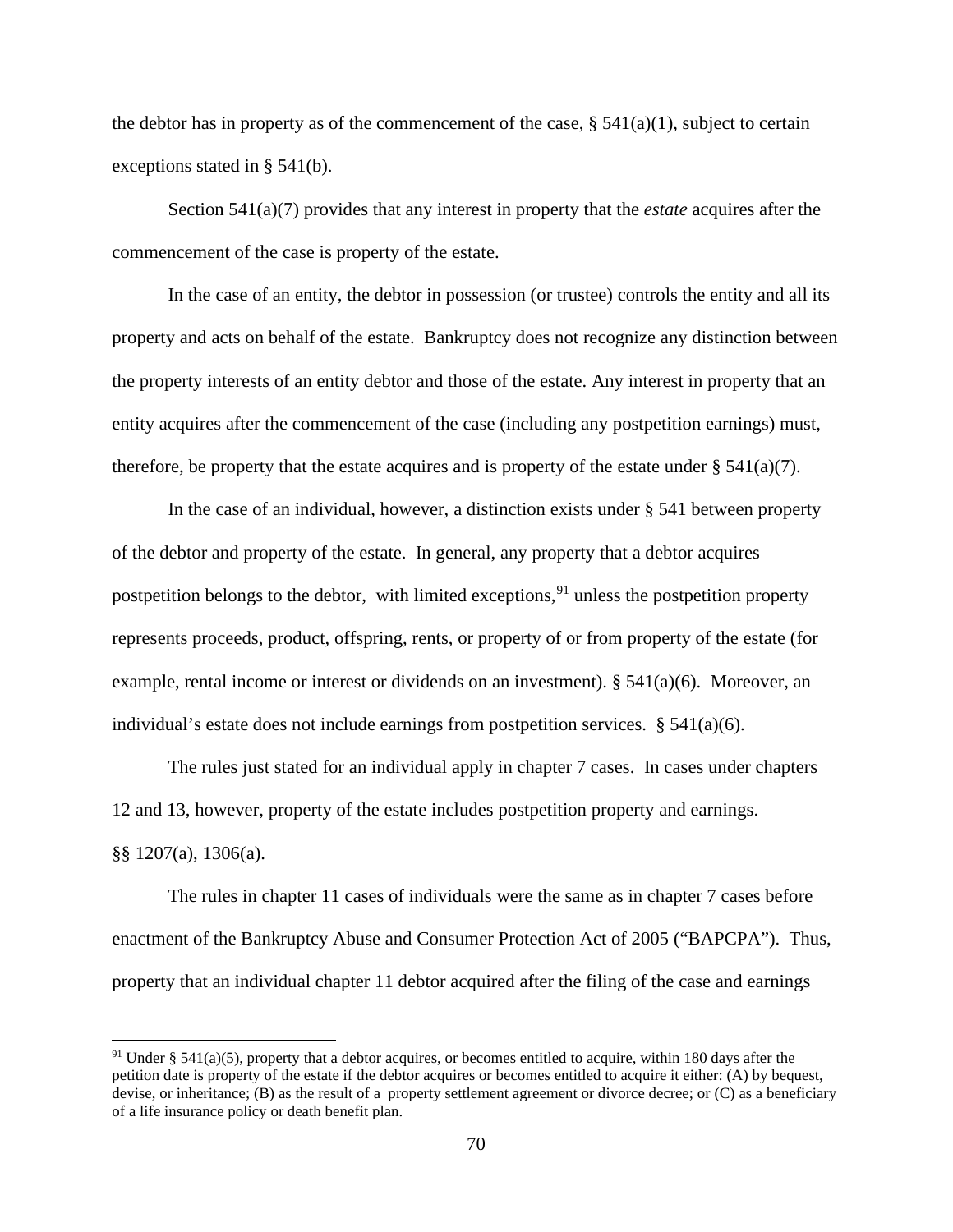from postpetition services were not property of the estate (with limited exceptions as noted above).

BAPCPA added §1115 to make property of the estate of an individual in a chapter 11 case the same as property of the estate in a chapter 12 or 13 case. In language that tracks the chapter 12 and 13 provisions, § 1115 provides that, in a chapter 11 case in which the debtor is an individual, property of the estate includes property that the debtor acquires after the commencement of the case, § 1115(a)(1), and earnings from postpetition services, § 1115(a)(2), both before the case is closed, dismissed, or converted to a case under chapter 7, 12, or 13.

## **B. Postpetition Property and Earnings in Subchapter V Cases**

Section 1115 does not apply in subchapter V cases. New  $\S$  1181(a). New  $\S$  1186(a), however, includes postpetition assets and earnings as property of the estate if the court confirms a plan under the cramdown provisions of § 1191(b). New § 1186(a) uses substantially the same language as § 1115 and the chapter 12 and 13 provisions on which § 1115 is based, §§ 1206 and 1307.

The effects of these changes differ depending on (1) whether the debtor is an individual or an entity and (2) whether the court confirms a consensual plan (which all impaired classes of creditors must accept) under § 1191(a) or confirms a plan under the cramdown provisions of  $§ 1191(b).$ 

#### **1. Property of the estate in subchapter V cases of an entity**

Section 1115(a) does not apply to an entity, so its inapplicability in a sub V case has no effect on the property of the estate in a sub V case of an entity.

New § 1186 deals with property of the estate when cramdown confirmation occurs under new § 1191(b). It provides that property of the estate consists of property of the estate under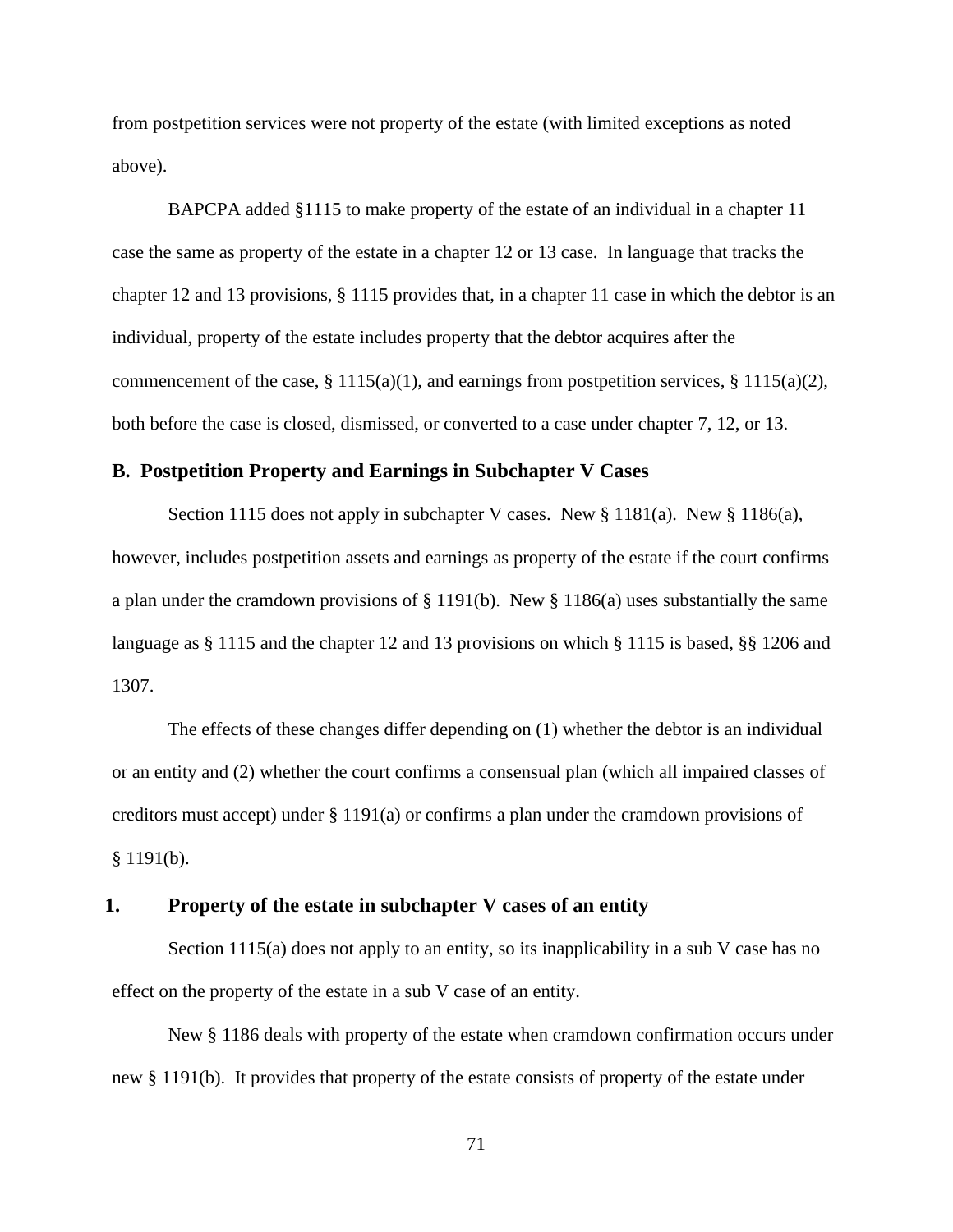§ 541 and postpetition property and earnings before the case is closed, dismissed, or converted to another chapter.

Discussion of the effects of new § 1186 when it applies begins with an explanation of what happens when it does not, *i.e.*, when the court confirms a consensual plan under §1191(a).

Section 1141(b) provides that the confirmation of a plan vests all property of the estate in the debtor unless the plan or confirmation order provides otherwise. The same rule governs cases under chapters 12 and 13. §§ 1227(b), 1327(b).

The vesting of property of the estate in the debtor means that the automatic stay with regard to acts against property terminates. Section  $362(c)(1)$  provides, "The stay of an act against property of the estate under [§ 362(a)] continues until such property is no longer property of the estate."

Confirmation of a consensual plan does not necessarily result in termination of the stay under  $\S 362(c)(1)$ , however, because the plan or the confirmation order may provide for vesting to occur at some later time.

In the cramdown situation, new § 1186 provides that property of the estate consists of property of the estate under § 541 (which covers all the debtor's property at the time of confirmation, as earlier text explains) and any postpetition assets and earnings. This means that the automatic stay does not terminate at confirmation under  $\S$  362(c)(1) because all property of the debtor and all its earnings are property of the estate.

New  $\S 1186$  conflicts with the vesting provisions of  $\S 1141(b)$ , which SBRA does not affect. Recall that § 1114(b) provides for vesting of property of the estate in the debtor upon confirmation. New § 1186, however, keeps it in the estate when cramdown confirmation occurs.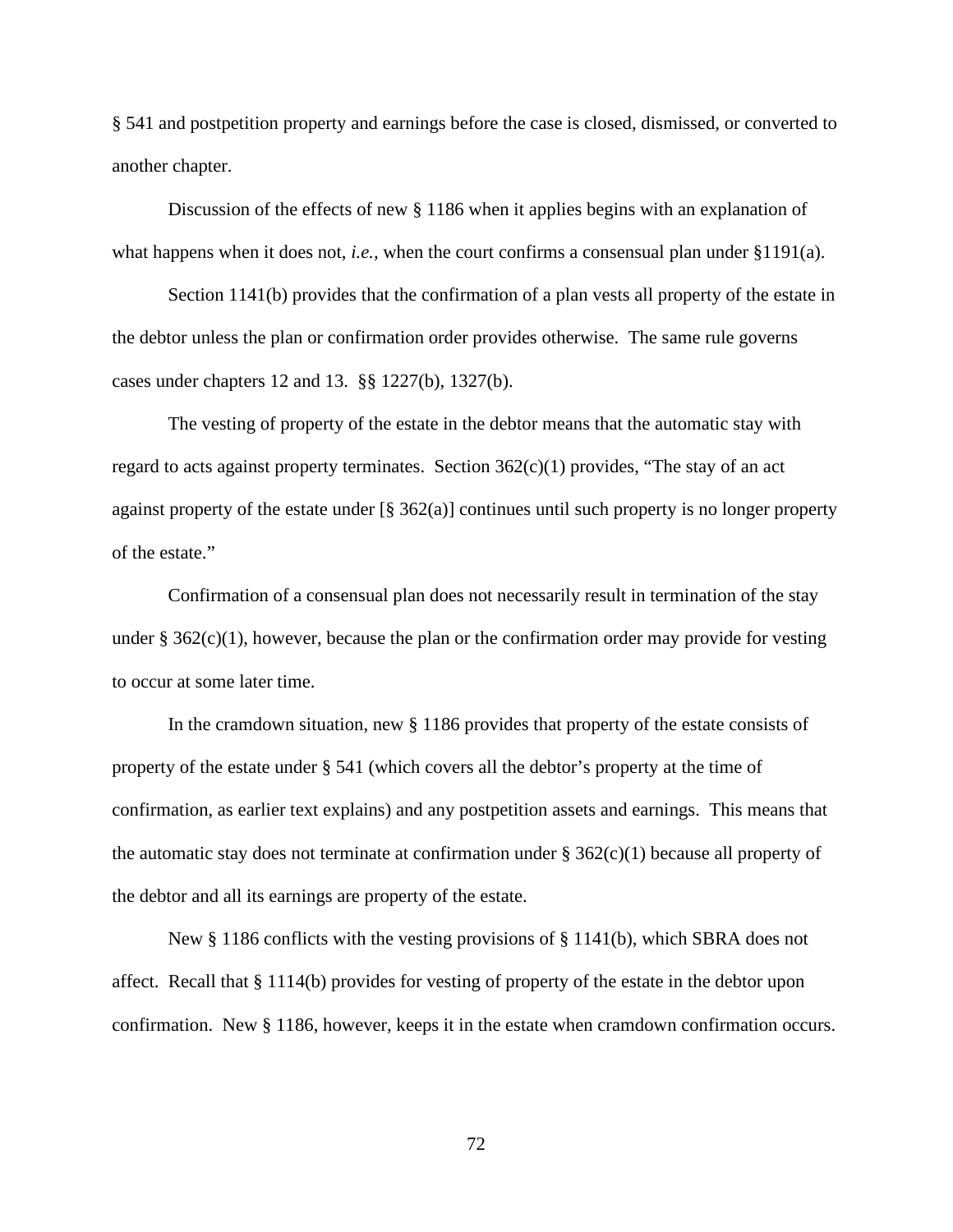The purpose of new § 1186 seems to be to maintain judicial supervision of a debtor's assets and earnings after cramdown confirmation. This objective is consistent with other provisions of subchapter V that apply in the cramdown situation. For example, the trustee continues to serve after confirmation<sup>92</sup> and makes payments under the plan,<sup>93</sup> and discharge does not occur until the debtor has completed payments for the specified period.<sup>94</sup>

When statutes conflict, principles of statutory construction favor application of the newer statute or the more specific one. New § 1186 is newer and more specific. Moreover, its application carries out the purpose of the statutory scheme of which it is a part. Under these concepts, the provisions of new § 1186 defining property of the estate appear to control over the conflicting vesting provisions in § 1141(b).

#### **2. Property of the estate in subchapter V cases of an individual**

SBRA's new rules governing property of the estate just discussed apply in the case of an individual sub V debtor.

Because § 1115(a) does not apply, postpetition assets and earnings of an individual are not property of the estate. The pre-BAPCPA rule recognizing the distinction between property of the estate and property of the debtor comes back into play.

The change is important if the sub V case is converted prior to confirmation. Most courts conclude that, upon conversion of the chapter 11 case of an individual to chapter 7, property of the chapter 7 estate includes assets acquired and income earned after the filing of the case and

 $92$  See sections IV(D)(1).

 $93$  See section IX(B).

 $94$  See section  $X(B)$ .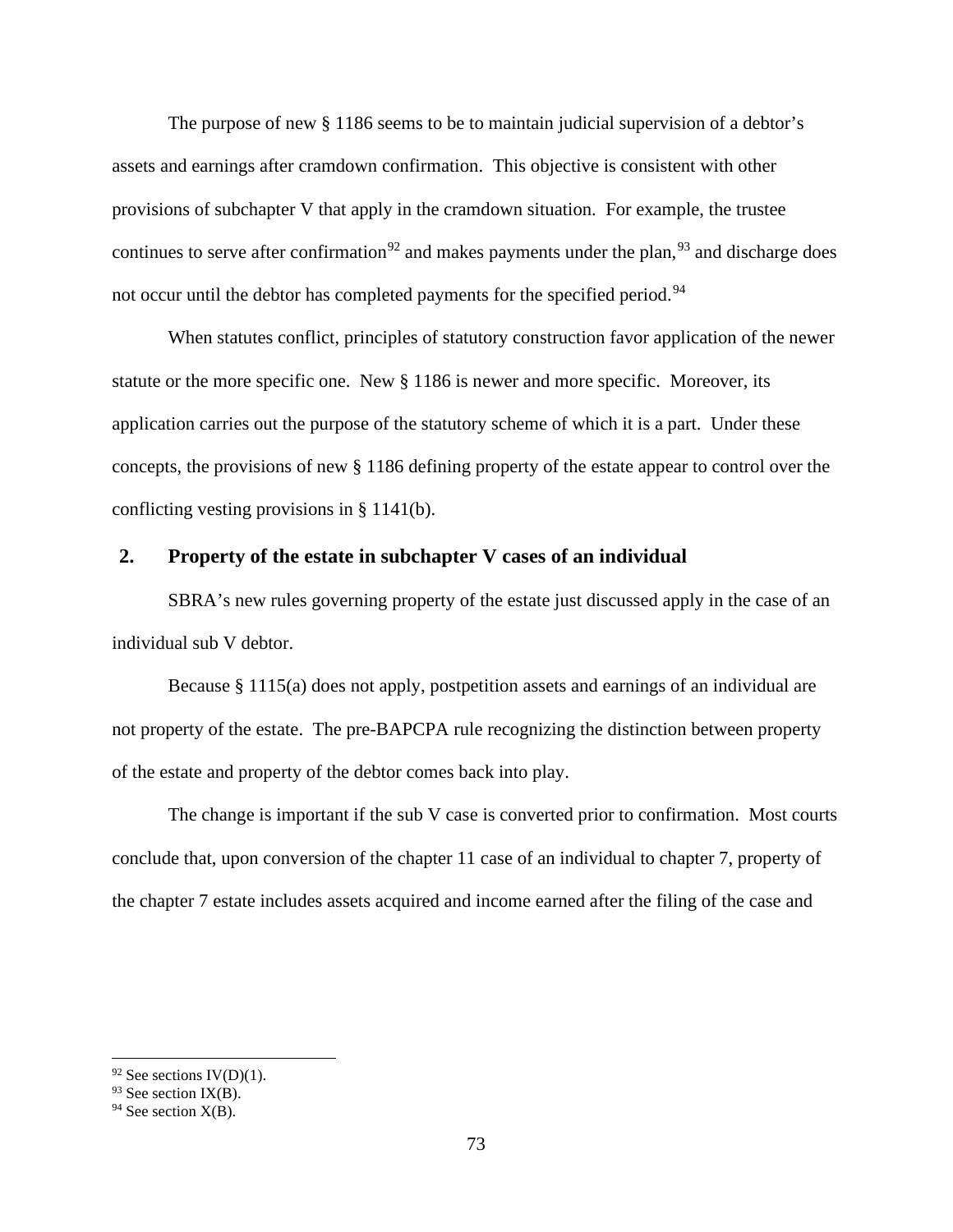until it is converted.<sup>95</sup> The result upon preconfirmation conversion will be different for an individual who is a sub V debtor.

The exclusion of postpetition assets and income from property of the estate of an individual in a sub V case raises questions. In a chapter 7 case, an individual is free to use postpetition assets and earnings without restriction or judicial approval. That is the same rule that governed pre-BAPCPA chapter 11 cases of individuals, and it now applies in a sub V case. Does this mean, for example, that an individual who acquires assets postpetition, or has earnings from postpetition services, may use or dispose of them without supervision by the trustee or approval by the court?

The fact that postpetition assets and earnings of an individual in a sub V case are not property of the estate also affects operation of the automatic stay. Because the individual's postpetition assets and earnings are not property of the estate, is the automatic stay applicable to a postpetition creditor's collection of a postpetition debt through garnishment of wages?<sup>96</sup> Similarly, may the holder of a domestic support obligation seek to enforce the claim against postpetition property and earnings?<sup>97</sup>

<sup>95</sup> *E.g., In re Copeland,* 2019 WL 5390484 (D. Ariz. 2019); *In re Meier,* 550 B.R. 384 (N.D. Ill. 2016); *In re Freeman,* 527 B.R. 780 (Bankr. N.D. Ga. 2015); *In re Hoyle,* 2013 WL 3294273 (Bankr. D. Idaho 2013) *In re Tolkin,* 2011 WL 1302191 (Bankr. E.D.N.Y. 2011); *accord, e.g., In re Lincoln,* 2017 WL 535259 (Bankr. E.D. La. 2017); *In re Gorniak,* 549 B.R. 721 (Bankr. W.D. Wisc. 2016); *In re Colon,* 2016 WL 5819783 (Bankr. D. P. R. 2016). *Contra, e.g., In re Markosian,* 506 B.R. 273, 275-77 (B.A.P. 9th Cir. 2014); *In re Evans,* 464 B.R. 429, 438- 41 (Bankr. D. Colo. 2011).

<sup>96</sup> Paragraph (1) of § 362(a) does not stay acts with regard to postpetition claims; paragraph (a)(2) precludes enforcement of a prepetition judgment; paragraphs  $(a)(3)$  and  $(a)(4)$  prevents acts against property of the estate; paragraph (a)(5) precludes enforcement of a prepetition lien; paragraphs (a)(6) and (a)(7) do not apply to postpetition claims; and paragraph (a)(8) deals with tax claims for taxable periods ending before the date of the petition. *See generally* W. Homer Drake, Jr., Paul W. Bonapfel, and Adam M. Goodman, CHAPTER 13 PRACTICE AND PROCEDURE § 19:6 (2019 ed.) (discussing the automatic stay with regard to postpetition claims in a chapter 13 case when property of the estate vests in the debtor upon confirmation).

 $97$  Section 362(b)(2)(B) excepts collection of a domestic support obligation from property that is not property of the estate.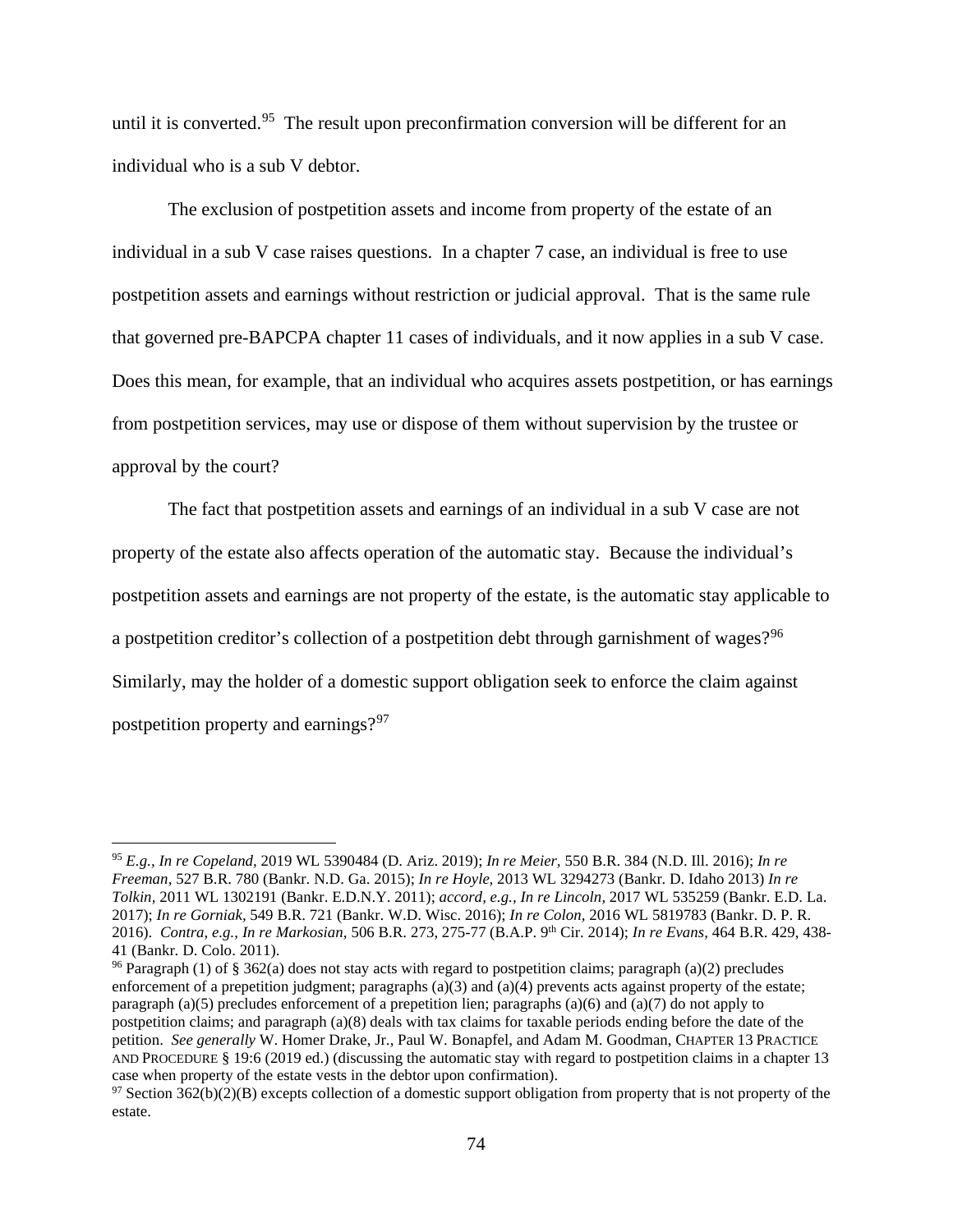The nature of postpetition assets and earnings changes if cramdown confirmation occurs under new § 1191(b). In that situation, new § 1186 provides that, if cramdown confirmation occurs under new § 1191(b), property of the estate at the time of confirmation contains property of the estate that the debtor had at the time of the filing of the petition under § 541 and postpetition assets and earnings.

One consequence of the addition of postpetition assets and earnings to the estate is that, if conversion to chapter 7 occurs after cramdown confirmation, postconfirmation property and earnings will be property of the chapter 7 estate. If the court confirms a consensual plan, such property may not be property of the estate because neither  $\S 1115(a)$  nor new  $\S 1186$  applies. Sections XII(C) and (D) further discuss this issue.

Issues may arise because of the retroactive nature of the operation of new § 1186: property that was not property of the estate becomes property of the estate upon cramdown confirmation. For example, what happens if, at the time of the confirmation hearing, an individual debtor has disposed of postpetition assets or earnings, which the debtor had the right to do when the property was not property of the estate? A creditor opposing confirmation could argue that the court cannot confirm the plan because the estate will not have all the property that new § 1186 requires it to have.

# **XII. Default and Remedies After Confirmation**

If a debtor defaults after confirmation of a plan, creditors must decide what remedies they have and how to invoke them. If the court confirmed the plan under the cramdown provisions of new § 1191(b), the sub V trustee must also decide what to do if a default occurs.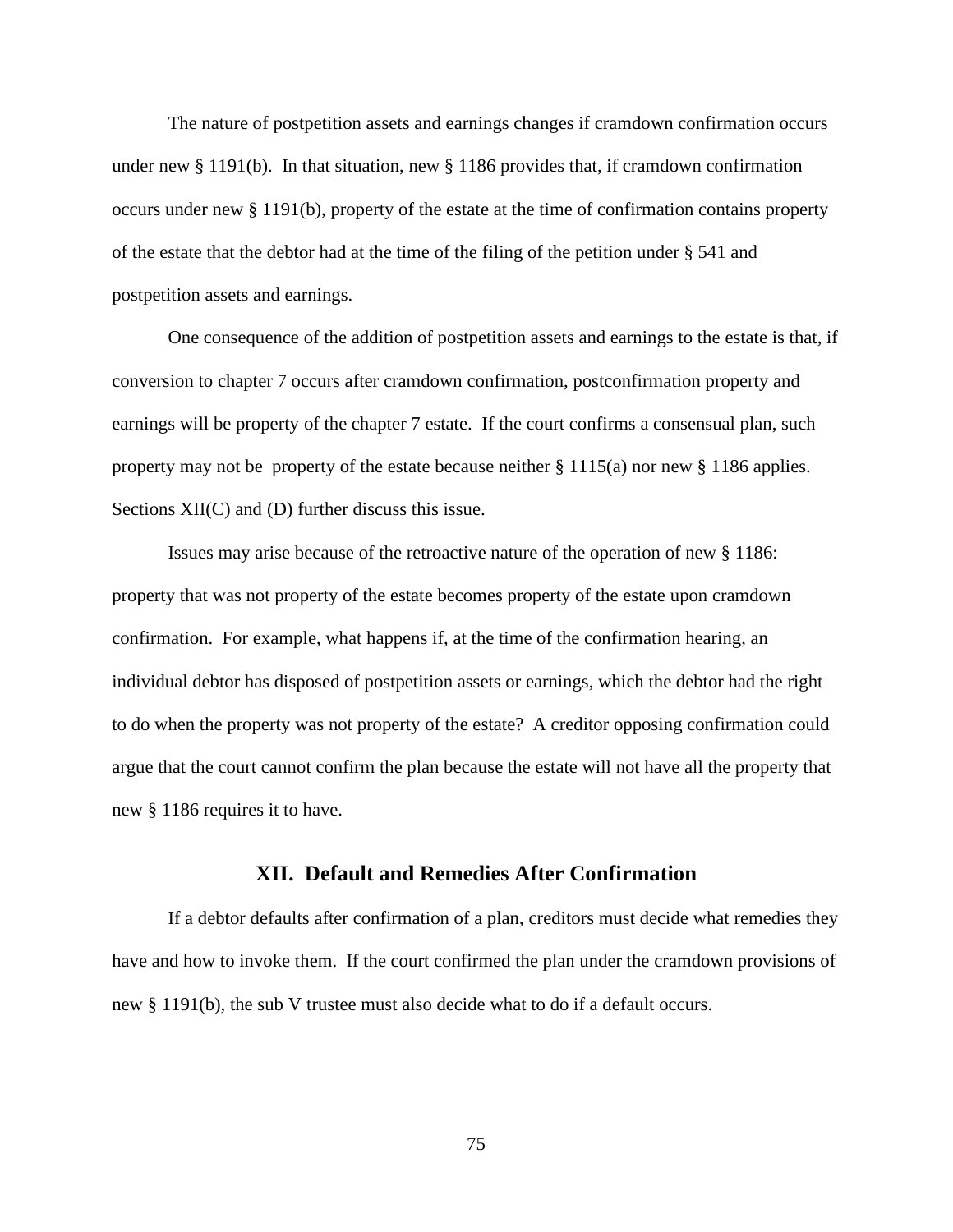#### **A. Effects of Confirmation Related to Default and Remedies**

Confirmation has different consequences depending on whether the court confirms a consensual plan under new § 1191(a) or under the cramdown provisions of new § 1191(b).

Under § 1141, confirmation in a chapter 11 case makes the provisions of a plan binding on debtors and creditors (§ 1141(a)) and vests property of the estate in the debtor unless the plan or confirmation order provides otherwise  $(\S 1141(b))$ . Confirmation in a chapter 12 case has the same effects.  $\S$  1227(a), (b).

Sections 1141(a) and (b) remain applicable in a sub V case, so confirmation of a sub V plan also makes the plan binding on the debtor and creditors and vests property of the estate in the debtor, unless the plan or confirmation order provides otherwise.

Chapter 11 and chapter 12 have different rules, however, with regard to discharge. In a chapter 11 case, confirmation of the plan discharges the debtor under  $\S 1141(d)(1)(A)$ . In a chapter 12 case, however, the debtor does not receive a discharge until the completion of all payments under the plan, § 1228(a), or the debtor is eligible for a so-called "hardship" discharge under § 1228(b) if the failure to complete payments is "due to circumstances for which the debtor should not justly be held accountable" and other requirements are met.<sup>98</sup>

The discharge provisions in subchapter V include both the chapter 11 and chapter 12 approaches to the timing of the discharge, depending on the type of confirmation that occurs.<sup>99</sup>

When the court confirms a consensual plan under new  $\S 1191(a)$ , the chapter 11 discharge provisions in §  $1141(d)(1)(A)$  apply, and confirmation discharges debts as it provides.

<sup>&</sup>lt;sup>98</sup> § 1228(b)(1). Creditors must receive at least what they would have gotten in a chapter 7 case, § 1228(b)(2), and modification of the plan must not be practicable, § 1228(b)(3). <sup>99</sup> See Part X.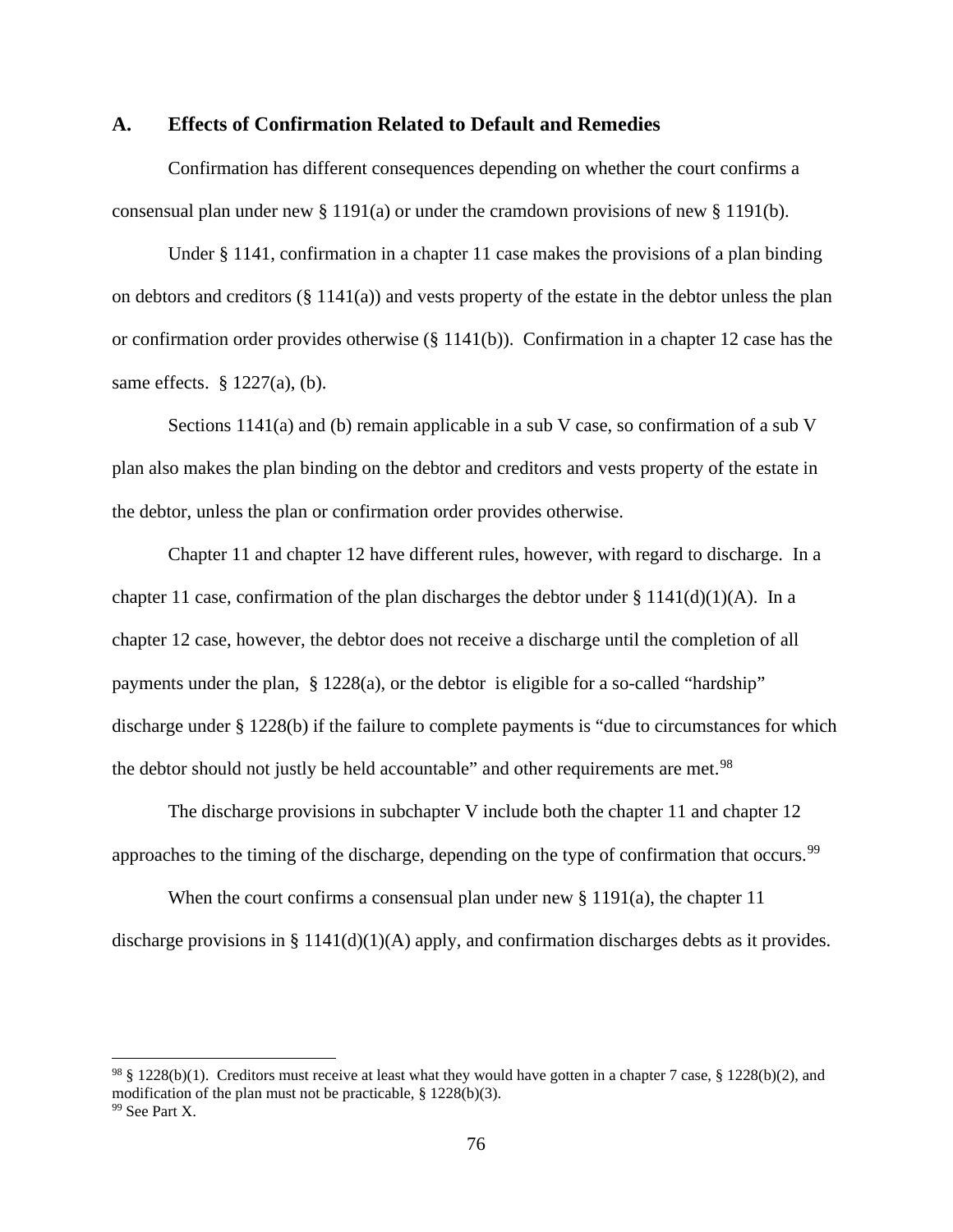When the court confirms a plan under the cramdown provisions of new § 1191(b),

however, § 1141(d) does not apply. New § 1181(c). Instead, new § 1192 governs the discharge. Under § 1192, discharge does not occur until the debtor completes payments under the plan – the chapter 12 timing rule.

Unlike chapter 12, § 1192 does not provide for a "hardship" discharge. A debtor who cannot make payments under a cramdown plan may, however, seek relief through a postconfirmation plan modification under new  $\S$  1193(c), as later text discusses. If the court has confirmed a consensual plan, postconfirmation modification is not permissible after its substantial consummation, new  $\S 1193(b)$  – the same rule that governs under  $\S 1127(b)$  in standard and non-sub V cases. $100$ 

## **B. Remedies for Default in the Confirmed Plan**

Because the provisions of a confirmed plan are binding on the debtor and creditors under § 1141(a), the plan's provisions for default and remedies control in the first instance.

In a consensual plan, the provisions governing default and remedies ordinarily have their source in negotiations with the various creditors that lead to terms that result in acceptance of the plan. Secured creditors and lessors are unlikely to accept a plan unless it includes acceptable remedies in the plan that allow them to exercise their remedies if the debtor defaults. Unsecured creditors and tax claimants often do not participate actively in the case of a small business debtor, but if they do, they likewise have the opportunity to negotiate acceptable terms to deal with defaults.

When one or more classes of impaired creditors do not accept the plan, the requirements for cramdown confirmation in new § 1191(c) provide the source of remedies for default.

 $100$  See section VIII(C). Section 1127 does not apply in sub V cases. New § 1181(a).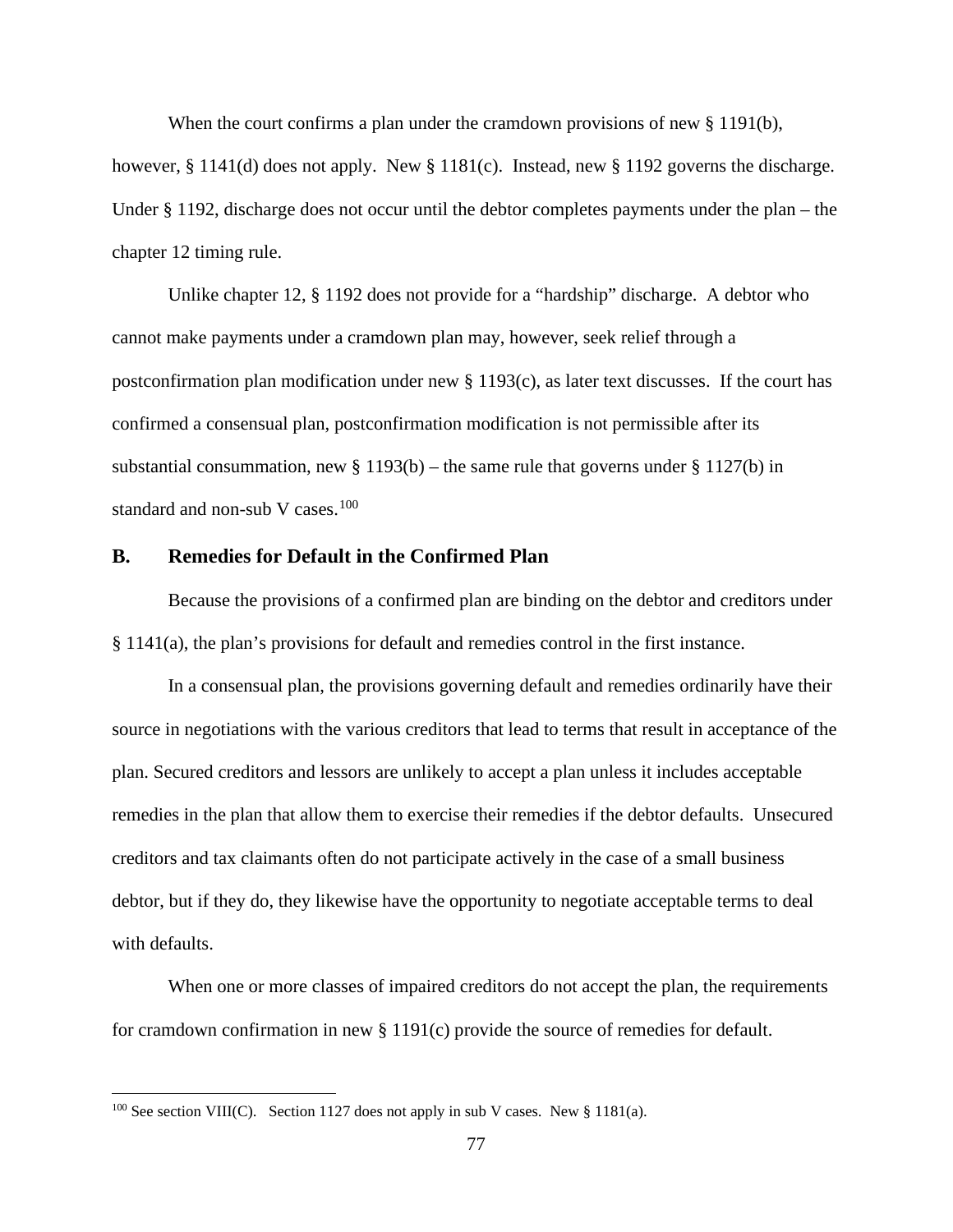Cramdown confirmation requires that the plan provide "appropriate remedies, which may include the liquidation of nonexempt assets, to protect the holders of claims or interests in the event that the payments are not made." New  $\S 1191(c)(3)(B)$ .

When creditors are actively participating in the case, they will presumably advise the court as to what remedies are appropriate to protect them. Active creditors usually include secured creditors and landlords, but often do not include tax claimants or unsecured creditors. The sub V trustee is the logical party to propose remedies to protect creditors who do not appear.

The only specific remedy that new  $\S 1191(c)(3)(B)$  contains is "the liquidation of nonexempt assets."

Whether the source of the terms governing default and remedies is negotiation between the debtor and creditors or the requirements of new  $\S 1191(c)(3)(B)$ , creditors will want remedies that will protect their rights to recover.

For secured creditors and lessors, who have property rights in specific assets, the primary objective is to recover possession of the encumbered or leased property and to exercise their rights promptly upon the debtor's default. Secured creditors and lessors will, therefore, want provisions in the plan that recognize their rights to proceed against the debtor's property and that confirm that neither the automatic stay nor the discharge injunction will apply to their efforts to do so.

An unsecured creditor can subject the debtor's assets to its debt only through judicial process, a somewhat cumbersome and potentially lengthy process with uncertain results and expense that may not justify the effort. An effective remedy for unsecured creditors, therefore, might include conversion to chapter 7 to permit a trustee to liquidate the assets. Later text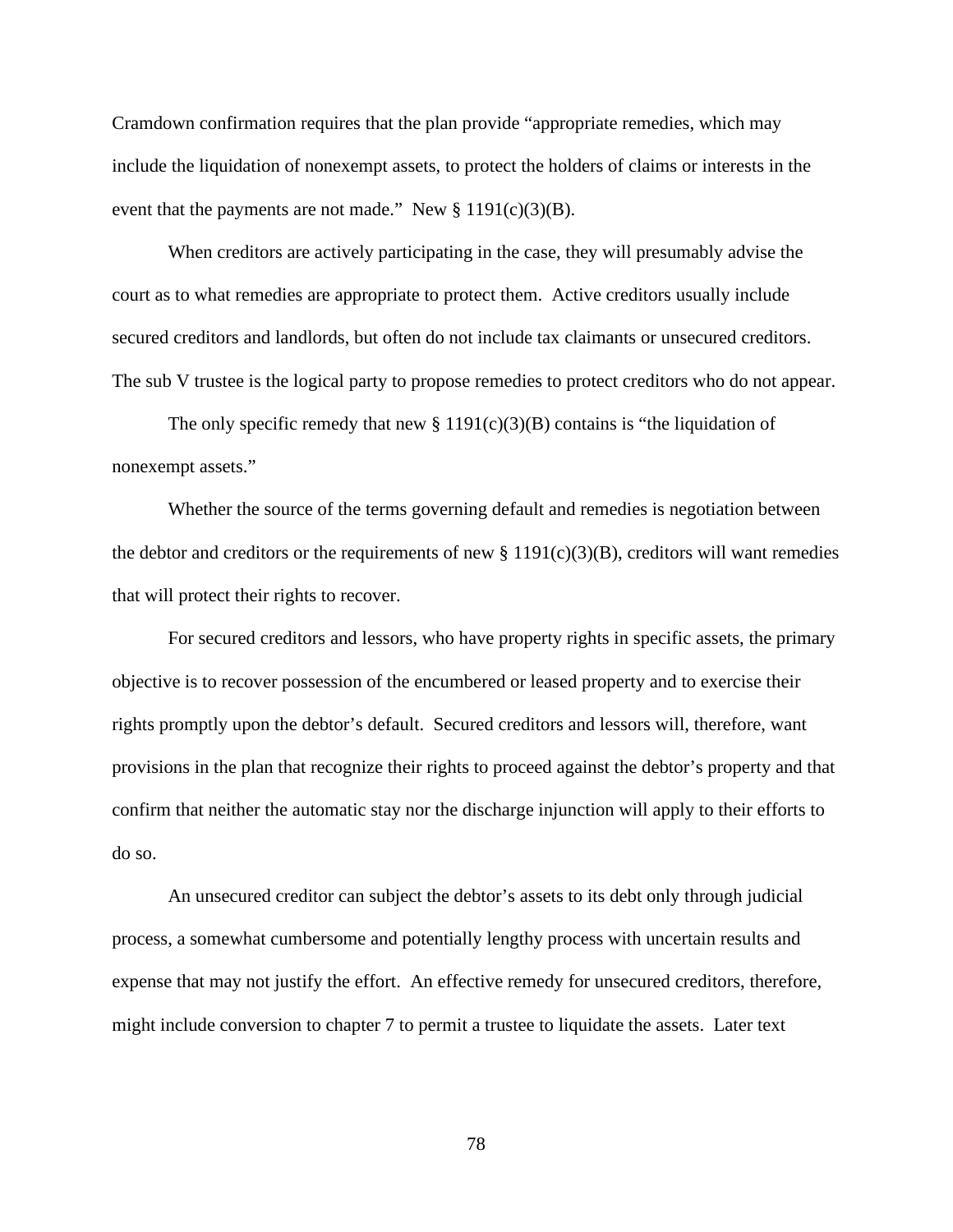discusses issues that arise upon postconfirmation conversion to chapter 7 that the plan might appropriately address to protect unsecured creditors.

# **C. Removal of Debtor in Possession for Default Under Confirmed Plan**

Section 1185(a) provides that, on request of a party in interest, and after notice and a hearing, the court *shall* order that the debtor not be a debtor in possession for cause or "for failure to perform the obligations of the debtor under a plan confirmed under this subchapter."<sup>101</sup> If removal of the debtor in possession occurs after the trustee's service has been terminated upon substantial consummation of a consensual plan confirmed under new § 1191(a), new § 1183(c)(1) provides for reappointment of the trustee.

New  $\S 1183(c)(5)$  specifies the duties of a trustee when the debtor ceases to be a debtor in possession. A specific duty is operation of the business of the debtor. The duties do not include liquidation of the debtor's assets, and nothing in subchapter V appears to authorize the trustee to do so.

The trustee's operation of the business will be difficult, if not impossible, if secured creditors or lessors take possession of assets on account of the debtor's defaults. And even if the trustee can operate the business, it is unclear what happens to it.

Perhaps the plan will have provisions for the cure of defaults and the trustee can manage the business to cure defaults so that the plan can go forward. If not, the plan will remain in default, and the trustee will do nothing more than observe as creditors exercise their remedies under the plan unless the plan is modified or the case is converted to chapter 7.

Property of the estate issues arise when reappointment of the trustee based on the debtor's default occurs after confirmation of a consensual plan under new § 1191(a). Under § 1141(b),

<sup>&</sup>lt;sup>101</sup> Section V(C) discusses removal for cause.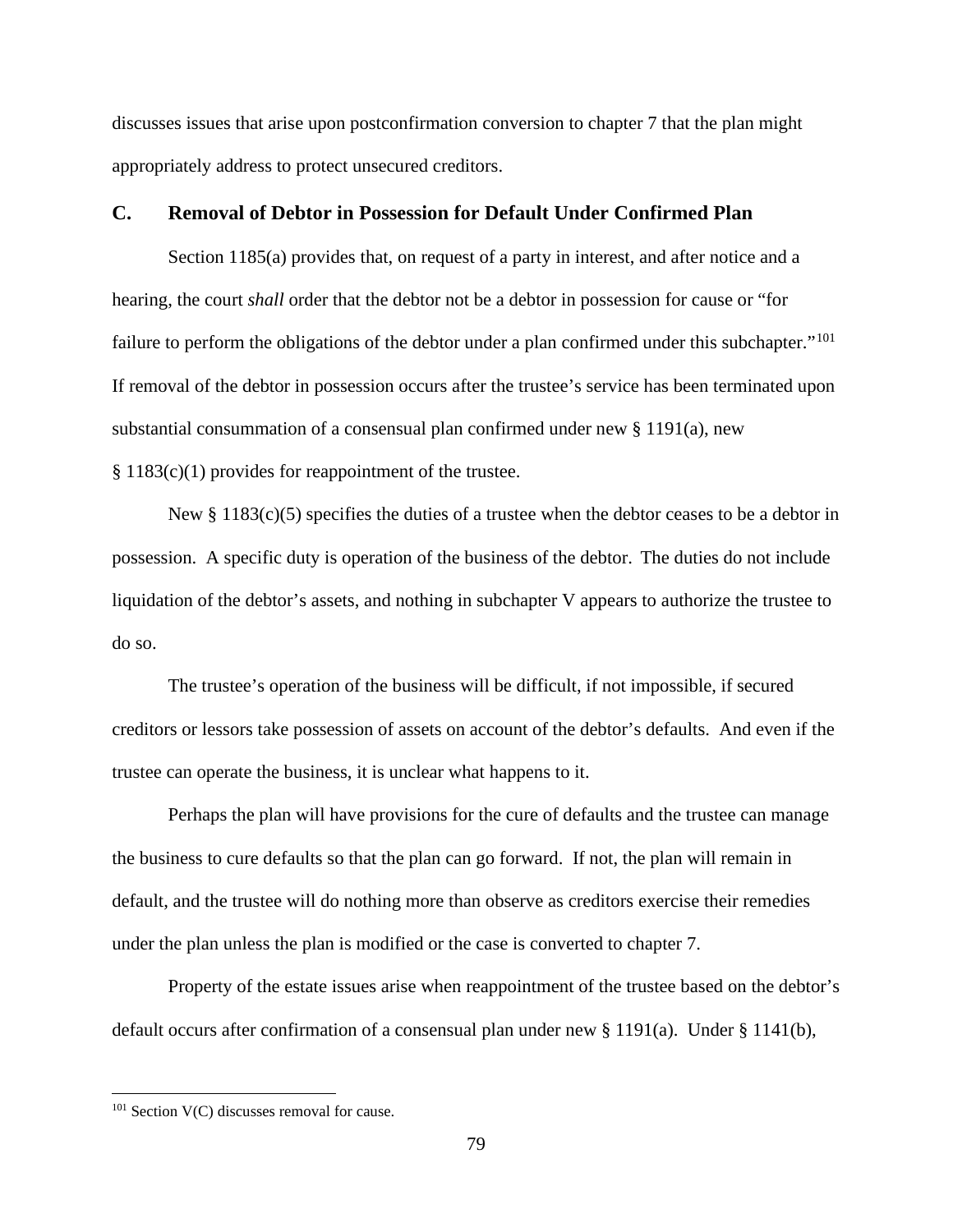property of the estate vests in the debtor upon confirmation of a consensual plan unless the plan or confirmation order provides otherwise.<sup>102</sup> If property of the estate vested in the debtor upon confirmation, the debtor is in possession of its own assets, not property of the estate. Arguably, this means that there is no property of the estate that the trustee can manage and no "debtor in possession" to be removed.

Under this view, new § 1185(a) operates only when property of the estate does not vest in the debtor at confirmation, either because cramdown confirmation occurs (and property of the estate remains property of the estate under new  $\S 1186^{103}$  or because the plan or confirmation order so provides.

Perhaps Congress did not intend to limit the operation of new § 1185(a) based on how property vests at confirmation. One possible interpretation of new § 1185(a), therefore, is that it impliedly authorizes the trustee to take possession of property of the debtor. Another potential interpretation is that it impliedly revests the debtor's assets into the estate.

Postconfirmation modification may not be a realistic possibility in many cases. First, only the debtor may modify a plan. New § 1193(b). Moreover, if the plan was a consensual one confirmed under new § 1191(a), postconfirmation modification under new § 1193(b) is not permissible after substantial consummation (which presumably occurred unless the debtor made no payments under the plan). Finally, if cramdown confirmation occurred such that modification is permissible, the fact that the debtor did not seek to modify it to deal with defaults does not generate confidence that it can effectively do so once the trustee has taken over.

Given these considerations, it seems likely that the eventual effect in most cases of postconfirmation removal of the debtor in possession will be dismissal or conversion to chapter

 $102$  See section XI(B).

 $103$  See section XI(B).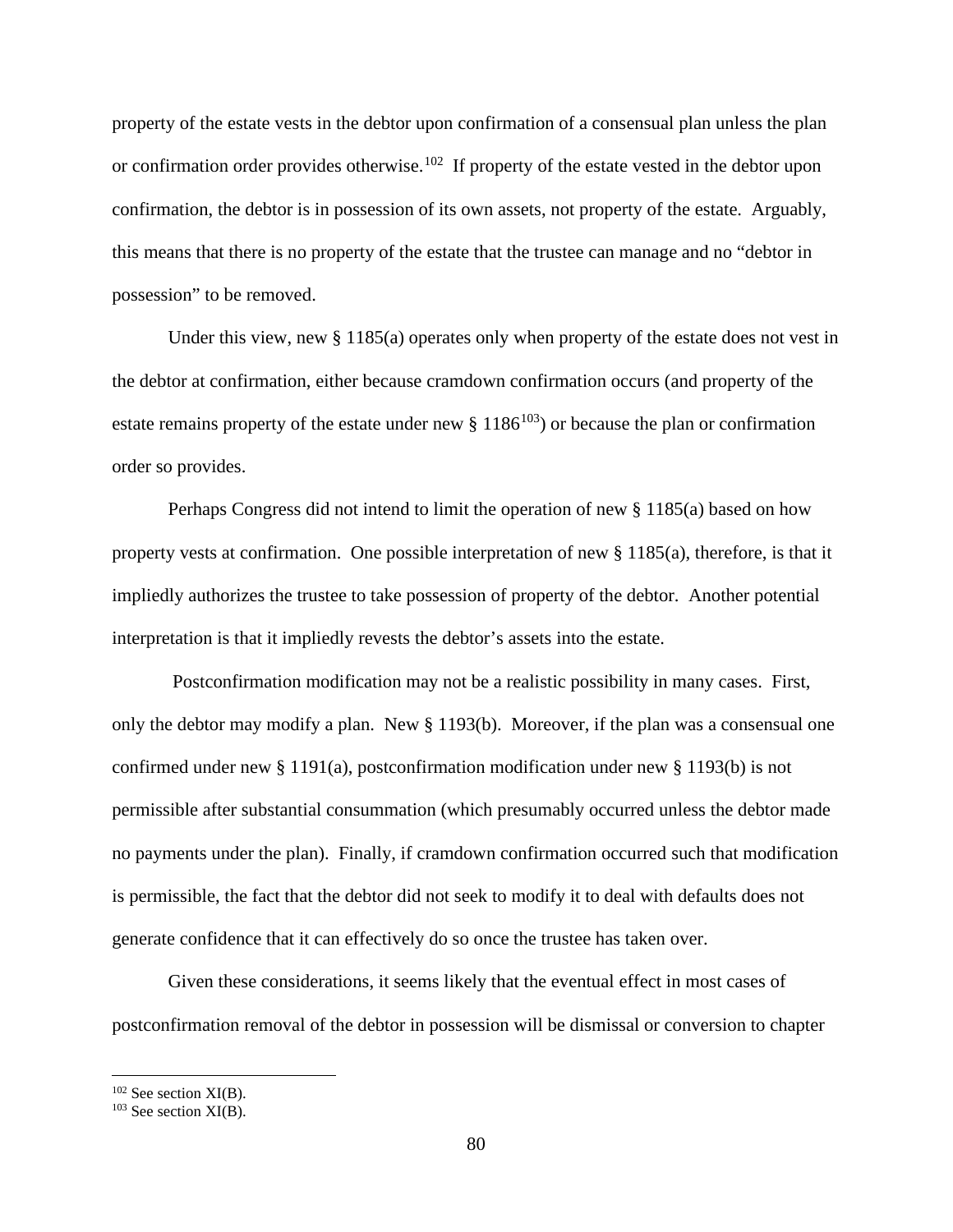7. If so, a more effective remedy that removal of the debtor in possession may be dismissal or conversion. If continuation of the debtor's business is advisable (perhaps, for example, to liquidate it as a going concern), the court may authorize a chapter 7 trustee to do so. § 721.

#### **D. Postconfirmation Dismissal or Conversion to Chapter 7**

Section 1112(b)(1) provides that the court, upon request of a party in interest, shall dismiss a chapter 11 case or convert it to a case under chapter 7 for "cause." "Cause" includes "material default by the debtor with respect to a confirmed plan."  $\S 1112(b)(4)(N)$ . Section 1112 remains applicable in a subchapter V case.

If the case is converted to chapter 7, the U.S. Trustee appoints an interim trustee under  $\S 701(a)(1)$ . The interim trustee may be a panel trustee or the sub V trustee. The interim trustee becomes the trustee in the case unless creditors elect a different trustee at the § 341(a) meeting.  $§ 702(d).$ 

#### **1. Postconfirmation dismissal**

The effects of postconfirmation dismissal differ depending on whether the debtor has received a discharge. The timing of the discharge under subchapter V depends on the type of confirmation that occurs.

The debtor receives a discharge under  $\S 1141(d)$  upon confirmation of a consensual plan under new § 1191(a).<sup>104</sup> Courts have ruled that the postconfirmation dismissal of a chapter 11 case does not affect the discharge that the debtor has received or the binding effect of the plan.<sup>105</sup>

If cramdown confirmation occurred under new § 1191(b), the debtor does not receive a discharge until the completion of payments. New  $\S 1192$ .<sup>106</sup> Courts dealing with similar

 $104$  See section  $X(A)$ .

<sup>105</sup> *E.g., In re T & A Holdings, LLC,* 2016 WL 7105903 (Bankr. N.D. Ill. 2016).

 $106$  See section  $X(B)$ .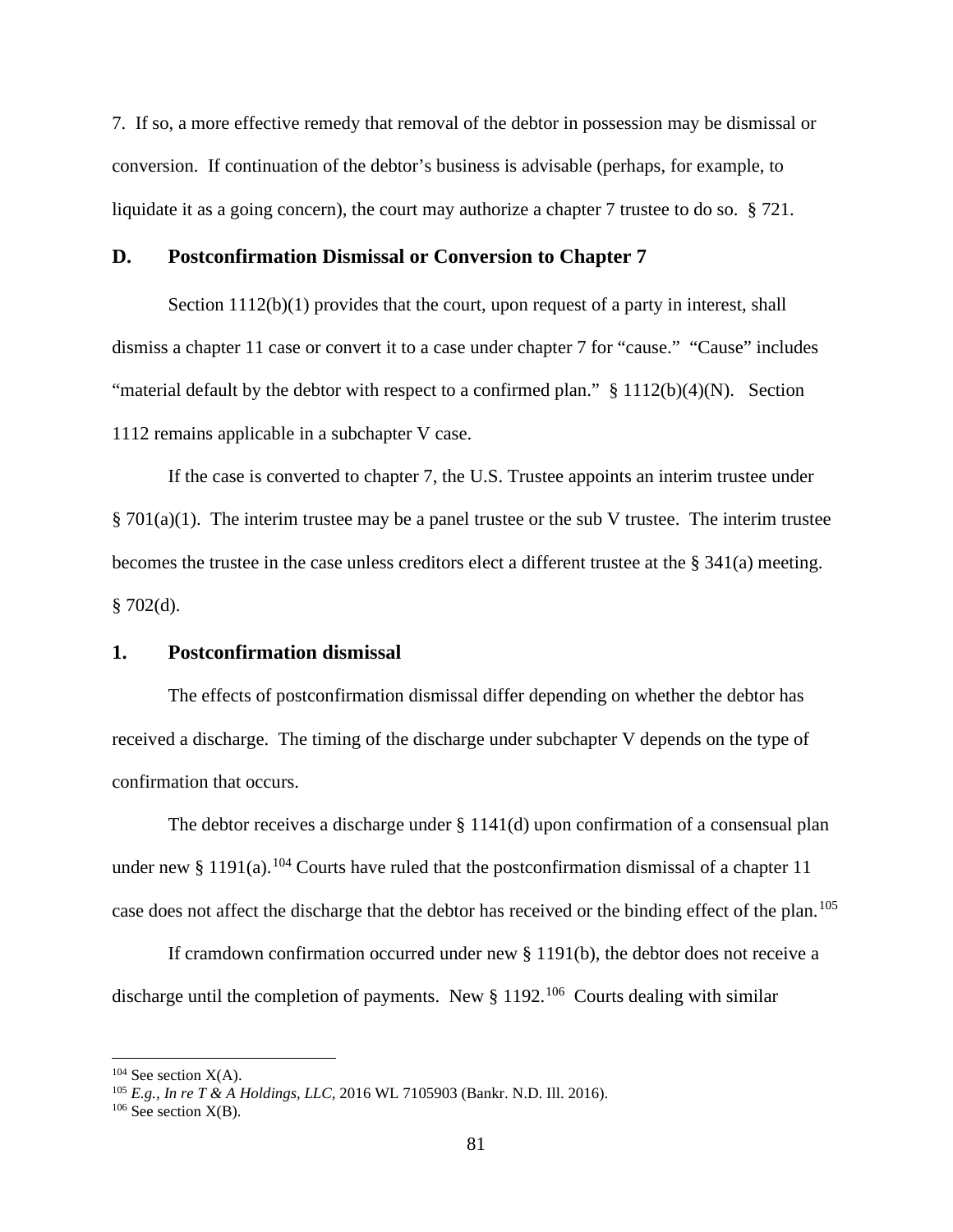provisions for the delay of discharge in cases under chapters 11, 12, and 13 have concluded that a plan cannot have binding effect if the case is dismissed prior to the entry of discharge.<sup>107</sup> Thus, dismissal after confirmation without a discharge will generally restore the parties to their prebankruptcy status.

Section 349, which deals with the effect of dismissal of a case, remains applicable in a subchapter V case. Unless the court orders otherwise for cause, (1)  $\S$  349(b)(1) provides for the reinstatement of any receivership proceeding; any transfer avoided under §§ 522, 544, 545, 547, 548, 549, or 724(a); and any lien avoided under § 506(d); and (2) § 349(c) revests property of the estate in the entity in which such property was before the filing of the case.

# **2. Postconfirmation conversion**

When conversion of a subchapter V case to chapter 7 after confirmation occurs, the question is, what property is property of the estate? The answer depends on whether property of the estate vested in the debtor upon confirmation and, if it did, the court's view of the effect of such vesting.

The general rule of  $\S 1141(b)$  is that confirmation of a plan results in the vesting of property of the estate in the debtor, unless the plan or the confirmation order provides otherwise. In a sub V case, the general rule applies when the court confirms a consensual plan under new § 1191(a), but not when cramdown confirmation occurs under new § 1191(b) because new § 1186 keeps property in the estate.108

<sup>&</sup>lt;sup>107</sup> Chapters 12 and 13 have always delayed discharge until the completion of plan payments or grant of a "hardship" discharge, §§ 1228, 1328, and chapter 11 has done so in the cases of individuals since the addition of § 1141(d)(5) by the Bankruptcy Abuse Prevention and Consumer Protection Act of 2005 ("BAPCPA").

In chapter 12 and 13 cases, courts have concluded that a confirmed plan is not binding upon dismissal of the case without a discharge. The court applied the same rule to the dismissal of an individual's chapter 11 case after confirmation in *First National Bank of Oneida, N.A. v. Brandt,* 597 B.R. 663 (Bankr. M.D. Fla. 2018), *on remand from* 887 F.3d 1255 (11<sup>th</sup> Cir. 2018). The district court and Eleventh Circuit opinions discuss and cite authority for the rules in chapter 12 and 13 cases.

 $108$  See section XI(B).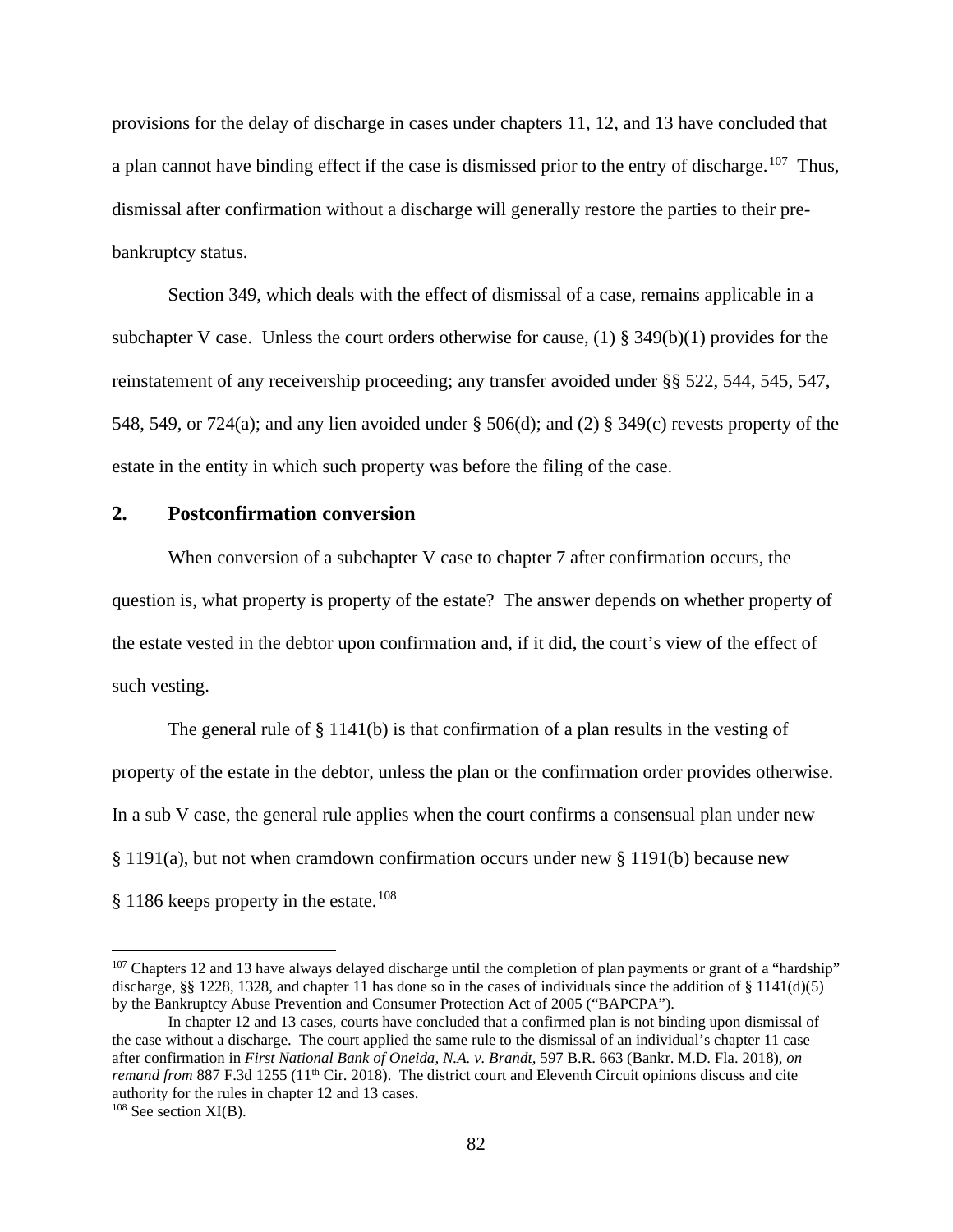Most courts conclude that conversion of a chapter 11 case to chapter 7 does not revest property in the estate that vested in the reorganized debtor at confirmation unless the plan or confirmation order provides otherwise.<sup>109</sup> Other courts have ruled that property of the estate upon conversion consists of property owned by the debtor at the time of commencement of the case,<sup>110</sup> on the confirmation date,<sup>111</sup> or on the date of conversion.<sup>112</sup>

Under these principles, property of the estate in a sub V case converted to chapter 7 after cramdown confirmation includes all the debtor's property. The result is the same if a consensual plan or the order confirming it provides that property of the estate not vest in the debtor until the occurrence of some later event that has not occurred at the time of conversion.

If property of the estate vested in the debtor at the time of confirmation of a consensual plan, however, what constitutes property of the estate at conversion is uncertain. In the first instance, it depends on whether the court applies the vesting principles in existing case law noted above and, if so, which view it adopts.

An alternative argument is that the provision in new  $\S$  1185(a) for removal of the debtor in possession for postconfirmation default under a plan requires a different analysis of property of the estate upon conversion. As the previous section discusses, it is arguable that new § 1185(a) necessarily requires the revesting of property of the estate upon removal of the debtor

<sup>109</sup> *E.g., In re Sundale, Ltd.,* 471 B.R. 300 (Bankr. S.D. Fla. 2012); *In re Carter,* 201 B.R. 838 (Bankr. S.D. Ala. 1996); *TSP Industries, Inc.,* 117 B.R. 375 (Bankr. N.D. Ill. 1990).

In cases of individuals, § 1115(a) provides that property of the estate includes postpetition assets and earnings. Vesting principles developed in chapter 13 cases may lead to the conclusion that property an individual acquires after confirmation or income earned after confirmation does not vest in the debtor but remains property of the estate upon postconfirmation conversion. *In re Freeman,* 527 B.R. 780 (Bankr. N.D. Ga. 2015). The rationale is that vesting of property of the estate at confirmation applies only to property of the estate at that time and that postconfirmation property that became property of the estate under § 1115(a) did not exist at confirmation and therefore remains property of the estate.<br>Subchapter V cases of individuals do not present this issue because  $\S 1115(a)$  does not apply.

<sup>&</sup>lt;sup>110</sup> Smith v. Lee (In re Smith), 201 B.R. 267 (D. Nev. 1996), aff'd 141 F.3d 1179 (9<sup>th</sup> Cir. 1998).<br><sup>111</sup> Carey v. Flintridge Lumber (In re RJW Lumber Co.), 262 B.R. 91 (Bankr. N.D. Ca. 2001).<br><sup>112</sup> In re Midway, Inc.,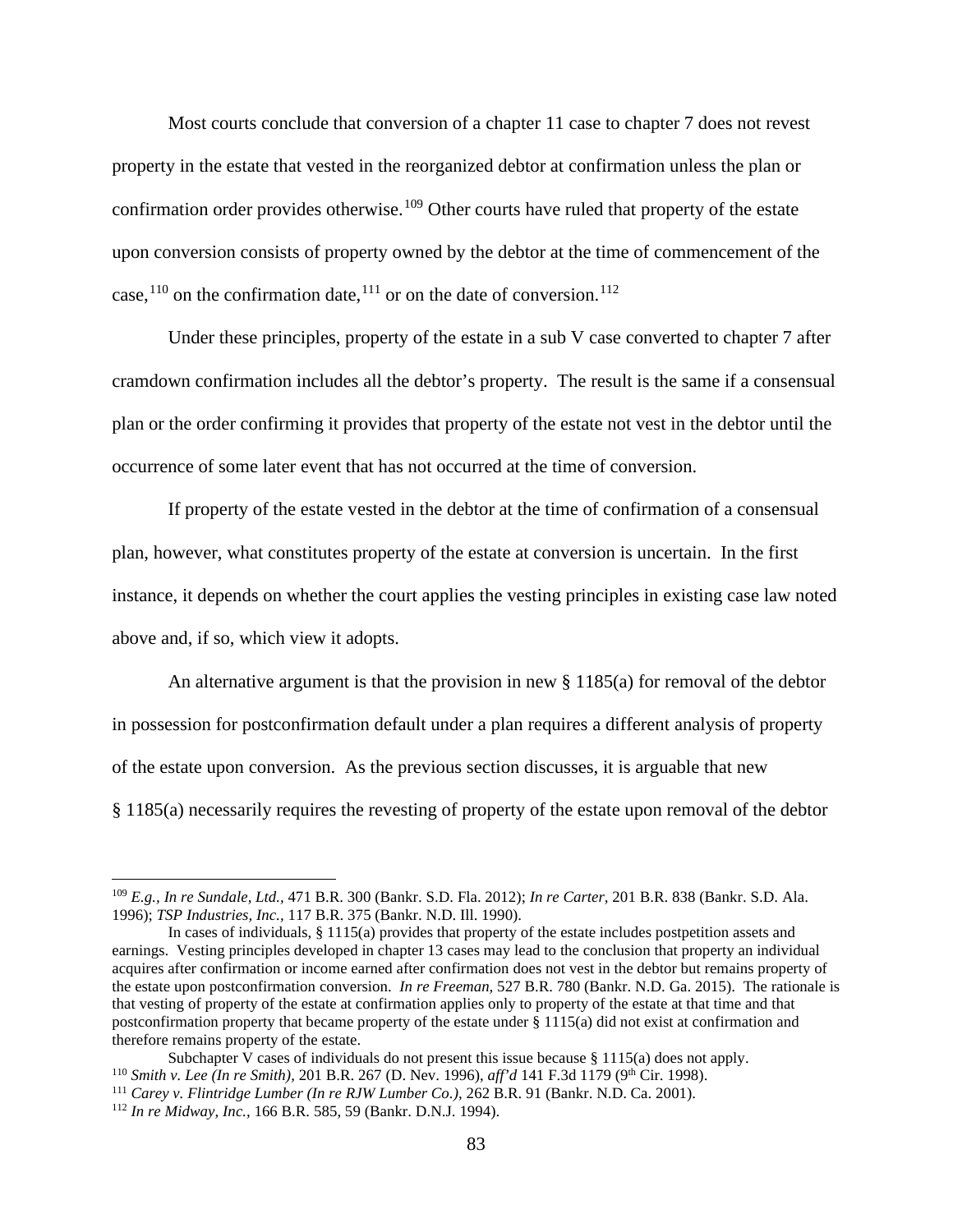in possession after default under a consensual plan because otherwise it has no effective operation in that circumstance. If so, the result is properly the same if conversion occurs.

To avoid these potential issues and to insure that the estate has property at the time of conversion, creditors negotiating a consensual plan may want to insist on a provision in the plan that will keep assets as property of the estate until the debtor completes payments or meets some other milestone.

## **XIII. Effective Date**

The effective date of the new legislation is February 19, 2020, which is 180 days after its enactment on August 23, 2019, when the President signed it.

SBRA of 2019 § 5 provides, in full:

This Act and the amendments made by this Act shall take effect 180 days after the date of enactment of this Act."

The Bankruptcy Abuse Prevention and Consumer Protection Act of 2005 provided that most of its provisions did not apply "with respect to cases commenced [under the Bankruptcy Code] before the effective date of this Act." Pub. L. 109-8, § 1501(b) (Apr. 20, 2005). No such provision exists in the SBRA. Query whether a debtor in a small business case filed before the effective date may elect subchapter V treatment in the case when the effective date arrives?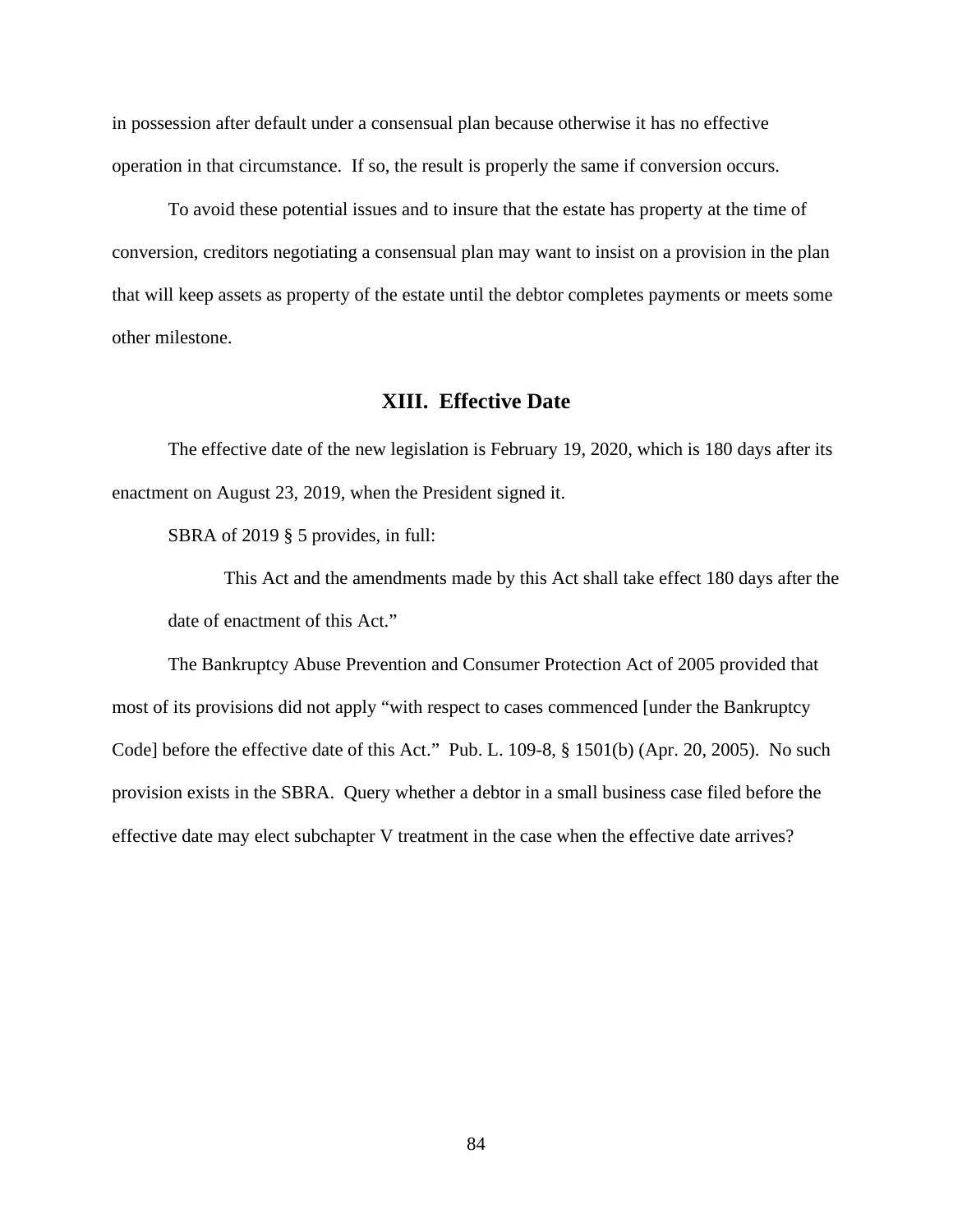| <b>Lists of Sections of Bankruptcy Code</b><br>and Title 28 Affected or Amended By<br>The Small Business Reorganization Act of 2019<br>Enacted August 23, 2019, Effective February 19, 2020 |                                                                                                                                                                                                                                                                                                                         |                |
|---------------------------------------------------------------------------------------------------------------------------------------------------------------------------------------------|-------------------------------------------------------------------------------------------------------------------------------------------------------------------------------------------------------------------------------------------------------------------------------------------------------------------------|----------------|
|                                                                                                                                                                                             | February 2020                                                                                                                                                                                                                                                                                                           |                |
|                                                                                                                                                                                             | <b>Sections of The Small Business</b><br><b>Reorganization Act of 2019</b>                                                                                                                                                                                                                                              |                |
| SBRA § 1                                                                                                                                                                                    | Short Title - "The Small Business Reorganization Act of 2019"                                                                                                                                                                                                                                                           |                |
| SBRA § 2                                                                                                                                                                                    | Enacts Subchapter V of Chapter 11 of the Bankruptcy Code, new<br>§§ 1181-1195.                                                                                                                                                                                                                                          |                |
| SBRA $§$ 3(a)                                                                                                                                                                               | Amends 11 U.S.C. § 547(b) to provide that trustee's avoidance of<br>preferential transfer must be "based on reasonable due diligence in<br>the circumstances of the case and taking into account a party's<br>known or reasonably knowable affirmative defenses" under § 547(c).<br>Applicable in all bankruptcy cases. |                |
| SBRA $§$ 3(b)                                                                                                                                                                               | Amends 28 U.S.C. § 1409(b) to provide for venue only in the district of<br>the defendant, for a proceeding brought by a trustee to recover a<br>debt from a noninsider when the debt is less than \$25,000.<br>Applicable in all bankruptcy cases.                                                                      |                |
| SBRA $§$ 4(a)                                                                                                                                                                               | Conforming amendments to the Bankruptcy Code.                                                                                                                                                                                                                                                                           |                |
| SBRA $§$ 4(b)                                                                                                                                                                               | Conforming amendments to Title 28.                                                                                                                                                                                                                                                                                      |                |
| SBRA § 5                                                                                                                                                                                    | Effective date.                                                                                                                                                                                                                                                                                                         |                |
| SBRA § 6                                                                                                                                                                                    | Determination of budgetary effects.                                                                                                                                                                                                                                                                                     |                |
| 11 U.S.C.                                                                                                                                                                                   | <b>Amendments Relating to</b><br><b>Cases of All Small Business Debtors</b>                                                                                                                                                                                                                                             | <b>SBRA</b>    |
| \$101(51C)                                                                                                                                                                                  | New definition of "small business case" as a case in which a small<br>business debtor (defined in § 101(51D)) does not elect application of<br>subchapter V                                                                                                                                                             | \$4(a)(1)(A)   |
| \$101(51D)                                                                                                                                                                                  | Revised definition of "small business debtor"                                                                                                                                                                                                                                                                           | $§$ 4(a)(1)(B) |
| \$103(i)                                                                                                                                                                                    | New subsection (i) provides that subchapter V applies only to a case<br>in which a small business debtor elects its application                                                                                                                                                                                         | $§$ 4(a)(2)    |
| \$1102(a)(3)                                                                                                                                                                                | No committee of unsecured creditors will be appointed in the case of<br>a small business debtor (regardless of election), unless the court<br>orders otherwise                                                                                                                                                          | $§$ 4(a)(11)   |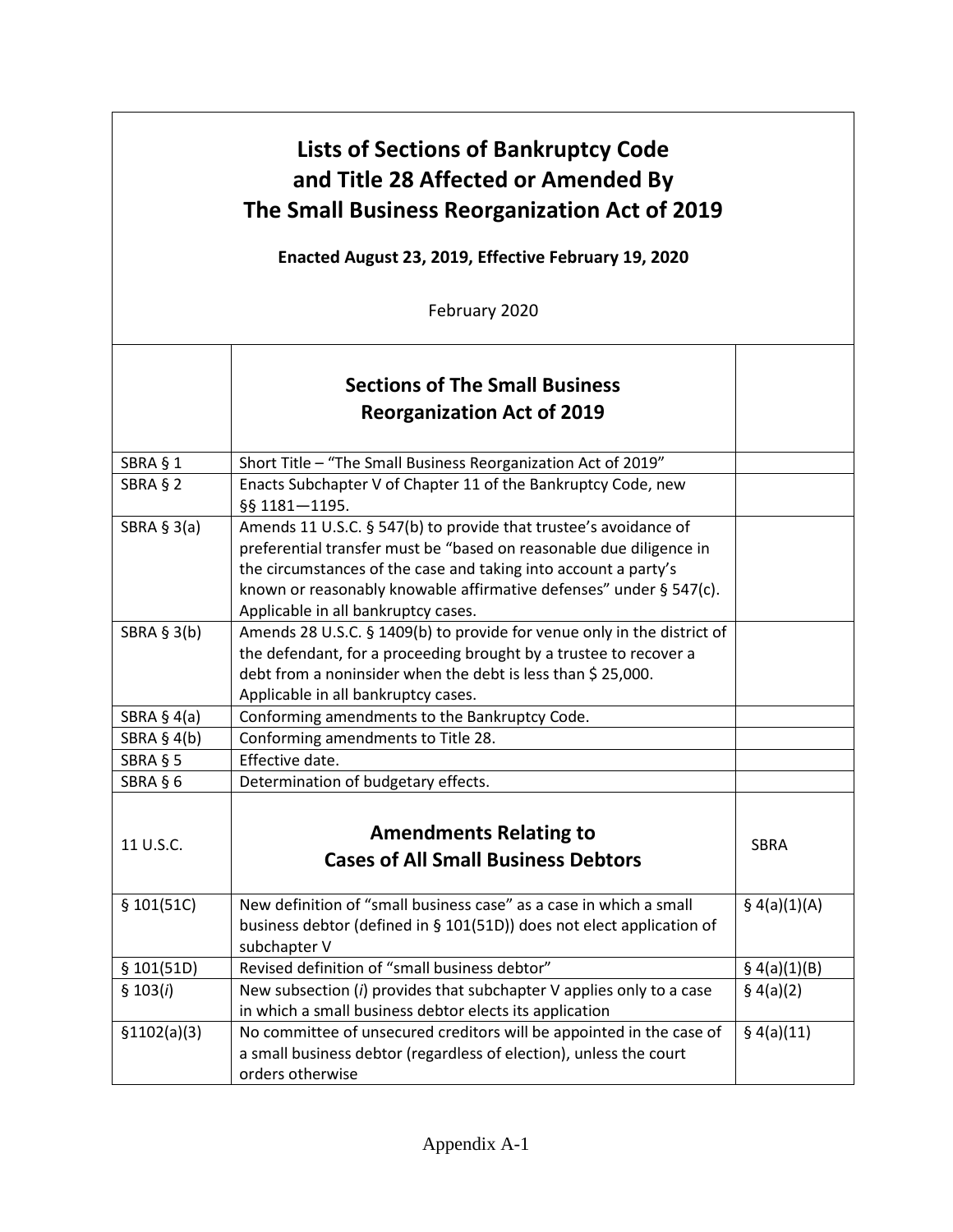| 11 U.S.C.                        | <b>Sections of Bankruptcy Code Inapplicable</b><br>or Modified in Subchapter V Cases                                                                                                                                                                                                                                                                                                                                                                                                                                                                                                                                                                                          | <b>New</b><br>Subchapter V<br>Section |
|----------------------------------|-------------------------------------------------------------------------------------------------------------------------------------------------------------------------------------------------------------------------------------------------------------------------------------------------------------------------------------------------------------------------------------------------------------------------------------------------------------------------------------------------------------------------------------------------------------------------------------------------------------------------------------------------------------------------------|---------------------------------------|
| \$105(d)                         | § 105(d) provisions for status conference are inapplicable. New<br>§ 1188 requires status conference and filing of report by debtor 14<br>days before it.                                                                                                                                                                                                                                                                                                                                                                                                                                                                                                                     | New § 1181(a)                         |
| \$327(a)                         | New § 1195(a) states that person is not disqualified for employment<br>under § 327 solely because the person holds a prepetition claim of<br>less than \$ 10,000.                                                                                                                                                                                                                                                                                                                                                                                                                                                                                                             | New § 1195(a)                         |
| \$1101(1)                        | § 1101(1) definition of debtor in possession is inapplicable. Replaced<br>by new § 1182(2).                                                                                                                                                                                                                                                                                                                                                                                                                                                                                                                                                                                   | New § 1181(a)                         |
| \$1102(a)<br>\$1102(b)<br>§ 1103 | Paragraphs (1), (2), and (4) of § 1102(a) and paragraphs (1) and (2) of<br>§ 1102(b) deal with the appointment of committees. § 1102(b)(3)<br>governs provision of information to, and communications with,<br>creditors. Section 1103 describes the powers and duties of<br>committees.                                                                                                                                                                                                                                                                                                                                                                                      | New § 1181(b)                         |
|                                  | These provisions are not applicable unless the court orders<br>otherwise. Under amended § 1102(a)(3), no committee is appointed<br>in a case of a small business debtor unless the court orders<br>otherwise.                                                                                                                                                                                                                                                                                                                                                                                                                                                                 |                                       |
| § 1104<br>§ 1105                 | Provisions for appointment of trustee (§ 1104) and termination of<br>trustee's appointment (§ 1105) are inapplicable. Replaced by § 1183<br>(appointment of trustee in all subchapter V cases) and § 1185<br>(removal of debtor in possession and reinstatement of debtor in<br>possession)                                                                                                                                                                                                                                                                                                                                                                                   | New § 1181(a)                         |
| § 1106                           | § 1106 specification of duties of trustee and examiner is inapplicable.<br>New § 1183(b) states the trustee's duties. The court may order the<br>trustee to perform certain § 1106 duties (new § 1183(b)(2)), and<br>several are applicable if the debtor in possession is removed (new<br>§ 1183(b)(5)). The subchapter V trustee has the same duties<br>regarding domestic support obligations (new § 1183(b)(6)) that a<br>chapter 11 trustee has under § 1106(c).                                                                                                                                                                                                         | New § 1181(a)                         |
| § 1107                           | § 1107 is inapplicable. § 1107(a) gives the debtor most of the rights,<br>powers, and duties of a trustee. It is replaced by new § 1184, which<br>gives the subchapter V debtor the same rights, powers, and duties.<br>§ 1107(b) states that a professional is not disqualified under § 327(a)<br>from employment by the debtor in possession solely because of the<br>professional's representation of the debtor prior to the case. No<br>comparable provision exists in subchapter V, but the provision in new<br>§ 1195 that a professional is not disqualified solely because the<br>professional holds a claim of less than § 10,000 impliedly has the<br>same effect. | New § 1181(a)                         |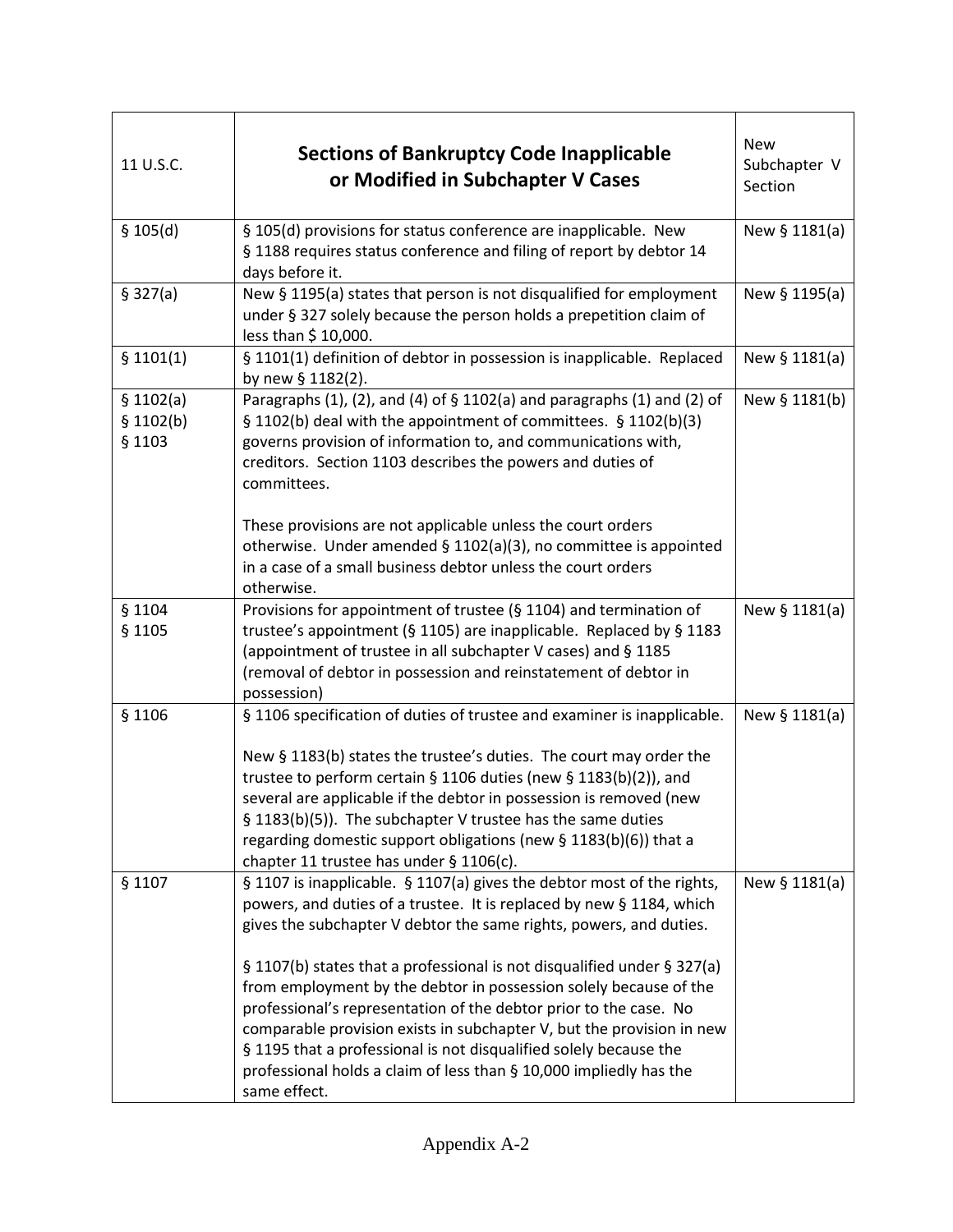| § 1108           | § 1108 authorizes trustee (or debtor in possession) to operate the       | New § 1181(a) |
|------------------|--------------------------------------------------------------------------|---------------|
|                  | debtor's business. It is inapplicable and replaced by new § 1184         |               |
|                  | (authorizing debtor to operate business) and new § 1183(b)(5)            |               |
|                  | (trustee's duties upon removal of debtor in possession include           |               |
|                  | operating debtor's business)                                             |               |
| § 1115           | § 1115 provisions for property of the estate in the chapter 11 case of   | New § 1181(a) |
|                  | an individual do not apply. If a plan is confirmed under the             |               |
|                  | cramdown provisions of new § 1191(b), language similar to § 1115         |               |
|                  | provides that such property is property of the estate of any             |               |
|                  | subchapter V debtor.                                                     |               |
| § 1116           | § 1116, which states the duties of trustee or debtor in possession in a  | New § 1181(a) |
|                  | small business case, is inapplicable. New §§ 1187(a) and (b) require     |               |
|                  |                                                                          |               |
|                  | the debtor to perform the specified duties.                              |               |
| § 1121           | Provisions governing who may file a plan are inapplicable. Only the      | New § 1181(a) |
|                  | debtor may file a plan under new § 1189(a).                              |               |
| \$1123(a)(8)     | Requirement that plan provide for payment of earnings or other           | New § 1181(a) |
|                  | income of debtor who is an individual as is necessary for the            |               |
|                  | execution of the plan is inapplicable.                                   |               |
|                  |                                                                          |               |
|                  | New $\S$ 1191(c)(2) requires, as a condition to confirmation of a        |               |
|                  | cramdown plan under new § 1191(b), that a plan provide for all           |               |
|                  | disposable income for a three- to five-year period (or its value) be     |               |
|                  | applied to make payments under the plan.                                 |               |
| \$1123(c)        | Prohibition on use, sale, or lease of exempt property of individual in a | New § 1181(a) |
|                  | plan without consent of the debtor is inapplicable. It is unnecessary    |               |
|                  | because only the debtor may file a plan under new § 1189(a).             |               |
| § 1125           | Provisions in § 1125 for disclosure statement and solicitation of        | New § 1181(b) |
|                  | acceptances or rejections of plan do not apply unless the court          |               |
|                  | orders otherwise. A plan must include some of the information that       |               |
|                  | a disclosure statement must have. New § 1190(1). If the court            |               |
|                  | requires a disclosure statement, the provisions of § 1125(f) apply       |               |
|                  | under new § 1187(c).                                                     |               |
| § 1127           | Provisions dealing with modification of plan are inapplicable and are    | New § 1181(a) |
|                  | replaced by new § 1193.                                                  |               |
| \$ 1129(a)(9)(A) | Confirmation requirement of $\S$ 1129(a)(9)(A) is that plan must         | New § 1191(e) |
|                  | provide for cash payment of priority claims specified in $\S$ 507(a)(2)  |               |
|                  | (administrative expenses (including professional fees and trustee        |               |
|                  | fees) and court fees) and § 507(a)(3) (involuntary gap claims), unless   |               |
|                  | the claimant agrees otherwise. The court may confirm a plan that         |               |
|                  | provides for payment of these claims through the plan under the          |               |
|                  | cramdown provisions of new § 1191(b).                                    |               |
| \$1129(a)(15)    | Projected disposable income requirement for confirmation in case of      | New § 1181(a) |
|                  |                                                                          |               |
|                  | individual is inapplicable. New $\S$ 1191(c)(2) requires, as a condition |               |
|                  | to confirmation of a cramdown plan under new § 1191(b), that a plan      |               |
|                  | provide for all disposable income for a three- to five-year period (or   |               |
|                  | its value) be applied to make payments under the plan.                   |               |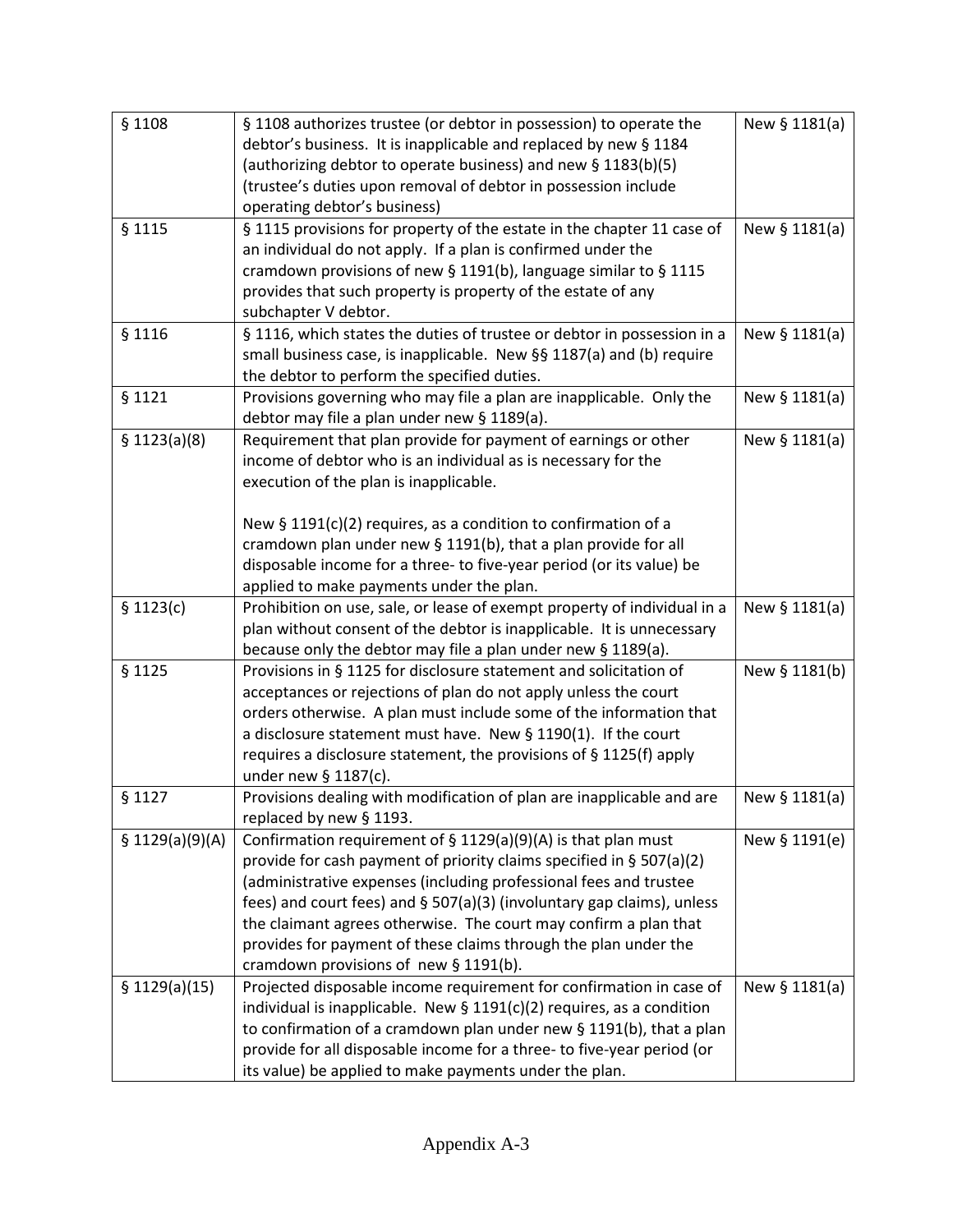| \$1129(b) | "Cramdown" provisions are not applicable.                                                                                                                                                                                                                                                                                                                                                                                                                                                                                                 | New § 1181(a) |
|-----------|-------------------------------------------------------------------------------------------------------------------------------------------------------------------------------------------------------------------------------------------------------------------------------------------------------------------------------------------------------------------------------------------------------------------------------------------------------------------------------------------------------------------------------------------|---------------|
|           | New § 1191(b) states cramdown requirements when the<br>requirements of § 1129(a)(8) (that all impaired classes accept the<br>plan) and § 1129(a)(10) (that at least one impaired class of creditors<br>accept the plan) have not been met.                                                                                                                                                                                                                                                                                                |               |
|           | New $\S$ 1191(b) permits cramdown confirmation if the plan does not<br>discriminate unfairly and if it is "fair and equitable with respect to"<br>each impaired, nonaccepting class. The "fair and equitable"<br>requirement in subchapter V does not include the absolute priority<br>rule.                                                                                                                                                                                                                                              |               |
|           | For a secured creditor, the "fair and equitable" requirements of<br>§ 1129(b)(2)(A) govern. New § 1191(c)(1).                                                                                                                                                                                                                                                                                                                                                                                                                             |               |
|           | To be fair and equitable, (1) the plan must provide for all disposable<br>income for a three to five year period (or its value) be applied to<br>make payments under the plan, new $\S$ 1191(c)(2); and (2) there must<br>be a reasonable likelihood that the debtor will be able to make all<br>payments under the plan, and the plan must provide appropriate<br>remedies to protect creditors if payments are not made, new<br>\$1191(c)(3).                                                                                           |               |
| \$1129(c) | Provisions for confirmation when more than one plan meets<br>confirmation requirements is inapplicable. It is unnecessary because<br>only the debtor may file a plan under new § 1189(a).                                                                                                                                                                                                                                                                                                                                                 | New § 1181(a) |
| \$1129(e) | Provision requiring confirmation of plan in small business case within<br>45 days of its filing is inapplicable in subchapter V case. New<br>§ 1189(b) requires filing of plan within 90 days after the order for<br>relief (unless the court extends the time), but does not contain a<br>deadline for confirmation.                                                                                                                                                                                                                     | New § 1181(a) |
| \$1141(d) | Provisions for chapter 11 discharge do not apply when the court<br>confirms a cramdown plan under § 1191(b). New § 1192 states<br>discharge provisions when cramdown confirmation occurs.                                                                                                                                                                                                                                                                                                                                                 | New § 1181(c) |
|           | In the cramdown context, discharge does not occur under new<br>§ 1192 until the debtor has completed payments under the plan for<br>three years, or such longer period not to exceed five years as the<br>court determines. The new § 1192 discharge applies to (1) debts<br>listed in § 1141(d)(1)(A) and (2) all other debts allowed under § 503<br>and provided for in the plan, except for debts (x) on which the last<br>payment is due after the applicable three to five year period and (y)<br>of the kind specified in § 523(a). |               |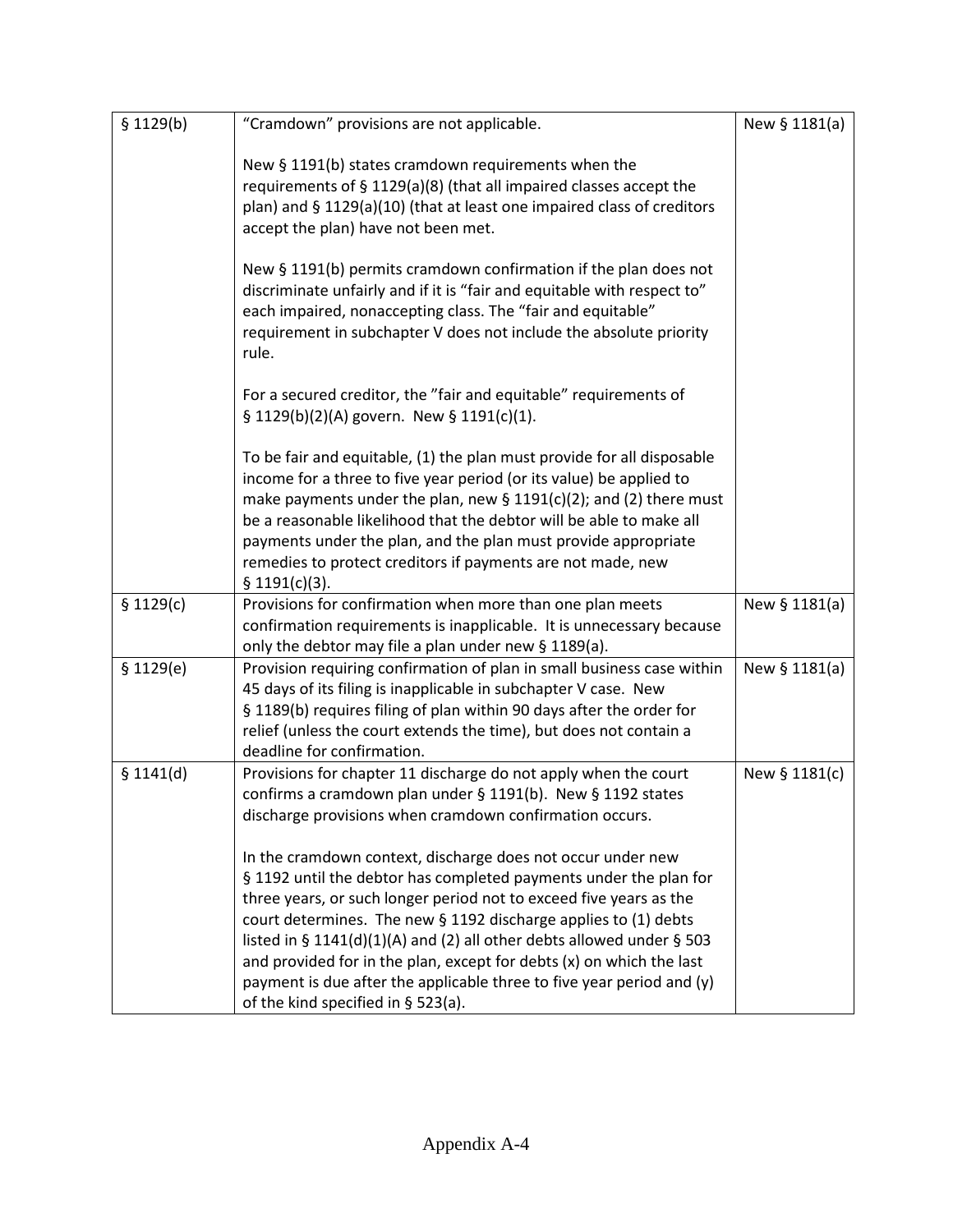|             | <b>Conforming Amendments to Other Sections</b><br>of the Bankruptcy Code and to Title 28<br>to Take Account of New Subchapter V                                                                                                                                                                                                                                                                                                                                                                                                                                                                                                                                                                                                                                                                                                                                                                                                                                                                                                                                                                                                                                                                                                                                                                                                                                                                                                                                                                                                                                                                             |              |
|-------------|-------------------------------------------------------------------------------------------------------------------------------------------------------------------------------------------------------------------------------------------------------------------------------------------------------------------------------------------------------------------------------------------------------------------------------------------------------------------------------------------------------------------------------------------------------------------------------------------------------------------------------------------------------------------------------------------------------------------------------------------------------------------------------------------------------------------------------------------------------------------------------------------------------------------------------------------------------------------------------------------------------------------------------------------------------------------------------------------------------------------------------------------------------------------------------------------------------------------------------------------------------------------------------------------------------------------------------------------------------------------------------------------------------------------------------------------------------------------------------------------------------------------------------------------------------------------------------------------------------------|--------------|
| 11 U.S.C.   | <b>Conforming Amendments to the Bankruptcy Code</b>                                                                                                                                                                                                                                                                                                                                                                                                                                                                                                                                                                                                                                                                                                                                                                                                                                                                                                                                                                                                                                                                                                                                                                                                                                                                                                                                                                                                                                                                                                                                                         | <b>SBRA</b>  |
| \$322(a)    | Amended to make its provisions for qualification of trustee in a case<br>applicable to a subchapter V trustee appointed under new § 1183.                                                                                                                                                                                                                                                                                                                                                                                                                                                                                                                                                                                                                                                                                                                                                                                                                                                                                                                                                                                                                                                                                                                                                                                                                                                                                                                                                                                                                                                                   | § 4(a)(3)    |
| \$326(a)    | Excepts subchapter V trustee appointed under new § 1183 from<br>percentage limitations on compensation applicable to trustees in<br>chapter 11 (and chapter 7) cases.                                                                                                                                                                                                                                                                                                                                                                                                                                                                                                                                                                                                                                                                                                                                                                                                                                                                                                                                                                                                                                                                                                                                                                                                                                                                                                                                                                                                                                       | \$4(a)(4)(A) |
| \$326(b)    | Provides that standing subchapter V trustee (like standing chapter 12<br>and 13 trustees under current law) cannot receive compensation<br>under § 330. (Standing trustees receive compensation under 28<br>U.S.C. § 586(e), as amended to include standing subchapter V<br>trustees.)                                                                                                                                                                                                                                                                                                                                                                                                                                                                                                                                                                                                                                                                                                                                                                                                                                                                                                                                                                                                                                                                                                                                                                                                                                                                                                                      | \$4(a)(4)(B) |
| § 347       | Current § 347(a) provides for a chapter 7, 12, or 13 trustee to pay<br>into the court, for disposition under chapter 129 of title 28, funds<br>that remain unclaimed 90 days after final distribution under § 726,<br>§ 1226, or § 1326. It thus does not apply in chapter 11 cases. SBRA<br>§ 4(a)(5)(a) adds subchapter V to the list of trustees and adds new<br>§ 1194 to the list of sections providing for distributions. New § 1194<br>provides for the subchapter V trustee to make distributions under a<br>plan confirmed under the cramdown provisions of new § 1191(b).<br>Current § 347(b) provides that unclaimed property in a case under<br>chapter 9, 11, or 12 at the expiration of the time for presentation of a<br>security or performance of any other act as a condition to participate<br>under any plan confirmed under § 1129, § 1173, or § 1225 becomes<br>property of the debtor or any entity acquiring the debtor's assets<br>under the plan. SBRA § 4(a)(5)(B) adds new § 1194 to the list of plans<br>confirmed. New § 1194, however, is not the section under which<br>plans are confirmed; it deals with payments by the trustee under a<br>plan confirmed under new § 1191(b).<br>It is unclear under these amendments what happens to unclaimed<br>funds. Section 347(a), as amended, directs the subchapter V trustee<br>to pay them into court. Amended § 347(b) states that the debtor<br>becomes their owner. And it does not appear that amended § 347<br>deals at all with unclaimed funds when the plan is a consensual one<br>confirmed under new $\S$ 1191(a). | § 4(a)(5)    |
| \$363(c)(1) | Extends provisions authorizing trustee who is authorized to conduct<br>business to enter into transactions in the ordinary course of business<br>without notice and hearing to subchapter V debtor and subchapter V                                                                                                                                                                                                                                                                                                                                                                                                                                                                                                                                                                                                                                                                                                                                                                                                                                                                                                                                                                                                                                                                                                                                                                                                                                                                                                                                                                                         | § 4(a)(6)    |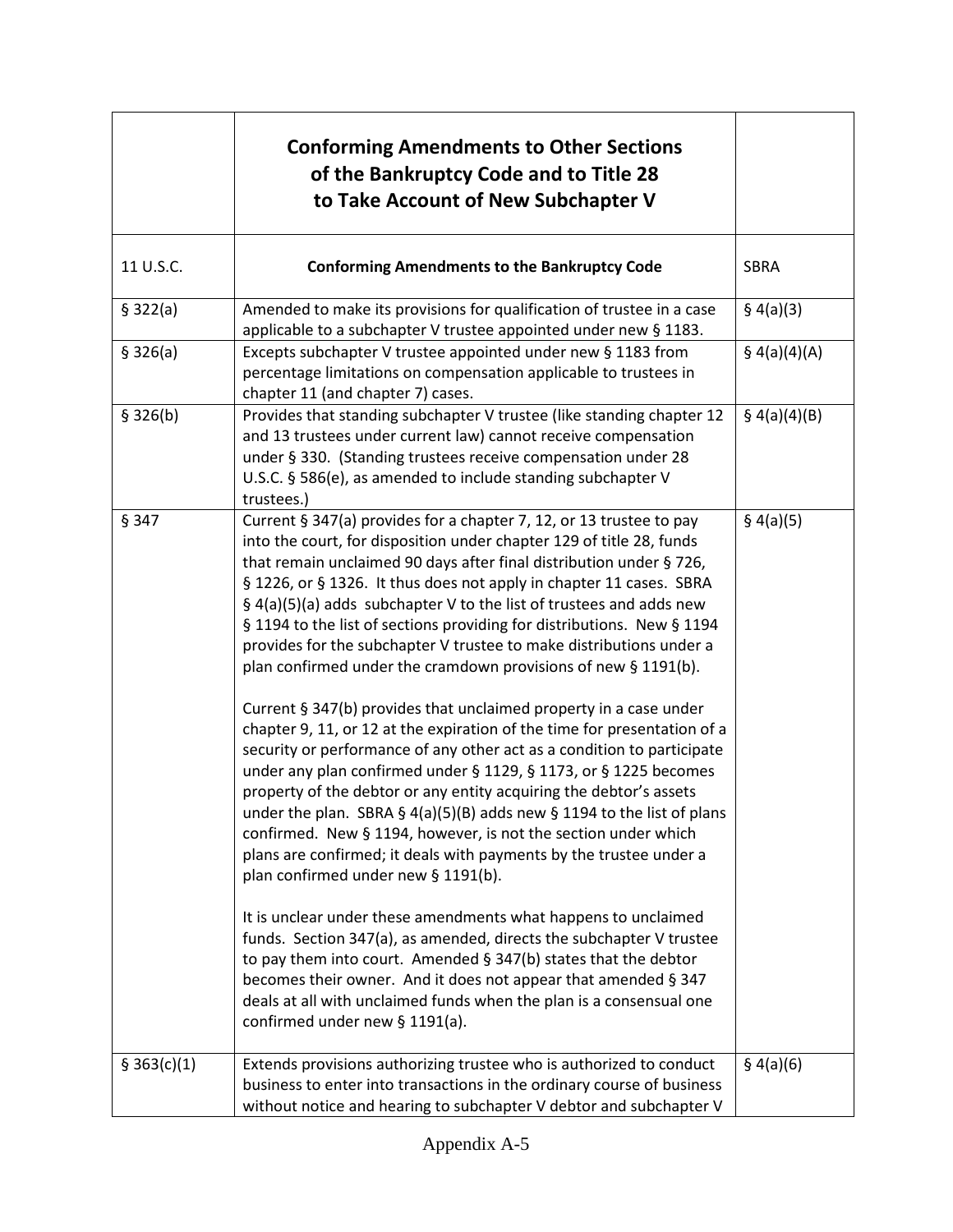|                          | trustee. (Other provisions in § 363 are applicable to a trustee, which     |                    |
|--------------------------|----------------------------------------------------------------------------|--------------------|
|                          | includes a subchapter V debtor in possession, new § 1184.)                 |                    |
| \$364(a)                 | Extends provisions authorizing trustee who is authorized to conduct        | § 4(a)(7)          |
|                          | business to obtain unsecured credit and incur unsecured debt               |                    |
|                          | without notice and hearing to subchapter V debtor and subchapter V         |                    |
|                          | trustee. (Other provisions in § 364 are applicable to a trustee, which     |                    |
|                          | includes a subchapter V debtor in possession, new § 1184.)                 |                    |
| § 523(a)                 | Applies exceptions to discharge to discharge of individual subchapter      | § 4(a)(8)          |
|                          | V debtor under new § 1192 (which is the discharge that a debtor            |                    |
|                          | receives when a plan is confirmed under the cramdown provisions of         |                    |
|                          | new § 1191(b)). It is unclear whether under new § 1192 the                 |                    |
|                          | exceptions apply to the discharge of a debtor that is not an               |                    |
|                          | individual. If the court confirms a consensual plan under new              |                    |
|                          | § 1191(a), the debtor receives a discharge under § 1141(d)(1)-(4),         |                    |
|                          | under which the § 523(a) discharge exceptions apply only in cases of       |                    |
|                          | individuals.                                                               |                    |
| \$524(a)(1)              | Makes discharge injunction applicable to discharge granted under           | § $4(a)(9)(A)(i)$  |
|                          | new § 1192.                                                                |                    |
| § 524(a)(3)              | Makes discharge provisions relating to community claims applicable         | § $4(a)(9)(A)(ii)$ |
|                          | to discharge under new § 1192.                                             |                    |
| \$524(c)(1)              | Extends provisions governing reaffirmation of debt and for hearing         | § 4(a)(9)          |
| \$524(d)                 | on proposed reaffirmation (which apply to a discharge under                |                    |
|                          | § 1141(d)) to discharge granted under new § 1192.                          |                    |
| \$ 557(d)(3)             | Makes provisions for expedited consideration of appointment of             | \$4(a)(10)         |
|                          | trustee and for retention and compensation of professionals subject        |                    |
|                          | to § 1183 in cases of debtors that own or operate grain storage            |                    |
|                          | facilities                                                                 |                    |
| \$1146(a)                | Prohibition on taxation of issuance, transfer, or exchange, or of the      | §4(a)(12)          |
|                          | making or delivery of an instrument of transfer, under a plan              |                    |
|                          | confirmed under § 1129 is extended to a plan confirmed under               |                    |
|                          | § 1191.                                                                    |                    |
|                          |                                                                            |                    |
|                          | <b>Conforming Amendments to Title 28</b>                                   | <b>SBRA</b>        |
|                          |                                                                            |                    |
| 28 U.S.C.                | Provisions applicable to U.S. Trustees duties to supervise the             | § 4(b)(1)          |
| § 586(a)(3),             | administration of cases and trustees, (a)(3), appoint standing trustees    |                    |
| $(b)$ , $(d)(1)$ , $(e)$ | (b), prescribe qualifications of trustees, $(d)(1)$ , and fix compensation |                    |
|                          | of standing trustees, (e), extended to include cases and trustees          |                    |
|                          | under subchapter V.                                                        |                    |
|                          |                                                                            |                    |
|                          | Adds new 28 U.S.C. § 586(e)(5), which provides for compensation of         |                    |
|                          | standing trustee in subchapter V case when trustee's services are          |                    |
|                          | terminated due to dismissal or conversion of the case or substantial       |                    |
|                          | consummation of a plan under new $\S$ 1183(c)(1). In these                 |                    |
|                          | circumstances, the standing trustee does not make disbursements on         |                    |
|                          | which a percentage fee would be due. The court is to award                 |                    |
|                          | compensation "consistent with services performed by the trustee            |                    |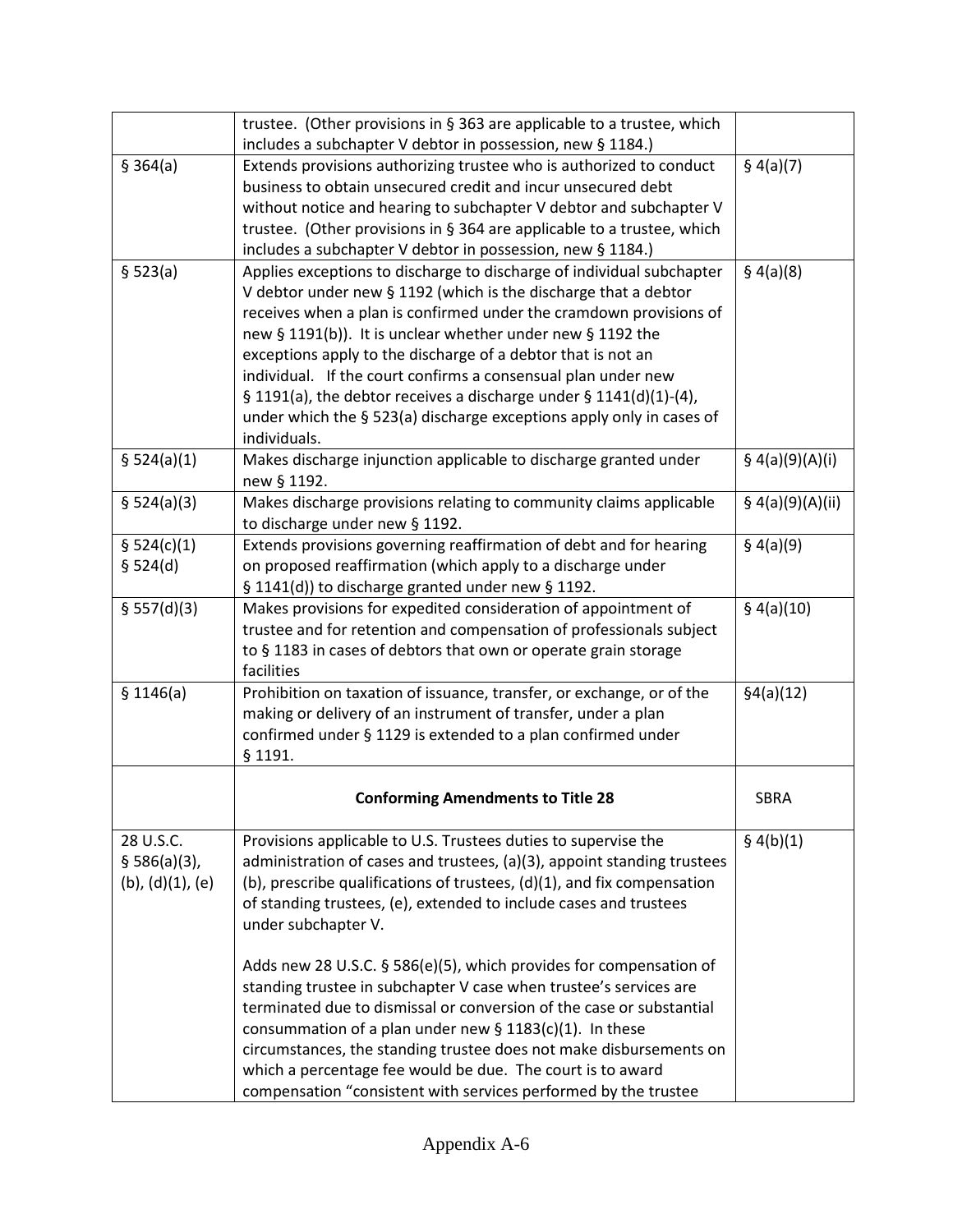|                  | and the limits on compensation of the trustee established pursuant   |               |
|------------------|----------------------------------------------------------------------|---------------|
|                  | to [28 U.S.C. § 586(e)(1)]."                                         |               |
| 28 U.S.C.        | Provisions relating to reports of trustees and debtors in possession | § 4(b)(2)     |
| § 589b           | made applicable in subchapter V cases.                               |               |
| 28 U.S.C.        | Subchapter V cases excluded from requirement of payment of           | § 4(b)(3)     |
| \$ 1930(a)(6)(A) | quarterly U.S. Trustee fees                                          |               |
|                  | <b>Amendments Applicable in All Cases</b>                            |               |
|                  |                                                                      |               |
| 11 U.S.C.        | As amended, 11 U.S.C. § 547(b) provides that a trustee may avoid a   | SBRA $§$ 3(a) |
| \$547(b)         | preferential transfer "based on reasonable due diligence in the      |               |
|                  | circumstances of the case and taking into account a party's known or |               |
|                  | reasonably knowable affirmative defenses" under § 547(c).            |               |
| 28 U.S.C.        | As amended, 28 U.S.C. § 1409(b) provides for venue only in the       | SBRA $§$ 3(b) |
|                  |                                                                      |               |
| \$1409(b)        | district of the defendant of a proceeding brought by a trustee to    |               |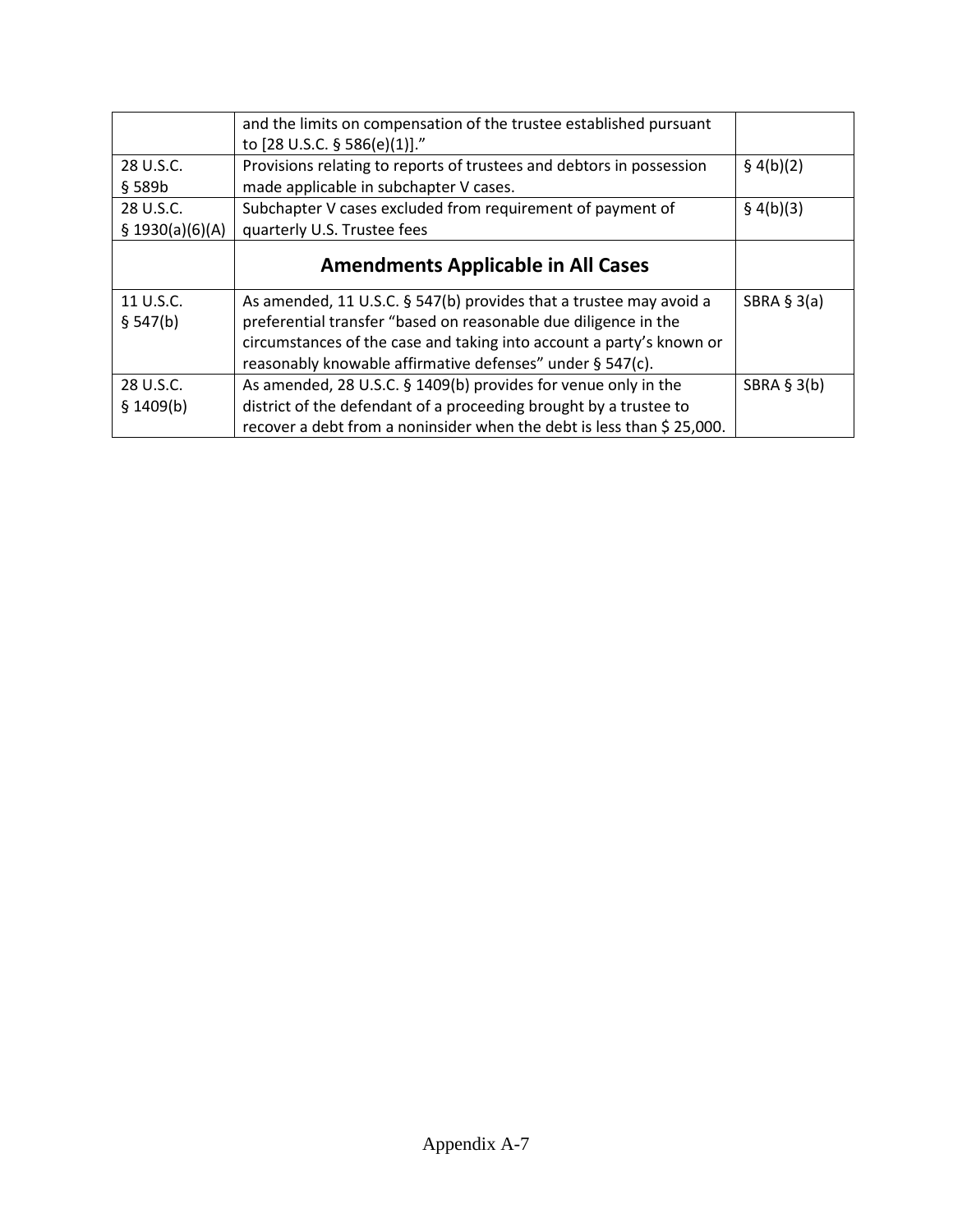# **Summary of SBRA Interim Amendments to The Federal Rules of Bankruptcy Procedure To Implement SBRA**

Rule  $1007(b)(5)$  – Eliminates requirement for filing statement of current monthly income for individual in a subchapter V case.

Rule 1007(h) – Modifies exceptions to requirement for filing supplemental schedule of property the debtor acquires after the filing of the case, as provided in  $\S$  541(a)(5), after the closing of the case. The exception does not apply to a chapter 11 plan confirmed under § 1191(b) (cramdown) and does apply after the discharge of a debtor in a plan confirmed under § 1191(b).

Rule  $1020(a)$  – Provides for election of subchapter V to be included in voluntary petition.

Rule  $1020(c)$  – Eliminates provisions for case to proceed as small business case depending on whether committee of unsecured creditors has been appointed or whether an appointed committee has been sufficiently active.

Rule 1020(d) – Renumbered as Rule 1020(c) and eliminates requirement for service of objection to debtor's classification as a small business (or not) or election of subchapter V (unless committee has been appointed) and instead requires service on 20 largest.

Rule 2009 – permits single trustee in jointly administered case under subchapter V as well as in cases under chapter 7.

Rule 2012 – makes automatic substitution of trustee in chapter 11 case for debtor in possession in any pending action, proceeding, or matter in applicable to subchapter V trustee, unless debtor is removed from possession. (Same rule as Chapter 12).

Rule  $2015(a)(1)$  – Makes requirement for chapter 11 trustee to file complete inventory of property of debtor (if court directs) inapplicable to subchapter V trustee.

Rule  $2015(a)(5)$  – Makes requirement for payment of UST fees inapplicable in subchapter V case.

Rule 2015(b) – Rule 2015(b) renumbered as Rule 2015(c). New Rule 205(b) requires debtor in possession in subchapter V case to perform duties of trustee described in Rule 2015(a)(2) through (4) and to file inventory if the court directs. Requires trustee to perform these duties if debtor is removed from possession.

Rules  $1015(c)$ , (d), and (e) are renumbered as (d), (e), and (f).

Rule 2011—Amends title of rule dealing with unclaimed funds to include cases under Subchapter V.